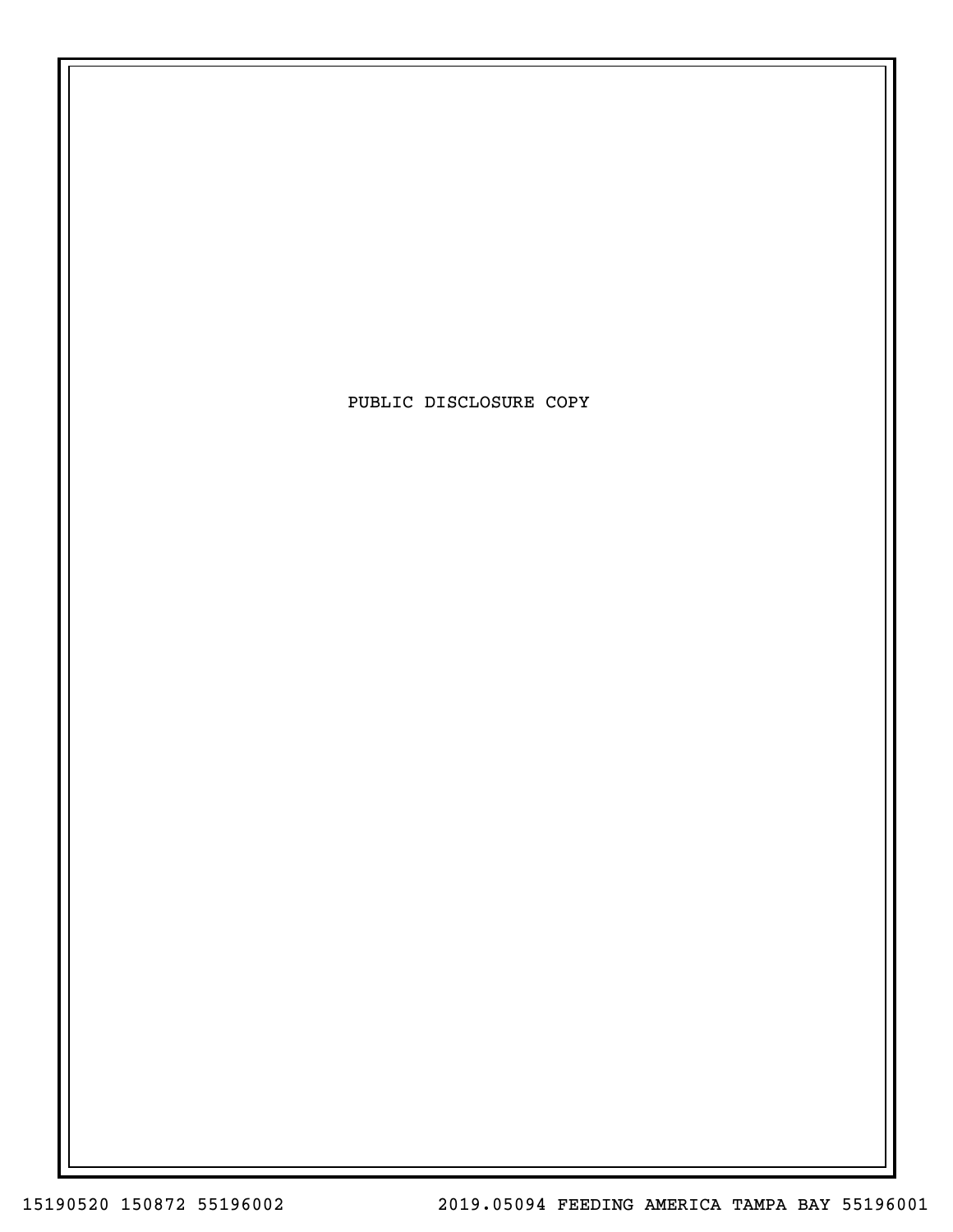| <b>Return of Organization Exempt From Income Tax</b><br>Under section 501(c), 527, or 4947(a)(1) of the Internal Revenue Code (except private foundations)<br>Form<br>(Rev. January 2020)<br>Do not enter social security numbers on this form as it may be made public. |                                                             | OMB No. 1545-0047                                       |
|--------------------------------------------------------------------------------------------------------------------------------------------------------------------------------------------------------------------------------------------------------------------------|-------------------------------------------------------------|---------------------------------------------------------|
|                                                                                                                                                                                                                                                                          |                                                             |                                                         |
|                                                                                                                                                                                                                                                                          |                                                             |                                                         |
|                                                                                                                                                                                                                                                                          |                                                             | <b>Open to Public</b>                                   |
| Department of the Treasury<br>Go to www.irs.gov/Form990 for instructions and the latest information.<br>Internal Revenue Service                                                                                                                                         |                                                             | Inspection                                              |
| JUL 1, 2019<br>A For the 2019 calendar year, or tax year beginning                                                                                                                                                                                                       | and ending $JUN$ $30$ , $2020$                              |                                                         |
| <b>C</b> Name of organization<br><b>B</b> Check if                                                                                                                                                                                                                       | D Employer identification number                            |                                                         |
| applicable:<br>FEEDING AMERICA TAMPA BAY, INC.                                                                                                                                                                                                                           |                                                             |                                                         |
| Address<br>DBA FEEDING TAMPA BAY<br>change                                                                                                                                                                                                                               |                                                             |                                                         |
| Name<br>Doing business as<br>change                                                                                                                                                                                                                                      | 59-2116576                                                  |                                                         |
| Initial<br>Number and street (or P.O. box if mail is not delivered to street address)<br>Room/suite<br>return                                                                                                                                                            | E Telephone number                                          |                                                         |
| Final<br>4702 TRANSPORT DRIVE, BUILDING 6<br>return/<br>termin-                                                                                                                                                                                                          | $(813)$ 254-1190                                            |                                                         |
| City or town, state or province, country, and ZIP or foreign postal code<br>ated<br>Amended                                                                                                                                                                              | G Gross receipts \$                                         | 156,078,333.                                            |
| TAMPA, FL 33605-5940<br>∣return<br>Applica-                                                                                                                                                                                                                              | H(a) Is this a group return                                 |                                                         |
| F Name and address of principal officer: THOMAS MANTZ<br>tion<br>pending                                                                                                                                                                                                 | for subordinates?                                           | $\sqrt{}$ Yes $\sqrt{}$ $\overline{\rm X}$ $\sqrt{}$ No |
| 4702 TRANSPORT DRIVE, TAMPA, FL<br>33605                                                                                                                                                                                                                                 | $H(b)$ Are all subordinates included? $\Box$ Yes            | $ $ No                                                  |
| <b>I</b> Tax-exempt status: $\boxed{\mathbf{X}}$ 501(c)(3)<br>$501(c)$ (<br>$\mathcal{A}$ (insert no.)<br>$4947(a)(1)$ or                                                                                                                                                | 527                                                         | If "No," attach a list. (see instructions)              |
| J Website: WWW.FEEDINGAMERICATAMPABAY.ORG                                                                                                                                                                                                                                | $H(c)$ Group exemption number $\blacktriangleright$         |                                                         |
| K Form of organization: $\boxed{\mathbf{X}}$ Corporation<br>Trust<br>Association<br>Other $\blacktriangleright$<br>Part I<br>Summary                                                                                                                                     | L Year of formation: $1982$ M State of legal domicile: $FL$ |                                                         |
|                                                                                                                                                                                                                                                                          |                                                             |                                                         |
| Briefly describe the organization's mission or most significant activities: THE ORGANIZATION WAS ESTABLISHED<br>1.<br>TO COLLECT, WAREHOUSE AND DISTRIBUTE SALVAGABLE FOOD TO SOCIAL                                                                                     |                                                             |                                                         |
|                                                                                                                                                                                                                                                                          |                                                             |                                                         |
| Check this box $\triangleright$ $\blacksquare$ if the organization discontinued its operations or disposed of more than 25% of its net assets.<br>2                                                                                                                      |                                                             | 32                                                      |
| Number of voting members of the governing body (Part VI, line 1a)<br>З                                                                                                                                                                                                   | 3<br>$\overline{4}$                                         | $\overline{32}$                                         |
| 4                                                                                                                                                                                                                                                                        | $\overline{5}$                                              | $\overline{129}$                                        |
| Activities & Governance                                                                                                                                                                                                                                                  | 6                                                           | 46752                                                   |
|                                                                                                                                                                                                                                                                          | 7a                                                          | 0.                                                      |
|                                                                                                                                                                                                                                                                          | 7 <sub>b</sub>                                              | $\overline{0}$ .                                        |
|                                                                                                                                                                                                                                                                          | <b>Prior Year</b>                                           | <b>Current Year</b>                                     |
| 8                                                                                                                                                                                                                                                                        | $117,842,172.$ 154,418,325.                                 |                                                         |
| Revenue<br>Program service revenue (Part VIII, line 2g)<br>9                                                                                                                                                                                                             | 968, 415.                                                   | 795,264.                                                |
| 10                                                                                                                                                                                                                                                                       | 55,864.                                                     | 897.                                                    |
| Other revenue (Part VIII, column (A), lines 5, 6d, 8c, 9c, 10c, and 11e)<br>11                                                                                                                                                                                           | $-163,036.$                                                 | $-5, 157.$                                              |
| Total revenue - add lines 8 through 11 (must equal Part VIII, column (A), line 12)<br>12                                                                                                                                                                                 | $118, 703, 415.$ 155, 209, 329.                             |                                                         |
| Grants and similar amounts paid (Part IX, column (A), lines 1-3)<br>13                                                                                                                                                                                                   | 0.                                                          | 0.                                                      |
| Benefits paid to or for members (Part IX, column (A), line 4)<br>14                                                                                                                                                                                                      | $\overline{0}$ .                                            | $\overline{0}$ .                                        |
| 15 Salaries, other compensation, employee benefits (Part IX, column (A), lines 5-10)                                                                                                                                                                                     | 4,355,044.                                                  | 5,927,920.                                              |
|                                                                                                                                                                                                                                                                          | 0.                                                          | 0.                                                      |
| Expenses<br>$\blacktriangleright$ 1,227,640.<br><b>b</b> Total fundraising expenses (Part IX, column (D), line 25)                                                                                                                                                       |                                                             |                                                         |
| 17                                                                                                                                                                                                                                                                       | 111,798,792.                                                | 139,609,778.                                            |
| Total expenses. Add lines 13-17 (must equal Part IX, column (A), line 25)<br>18                                                                                                                                                                                          | 116, 153, 836.                                              | 145, 537, 698.                                          |
| Revenue less expenses. Subtract line 18 from line 12<br>19                                                                                                                                                                                                               | 2,549,579.                                                  | 9,671,631.                                              |
|                                                                                                                                                                                                                                                                          | <b>Beginning of Current Year</b>                            | <b>End of Year</b>                                      |
| Total assets (Part X, line 16)<br>20                                                                                                                                                                                                                                     | 7,997,413.                                                  | 21,010,861.                                             |
|                                                                                                                                                                                                                                                                          | 1,137,326.                                                  | 3,621,134.                                              |
| Total liabilities (Part X, line 26)<br>21                                                                                                                                                                                                                                |                                                             |                                                         |
| Net Assets or<br>Fund Balances<br>22                                                                                                                                                                                                                                     | $6,860,087$ .                                               | 17,389,727.                                             |
| <b>Signature Block</b><br>Part II                                                                                                                                                                                                                                        |                                                             |                                                         |
| Under penalties of perjury, I declare that I have examined this return, including accompanying schedules and statements, and to the best of my knowledge and belief, it is                                                                                               |                                                             |                                                         |

| Sign                                                                                                  | Signature of officer                                                   |                      |                            | Date                                        |  |  |  |
|-------------------------------------------------------------------------------------------------------|------------------------------------------------------------------------|----------------------|----------------------------|---------------------------------------------|--|--|--|
| Here                                                                                                  | THOMAS MANTZ, PRESIDENT                                                | & CEO                |                            |                                             |  |  |  |
|                                                                                                       | Type or print name and title                                           |                      |                            |                                             |  |  |  |
|                                                                                                       | Print/Type preparer's name                                             | Preparer's signature | Date                       | <b>PTIN</b><br>Check                        |  |  |  |
| Paid                                                                                                  | DONOVAN,<br>ТІМОТНҮ W <b>.</b><br>CPA                                  |                      |                            | P00043971<br>self-employed                  |  |  |  |
| Preparer                                                                                              | MARCUM LLP<br>Firm's name<br>$\mathbf{r}$                              |                      |                            | Firm's EIN $\blacktriangleright$ 11-1986323 |  |  |  |
| Use Only                                                                                              | Firm's address > 201 E. KENNEDY BLVD. #1500                            |                      |                            |                                             |  |  |  |
|                                                                                                       | TAMPA, FL 33602-5865                                                   |                      | Phone no. $(813)$ 397-4800 |                                             |  |  |  |
| x.<br><b>Yes</b><br>May the IRS discuss this return with the preparer shown above? (see instructions) |                                                                        |                      |                            |                                             |  |  |  |
| 932001 01-20-20                                                                                       | LHA For Paperwork Reduction Act Notice, see the separate instructions. |                      |                            | Form 990 (2019)                             |  |  |  |

SEE SCHEDULE O FOR ORGANIZATION MISSION STATEMENT CONTINUATION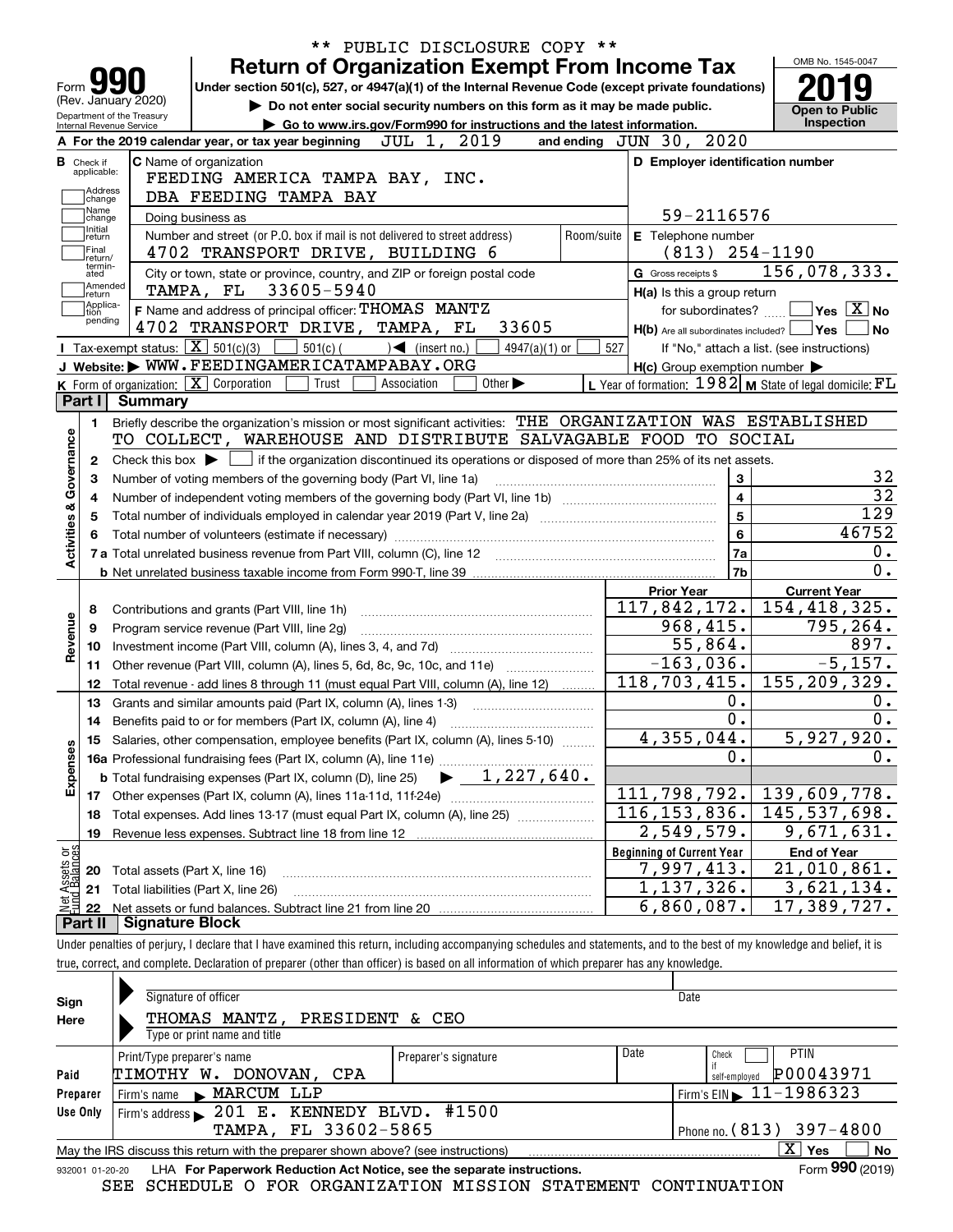|              | FEEDING AMERICA TAMPA BAY, INC.                                                                                                              |            |                                                 |
|--------------|----------------------------------------------------------------------------------------------------------------------------------------------|------------|-------------------------------------------------|
|              | DBA FEEDING TAMPA BAY<br>Form 990 (2019)                                                                                                     | 59-2116576 | Page $2$                                        |
|              | Part III   Statement of Program Service Accomplishments                                                                                      |            |                                                 |
|              |                                                                                                                                              |            |                                                 |
| 1.           | Briefly describe the organization's mission:                                                                                                 |            |                                                 |
|              | "WE CHANGE LIVES ONE MEAL AT A TIME BY LEADING OUR COMMUNITY IN THE                                                                          |            |                                                 |
|              | FIGHT AGAINST HUNGER."                                                                                                                       |            |                                                 |
|              |                                                                                                                                              |            |                                                 |
|              |                                                                                                                                              |            |                                                 |
| $\mathbf{2}$ | Did the organization undertake any significant program services during the year which were not listed on the                                 |            |                                                 |
|              | prior Form 990 or 990-EZ?                                                                                                                    |            | $\boxed{\phantom{1}}$ Yes $\boxed{\text{X}}$ No |
|              | If "Yes," describe these new services on Schedule O.                                                                                         |            |                                                 |
| 3            | Did the organization cease conducting, or make significant changes in how it conducts, any program services?                                 |            | $\boxed{\phantom{1}}$ Yes $\boxed{\text{X}}$ No |
|              | If "Yes," describe these changes on Schedule O.                                                                                              |            |                                                 |
| 4            | Describe the organization's program service accomplishments for each of its three largest program services, as measured by expenses.         |            |                                                 |
|              | Section 501(c)(3) and 501(c)(4) organizations are required to report the amount of grants and allocations to others, the total expenses, and |            |                                                 |
|              | revenue, if any, for each program service reported.                                                                                          |            |                                                 |
|              | 4a (Code: ) (Expenses $$143,480,656$ including grants of $$$<br>) (Revenue \$                                                                |            | 79,792.                                         |
|              | OPERATE A FOOD BANK THAT RECEIVES, STORES AND DISTRIBUTES DONATED FOOD                                                                       |            |                                                 |
|              | TO MANY CHARITIES THAT GIVE/SERVE FOOD TO NEEDY PEOPLE.                                                                                      |            |                                                 |
|              |                                                                                                                                              |            |                                                 |
|              |                                                                                                                                              |            |                                                 |
|              |                                                                                                                                              |            |                                                 |
|              |                                                                                                                                              |            |                                                 |
|              |                                                                                                                                              |            |                                                 |
|              |                                                                                                                                              |            |                                                 |
|              |                                                                                                                                              |            |                                                 |
|              |                                                                                                                                              |            |                                                 |
|              |                                                                                                                                              |            |                                                 |
|              |                                                                                                                                              |            |                                                 |
|              |                                                                                                                                              |            |                                                 |
| 4b           |                                                                                                                                              |            |                                                 |
|              |                                                                                                                                              |            |                                                 |
|              |                                                                                                                                              |            |                                                 |
|              |                                                                                                                                              |            |                                                 |
|              |                                                                                                                                              |            |                                                 |
|              |                                                                                                                                              |            |                                                 |
|              |                                                                                                                                              |            |                                                 |
|              |                                                                                                                                              |            |                                                 |
|              |                                                                                                                                              |            |                                                 |
|              |                                                                                                                                              |            |                                                 |
|              |                                                                                                                                              |            |                                                 |
|              |                                                                                                                                              |            |                                                 |
|              |                                                                                                                                              |            |                                                 |
| 4с           | (Code: ) (Expenses \$<br>$\sqrt{$ (Revenue \$<br>including grants of \$                                                                      |            |                                                 |
|              |                                                                                                                                              |            |                                                 |
|              |                                                                                                                                              |            |                                                 |
|              |                                                                                                                                              |            |                                                 |
|              |                                                                                                                                              |            |                                                 |
|              |                                                                                                                                              |            |                                                 |
|              |                                                                                                                                              |            |                                                 |
|              |                                                                                                                                              |            |                                                 |
|              |                                                                                                                                              |            |                                                 |
|              |                                                                                                                                              |            |                                                 |
|              |                                                                                                                                              |            |                                                 |
|              |                                                                                                                                              |            |                                                 |
|              |                                                                                                                                              |            |                                                 |
|              |                                                                                                                                              |            |                                                 |
| 4d -         | Other program services (Describe on Schedule O.)                                                                                             |            |                                                 |
|              | (Expenses \$<br>(Revenue \$<br>including grants of \$                                                                                        |            |                                                 |
| 4е           | 143,480,656.<br>Total program service expenses                                                                                               |            |                                                 |
|              |                                                                                                                                              |            | Form 990 (2019)                                 |
|              | 932002 01-20-20                                                                                                                              |            |                                                 |

2 15190520 150872 55196002 2019.05094 FEEDING AMERICA TAMPA BAY 55196001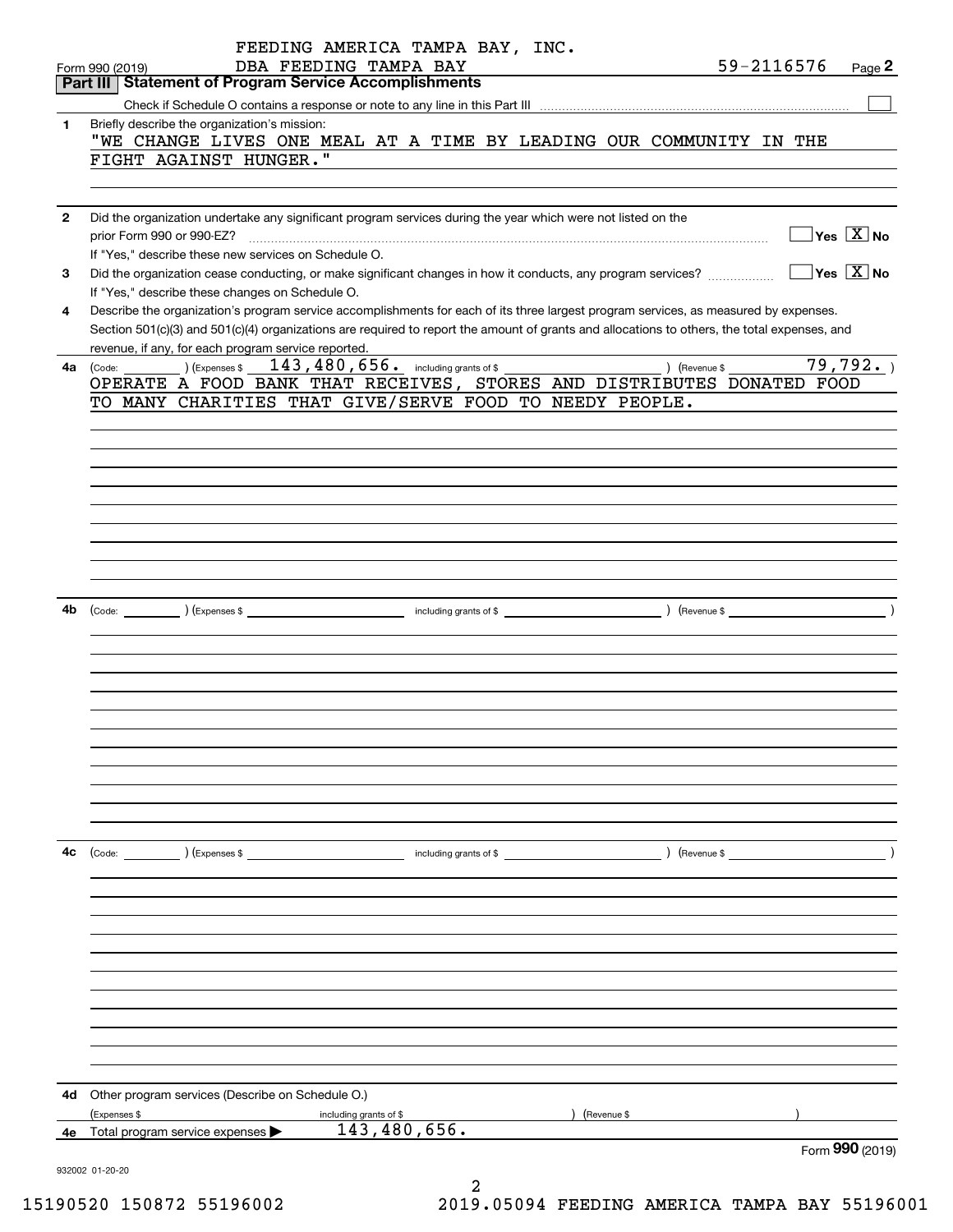| FEEDING AMERICA TAMPA BAY, INC. |  |  |
|---------------------------------|--|--|

| Is the organization described in section $501(c)(3)$ or $4947(a)(1)$ (other than a private foundation)?<br>1<br>X<br>1<br>$\overline{\mathbf{x}}$<br>$\overline{2}$<br>2<br>Did the organization engage in direct or indirect political campaign activities on behalf of or in opposition to candidates for<br>3<br>x<br>3<br>Section 501(c)(3) organizations. Did the organization engage in lobbying activities, or have a section 501(h) election in effect<br>4<br>x<br>4<br>Is the organization a section 501(c)(4), 501(c)(5), or 501(c)(6) organization that receives membership dues, assessments, or<br>5<br>x<br>5<br>Did the organization maintain any donor advised funds or any similar funds or accounts for which donors have the right to<br>6<br>x<br>provide advice on the distribution or investment of amounts in such funds or accounts? If "Yes," complete Schedule D, Part I<br>6<br>Did the organization receive or hold a conservation easement, including easements to preserve open space,<br>7<br>x<br>$\overline{7}$<br>Did the organization maintain collections of works of art, historical treasures, or other similar assets? If "Yes," complete<br>8<br>x<br>8<br>Did the organization report an amount in Part X, line 21, for escrow or custodial account liability, serve as a custodian for<br>9<br>amounts not listed in Part X; or provide credit counseling, debt management, credit repair, or debt negotiation services?<br>x<br>9<br>Did the organization, directly or through a related organization, hold assets in donor-restricted endowments<br>10<br>X<br>10<br>If the organization's answer to any of the following questions is "Yes," then complete Schedule D, Parts VI, VII, VIII, IX, or X<br>11<br>as applicable.<br>a Did the organization report an amount for land, buildings, and equipment in Part X, line 10? If "Yes," complete Schedule D,<br>X<br>11a<br>Did the organization report an amount for investments - other securities in Part X, line 12, that is 5% or more of its total<br>x<br>11 <sub>b</sub><br>Did the organization report an amount for investments - program related in Part X, line 13, that is 5% or more of its total<br>x<br>11c<br>d Did the organization report an amount for other assets in Part X, line 15, that is 5% or more of its total assets reported in<br>x<br>11d<br>$\mathbf x$<br>11e<br>Did the organization's separate or consolidated financial statements for the tax year include a footnote that addresses<br>x<br>the organization's liability for uncertain tax positions under FIN 48 (ASC 740)? If "Yes," complete Schedule D, Part X<br>11f<br>12a Did the organization obtain separate, independent audited financial statements for the tax year? If "Yes," complete<br>x<br>12a<br><b>b</b> Was the organization included in consolidated, independent audited financial statements for the tax year?<br>If "Yes," and if the organization answered "No" to line 12a, then completing Schedule D, Parts XI and XII is optional<br>12b<br>ᅀ<br>X<br>13<br>13<br>X<br>Did the organization maintain an office, employees, or agents outside of the United States?<br>14a<br>14a<br>Did the organization have aggregate revenues or expenses of more than \$10,000 from grantmaking, fundraising, business,<br>b<br>investment, and program service activities outside the United States, or aggregate foreign investments valued at \$100,000<br>x<br>14b<br>Did the organization report on Part IX, column (A), line 3, more than \$5,000 of grants or other assistance to or for any<br>15<br>x<br>15<br>Did the organization report on Part IX, column (A), line 3, more than \$5,000 of aggregate grants or other assistance to<br>16<br>x<br>16<br>Did the organization report a total of more than \$15,000 of expenses for professional fundraising services on Part IX,<br>17<br>x<br>17<br>Did the organization report more than \$15,000 total of fundraising event gross income and contributions on Part VIII, lines<br>18<br>х<br>18<br>Did the organization report more than \$15,000 of gross income from gaming activities on Part VIII, line 9a? If "Yes."<br>19<br>X<br>19<br>X<br><b>20a</b><br>20a<br>20 <sub>b</sub><br>If "Yes" to line 20a, did the organization attach a copy of its audited financial statements to this return?<br>b<br>Did the organization report more than \$5,000 of grants or other assistance to any domestic organization or<br>21<br>x<br>21<br>Form 990 (2019)<br>932003 01-20-20 |  | Yes | No |
|------------------------------------------------------------------------------------------------------------------------------------------------------------------------------------------------------------------------------------------------------------------------------------------------------------------------------------------------------------------------------------------------------------------------------------------------------------------------------------------------------------------------------------------------------------------------------------------------------------------------------------------------------------------------------------------------------------------------------------------------------------------------------------------------------------------------------------------------------------------------------------------------------------------------------------------------------------------------------------------------------------------------------------------------------------------------------------------------------------------------------------------------------------------------------------------------------------------------------------------------------------------------------------------------------------------------------------------------------------------------------------------------------------------------------------------------------------------------------------------------------------------------------------------------------------------------------------------------------------------------------------------------------------------------------------------------------------------------------------------------------------------------------------------------------------------------------------------------------------------------------------------------------------------------------------------------------------------------------------------------------------------------------------------------------------------------------------------------------------------------------------------------------------------------------------------------------------------------------------------------------------------------------------------------------------------------------------------------------------------------------------------------------------------------------------------------------------------------------------------------------------------------------------------------------------------------------------------------------------------------------------------------------------------------------------------------------------------------------------------------------------------------------------------------------------------------------------------------------------------------------------------------------------------------------------------------------------------------------------------------------------------------------------------------------------------------------------------------------------------------------------------------------------------------------------------------------------------------------------------------------------------------------------------------------------------------------------------------------------------------------------------------------------------------------------------------------------------------------------------------------------------------------------------------------------------------------------------------------------------------------------------------------------------------------------------------------------------------------------------------------------------------------------------------------------------------------------------------------------------------------------------------------------------------------------------------------------------------------------------------------------------------------------------------------------------------------------------------------------------------------------------------------------------------------------------------------------------------------------------------------------------------------------------------------------------------------------------------------------------------------------------------------------------------------------------------------------------------------------------------------------------------------------------------------------|--|-----|----|
|                                                                                                                                                                                                                                                                                                                                                                                                                                                                                                                                                                                                                                                                                                                                                                                                                                                                                                                                                                                                                                                                                                                                                                                                                                                                                                                                                                                                                                                                                                                                                                                                                                                                                                                                                                                                                                                                                                                                                                                                                                                                                                                                                                                                                                                                                                                                                                                                                                                                                                                                                                                                                                                                                                                                                                                                                                                                                                                                                                                                                                                                                                                                                                                                                                                                                                                                                                                                                                                                                                                                                                                                                                                                                                                                                                                                                                                                                                                                                                                                                                                                                                                                                                                                                                                                                                                                                                                                                                                                                                                                                            |  |     |    |
|                                                                                                                                                                                                                                                                                                                                                                                                                                                                                                                                                                                                                                                                                                                                                                                                                                                                                                                                                                                                                                                                                                                                                                                                                                                                                                                                                                                                                                                                                                                                                                                                                                                                                                                                                                                                                                                                                                                                                                                                                                                                                                                                                                                                                                                                                                                                                                                                                                                                                                                                                                                                                                                                                                                                                                                                                                                                                                                                                                                                                                                                                                                                                                                                                                                                                                                                                                                                                                                                                                                                                                                                                                                                                                                                                                                                                                                                                                                                                                                                                                                                                                                                                                                                                                                                                                                                                                                                                                                                                                                                                            |  |     |    |
|                                                                                                                                                                                                                                                                                                                                                                                                                                                                                                                                                                                                                                                                                                                                                                                                                                                                                                                                                                                                                                                                                                                                                                                                                                                                                                                                                                                                                                                                                                                                                                                                                                                                                                                                                                                                                                                                                                                                                                                                                                                                                                                                                                                                                                                                                                                                                                                                                                                                                                                                                                                                                                                                                                                                                                                                                                                                                                                                                                                                                                                                                                                                                                                                                                                                                                                                                                                                                                                                                                                                                                                                                                                                                                                                                                                                                                                                                                                                                                                                                                                                                                                                                                                                                                                                                                                                                                                                                                                                                                                                                            |  |     |    |
|                                                                                                                                                                                                                                                                                                                                                                                                                                                                                                                                                                                                                                                                                                                                                                                                                                                                                                                                                                                                                                                                                                                                                                                                                                                                                                                                                                                                                                                                                                                                                                                                                                                                                                                                                                                                                                                                                                                                                                                                                                                                                                                                                                                                                                                                                                                                                                                                                                                                                                                                                                                                                                                                                                                                                                                                                                                                                                                                                                                                                                                                                                                                                                                                                                                                                                                                                                                                                                                                                                                                                                                                                                                                                                                                                                                                                                                                                                                                                                                                                                                                                                                                                                                                                                                                                                                                                                                                                                                                                                                                                            |  |     |    |
|                                                                                                                                                                                                                                                                                                                                                                                                                                                                                                                                                                                                                                                                                                                                                                                                                                                                                                                                                                                                                                                                                                                                                                                                                                                                                                                                                                                                                                                                                                                                                                                                                                                                                                                                                                                                                                                                                                                                                                                                                                                                                                                                                                                                                                                                                                                                                                                                                                                                                                                                                                                                                                                                                                                                                                                                                                                                                                                                                                                                                                                                                                                                                                                                                                                                                                                                                                                                                                                                                                                                                                                                                                                                                                                                                                                                                                                                                                                                                                                                                                                                                                                                                                                                                                                                                                                                                                                                                                                                                                                                                            |  |     |    |
|                                                                                                                                                                                                                                                                                                                                                                                                                                                                                                                                                                                                                                                                                                                                                                                                                                                                                                                                                                                                                                                                                                                                                                                                                                                                                                                                                                                                                                                                                                                                                                                                                                                                                                                                                                                                                                                                                                                                                                                                                                                                                                                                                                                                                                                                                                                                                                                                                                                                                                                                                                                                                                                                                                                                                                                                                                                                                                                                                                                                                                                                                                                                                                                                                                                                                                                                                                                                                                                                                                                                                                                                                                                                                                                                                                                                                                                                                                                                                                                                                                                                                                                                                                                                                                                                                                                                                                                                                                                                                                                                                            |  |     |    |
|                                                                                                                                                                                                                                                                                                                                                                                                                                                                                                                                                                                                                                                                                                                                                                                                                                                                                                                                                                                                                                                                                                                                                                                                                                                                                                                                                                                                                                                                                                                                                                                                                                                                                                                                                                                                                                                                                                                                                                                                                                                                                                                                                                                                                                                                                                                                                                                                                                                                                                                                                                                                                                                                                                                                                                                                                                                                                                                                                                                                                                                                                                                                                                                                                                                                                                                                                                                                                                                                                                                                                                                                                                                                                                                                                                                                                                                                                                                                                                                                                                                                                                                                                                                                                                                                                                                                                                                                                                                                                                                                                            |  |     |    |
|                                                                                                                                                                                                                                                                                                                                                                                                                                                                                                                                                                                                                                                                                                                                                                                                                                                                                                                                                                                                                                                                                                                                                                                                                                                                                                                                                                                                                                                                                                                                                                                                                                                                                                                                                                                                                                                                                                                                                                                                                                                                                                                                                                                                                                                                                                                                                                                                                                                                                                                                                                                                                                                                                                                                                                                                                                                                                                                                                                                                                                                                                                                                                                                                                                                                                                                                                                                                                                                                                                                                                                                                                                                                                                                                                                                                                                                                                                                                                                                                                                                                                                                                                                                                                                                                                                                                                                                                                                                                                                                                                            |  |     |    |
|                                                                                                                                                                                                                                                                                                                                                                                                                                                                                                                                                                                                                                                                                                                                                                                                                                                                                                                                                                                                                                                                                                                                                                                                                                                                                                                                                                                                                                                                                                                                                                                                                                                                                                                                                                                                                                                                                                                                                                                                                                                                                                                                                                                                                                                                                                                                                                                                                                                                                                                                                                                                                                                                                                                                                                                                                                                                                                                                                                                                                                                                                                                                                                                                                                                                                                                                                                                                                                                                                                                                                                                                                                                                                                                                                                                                                                                                                                                                                                                                                                                                                                                                                                                                                                                                                                                                                                                                                                                                                                                                                            |  |     |    |
|                                                                                                                                                                                                                                                                                                                                                                                                                                                                                                                                                                                                                                                                                                                                                                                                                                                                                                                                                                                                                                                                                                                                                                                                                                                                                                                                                                                                                                                                                                                                                                                                                                                                                                                                                                                                                                                                                                                                                                                                                                                                                                                                                                                                                                                                                                                                                                                                                                                                                                                                                                                                                                                                                                                                                                                                                                                                                                                                                                                                                                                                                                                                                                                                                                                                                                                                                                                                                                                                                                                                                                                                                                                                                                                                                                                                                                                                                                                                                                                                                                                                                                                                                                                                                                                                                                                                                                                                                                                                                                                                                            |  |     |    |
|                                                                                                                                                                                                                                                                                                                                                                                                                                                                                                                                                                                                                                                                                                                                                                                                                                                                                                                                                                                                                                                                                                                                                                                                                                                                                                                                                                                                                                                                                                                                                                                                                                                                                                                                                                                                                                                                                                                                                                                                                                                                                                                                                                                                                                                                                                                                                                                                                                                                                                                                                                                                                                                                                                                                                                                                                                                                                                                                                                                                                                                                                                                                                                                                                                                                                                                                                                                                                                                                                                                                                                                                                                                                                                                                                                                                                                                                                                                                                                                                                                                                                                                                                                                                                                                                                                                                                                                                                                                                                                                                                            |  |     |    |
|                                                                                                                                                                                                                                                                                                                                                                                                                                                                                                                                                                                                                                                                                                                                                                                                                                                                                                                                                                                                                                                                                                                                                                                                                                                                                                                                                                                                                                                                                                                                                                                                                                                                                                                                                                                                                                                                                                                                                                                                                                                                                                                                                                                                                                                                                                                                                                                                                                                                                                                                                                                                                                                                                                                                                                                                                                                                                                                                                                                                                                                                                                                                                                                                                                                                                                                                                                                                                                                                                                                                                                                                                                                                                                                                                                                                                                                                                                                                                                                                                                                                                                                                                                                                                                                                                                                                                                                                                                                                                                                                                            |  |     |    |
|                                                                                                                                                                                                                                                                                                                                                                                                                                                                                                                                                                                                                                                                                                                                                                                                                                                                                                                                                                                                                                                                                                                                                                                                                                                                                                                                                                                                                                                                                                                                                                                                                                                                                                                                                                                                                                                                                                                                                                                                                                                                                                                                                                                                                                                                                                                                                                                                                                                                                                                                                                                                                                                                                                                                                                                                                                                                                                                                                                                                                                                                                                                                                                                                                                                                                                                                                                                                                                                                                                                                                                                                                                                                                                                                                                                                                                                                                                                                                                                                                                                                                                                                                                                                                                                                                                                                                                                                                                                                                                                                                            |  |     |    |
|                                                                                                                                                                                                                                                                                                                                                                                                                                                                                                                                                                                                                                                                                                                                                                                                                                                                                                                                                                                                                                                                                                                                                                                                                                                                                                                                                                                                                                                                                                                                                                                                                                                                                                                                                                                                                                                                                                                                                                                                                                                                                                                                                                                                                                                                                                                                                                                                                                                                                                                                                                                                                                                                                                                                                                                                                                                                                                                                                                                                                                                                                                                                                                                                                                                                                                                                                                                                                                                                                                                                                                                                                                                                                                                                                                                                                                                                                                                                                                                                                                                                                                                                                                                                                                                                                                                                                                                                                                                                                                                                                            |  |     |    |
|                                                                                                                                                                                                                                                                                                                                                                                                                                                                                                                                                                                                                                                                                                                                                                                                                                                                                                                                                                                                                                                                                                                                                                                                                                                                                                                                                                                                                                                                                                                                                                                                                                                                                                                                                                                                                                                                                                                                                                                                                                                                                                                                                                                                                                                                                                                                                                                                                                                                                                                                                                                                                                                                                                                                                                                                                                                                                                                                                                                                                                                                                                                                                                                                                                                                                                                                                                                                                                                                                                                                                                                                                                                                                                                                                                                                                                                                                                                                                                                                                                                                                                                                                                                                                                                                                                                                                                                                                                                                                                                                                            |  |     |    |
|                                                                                                                                                                                                                                                                                                                                                                                                                                                                                                                                                                                                                                                                                                                                                                                                                                                                                                                                                                                                                                                                                                                                                                                                                                                                                                                                                                                                                                                                                                                                                                                                                                                                                                                                                                                                                                                                                                                                                                                                                                                                                                                                                                                                                                                                                                                                                                                                                                                                                                                                                                                                                                                                                                                                                                                                                                                                                                                                                                                                                                                                                                                                                                                                                                                                                                                                                                                                                                                                                                                                                                                                                                                                                                                                                                                                                                                                                                                                                                                                                                                                                                                                                                                                                                                                                                                                                                                                                                                                                                                                                            |  |     |    |
|                                                                                                                                                                                                                                                                                                                                                                                                                                                                                                                                                                                                                                                                                                                                                                                                                                                                                                                                                                                                                                                                                                                                                                                                                                                                                                                                                                                                                                                                                                                                                                                                                                                                                                                                                                                                                                                                                                                                                                                                                                                                                                                                                                                                                                                                                                                                                                                                                                                                                                                                                                                                                                                                                                                                                                                                                                                                                                                                                                                                                                                                                                                                                                                                                                                                                                                                                                                                                                                                                                                                                                                                                                                                                                                                                                                                                                                                                                                                                                                                                                                                                                                                                                                                                                                                                                                                                                                                                                                                                                                                                            |  |     |    |
|                                                                                                                                                                                                                                                                                                                                                                                                                                                                                                                                                                                                                                                                                                                                                                                                                                                                                                                                                                                                                                                                                                                                                                                                                                                                                                                                                                                                                                                                                                                                                                                                                                                                                                                                                                                                                                                                                                                                                                                                                                                                                                                                                                                                                                                                                                                                                                                                                                                                                                                                                                                                                                                                                                                                                                                                                                                                                                                                                                                                                                                                                                                                                                                                                                                                                                                                                                                                                                                                                                                                                                                                                                                                                                                                                                                                                                                                                                                                                                                                                                                                                                                                                                                                                                                                                                                                                                                                                                                                                                                                                            |  |     |    |
|                                                                                                                                                                                                                                                                                                                                                                                                                                                                                                                                                                                                                                                                                                                                                                                                                                                                                                                                                                                                                                                                                                                                                                                                                                                                                                                                                                                                                                                                                                                                                                                                                                                                                                                                                                                                                                                                                                                                                                                                                                                                                                                                                                                                                                                                                                                                                                                                                                                                                                                                                                                                                                                                                                                                                                                                                                                                                                                                                                                                                                                                                                                                                                                                                                                                                                                                                                                                                                                                                                                                                                                                                                                                                                                                                                                                                                                                                                                                                                                                                                                                                                                                                                                                                                                                                                                                                                                                                                                                                                                                                            |  |     |    |
|                                                                                                                                                                                                                                                                                                                                                                                                                                                                                                                                                                                                                                                                                                                                                                                                                                                                                                                                                                                                                                                                                                                                                                                                                                                                                                                                                                                                                                                                                                                                                                                                                                                                                                                                                                                                                                                                                                                                                                                                                                                                                                                                                                                                                                                                                                                                                                                                                                                                                                                                                                                                                                                                                                                                                                                                                                                                                                                                                                                                                                                                                                                                                                                                                                                                                                                                                                                                                                                                                                                                                                                                                                                                                                                                                                                                                                                                                                                                                                                                                                                                                                                                                                                                                                                                                                                                                                                                                                                                                                                                                            |  |     |    |
|                                                                                                                                                                                                                                                                                                                                                                                                                                                                                                                                                                                                                                                                                                                                                                                                                                                                                                                                                                                                                                                                                                                                                                                                                                                                                                                                                                                                                                                                                                                                                                                                                                                                                                                                                                                                                                                                                                                                                                                                                                                                                                                                                                                                                                                                                                                                                                                                                                                                                                                                                                                                                                                                                                                                                                                                                                                                                                                                                                                                                                                                                                                                                                                                                                                                                                                                                                                                                                                                                                                                                                                                                                                                                                                                                                                                                                                                                                                                                                                                                                                                                                                                                                                                                                                                                                                                                                                                                                                                                                                                                            |  |     |    |
|                                                                                                                                                                                                                                                                                                                                                                                                                                                                                                                                                                                                                                                                                                                                                                                                                                                                                                                                                                                                                                                                                                                                                                                                                                                                                                                                                                                                                                                                                                                                                                                                                                                                                                                                                                                                                                                                                                                                                                                                                                                                                                                                                                                                                                                                                                                                                                                                                                                                                                                                                                                                                                                                                                                                                                                                                                                                                                                                                                                                                                                                                                                                                                                                                                                                                                                                                                                                                                                                                                                                                                                                                                                                                                                                                                                                                                                                                                                                                                                                                                                                                                                                                                                                                                                                                                                                                                                                                                                                                                                                                            |  |     |    |
|                                                                                                                                                                                                                                                                                                                                                                                                                                                                                                                                                                                                                                                                                                                                                                                                                                                                                                                                                                                                                                                                                                                                                                                                                                                                                                                                                                                                                                                                                                                                                                                                                                                                                                                                                                                                                                                                                                                                                                                                                                                                                                                                                                                                                                                                                                                                                                                                                                                                                                                                                                                                                                                                                                                                                                                                                                                                                                                                                                                                                                                                                                                                                                                                                                                                                                                                                                                                                                                                                                                                                                                                                                                                                                                                                                                                                                                                                                                                                                                                                                                                                                                                                                                                                                                                                                                                                                                                                                                                                                                                                            |  |     |    |
|                                                                                                                                                                                                                                                                                                                                                                                                                                                                                                                                                                                                                                                                                                                                                                                                                                                                                                                                                                                                                                                                                                                                                                                                                                                                                                                                                                                                                                                                                                                                                                                                                                                                                                                                                                                                                                                                                                                                                                                                                                                                                                                                                                                                                                                                                                                                                                                                                                                                                                                                                                                                                                                                                                                                                                                                                                                                                                                                                                                                                                                                                                                                                                                                                                                                                                                                                                                                                                                                                                                                                                                                                                                                                                                                                                                                                                                                                                                                                                                                                                                                                                                                                                                                                                                                                                                                                                                                                                                                                                                                                            |  |     |    |
|                                                                                                                                                                                                                                                                                                                                                                                                                                                                                                                                                                                                                                                                                                                                                                                                                                                                                                                                                                                                                                                                                                                                                                                                                                                                                                                                                                                                                                                                                                                                                                                                                                                                                                                                                                                                                                                                                                                                                                                                                                                                                                                                                                                                                                                                                                                                                                                                                                                                                                                                                                                                                                                                                                                                                                                                                                                                                                                                                                                                                                                                                                                                                                                                                                                                                                                                                                                                                                                                                                                                                                                                                                                                                                                                                                                                                                                                                                                                                                                                                                                                                                                                                                                                                                                                                                                                                                                                                                                                                                                                                            |  |     |    |
|                                                                                                                                                                                                                                                                                                                                                                                                                                                                                                                                                                                                                                                                                                                                                                                                                                                                                                                                                                                                                                                                                                                                                                                                                                                                                                                                                                                                                                                                                                                                                                                                                                                                                                                                                                                                                                                                                                                                                                                                                                                                                                                                                                                                                                                                                                                                                                                                                                                                                                                                                                                                                                                                                                                                                                                                                                                                                                                                                                                                                                                                                                                                                                                                                                                                                                                                                                                                                                                                                                                                                                                                                                                                                                                                                                                                                                                                                                                                                                                                                                                                                                                                                                                                                                                                                                                                                                                                                                                                                                                                                            |  |     |    |
|                                                                                                                                                                                                                                                                                                                                                                                                                                                                                                                                                                                                                                                                                                                                                                                                                                                                                                                                                                                                                                                                                                                                                                                                                                                                                                                                                                                                                                                                                                                                                                                                                                                                                                                                                                                                                                                                                                                                                                                                                                                                                                                                                                                                                                                                                                                                                                                                                                                                                                                                                                                                                                                                                                                                                                                                                                                                                                                                                                                                                                                                                                                                                                                                                                                                                                                                                                                                                                                                                                                                                                                                                                                                                                                                                                                                                                                                                                                                                                                                                                                                                                                                                                                                                                                                                                                                                                                                                                                                                                                                                            |  |     |    |
|                                                                                                                                                                                                                                                                                                                                                                                                                                                                                                                                                                                                                                                                                                                                                                                                                                                                                                                                                                                                                                                                                                                                                                                                                                                                                                                                                                                                                                                                                                                                                                                                                                                                                                                                                                                                                                                                                                                                                                                                                                                                                                                                                                                                                                                                                                                                                                                                                                                                                                                                                                                                                                                                                                                                                                                                                                                                                                                                                                                                                                                                                                                                                                                                                                                                                                                                                                                                                                                                                                                                                                                                                                                                                                                                                                                                                                                                                                                                                                                                                                                                                                                                                                                                                                                                                                                                                                                                                                                                                                                                                            |  |     |    |
|                                                                                                                                                                                                                                                                                                                                                                                                                                                                                                                                                                                                                                                                                                                                                                                                                                                                                                                                                                                                                                                                                                                                                                                                                                                                                                                                                                                                                                                                                                                                                                                                                                                                                                                                                                                                                                                                                                                                                                                                                                                                                                                                                                                                                                                                                                                                                                                                                                                                                                                                                                                                                                                                                                                                                                                                                                                                                                                                                                                                                                                                                                                                                                                                                                                                                                                                                                                                                                                                                                                                                                                                                                                                                                                                                                                                                                                                                                                                                                                                                                                                                                                                                                                                                                                                                                                                                                                                                                                                                                                                                            |  |     |    |
|                                                                                                                                                                                                                                                                                                                                                                                                                                                                                                                                                                                                                                                                                                                                                                                                                                                                                                                                                                                                                                                                                                                                                                                                                                                                                                                                                                                                                                                                                                                                                                                                                                                                                                                                                                                                                                                                                                                                                                                                                                                                                                                                                                                                                                                                                                                                                                                                                                                                                                                                                                                                                                                                                                                                                                                                                                                                                                                                                                                                                                                                                                                                                                                                                                                                                                                                                                                                                                                                                                                                                                                                                                                                                                                                                                                                                                                                                                                                                                                                                                                                                                                                                                                                                                                                                                                                                                                                                                                                                                                                                            |  |     |    |
|                                                                                                                                                                                                                                                                                                                                                                                                                                                                                                                                                                                                                                                                                                                                                                                                                                                                                                                                                                                                                                                                                                                                                                                                                                                                                                                                                                                                                                                                                                                                                                                                                                                                                                                                                                                                                                                                                                                                                                                                                                                                                                                                                                                                                                                                                                                                                                                                                                                                                                                                                                                                                                                                                                                                                                                                                                                                                                                                                                                                                                                                                                                                                                                                                                                                                                                                                                                                                                                                                                                                                                                                                                                                                                                                                                                                                                                                                                                                                                                                                                                                                                                                                                                                                                                                                                                                                                                                                                                                                                                                                            |  |     |    |
|                                                                                                                                                                                                                                                                                                                                                                                                                                                                                                                                                                                                                                                                                                                                                                                                                                                                                                                                                                                                                                                                                                                                                                                                                                                                                                                                                                                                                                                                                                                                                                                                                                                                                                                                                                                                                                                                                                                                                                                                                                                                                                                                                                                                                                                                                                                                                                                                                                                                                                                                                                                                                                                                                                                                                                                                                                                                                                                                                                                                                                                                                                                                                                                                                                                                                                                                                                                                                                                                                                                                                                                                                                                                                                                                                                                                                                                                                                                                                                                                                                                                                                                                                                                                                                                                                                                                                                                                                                                                                                                                                            |  |     |    |
|                                                                                                                                                                                                                                                                                                                                                                                                                                                                                                                                                                                                                                                                                                                                                                                                                                                                                                                                                                                                                                                                                                                                                                                                                                                                                                                                                                                                                                                                                                                                                                                                                                                                                                                                                                                                                                                                                                                                                                                                                                                                                                                                                                                                                                                                                                                                                                                                                                                                                                                                                                                                                                                                                                                                                                                                                                                                                                                                                                                                                                                                                                                                                                                                                                                                                                                                                                                                                                                                                                                                                                                                                                                                                                                                                                                                                                                                                                                                                                                                                                                                                                                                                                                                                                                                                                                                                                                                                                                                                                                                                            |  |     |    |
|                                                                                                                                                                                                                                                                                                                                                                                                                                                                                                                                                                                                                                                                                                                                                                                                                                                                                                                                                                                                                                                                                                                                                                                                                                                                                                                                                                                                                                                                                                                                                                                                                                                                                                                                                                                                                                                                                                                                                                                                                                                                                                                                                                                                                                                                                                                                                                                                                                                                                                                                                                                                                                                                                                                                                                                                                                                                                                                                                                                                                                                                                                                                                                                                                                                                                                                                                                                                                                                                                                                                                                                                                                                                                                                                                                                                                                                                                                                                                                                                                                                                                                                                                                                                                                                                                                                                                                                                                                                                                                                                                            |  |     |    |
|                                                                                                                                                                                                                                                                                                                                                                                                                                                                                                                                                                                                                                                                                                                                                                                                                                                                                                                                                                                                                                                                                                                                                                                                                                                                                                                                                                                                                                                                                                                                                                                                                                                                                                                                                                                                                                                                                                                                                                                                                                                                                                                                                                                                                                                                                                                                                                                                                                                                                                                                                                                                                                                                                                                                                                                                                                                                                                                                                                                                                                                                                                                                                                                                                                                                                                                                                                                                                                                                                                                                                                                                                                                                                                                                                                                                                                                                                                                                                                                                                                                                                                                                                                                                                                                                                                                                                                                                                                                                                                                                                            |  |     |    |
|                                                                                                                                                                                                                                                                                                                                                                                                                                                                                                                                                                                                                                                                                                                                                                                                                                                                                                                                                                                                                                                                                                                                                                                                                                                                                                                                                                                                                                                                                                                                                                                                                                                                                                                                                                                                                                                                                                                                                                                                                                                                                                                                                                                                                                                                                                                                                                                                                                                                                                                                                                                                                                                                                                                                                                                                                                                                                                                                                                                                                                                                                                                                                                                                                                                                                                                                                                                                                                                                                                                                                                                                                                                                                                                                                                                                                                                                                                                                                                                                                                                                                                                                                                                                                                                                                                                                                                                                                                                                                                                                                            |  |     |    |
|                                                                                                                                                                                                                                                                                                                                                                                                                                                                                                                                                                                                                                                                                                                                                                                                                                                                                                                                                                                                                                                                                                                                                                                                                                                                                                                                                                                                                                                                                                                                                                                                                                                                                                                                                                                                                                                                                                                                                                                                                                                                                                                                                                                                                                                                                                                                                                                                                                                                                                                                                                                                                                                                                                                                                                                                                                                                                                                                                                                                                                                                                                                                                                                                                                                                                                                                                                                                                                                                                                                                                                                                                                                                                                                                                                                                                                                                                                                                                                                                                                                                                                                                                                                                                                                                                                                                                                                                                                                                                                                                                            |  |     |    |
|                                                                                                                                                                                                                                                                                                                                                                                                                                                                                                                                                                                                                                                                                                                                                                                                                                                                                                                                                                                                                                                                                                                                                                                                                                                                                                                                                                                                                                                                                                                                                                                                                                                                                                                                                                                                                                                                                                                                                                                                                                                                                                                                                                                                                                                                                                                                                                                                                                                                                                                                                                                                                                                                                                                                                                                                                                                                                                                                                                                                                                                                                                                                                                                                                                                                                                                                                                                                                                                                                                                                                                                                                                                                                                                                                                                                                                                                                                                                                                                                                                                                                                                                                                                                                                                                                                                                                                                                                                                                                                                                                            |  |     |    |
|                                                                                                                                                                                                                                                                                                                                                                                                                                                                                                                                                                                                                                                                                                                                                                                                                                                                                                                                                                                                                                                                                                                                                                                                                                                                                                                                                                                                                                                                                                                                                                                                                                                                                                                                                                                                                                                                                                                                                                                                                                                                                                                                                                                                                                                                                                                                                                                                                                                                                                                                                                                                                                                                                                                                                                                                                                                                                                                                                                                                                                                                                                                                                                                                                                                                                                                                                                                                                                                                                                                                                                                                                                                                                                                                                                                                                                                                                                                                                                                                                                                                                                                                                                                                                                                                                                                                                                                                                                                                                                                                                            |  |     |    |
|                                                                                                                                                                                                                                                                                                                                                                                                                                                                                                                                                                                                                                                                                                                                                                                                                                                                                                                                                                                                                                                                                                                                                                                                                                                                                                                                                                                                                                                                                                                                                                                                                                                                                                                                                                                                                                                                                                                                                                                                                                                                                                                                                                                                                                                                                                                                                                                                                                                                                                                                                                                                                                                                                                                                                                                                                                                                                                                                                                                                                                                                                                                                                                                                                                                                                                                                                                                                                                                                                                                                                                                                                                                                                                                                                                                                                                                                                                                                                                                                                                                                                                                                                                                                                                                                                                                                                                                                                                                                                                                                                            |  |     |    |
|                                                                                                                                                                                                                                                                                                                                                                                                                                                                                                                                                                                                                                                                                                                                                                                                                                                                                                                                                                                                                                                                                                                                                                                                                                                                                                                                                                                                                                                                                                                                                                                                                                                                                                                                                                                                                                                                                                                                                                                                                                                                                                                                                                                                                                                                                                                                                                                                                                                                                                                                                                                                                                                                                                                                                                                                                                                                                                                                                                                                                                                                                                                                                                                                                                                                                                                                                                                                                                                                                                                                                                                                                                                                                                                                                                                                                                                                                                                                                                                                                                                                                                                                                                                                                                                                                                                                                                                                                                                                                                                                                            |  |     |    |
|                                                                                                                                                                                                                                                                                                                                                                                                                                                                                                                                                                                                                                                                                                                                                                                                                                                                                                                                                                                                                                                                                                                                                                                                                                                                                                                                                                                                                                                                                                                                                                                                                                                                                                                                                                                                                                                                                                                                                                                                                                                                                                                                                                                                                                                                                                                                                                                                                                                                                                                                                                                                                                                                                                                                                                                                                                                                                                                                                                                                                                                                                                                                                                                                                                                                                                                                                                                                                                                                                                                                                                                                                                                                                                                                                                                                                                                                                                                                                                                                                                                                                                                                                                                                                                                                                                                                                                                                                                                                                                                                                            |  |     |    |
|                                                                                                                                                                                                                                                                                                                                                                                                                                                                                                                                                                                                                                                                                                                                                                                                                                                                                                                                                                                                                                                                                                                                                                                                                                                                                                                                                                                                                                                                                                                                                                                                                                                                                                                                                                                                                                                                                                                                                                                                                                                                                                                                                                                                                                                                                                                                                                                                                                                                                                                                                                                                                                                                                                                                                                                                                                                                                                                                                                                                                                                                                                                                                                                                                                                                                                                                                                                                                                                                                                                                                                                                                                                                                                                                                                                                                                                                                                                                                                                                                                                                                                                                                                                                                                                                                                                                                                                                                                                                                                                                                            |  |     |    |
|                                                                                                                                                                                                                                                                                                                                                                                                                                                                                                                                                                                                                                                                                                                                                                                                                                                                                                                                                                                                                                                                                                                                                                                                                                                                                                                                                                                                                                                                                                                                                                                                                                                                                                                                                                                                                                                                                                                                                                                                                                                                                                                                                                                                                                                                                                                                                                                                                                                                                                                                                                                                                                                                                                                                                                                                                                                                                                                                                                                                                                                                                                                                                                                                                                                                                                                                                                                                                                                                                                                                                                                                                                                                                                                                                                                                                                                                                                                                                                                                                                                                                                                                                                                                                                                                                                                                                                                                                                                                                                                                                            |  |     |    |
|                                                                                                                                                                                                                                                                                                                                                                                                                                                                                                                                                                                                                                                                                                                                                                                                                                                                                                                                                                                                                                                                                                                                                                                                                                                                                                                                                                                                                                                                                                                                                                                                                                                                                                                                                                                                                                                                                                                                                                                                                                                                                                                                                                                                                                                                                                                                                                                                                                                                                                                                                                                                                                                                                                                                                                                                                                                                                                                                                                                                                                                                                                                                                                                                                                                                                                                                                                                                                                                                                                                                                                                                                                                                                                                                                                                                                                                                                                                                                                                                                                                                                                                                                                                                                                                                                                                                                                                                                                                                                                                                                            |  |     |    |
|                                                                                                                                                                                                                                                                                                                                                                                                                                                                                                                                                                                                                                                                                                                                                                                                                                                                                                                                                                                                                                                                                                                                                                                                                                                                                                                                                                                                                                                                                                                                                                                                                                                                                                                                                                                                                                                                                                                                                                                                                                                                                                                                                                                                                                                                                                                                                                                                                                                                                                                                                                                                                                                                                                                                                                                                                                                                                                                                                                                                                                                                                                                                                                                                                                                                                                                                                                                                                                                                                                                                                                                                                                                                                                                                                                                                                                                                                                                                                                                                                                                                                                                                                                                                                                                                                                                                                                                                                                                                                                                                                            |  |     |    |
|                                                                                                                                                                                                                                                                                                                                                                                                                                                                                                                                                                                                                                                                                                                                                                                                                                                                                                                                                                                                                                                                                                                                                                                                                                                                                                                                                                                                                                                                                                                                                                                                                                                                                                                                                                                                                                                                                                                                                                                                                                                                                                                                                                                                                                                                                                                                                                                                                                                                                                                                                                                                                                                                                                                                                                                                                                                                                                                                                                                                                                                                                                                                                                                                                                                                                                                                                                                                                                                                                                                                                                                                                                                                                                                                                                                                                                                                                                                                                                                                                                                                                                                                                                                                                                                                                                                                                                                                                                                                                                                                                            |  |     |    |
|                                                                                                                                                                                                                                                                                                                                                                                                                                                                                                                                                                                                                                                                                                                                                                                                                                                                                                                                                                                                                                                                                                                                                                                                                                                                                                                                                                                                                                                                                                                                                                                                                                                                                                                                                                                                                                                                                                                                                                                                                                                                                                                                                                                                                                                                                                                                                                                                                                                                                                                                                                                                                                                                                                                                                                                                                                                                                                                                                                                                                                                                                                                                                                                                                                                                                                                                                                                                                                                                                                                                                                                                                                                                                                                                                                                                                                                                                                                                                                                                                                                                                                                                                                                                                                                                                                                                                                                                                                                                                                                                                            |  |     |    |
|                                                                                                                                                                                                                                                                                                                                                                                                                                                                                                                                                                                                                                                                                                                                                                                                                                                                                                                                                                                                                                                                                                                                                                                                                                                                                                                                                                                                                                                                                                                                                                                                                                                                                                                                                                                                                                                                                                                                                                                                                                                                                                                                                                                                                                                                                                                                                                                                                                                                                                                                                                                                                                                                                                                                                                                                                                                                                                                                                                                                                                                                                                                                                                                                                                                                                                                                                                                                                                                                                                                                                                                                                                                                                                                                                                                                                                                                                                                                                                                                                                                                                                                                                                                                                                                                                                                                                                                                                                                                                                                                                            |  |     |    |
|                                                                                                                                                                                                                                                                                                                                                                                                                                                                                                                                                                                                                                                                                                                                                                                                                                                                                                                                                                                                                                                                                                                                                                                                                                                                                                                                                                                                                                                                                                                                                                                                                                                                                                                                                                                                                                                                                                                                                                                                                                                                                                                                                                                                                                                                                                                                                                                                                                                                                                                                                                                                                                                                                                                                                                                                                                                                                                                                                                                                                                                                                                                                                                                                                                                                                                                                                                                                                                                                                                                                                                                                                                                                                                                                                                                                                                                                                                                                                                                                                                                                                                                                                                                                                                                                                                                                                                                                                                                                                                                                                            |  |     |    |
|                                                                                                                                                                                                                                                                                                                                                                                                                                                                                                                                                                                                                                                                                                                                                                                                                                                                                                                                                                                                                                                                                                                                                                                                                                                                                                                                                                                                                                                                                                                                                                                                                                                                                                                                                                                                                                                                                                                                                                                                                                                                                                                                                                                                                                                                                                                                                                                                                                                                                                                                                                                                                                                                                                                                                                                                                                                                                                                                                                                                                                                                                                                                                                                                                                                                                                                                                                                                                                                                                                                                                                                                                                                                                                                                                                                                                                                                                                                                                                                                                                                                                                                                                                                                                                                                                                                                                                                                                                                                                                                                                            |  |     |    |
|                                                                                                                                                                                                                                                                                                                                                                                                                                                                                                                                                                                                                                                                                                                                                                                                                                                                                                                                                                                                                                                                                                                                                                                                                                                                                                                                                                                                                                                                                                                                                                                                                                                                                                                                                                                                                                                                                                                                                                                                                                                                                                                                                                                                                                                                                                                                                                                                                                                                                                                                                                                                                                                                                                                                                                                                                                                                                                                                                                                                                                                                                                                                                                                                                                                                                                                                                                                                                                                                                                                                                                                                                                                                                                                                                                                                                                                                                                                                                                                                                                                                                                                                                                                                                                                                                                                                                                                                                                                                                                                                                            |  |     |    |
|                                                                                                                                                                                                                                                                                                                                                                                                                                                                                                                                                                                                                                                                                                                                                                                                                                                                                                                                                                                                                                                                                                                                                                                                                                                                                                                                                                                                                                                                                                                                                                                                                                                                                                                                                                                                                                                                                                                                                                                                                                                                                                                                                                                                                                                                                                                                                                                                                                                                                                                                                                                                                                                                                                                                                                                                                                                                                                                                                                                                                                                                                                                                                                                                                                                                                                                                                                                                                                                                                                                                                                                                                                                                                                                                                                                                                                                                                                                                                                                                                                                                                                                                                                                                                                                                                                                                                                                                                                                                                                                                                            |  |     |    |
|                                                                                                                                                                                                                                                                                                                                                                                                                                                                                                                                                                                                                                                                                                                                                                                                                                                                                                                                                                                                                                                                                                                                                                                                                                                                                                                                                                                                                                                                                                                                                                                                                                                                                                                                                                                                                                                                                                                                                                                                                                                                                                                                                                                                                                                                                                                                                                                                                                                                                                                                                                                                                                                                                                                                                                                                                                                                                                                                                                                                                                                                                                                                                                                                                                                                                                                                                                                                                                                                                                                                                                                                                                                                                                                                                                                                                                                                                                                                                                                                                                                                                                                                                                                                                                                                                                                                                                                                                                                                                                                                                            |  |     |    |
|                                                                                                                                                                                                                                                                                                                                                                                                                                                                                                                                                                                                                                                                                                                                                                                                                                                                                                                                                                                                                                                                                                                                                                                                                                                                                                                                                                                                                                                                                                                                                                                                                                                                                                                                                                                                                                                                                                                                                                                                                                                                                                                                                                                                                                                                                                                                                                                                                                                                                                                                                                                                                                                                                                                                                                                                                                                                                                                                                                                                                                                                                                                                                                                                                                                                                                                                                                                                                                                                                                                                                                                                                                                                                                                                                                                                                                                                                                                                                                                                                                                                                                                                                                                                                                                                                                                                                                                                                                                                                                                                                            |  |     |    |

932003 01-20-20

3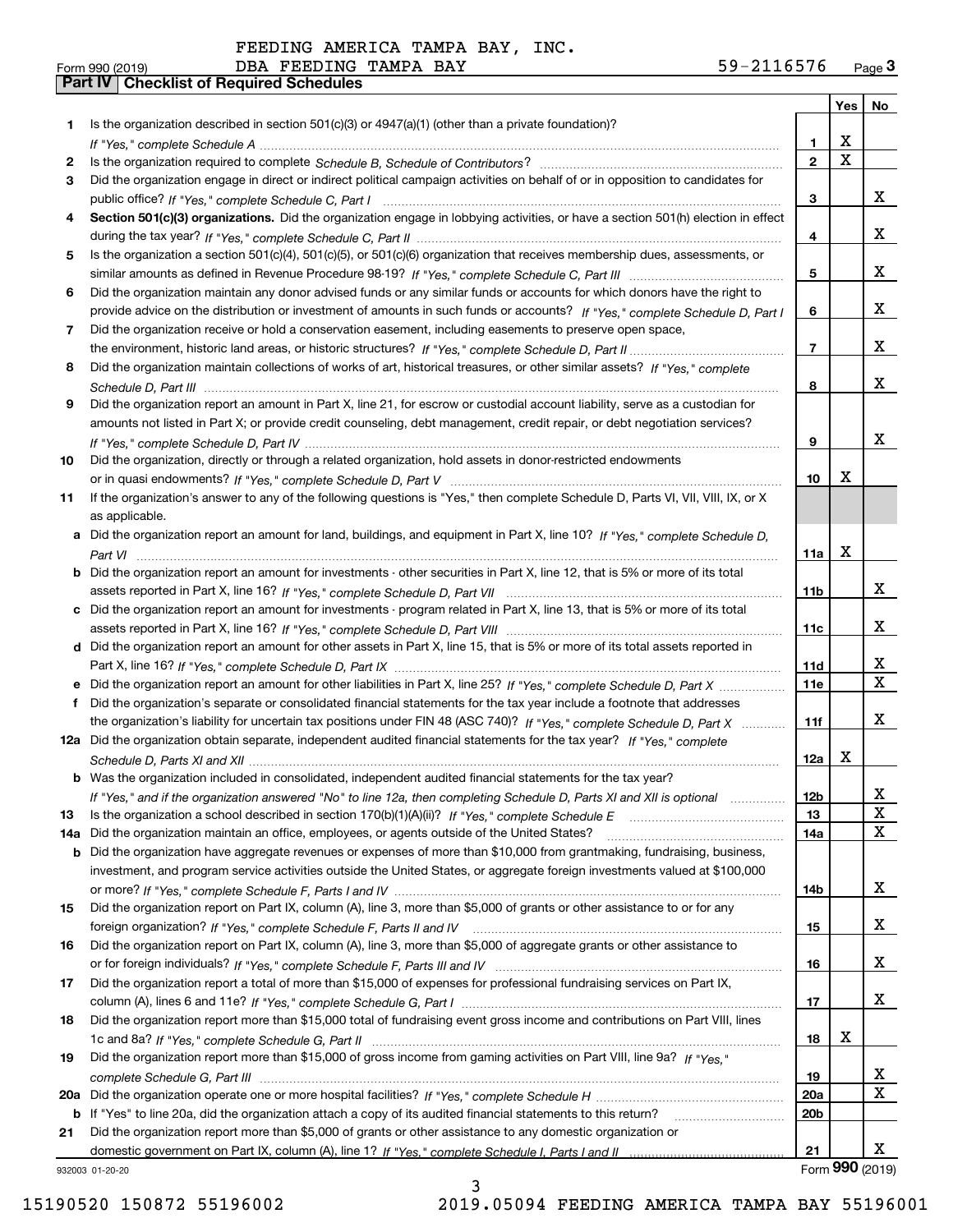*(continued)*

| Form 990 (2019) |                                                       | DBA FEEDING TAMPA BAY |  | 59-2116576 | Page 4 |
|-----------------|-------------------------------------------------------|-----------------------|--|------------|--------|
|                 | Part IV   Checklist of Required Schedules (continued) |                       |  |            |        |

|               |                                                                                                                                                                                  |     | Yes | No              |
|---------------|----------------------------------------------------------------------------------------------------------------------------------------------------------------------------------|-----|-----|-----------------|
| 22            | Did the organization report more than \$5,000 of grants or other assistance to or for domestic individuals on                                                                    |     |     |                 |
|               | Part IX, column (A), line 2? If "Yes," complete Schedule I, Parts I and III [11] [11] [12] [12] [12] Part IX, column (A), line 2? If "Yes," complete Schedule I, Parts I and III | 22  |     | x               |
| 23            | Did the organization answer "Yes" to Part VII, Section A, line 3, 4, or 5 about compensation of the organization's current                                                       |     |     |                 |
|               | and former officers, directors, trustees, key employees, and highest compensated employees? If "Yes," complete                                                                   |     |     |                 |
|               |                                                                                                                                                                                  | 23  | x   |                 |
|               | 24a Did the organization have a tax-exempt bond issue with an outstanding principal amount of more than \$100,000 as of the                                                      |     |     |                 |
|               | last day of the year, that was issued after December 31, 2002? If "Yes," answer lines 24b through 24d and complete                                                               |     |     |                 |
|               |                                                                                                                                                                                  | 24a |     | x               |
|               | <b>b</b> Did the organization invest any proceeds of tax-exempt bonds beyond a temporary period exception?                                                                       | 24b |     |                 |
|               | c Did the organization maintain an escrow account other than a refunding escrow at any time during the year to defease                                                           |     |     |                 |
|               | any tax-exempt bonds?                                                                                                                                                            | 24c |     |                 |
|               |                                                                                                                                                                                  | 24d |     |                 |
|               | 25a Section 501(c)(3), 501(c)(4), and 501(c)(29) organizations. Did the organization engage in an excess benefit                                                                 |     |     |                 |
|               |                                                                                                                                                                                  | 25a |     | x               |
|               | b Is the organization aware that it engaged in an excess benefit transaction with a disqualified person in a prior year, and                                                     |     |     |                 |
|               |                                                                                                                                                                                  |     |     |                 |
|               | that the transaction has not been reported on any of the organization's prior Forms 990 or 990-EZ? If "Yes." complete                                                            |     |     | x               |
|               | Schedule L. Part I                                                                                                                                                               | 25b |     |                 |
| 26            | Did the organization report any amount on Part X, line 5 or 22, for receivables from or payables to any current                                                                  |     |     |                 |
|               | or former officer, director, trustee, key employee, creator or founder, substantial contributor, or 35%                                                                          |     |     |                 |
|               |                                                                                                                                                                                  | 26  |     | x               |
| 27            | Did the organization provide a grant or other assistance to any current or former officer, director, trustee, key employee,                                                      |     |     |                 |
|               | creator or founder, substantial contributor or employee thereof, a grant selection committee member, or to a 35% controlled                                                      |     |     |                 |
|               | entity (including an employee thereof) or family member of any of these persons? If "Yes," complete Schedule L, Part III                                                         | 27  |     | x               |
| 28            | Was the organization a party to a business transaction with one of the following parties (see Schedule L, Part IV                                                                |     |     |                 |
|               | instructions, for applicable filing thresholds, conditions, and exceptions):                                                                                                     |     |     |                 |
|               | a A current or former officer, director, trustee, key employee, creator or founder, or substantial contributor? If                                                               |     |     |                 |
|               |                                                                                                                                                                                  | 28a | x   |                 |
|               |                                                                                                                                                                                  | 28b |     | X               |
|               | c A 35% controlled entity of one or more individuals and/or organizations described in lines 28a or 28b? If                                                                      |     |     |                 |
|               |                                                                                                                                                                                  | 28c |     | x               |
| 29            |                                                                                                                                                                                  | 29  | X   |                 |
| 30            | Did the organization receive contributions of art, historical treasures, or other similar assets, or qualified conservation                                                      |     |     |                 |
|               |                                                                                                                                                                                  | 30  |     | x               |
| 31            | Did the organization liquidate, terminate, or dissolve and cease operations? If "Yes," complete Schedule N, Part I                                                               | 31  |     | $\mathbf X$     |
| 32            | Did the organization sell, exchange, dispose of, or transfer more than 25% of its net assets? If "Yes." complete                                                                 |     |     |                 |
|               | Schedule N, Part II                                                                                                                                                              | 32  |     | x               |
| 33            | Did the organization own 100% of an entity disregarded as separate from the organization under Regulations                                                                       |     |     |                 |
|               |                                                                                                                                                                                  | 33  |     | X               |
| 34            | Was the organization related to any tax-exempt or taxable entity? If "Yes," complete Schedule R, Part II, III, or IV, and                                                        |     |     |                 |
|               |                                                                                                                                                                                  | 34  | X   |                 |
|               |                                                                                                                                                                                  | 35a |     | X               |
|               | b If "Yes" to line 35a, did the organization receive any payment from or engage in any transaction with a controlled entity                                                      |     |     |                 |
|               |                                                                                                                                                                                  | 35b |     |                 |
| 36            | Section 501(c)(3) organizations. Did the organization make any transfers to an exempt non-charitable related organization?                                                       |     |     |                 |
|               |                                                                                                                                                                                  | 36  |     | x               |
| 37            | Did the organization conduct more than 5% of its activities through an entity that is not a related organization                                                                 |     |     |                 |
|               |                                                                                                                                                                                  | 37  |     | x               |
| 38            | Did the organization complete Schedule O and provide explanations in Schedule O for Part VI, lines 11b and 19?                                                                   |     |     |                 |
|               |                                                                                                                                                                                  |     | X   |                 |
| <b>Part V</b> | Note: All Form 990 filers are required to complete Schedule O<br><b>Statements Regarding Other IRS Filings and Tax Compliance</b>                                                | 38  |     |                 |
|               | Check if Schedule O contains a response or note to any line in this Part V                                                                                                       |     |     |                 |
|               |                                                                                                                                                                                  |     |     |                 |
|               | 2                                                                                                                                                                                |     | Yes | No              |
|               | <b>1a</b> Enter the number reported in Box 3 of Form 1096. Enter -0- if not applicable <i>manumumumum</i><br>1a<br>0                                                             |     |     |                 |
|               | <b>b</b> Enter the number of Forms W-2G included in line 1a. Enter -0- if not applicable <i>manumumumum</i><br>1b                                                                |     |     |                 |
|               | c Did the organization comply with backup withholding rules for reportable payments to vendors and reportable gaming                                                             |     |     |                 |
|               | (gambling) winnings to prize winners?                                                                                                                                            | 1c  | х   |                 |
|               | 932004 01-20-20                                                                                                                                                                  |     |     | Form 990 (2019) |
|               | 4                                                                                                                                                                                |     |     |                 |

 <sup>15190520 150872 55196002 2019.05094</sup> FEEDING AMERICA TAMPA BAY 55196001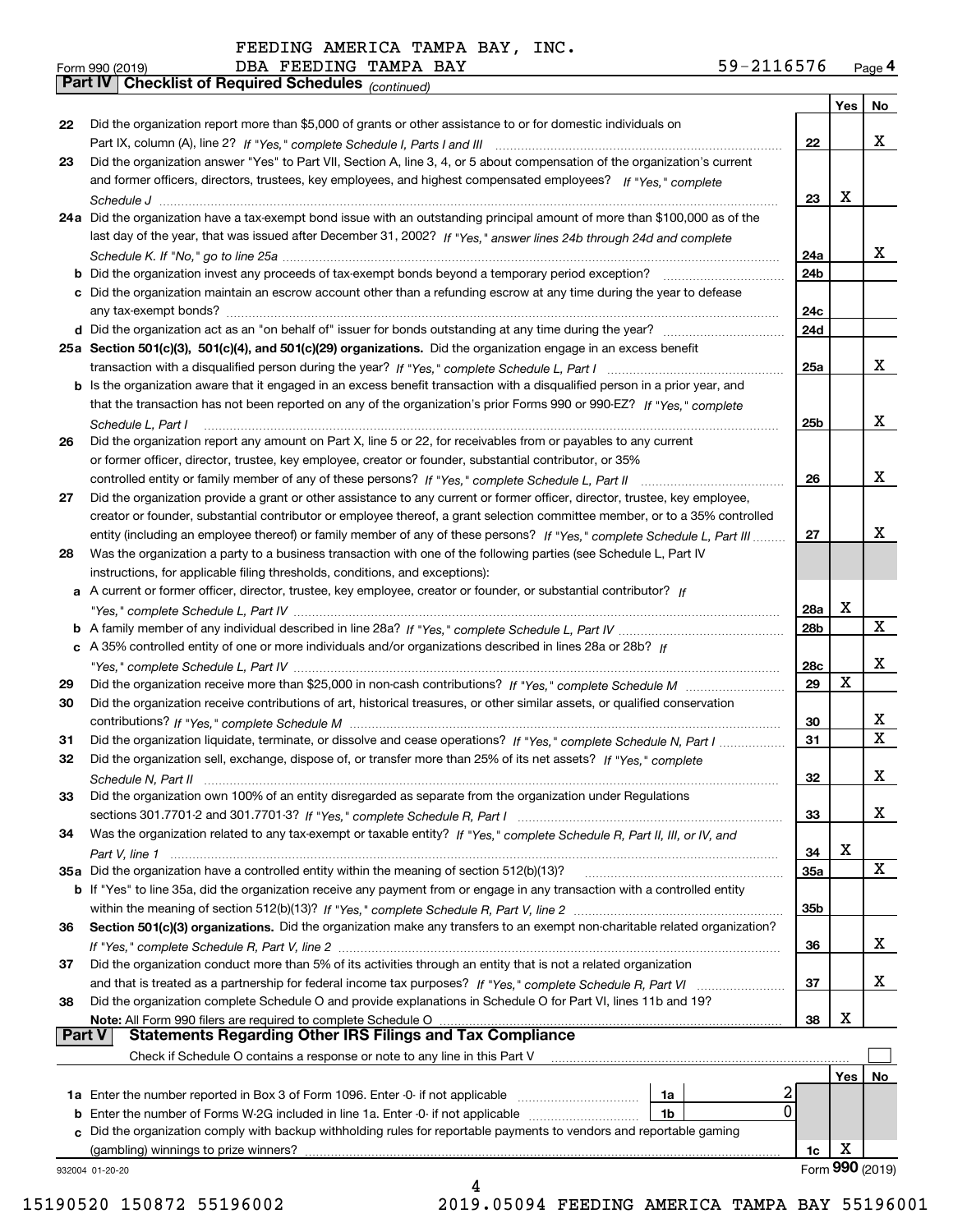|               | 59-2116576<br>DBA FEEDING TAMPA BAY<br>Form 990 (2019)                                                                                                                                                                                           |                |   | Page <sub>5</sub> |  |  |  |  |
|---------------|--------------------------------------------------------------------------------------------------------------------------------------------------------------------------------------------------------------------------------------------------|----------------|---|-------------------|--|--|--|--|
| <b>Part V</b> | Statements Regarding Other IRS Filings and Tax Compliance (continued)                                                                                                                                                                            |                |   |                   |  |  |  |  |
|               |                                                                                                                                                                                                                                                  |                |   | Yes   No          |  |  |  |  |
|               | 2a Enter the number of employees reported on Form W-3, Transmittal of Wage and Tax Statements,                                                                                                                                                   |                |   |                   |  |  |  |  |
|               | 129<br>filed for the calendar year ending with or within the year covered by this return <i>manumumumum</i><br>2a                                                                                                                                |                |   |                   |  |  |  |  |
|               |                                                                                                                                                                                                                                                  | 2 <sub>b</sub> | х |                   |  |  |  |  |
|               |                                                                                                                                                                                                                                                  |                |   |                   |  |  |  |  |
|               | 3a Did the organization have unrelated business gross income of \$1,000 or more during the year?                                                                                                                                                 | 3a             |   | х                 |  |  |  |  |
|               |                                                                                                                                                                                                                                                  | 3 <sub>b</sub> |   |                   |  |  |  |  |
|               | 4a At any time during the calendar year, did the organization have an interest in, or a signature or other authority over, a                                                                                                                     |                |   |                   |  |  |  |  |
|               |                                                                                                                                                                                                                                                  | 4a             |   | х                 |  |  |  |  |
|               | <b>b</b> If "Yes," enter the name of the foreign country $\blacktriangleright$                                                                                                                                                                   |                |   |                   |  |  |  |  |
|               | See instructions for filing requirements for FinCEN Form 114, Report of Foreign Bank and Financial Accounts (FBAR).                                                                                                                              |                |   |                   |  |  |  |  |
|               |                                                                                                                                                                                                                                                  | 5a             |   | х                 |  |  |  |  |
| b             |                                                                                                                                                                                                                                                  | 5b             |   | x                 |  |  |  |  |
| c             |                                                                                                                                                                                                                                                  | 5c             |   |                   |  |  |  |  |
|               | 6a Does the organization have annual gross receipts that are normally greater than \$100,000, and did the organization solicit                                                                                                                   |                |   |                   |  |  |  |  |
|               |                                                                                                                                                                                                                                                  | 6a             |   | х                 |  |  |  |  |
|               | <b>b</b> If "Yes," did the organization include with every solicitation an express statement that such contributions or gifts                                                                                                                    |                |   |                   |  |  |  |  |
|               |                                                                                                                                                                                                                                                  | 6b             |   |                   |  |  |  |  |
| 7             | Organizations that may receive deductible contributions under section 170(c).                                                                                                                                                                    |                |   |                   |  |  |  |  |
| а             | Did the organization receive a payment in excess of \$75 made partly as a contribution and partly for goods and services provided to the payor?                                                                                                  | 7a             |   | х                 |  |  |  |  |
|               | <b>b</b> If "Yes," did the organization notify the donor of the value of the goods or services provided?                                                                                                                                         | 7b             |   |                   |  |  |  |  |
|               | c Did the organization sell, exchange, or otherwise dispose of tangible personal property for which it was required                                                                                                                              |                |   | x                 |  |  |  |  |
|               |                                                                                                                                                                                                                                                  | 7c             |   |                   |  |  |  |  |
|               | 7d                                                                                                                                                                                                                                               | 7e             |   |                   |  |  |  |  |
| е             | Did the organization receive any funds, directly or indirectly, to pay premiums on a personal benefit contract?                                                                                                                                  | 7f             |   |                   |  |  |  |  |
| f             | Did the organization, during the year, pay premiums, directly or indirectly, on a personal benefit contract?<br>If the organization received a contribution of qualified intellectual property, did the organization file Form 8899 as required? | 7g             |   |                   |  |  |  |  |
| g<br>h.       | If the organization received a contribution of cars, boats, airplanes, or other vehicles, did the organization file a Form 1098-C?                                                                                                               | 7h             |   |                   |  |  |  |  |
| 8             | Sponsoring organizations maintaining donor advised funds. Did a donor advised fund maintained by the                                                                                                                                             |                |   |                   |  |  |  |  |
|               | sponsoring organization have excess business holdings at any time during the year?                                                                                                                                                               | 8              |   |                   |  |  |  |  |
| 9             | Sponsoring organizations maintaining donor advised funds.                                                                                                                                                                                        |                |   |                   |  |  |  |  |
| а             | Did the sponsoring organization make any taxable distributions under section 4966?                                                                                                                                                               | 9а             |   |                   |  |  |  |  |
| b             | Did the sponsoring organization make a distribution to a donor, donor advisor, or related person?                                                                                                                                                | 9b             |   |                   |  |  |  |  |
| 10            | Section 501(c)(7) organizations. Enter:                                                                                                                                                                                                          |                |   |                   |  |  |  |  |
|               | 10a                                                                                                                                                                                                                                              |                |   |                   |  |  |  |  |
|               | 10b <br>Gross receipts, included on Form 990, Part VIII, line 12, for public use of club facilities                                                                                                                                              |                |   |                   |  |  |  |  |
| 11            | Section 501(c)(12) organizations. Enter:                                                                                                                                                                                                         |                |   |                   |  |  |  |  |
| a             | Gross income from members or shareholders<br>11a                                                                                                                                                                                                 |                |   |                   |  |  |  |  |
|               | b Gross income from other sources (Do not net amounts due or paid to other sources against                                                                                                                                                       |                |   |                   |  |  |  |  |
|               | 11b                                                                                                                                                                                                                                              |                |   |                   |  |  |  |  |
|               | 12a Section 4947(a)(1) non-exempt charitable trusts. Is the organization filing Form 990 in lieu of Form 1041?                                                                                                                                   | 12a            |   |                   |  |  |  |  |
|               | 12b<br><b>b</b> If "Yes," enter the amount of tax-exempt interest received or accrued during the year                                                                                                                                            |                |   |                   |  |  |  |  |
| 13            | Section 501(c)(29) qualified nonprofit health insurance issuers.                                                                                                                                                                                 |                |   |                   |  |  |  |  |
|               | a Is the organization licensed to issue qualified health plans in more than one state?                                                                                                                                                           | 13а            |   |                   |  |  |  |  |
|               | Note: See the instructions for additional information the organization must report on Schedule O.                                                                                                                                                |                |   |                   |  |  |  |  |
|               | <b>b</b> Enter the amount of reserves the organization is required to maintain by the states in which the                                                                                                                                        |                |   |                   |  |  |  |  |
|               | 13b                                                                                                                                                                                                                                              |                |   |                   |  |  |  |  |
|               | 13с                                                                                                                                                                                                                                              |                |   | x                 |  |  |  |  |
|               | 14a Did the organization receive any payments for indoor tanning services during the tax year?                                                                                                                                                   |                |   |                   |  |  |  |  |
|               | <b>b</b> If "Yes," has it filed a Form 720 to report these payments? If "No," provide an explanation on Schedule O                                                                                                                               |                |   |                   |  |  |  |  |
| 15            | Is the organization subject to the section 4960 tax on payment(s) of more than \$1,000,000 in remuneration or                                                                                                                                    |                |   |                   |  |  |  |  |
|               |                                                                                                                                                                                                                                                  |                |   |                   |  |  |  |  |
|               | If "Yes," see instructions and file Form 4720, Schedule N.                                                                                                                                                                                       |                |   |                   |  |  |  |  |
| 16            | Is the organization an educational institution subject to the section 4968 excise tax on net investment income?                                                                                                                                  | 16             |   | х                 |  |  |  |  |
|               | If "Yes," complete Form 4720, Schedule O.                                                                                                                                                                                                        |                |   |                   |  |  |  |  |

Form (2019) **990**

932005 01-20-20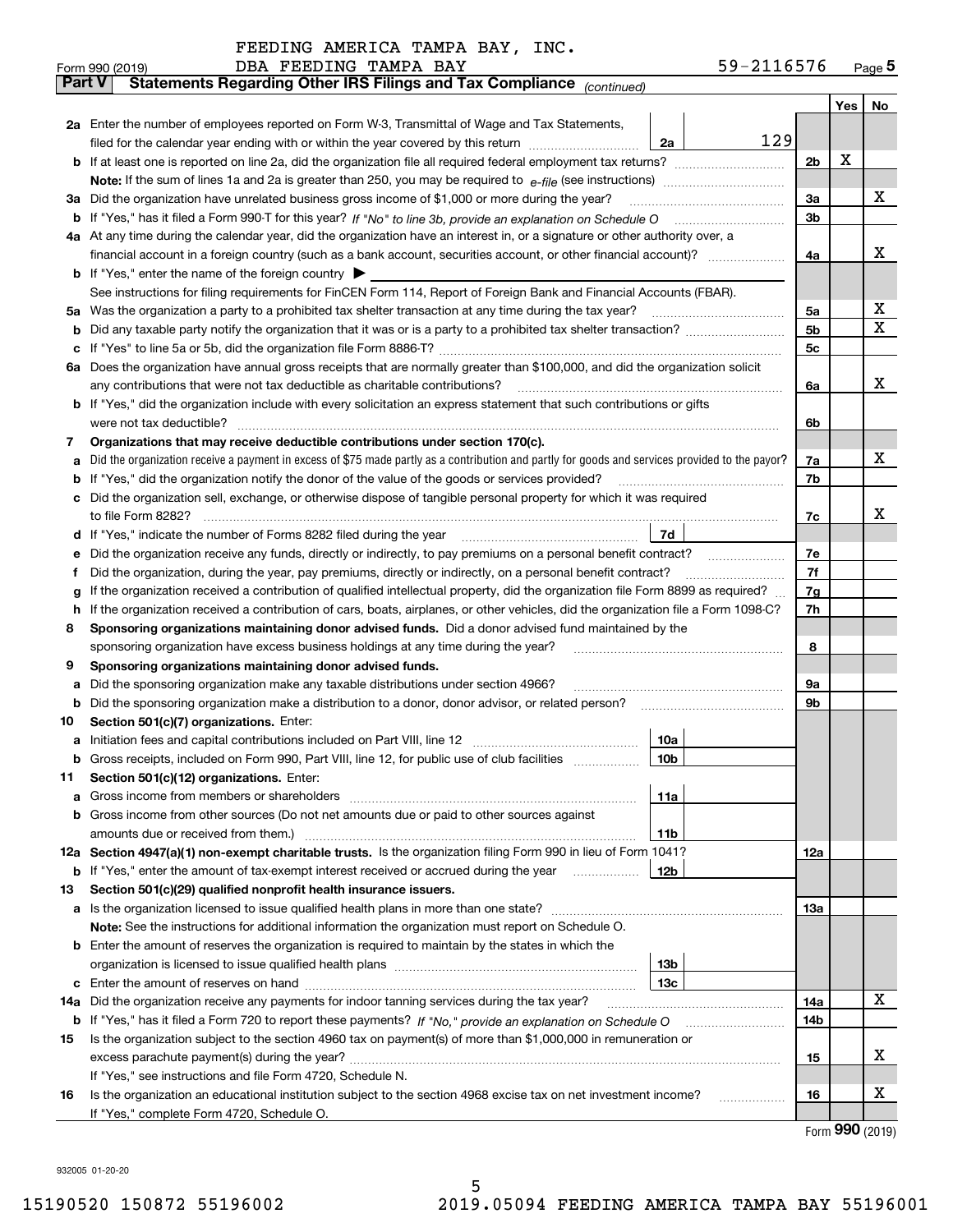| Form 990 (2019) |  | DBA FEEDING TAMPA BAY |  | 59-2116576                                                                                                                  | $P_{\text{aqe}}$ 6 |
|-----------------|--|-----------------------|--|-----------------------------------------------------------------------------------------------------------------------------|--------------------|
|                 |  |                       |  | Part VI Governance, Management, and Disclosure For each "Yes" response to lines 2 through 7b below, and for a "No" response |                    |
|                 |  |                       |  | to line 8a, 8b, or 10b below, describe the circumstances, processes, or changes on Schedule O. See instructions.            |                    |

|    |                                                                                                                                                                                                                         |    |  |    |              | Yes             | No                      |
|----|-------------------------------------------------------------------------------------------------------------------------------------------------------------------------------------------------------------------------|----|--|----|--------------|-----------------|-------------------------|
|    | <b>1a</b> Enter the number of voting members of the governing body at the end of the tax year <i>manumum</i>                                                                                                            | 1a |  | 32 |              |                 |                         |
|    | If there are material differences in voting rights among members of the governing body, or if the governing                                                                                                             |    |  |    |              |                 |                         |
|    | body delegated broad authority to an executive committee or similar committee, explain on Schedule O.                                                                                                                   |    |  |    |              |                 |                         |
| b  | Enter the number of voting members included on line 1a, above, who are independent                                                                                                                                      | 1b |  | 32 |              |                 |                         |
| 2  | Did any officer, director, trustee, or key employee have a family relationship or a business relationship with any other                                                                                                |    |  |    |              |                 |                         |
|    | officer, director, trustee, or key employee?                                                                                                                                                                            |    |  |    | $\mathbf{2}$ |                 | X                       |
| 3  | Did the organization delegate control over management duties customarily performed by or under the direct supervision                                                                                                   |    |  |    |              |                 |                         |
|    |                                                                                                                                                                                                                         |    |  |    | 3            |                 | X                       |
| 4  | Did the organization make any significant changes to its governing documents since the prior Form 990 was filed?                                                                                                        |    |  |    | 4            |                 | $\overline{\mathbf{x}}$ |
| 5  |                                                                                                                                                                                                                         |    |  |    | 5            |                 | $\mathbf X$             |
| 6  | Did the organization have members or stockholders?                                                                                                                                                                      |    |  |    | 6            |                 | $\mathbf X$             |
| 7a | Did the organization have members, stockholders, or other persons who had the power to elect or appoint one or                                                                                                          |    |  |    |              |                 |                         |
|    |                                                                                                                                                                                                                         |    |  |    | 7a           |                 | X                       |
|    | <b>b</b> Are any governance decisions of the organization reserved to (or subject to approval by) members, stockholders, or                                                                                             |    |  |    |              |                 |                         |
|    | persons other than the governing body?                                                                                                                                                                                  |    |  |    | 7b           |                 | X                       |
| 8  | Did the organization contemporaneously document the meetings held or written actions undertaken during the year by the following:                                                                                       |    |  |    |              |                 |                         |
| a  |                                                                                                                                                                                                                         |    |  |    | 8a           | X               |                         |
| b  |                                                                                                                                                                                                                         |    |  |    | 8b           |                 | X                       |
| 9  | Is there any officer, director, trustee, or key employee listed in Part VII, Section A, who cannot be reached at the                                                                                                    |    |  |    |              |                 |                         |
|    |                                                                                                                                                                                                                         |    |  |    | 9            |                 | X                       |
|    | Section B. Policies <sub>(This Section B requests information about policies not required by the Internal Revenue Code.)</sub>                                                                                          |    |  |    |              |                 |                         |
|    |                                                                                                                                                                                                                         |    |  |    |              | Yes             | No                      |
|    |                                                                                                                                                                                                                         |    |  |    | 10a          |                 | X                       |
|    | <b>b</b> If "Yes," did the organization have written policies and procedures governing the activities of such chapters, affiliates,                                                                                     |    |  |    |              |                 |                         |
|    |                                                                                                                                                                                                                         |    |  |    | 10b          |                 |                         |
|    | 11a Has the organization provided a complete copy of this Form 990 to all members of its governing body before filing the form?                                                                                         |    |  |    | 11a          | X               |                         |
|    | <b>b</b> Describe in Schedule O the process, if any, used by the organization to review this Form 990.                                                                                                                  |    |  |    |              |                 |                         |
|    |                                                                                                                                                                                                                         |    |  |    | 12a          | X               |                         |
| b  |                                                                                                                                                                                                                         |    |  |    | 12b          | X               |                         |
| c  | Did the organization regularly and consistently monitor and enforce compliance with the policy? If "Yes," describe                                                                                                      |    |  |    |              |                 |                         |
|    |                                                                                                                                                                                                                         |    |  |    | 12c          | X               |                         |
| 13 | in Schedule O how this was done manufactured and contact the state of the state of the state of the state of t                                                                                                          |    |  |    | 13           | X               |                         |
| 14 | Did the organization have a written document retention and destruction policy? manufactured and the organization have a written document retention and destruction policy?                                              |    |  |    | 14           | X               |                         |
|    |                                                                                                                                                                                                                         |    |  |    |              |                 |                         |
| 15 | Did the process for determining compensation of the following persons include a review and approval by independent<br>persons, comparability data, and contemporaneous substantiation of the deliberation and decision? |    |  |    |              |                 |                         |
|    |                                                                                                                                                                                                                         |    |  |    |              | X               |                         |
| a  | The organization's CEO, Executive Director, or top management official manufactured content content of the organization's CEO, Executive Director, or top management official                                           |    |  |    | 15a          | X               |                         |
|    | <b>b</b> Other officers or key employees of the organization                                                                                                                                                            |    |  |    | 15b          |                 |                         |
|    | If "Yes" to line 15a or 15b, describe the process in Schedule O (see instructions).                                                                                                                                     |    |  |    |              |                 |                         |
|    | 16a Did the organization invest in, contribute assets to, or participate in a joint venture or similar arrangement with a                                                                                               |    |  |    |              |                 | X                       |
|    | taxable entity during the year?                                                                                                                                                                                         |    |  |    | 16a          |                 |                         |
|    | b If "Yes," did the organization follow a written policy or procedure requiring the organization to evaluate its participation                                                                                          |    |  |    |              |                 |                         |
|    | in joint venture arrangements under applicable federal tax law, and take steps to safequard the organization's                                                                                                          |    |  |    |              |                 |                         |
|    | exempt status with respect to such arrangements?                                                                                                                                                                        |    |  |    | 16b          |                 |                         |
|    | <b>Section C. Disclosure</b>                                                                                                                                                                                            |    |  |    |              |                 |                         |
| 17 | List the states with which a copy of this Form 990 is required to be filed $\blacktriangleright$ $\underline{FL}$                                                                                                       |    |  |    |              |                 |                         |
| 18 | Section 6104 requires an organization to make its Forms 1023 (1024 or 1024-A, if applicable), 990, and 990-T (Section 501(c)(3)s only) available                                                                        |    |  |    |              |                 |                         |
|    | for public inspection. Indicate how you made these available. Check all that apply.                                                                                                                                     |    |  |    |              |                 |                         |
|    | $\boxed{\textbf{X}}$ Another's website<br>$X$ Upon request<br>  X   Own website<br>Other (explain on Schedule O)                                                                                                        |    |  |    |              |                 |                         |
| 19 | Describe on Schedule O whether (and if so, how) the organization made its governing documents, conflict of interest policy, and financial                                                                               |    |  |    |              |                 |                         |
|    | statements available to the public during the tax year.                                                                                                                                                                 |    |  |    |              |                 |                         |
| 20 | State the name, address, and telephone number of the person who possesses the organization's books and records                                                                                                          |    |  |    |              |                 |                         |
|    | THOMAS MANTZ - (813) 254-1190                                                                                                                                                                                           |    |  |    |              |                 |                         |
|    | 33605-5940<br>4702 TRANSPORT DRIVE, TAMPA, FL                                                                                                                                                                           |    |  |    |              |                 |                         |
|    |                                                                                                                                                                                                                         |    |  |    |              | Form 990 (2019) |                         |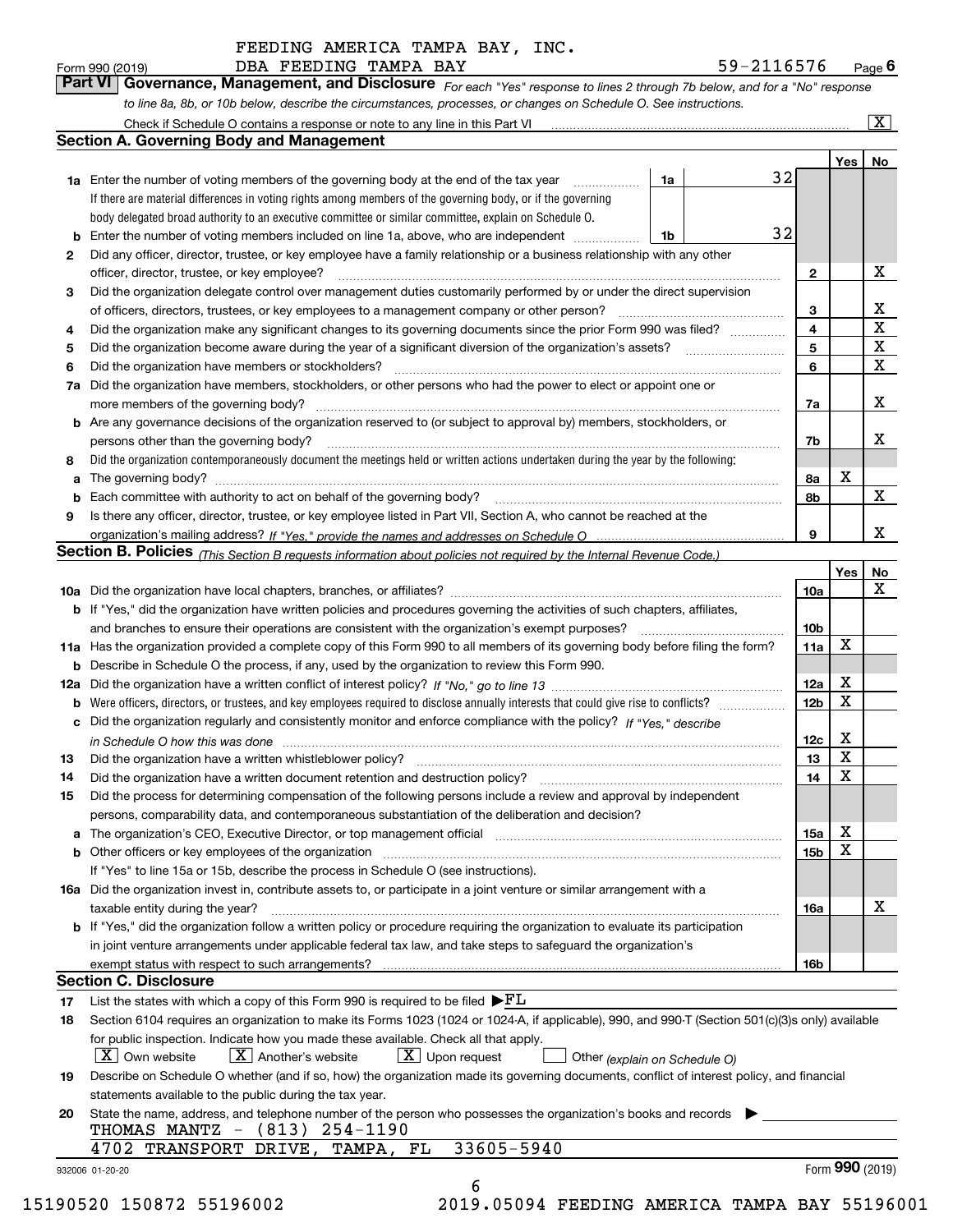| FEEDING AMERICA TAMPA BAY, INC. |  |  |
|---------------------------------|--|--|
|                                 |  |  |

 $\mathcal{L}^{\text{max}}$ 

#### Form 990 (2019) DBA FEEDING TAMPA BAY 59-2116576 <sub>Page</sub> **7Part VII Compensation of Officers, Directors, Trustees, Key Employees, Highest Compensated Employees, and Independent Contractors**

Check if Schedule O contains a response or note to any line in this Part VII

**Section A. Officers, Directors, Trustees, Key Employees, and Highest Compensated Employees**

**1a**  Complete this table for all persons required to be listed. Report compensation for the calendar year ending with or within the organization's tax year. **•** List all of the organization's current officers, directors, trustees (whether individuals or organizations), regardless of amount of compensation.

Enter -0- in columns (D), (E), and (F) if no compensation was paid.

 $\bullet$  List all of the organization's  $\,$ current key employees, if any. See instructions for definition of "key employee."

**•** List the organization's five current highest compensated employees (other than an officer, director, trustee, or key employee) who received reportable compensation (Box 5 of Form W-2 and/or Box 7 of Form 1099-MISC) of more than \$100,000 from the organization and any related organizations.

**•** List all of the organization's former officers, key employees, and highest compensated employees who received more than \$100,000 of reportable compensation from the organization and any related organizations.

**former directors or trustees**  ¥ List all of the organization's that received, in the capacity as a former director or trustee of the organization, more than \$10,000 of reportable compensation from the organization and any related organizations.

See instructions for the order in which to list the persons above.

Check this box if neither the organization nor any related organization compensated any current officer, director, or trustee.  $\mathcal{L}^{\text{max}}$ 

| (A)                           | (B)                      |                                |                                 | (C)      |              |                                  |        | (D)             | (E)             | (F)                         |
|-------------------------------|--------------------------|--------------------------------|---------------------------------|----------|--------------|----------------------------------|--------|-----------------|-----------------|-----------------------------|
| Name and title                | Average                  |                                | (do not check more than one     | Position |              |                                  |        | Reportable      | Reportable      | Estimated                   |
|                               | hours per                |                                | box, unless person is both an   |          |              |                                  |        | compensation    | compensation    | amount of                   |
|                               | week                     |                                | officer and a director/trustee) |          |              |                                  |        | from            | from related    | other                       |
|                               | (list any                |                                |                                 |          |              |                                  |        | the             | organizations   | compensation                |
|                               | hours for                |                                |                                 |          |              |                                  |        | organization    | (W-2/1099-MISC) | from the                    |
|                               | related<br>organizations |                                |                                 |          |              |                                  |        | (W-2/1099-MISC) |                 | organization<br>and related |
|                               | below                    |                                |                                 |          |              |                                  |        |                 |                 | organizations               |
|                               | line)                    | Individual trustee or director | Institutional trustee           | Officer  | Key employee | Highest compensated<br> employee | Former |                 |                 |                             |
| RICK BENNETT<br>(1)           | 0.00                     |                                |                                 |          |              |                                  |        |                 |                 |                             |
| <b>DIRECTOR</b>               |                          | X                              |                                 |          |              |                                  |        | 0.              | $\mathbf 0$ .   | 0.                          |
| COLLEEN CHAPPELL<br>(2)       | 0.00                     |                                |                                 |          |              |                                  |        |                 |                 |                             |
| <b>DIRECTOR</b>               |                          | X                              |                                 |          |              |                                  |        | 0.              | $\mathbf 0$ .   | 0.                          |
| MARIE CHINNICI-EVERITT<br>(3) | 0.00                     |                                |                                 |          |              |                                  |        |                 |                 |                             |
| <b>DIRECTOR</b>               |                          | X                              |                                 |          |              |                                  |        | 0.              | $\mathbf 0$ .   | $0_{.}$                     |
| <b>JEFFREY DARREY</b><br>(4)  | 0.00                     |                                |                                 |          |              |                                  |        |                 |                 |                             |
| <b>DIRECTOR</b>               |                          | X                              |                                 |          |              |                                  |        | 0.              | $\mathbf 0$ .   | $0_{.}$                     |
| STEVE ELLIS<br>(5)            | 0.00                     |                                |                                 |          |              |                                  |        |                 |                 |                             |
| <b>DIRECTOR</b>               |                          | X                              |                                 |          |              |                                  |        | 0.              | $\mathbf 0$ .   | $0_{.}$                     |
| DAVE FINKEL<br>(6)            | 0.00                     |                                |                                 |          |              |                                  |        |                 |                 |                             |
| <b>DIRECTOR</b>               |                          | X                              |                                 |          |              |                                  |        | 0.              | $\mathbf 0$ .   | $\mathbf 0$ .               |
| DAVID FREITAS<br>(7)          | 0.00                     |                                |                                 |          |              |                                  |        |                 |                 |                             |
| <b>TREASURER</b>              |                          | X                              |                                 |          |              |                                  |        | 0.              | $\mathbf 0$ .   | $\mathbf 0$ .               |
| TIM GUIDRY<br>(8)             | 0.00                     |                                |                                 |          |              |                                  |        |                 |                 |                             |
| <b>DIRECTOR</b>               |                          | X                              |                                 |          |              |                                  |        | 0.              | $\mathbf 0$ .   | $\mathbf 0$ .               |
| CHRIS HAGEMO<br>(9)           | 0.00                     |                                |                                 |          |              |                                  |        |                 |                 |                             |
| <b>DIRECTOR</b>               |                          | X                              |                                 |          |              |                                  |        | 0.              | $\mathbf 0$ .   | $\mathbf 0$ .               |
| (10) DR. DAVID HIMMELGREEN    | 0.00                     |                                |                                 |          |              |                                  |        |                 |                 |                             |
| <b>DIRECTOR</b>               |                          | X                              |                                 |          |              |                                  |        | 0.              | $\mathbf 0$ .   | $\mathbf 0$ .               |
| (11) CLARA LAWHEAD            | 0.00                     |                                |                                 |          |              |                                  |        |                 |                 |                             |
| <b>DIRECTOR</b>               |                          | X                              |                                 |          |              |                                  |        | 0.              | $\mathbf 0$ .   | $\mathbf 0$ .               |
| (12) JOLYNN LOKEY             | 0.00                     |                                |                                 |          |              |                                  |        |                 |                 |                             |
| <b>SECRETARY</b>              |                          | X                              |                                 |          |              |                                  |        | 0.              | 0.              | $\mathbf 0$ .               |
| (13) TIM MERRICK              | 0.00                     |                                |                                 |          |              |                                  |        |                 |                 |                             |
| CHAIRMAN                      |                          | X                              |                                 |          |              |                                  |        | 0.              | 0.              | $\mathbf 0$ .               |
| (14) JENNA NELSON             | 0.00                     |                                |                                 |          |              |                                  |        |                 |                 |                             |
| <b>DIRECTOR</b>               |                          | X                              |                                 |          |              |                                  |        | 0.              | $\mathbf 0$ .   | 0.                          |
| (15) MARK PITTS               | 0.00                     |                                |                                 |          |              |                                  |        |                 |                 |                             |
| <b>DIRECTOR</b>               |                          | X                              |                                 |          |              |                                  |        | $\mathbf 0$ .   | $\mathbf 0$ .   | 0.                          |
| (16) NORWOOD SMITH            | 0.00                     |                                |                                 |          |              |                                  |        |                 |                 |                             |
| <b>DIRECTOR</b>               |                          | X                              |                                 |          |              |                                  |        | 0.              | $\mathbf 0$ .   | 0.                          |
| (17) TORI SIMMONS             | 0.00                     |                                |                                 |          |              |                                  |        |                 |                 |                             |
| <b>DIRECTOR</b>               |                          | x                              |                                 |          |              |                                  |        | $\mathbf 0$ .   | $\mathbf 0$ .   | 0.                          |
| 932007 01-20-20               |                          |                                |                                 |          |              |                                  |        |                 |                 | Form 990 (2019)             |

7

15190520 150872 55196002 2019.05094 FEEDING AMERICA TAMPA BAY 55196001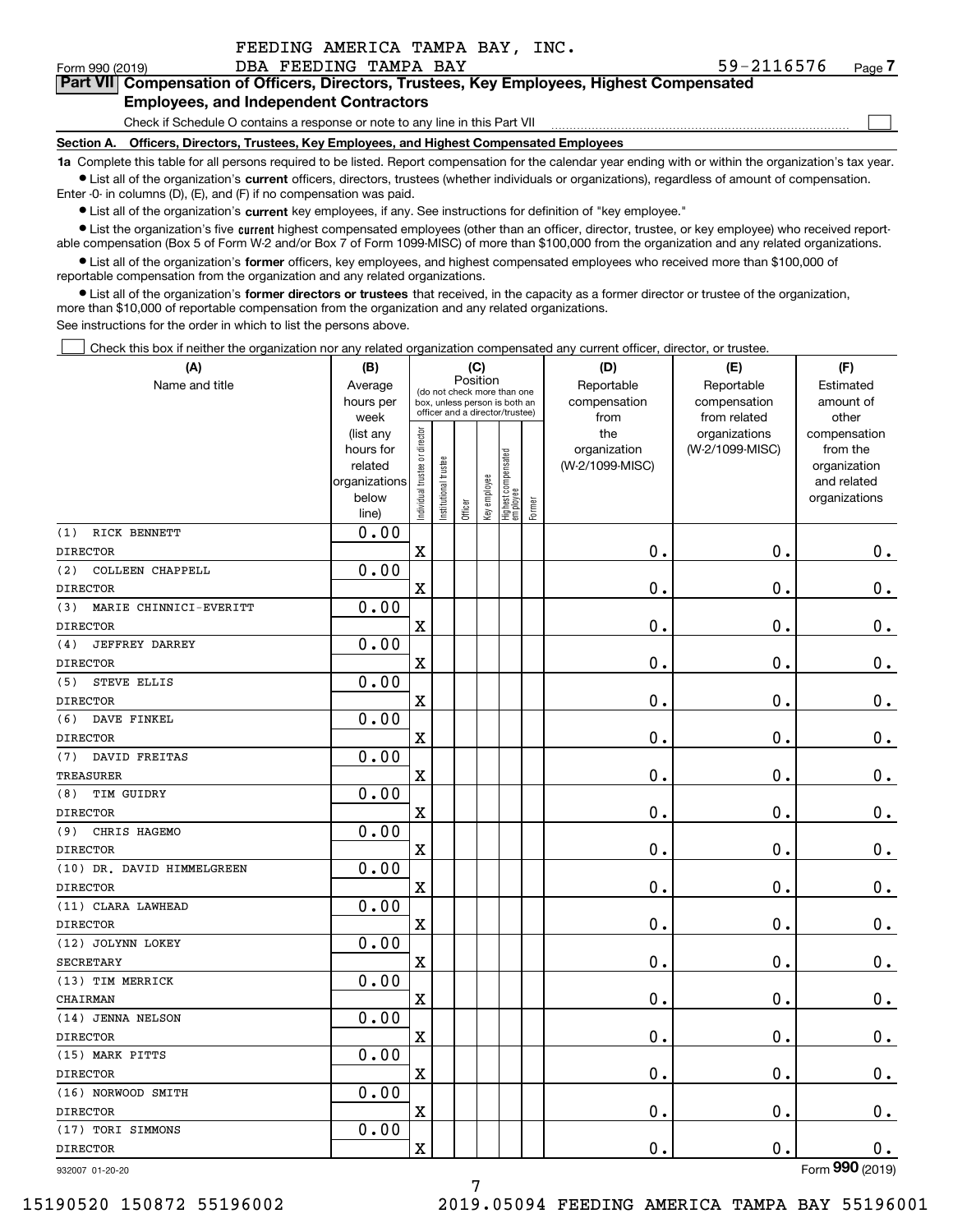|  |     | יינדע ב |       |  |
|--|-----|---------|-------|--|
|  | --- |         | - - - |  |

**8**59-2116576

| DBA FEEDING TAMPA BAY<br>Form 990 (2019)                                                                                                                                                                                                                                    |                                                                      |                               |                                                                                                 |                 |              |                                  |        |                                                | 59-2116576                                        |    |              | Page 8                                                                   |    |
|-----------------------------------------------------------------------------------------------------------------------------------------------------------------------------------------------------------------------------------------------------------------------------|----------------------------------------------------------------------|-------------------------------|-------------------------------------------------------------------------------------------------|-----------------|--------------|----------------------------------|--------|------------------------------------------------|---------------------------------------------------|----|--------------|--------------------------------------------------------------------------|----|
| <b>Part VII</b><br>Section A. Officers, Directors, Trustees, Key Employees, and Highest Compensated Employees (continued)                                                                                                                                                   |                                                                      |                               |                                                                                                 |                 |              |                                  |        |                                                |                                                   |    |              |                                                                          |    |
| (A)<br>Name and title                                                                                                                                                                                                                                                       | (B)<br>Average<br>hours per<br>week                                  |                               | (do not check more than one<br>box, unless person is both an<br>officer and a director/trustee) | (C)<br>Position |              |                                  |        | (D)<br>Reportable<br>compensation              | (E)<br>Reportable<br>compensation<br>from related |    |              | (F)<br>Estimated<br>amount of<br>other                                   |    |
|                                                                                                                                                                                                                                                                             | (list any<br>hours for<br>related<br>organizations<br>below<br>line) | ndividual trustee or director | nstitutional trustee                                                                            | Officer         | Key employee | Highest compensated<br> employee | Former | from<br>the<br>organization<br>(W-2/1099-MISC) | organizations<br>(W-2/1099-MISC)                  |    |              | compensation<br>from the<br>organization<br>and related<br>organizations |    |
| (18) MARC SPENCER                                                                                                                                                                                                                                                           | 0.00                                                                 |                               |                                                                                                 |                 |              |                                  |        |                                                |                                                   |    |              |                                                                          |    |
| VICE-CHAIRMAN                                                                                                                                                                                                                                                               |                                                                      | X                             |                                                                                                 |                 |              |                                  |        | 0.                                             |                                                   | 0. |              |                                                                          | 0. |
| (19) MIKE SUAREZ                                                                                                                                                                                                                                                            | 0.00                                                                 |                               |                                                                                                 |                 |              |                                  |        |                                                |                                                   |    |              |                                                                          |    |
| <b>DIRECTOR</b>                                                                                                                                                                                                                                                             |                                                                      | $\mathbf X$                   |                                                                                                 |                 |              |                                  |        | 0.                                             |                                                   | 0. |              |                                                                          | 0. |
| (20) ANNA WIAND<br><b>DIRECTOR</b>                                                                                                                                                                                                                                          | 0.00                                                                 | $\mathbf X$                   |                                                                                                 |                 |              |                                  |        | 0.                                             |                                                   | 0. |              |                                                                          | 0. |
| (21) MICHELLE BELAIRE                                                                                                                                                                                                                                                       | 0.00                                                                 |                               |                                                                                                 |                 |              |                                  |        |                                                |                                                   |    |              |                                                                          |    |
| <b>DIRECTOR</b>                                                                                                                                                                                                                                                             |                                                                      | X                             |                                                                                                 |                 |              |                                  |        | 0.                                             |                                                   | 0. |              |                                                                          | 0. |
| (22) LINDA HAGUE                                                                                                                                                                                                                                                            | 0.00                                                                 |                               |                                                                                                 |                 |              |                                  |        |                                                |                                                   |    |              |                                                                          |    |
| <b>DIRECTOR</b>                                                                                                                                                                                                                                                             |                                                                      | X                             |                                                                                                 |                 |              |                                  |        | 0.                                             |                                                   | 0. |              |                                                                          | 0. |
| (23) TODD WICKNER                                                                                                                                                                                                                                                           | 0.00                                                                 |                               |                                                                                                 |                 |              |                                  |        |                                                |                                                   |    |              |                                                                          |    |
| IMMEDIATE PAST CHAIRMAN                                                                                                                                                                                                                                                     |                                                                      | X                             |                                                                                                 |                 |              |                                  |        | 0.                                             |                                                   | 0. |              |                                                                          | 0. |
| (24) KERI HIGGINS-BIGELOW                                                                                                                                                                                                                                                   | 0.00                                                                 |                               |                                                                                                 |                 |              |                                  |        |                                                |                                                   |    |              |                                                                          |    |
| <b>DIRECTOR</b><br>(25) MONICA WILSON                                                                                                                                                                                                                                       | 0.00                                                                 | X                             |                                                                                                 |                 |              |                                  |        | 0.                                             |                                                   | 0. |              |                                                                          | 0. |
| <b>DIRECTOR</b>                                                                                                                                                                                                                                                             |                                                                      | $\mathbf X$                   |                                                                                                 |                 |              |                                  |        | 0.                                             |                                                   | 0. |              |                                                                          | 0. |
| (26) LAURA LAY                                                                                                                                                                                                                                                              | 0.00                                                                 |                               |                                                                                                 |                 |              |                                  |        |                                                |                                                   |    |              |                                                                          |    |
| <b>DIRECTOR</b>                                                                                                                                                                                                                                                             |                                                                      | $\mathbf x$                   |                                                                                                 |                 |              |                                  |        | 0.                                             |                                                   | 0. |              |                                                                          | 0. |
| 1b Subtotal                                                                                                                                                                                                                                                                 |                                                                      |                               |                                                                                                 |                 |              |                                  |        | $\mathbf{0}$ .                                 |                                                   | 0. |              |                                                                          | 0. |
|                                                                                                                                                                                                                                                                             |                                                                      |                               |                                                                                                 |                 |              |                                  |        | 866,256.                                       |                                                   | 0. |              | 35, 270.                                                                 |    |
|                                                                                                                                                                                                                                                                             |                                                                      |                               |                                                                                                 |                 |              |                                  |        | 866,256.                                       |                                                   | 0. |              | 35,270.                                                                  |    |
| Total number of individuals (including but not limited to those listed above) who received more than \$100,000 of reportable<br>$\mathbf{2}$<br>compensation from the organization $\blacktriangleright$                                                                    |                                                                      |                               |                                                                                                 |                 |              |                                  |        |                                                |                                                   |    |              |                                                                          | 5  |
|                                                                                                                                                                                                                                                                             |                                                                      |                               |                                                                                                 |                 |              |                                  |        |                                                |                                                   |    |              | Yes                                                                      | No |
| 3<br>Did the organization list any former officer, director, trustee, key employee, or highest compensated employee on                                                                                                                                                      |                                                                      |                               |                                                                                                 |                 |              |                                  |        |                                                |                                                   |    | 3            |                                                                          | х  |
| line 1a? If "Yes," complete Schedule J for such individual manufactured contained and the 1a? If "Yes," complete Schedule J for such individual<br>For any individual listed on line 1a, is the sum of reportable compensation and other compensation from the organization |                                                                      |                               |                                                                                                 |                 |              |                                  |        |                                                |                                                   |    |              |                                                                          |    |
|                                                                                                                                                                                                                                                                             |                                                                      |                               |                                                                                                 |                 |              |                                  |        |                                                |                                                   |    | 4            | х                                                                        |    |
| Did any person listed on line 1a receive or accrue compensation from any unrelated organization or individual for services<br>5                                                                                                                                             |                                                                      |                               |                                                                                                 |                 |              |                                  |        |                                                |                                                   |    |              |                                                                          |    |
|                                                                                                                                                                                                                                                                             |                                                                      |                               |                                                                                                 |                 |              |                                  |        |                                                |                                                   |    | 5            |                                                                          | X  |
| <b>Section B. Independent Contractors</b>                                                                                                                                                                                                                                   |                                                                      |                               |                                                                                                 |                 |              |                                  |        |                                                |                                                   |    |              |                                                                          |    |
| Complete this table for your five highest compensated independent contractors that received more than \$100,000 of compensation from<br>1.<br>the organization. Report compensation for the calendar year ending with or within the organization's tax year.                |                                                                      |                               |                                                                                                 |                 |              |                                  |        |                                                |                                                   |    |              |                                                                          |    |
| (A)                                                                                                                                                                                                                                                                         |                                                                      |                               |                                                                                                 |                 |              |                                  |        | (B)                                            |                                                   |    | (C)          |                                                                          |    |
| Name and business address                                                                                                                                                                                                                                                   |                                                                      |                               |                                                                                                 |                 |              |                                  |        | Description of services                        |                                                   |    | Compensation |                                                                          |    |
| METZ CULINARY MANAGEMENT                                                                                                                                                                                                                                                    |                                                                      |                               |                                                                                                 |                 |              |                                  |        |                                                |                                                   |    |              |                                                                          |    |
| 1201 HAYS STREET, TALLAHASSEE, FL 32301                                                                                                                                                                                                                                     |                                                                      |                               |                                                                                                 |                 |              |                                  |        | FOOD PROVIDER                                  |                                                   |    |              | <u>1,142,519.</u>                                                        |    |
| NU VISTA FOODS GROUP                                                                                                                                                                                                                                                        |                                                                      |                               |                                                                                                 |                 |              |                                  |        |                                                |                                                   |    |              |                                                                          |    |
| 8329 N. ARMENIA AVENUE, TAMPA, FL 33604                                                                                                                                                                                                                                     |                                                                      |                               |                                                                                                 |                 |              |                                  |        | FOOD PROVIDER                                  |                                                   |    |              | 649,294.                                                                 |    |
| SAVE-A-LOT, 400 NORTHWEST PLAZA DRIVE, ST.<br>ANN, MO 63074                                                                                                                                                                                                                 |                                                                      |                               |                                                                                                 |                 |              |                                  |        | FOOD PROVIDER                                  |                                                   |    |              | 575,968.                                                                 |    |
| CHAPPEL ROBERTS MEDIA GROUP, 1600 E. 8TH                                                                                                                                                                                                                                    |                                                                      |                               |                                                                                                 |                 |              |                                  |        | PUBLIC RELATIONS                               |                                                   |    |              |                                                                          |    |
| AVE SUITE A-133, TAMPA, FL 33605                                                                                                                                                                                                                                            |                                                                      |                               |                                                                                                 |                 |              |                                  |        | FIRM                                           |                                                   |    |              | <u>524,193.</u>                                                          |    |
| PENSKE TRUCK LEASING CO., L.P.                                                                                                                                                                                                                                              |                                                                      |                               |                                                                                                 |                 |              |                                  |        | TRUCK RENTAL AND                               |                                                   |    |              |                                                                          |    |
|                                                                                                                                                                                                                                                                             | LEASING<br>2675 MORGANTOWN RD, READING, PA 19607<br>461,452.         |                               |                                                                                                 |                 |              |                                  |        |                                                |                                                   |    |              |                                                                          |    |
| Total number of independent contractors (including but not limited to those listed above) who received more than<br>$\mathbf{2}$                                                                                                                                            |                                                                      |                               |                                                                                                 |                 |              |                                  |        |                                                |                                                   |    |              |                                                                          |    |
| \$100,000 of compensation from the organization $\blacktriangleright$                                                                                                                                                                                                       |                                                                      |                               |                                                                                                 |                 | 5            |                                  |        |                                                |                                                   |    |              |                                                                          |    |

\$100,000 of compensation from the organization

SEE PART VII, SECTION A CONTINUATION SHEETS

Form (2019) **990**

932008 01-20-20

8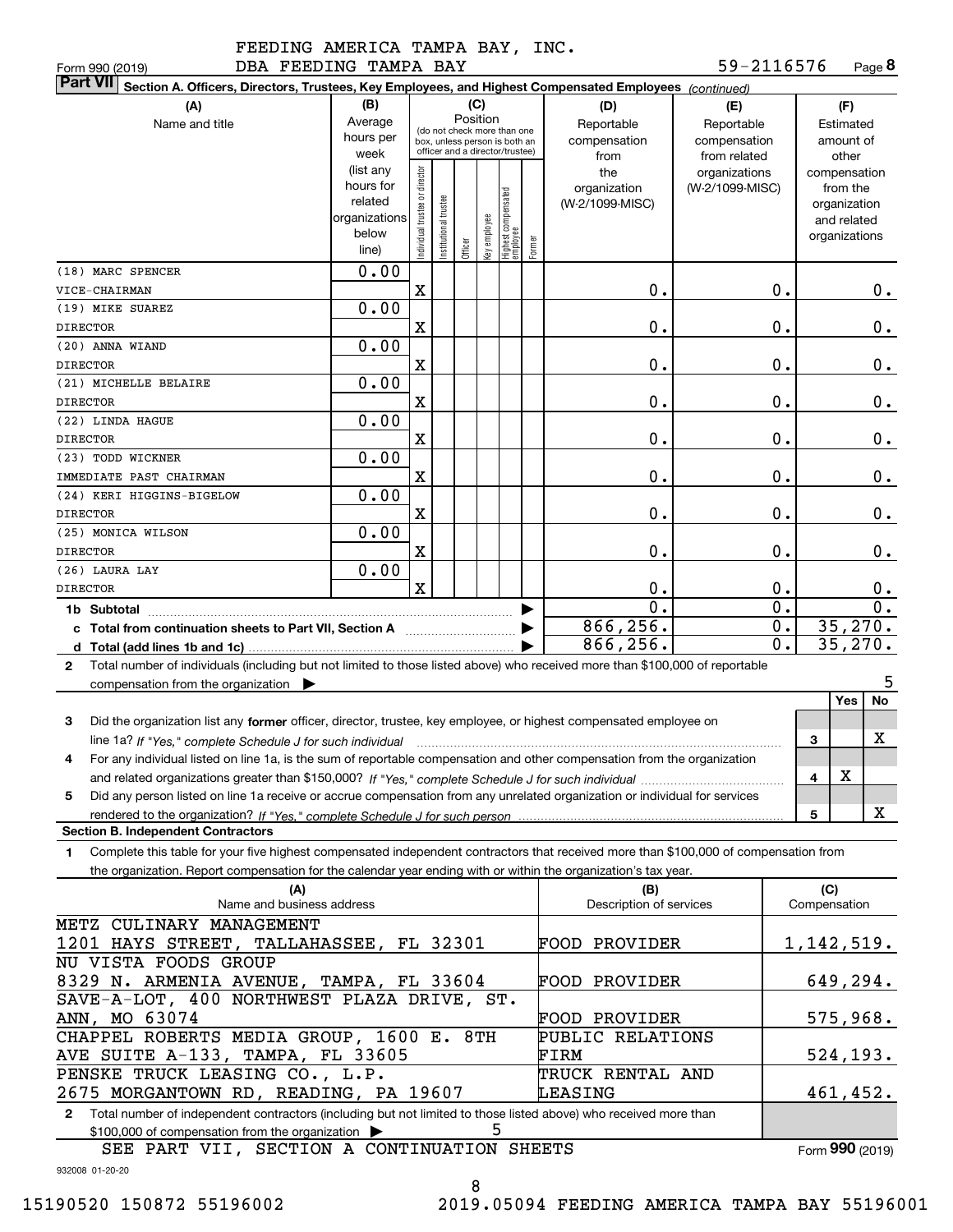# FEEDING AMERICA TAMPA BAY, INC. DBA FEEDING TAMPA BAY 59-2116576

| DBA FEEDING TAMPA BAY<br>Form 990                                                                                         |                        |                                |                       |                         |              |                              |        |                                 | 59-2116576      |                          |
|---------------------------------------------------------------------------------------------------------------------------|------------------------|--------------------------------|-----------------------|-------------------------|--------------|------------------------------|--------|---------------------------------|-----------------|--------------------------|
| <b>Part VII</b><br>Section A. Officers, Directors, Trustees, Key Employees, and Highest Compensated Employees (continued) |                        |                                |                       |                         |              |                              |        |                                 |                 |                          |
| (A)<br>(B)<br>(C)<br>(F)<br>(D)<br>(E)                                                                                    |                        |                                |                       |                         |              |                              |        |                                 |                 |                          |
| Name and title                                                                                                            | Average                |                                |                       | Position                |              |                              |        | Reportable                      | Reportable      | Estimated                |
|                                                                                                                           | hours                  |                                |                       | (check all that apply)  |              |                              |        | compensation                    | compensation    | amount of                |
|                                                                                                                           | per                    |                                |                       |                         |              |                              |        | from                            | from related    | other                    |
|                                                                                                                           | week                   |                                |                       |                         |              |                              |        | the                             | organizations   | compensation             |
|                                                                                                                           | (list any<br>hours for |                                |                       |                         |              |                              |        | organization<br>(W-2/1099-MISC) | (W-2/1099-MISC) | from the<br>organization |
|                                                                                                                           | related                |                                |                       |                         |              |                              |        |                                 |                 | and related              |
|                                                                                                                           | organizations          |                                |                       |                         |              |                              |        |                                 |                 | organizations            |
|                                                                                                                           | below                  | Individual trustee or director | Institutional trustee |                         | Key employee | Highest compensated employee |        |                                 |                 |                          |
|                                                                                                                           | line)                  |                                |                       | Officer                 |              |                              | Former |                                 |                 |                          |
| (27) DREW MARSHALL                                                                                                        | 0.00                   |                                |                       |                         |              |                              |        |                                 |                 |                          |
| <b>DIRECTOR</b>                                                                                                           |                        | $\mathbf X$                    |                       |                         |              |                              |        | 0.                              | 0.              | $0_{.}$                  |
| (28) JEANNE MILKEY                                                                                                        | 0.00                   |                                |                       |                         |              |                              |        |                                 |                 |                          |
| <b>DIRECTOR</b>                                                                                                           |                        | $\mathbf X$                    |                       |                         |              |                              |        | 0.                              | $\mathbf 0$ .   | $\mathbf 0$ .            |
| (29) LISA ROSS                                                                                                            | 0.00                   |                                |                       |                         |              |                              |        |                                 |                 |                          |
| <b>DIRECTOR</b>                                                                                                           |                        | $\mathbf X$                    |                       |                         |              |                              |        | 0.                              | 0.              | $\mathbf 0$ .            |
| (30) KAREEM SPRATLING                                                                                                     | 0.00                   |                                |                       |                         |              |                              |        |                                 |                 |                          |
| <b>DIRECTOR</b>                                                                                                           |                        | $\mathbf X$                    |                       |                         |              |                              |        | 0.                              | 0.              | $0$ .                    |
| (31) ROBERTO TORRES                                                                                                       | 0.00                   |                                |                       |                         |              |                              |        |                                 |                 |                          |
| <b>DIRECTOR</b>                                                                                                           |                        | $\mathbf X$                    |                       |                         |              |                              |        | 0.                              | 0.              | $0$ .                    |
| (32) JENNIFER TOWNSEND                                                                                                    | 0.00                   |                                |                       |                         |              |                              |        |                                 |                 |                          |
| <b>DIRECTOR</b>                                                                                                           |                        | $\mathbf X$                    |                       |                         |              |                              |        | 0.                              | $\mathbf 0$ .   | 0.                       |
| (33) KATHY WHETSELL                                                                                                       | 40.00                  |                                |                       |                         |              |                              |        |                                 |                 |                          |
| CHIEF ADMINISTRATIVE OFFIC                                                                                                |                        |                                |                       | X                       |              |                              |        | 93,571.                         | $\mathbf 0$ .   | <u>1,871.</u>            |
| (34) KELLEY SIMS                                                                                                          | 40.00                  |                                |                       |                         |              |                              |        |                                 |                 |                          |
| CHIEF DEVELOPMENT OFFICER                                                                                                 |                        |                                |                       | X                       |              |                              |        | 124,427.                        | $\mathbf 0$ .   | 7,502.                   |
| (35) MATTHEW SPENCE                                                                                                       | 40.00                  |                                |                       |                         |              |                              |        |                                 |                 |                          |
| CHIEF PROGAMS OFFICER                                                                                                     |                        |                                |                       | X                       |              |                              |        | 117,915.                        | $\mathbf 0$ .   | 3,375.                   |
| (36) RYAN MCCLURE                                                                                                         | 40.00                  |                                |                       |                         |              |                              |        |                                 |                 |                          |
| CHIEF FINANCIAL OFFICER                                                                                                   |                        |                                |                       | X                       |              |                              |        | 106, 300.                       | $\mathbf 0$ .   | 4,034.                   |
| (37) THOMAS MANTZ                                                                                                         | 40.00                  |                                |                       |                         |              |                              |        |                                 |                 |                          |
| CHIEF EXECUTIVE OFFICER                                                                                                   |                        |                                |                       | X                       |              |                              |        | 219, 277.                       | $\mathbf 0$ .   | 9,385.                   |
| (38) MANDY CLONINGER                                                                                                      | 40.00                  |                                |                       |                         |              |                              |        |                                 |                 |                          |
| CHIEF IMPACT OFFICER                                                                                                      |                        |                                |                       | X                       |              |                              |        | 105,600.                        | 0.              | 7,114.                   |
| (39) RHONDA GINDLESPERGER                                                                                                 | 40.00                  |                                |                       |                         |              |                              |        |                                 |                 |                          |
| CHIEF OPERATING OFFICER                                                                                                   |                        |                                |                       | $\overline{\mathbf{X}}$ |              |                              |        | 99,166.                         | $0$ .           | 1,989.                   |
|                                                                                                                           |                        |                                |                       |                         |              |                              |        |                                 |                 |                          |
|                                                                                                                           |                        |                                |                       |                         |              |                              |        |                                 |                 |                          |
|                                                                                                                           |                        |                                |                       |                         |              |                              |        |                                 |                 |                          |
|                                                                                                                           |                        |                                |                       |                         |              |                              |        |                                 |                 |                          |
|                                                                                                                           |                        |                                |                       |                         |              |                              |        |                                 |                 |                          |
|                                                                                                                           |                        |                                |                       |                         |              |                              |        |                                 |                 |                          |
|                                                                                                                           |                        |                                |                       |                         |              |                              |        |                                 |                 |                          |
|                                                                                                                           |                        |                                |                       |                         |              |                              |        |                                 |                 |                          |
|                                                                                                                           |                        |                                |                       |                         |              |                              |        |                                 |                 |                          |
|                                                                                                                           |                        |                                |                       |                         |              |                              |        |                                 |                 |                          |
|                                                                                                                           |                        |                                |                       |                         |              |                              |        |                                 |                 |                          |
|                                                                                                                           |                        |                                |                       |                         |              |                              |        |                                 |                 |                          |
|                                                                                                                           |                        |                                |                       |                         |              |                              |        |                                 |                 |                          |
|                                                                                                                           |                        |                                |                       |                         |              |                              |        |                                 |                 |                          |
|                                                                                                                           |                        |                                |                       |                         |              |                              |        | 866,256.                        |                 | 35,270.                  |

932201 04-01-19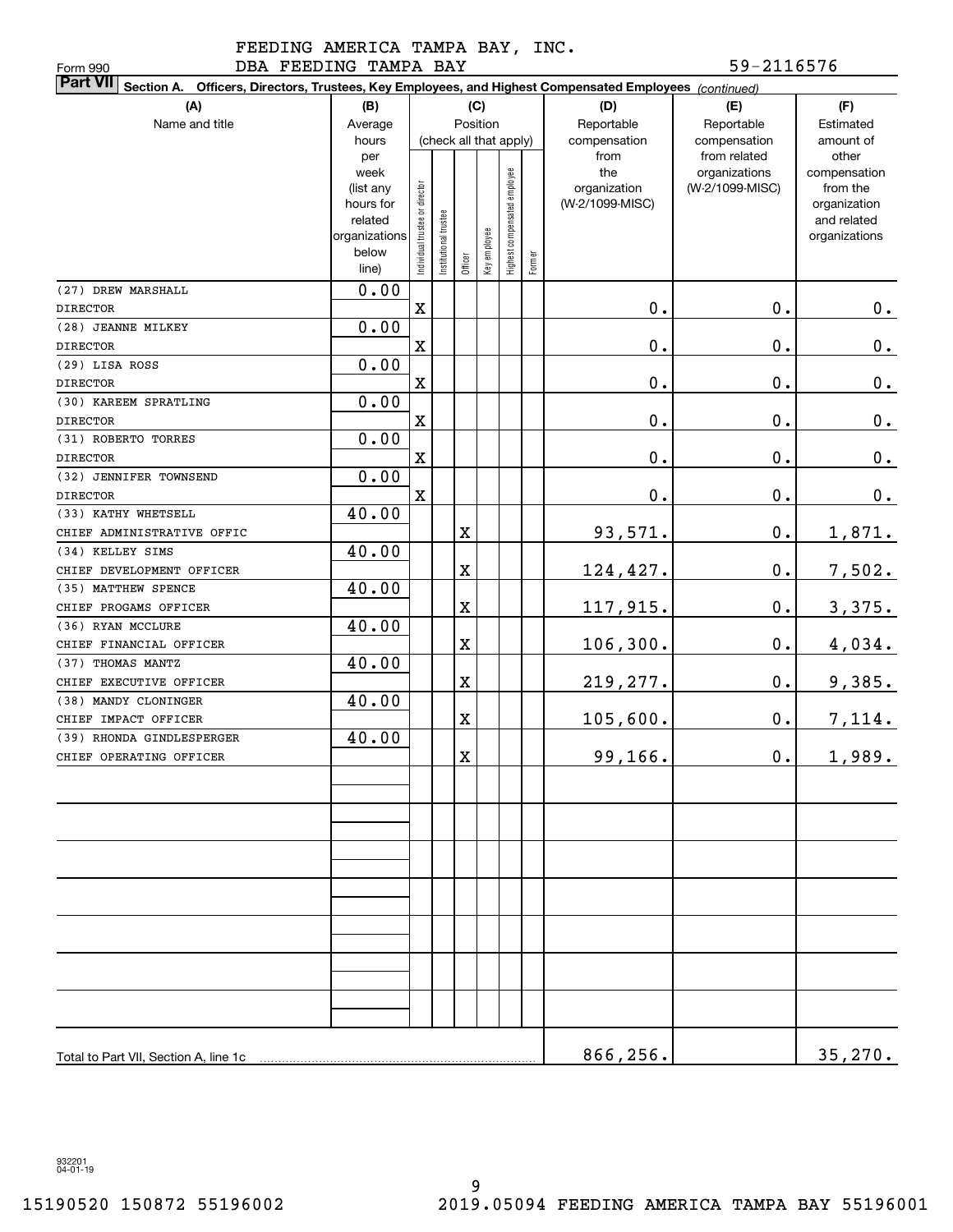|                                                           | <b>Part VIII</b> |   | <b>Statement of Revenue</b>                                                                                           |                             |                      |                                              |                                                  |                                                                 |
|-----------------------------------------------------------|------------------|---|-----------------------------------------------------------------------------------------------------------------------|-----------------------------|----------------------|----------------------------------------------|--------------------------------------------------|-----------------------------------------------------------------|
|                                                           |                  |   | Check if Schedule O contains a response or note to any line in this Part VIII                                         |                             |                      |                                              |                                                  |                                                                 |
|                                                           |                  |   |                                                                                                                       |                             | (A)<br>Total revenue | (B)<br>Related or exempt<br>function revenue | $\overline{C}$<br>Unrelated<br> business revenue | (D)<br>Revenue excluded<br>from tax under<br>sections 512 - 514 |
|                                                           |                  |   | <b>1 a</b> Federated campaigns<br>1a<br>.                                                                             |                             |                      |                                              |                                                  |                                                                 |
|                                                           |                  |   | 1 <sub>b</sub><br><b>b</b> Membership dues<br>$\ldots \ldots \ldots \ldots \ldots$                                    | 23, 200.                    |                      |                                              |                                                  |                                                                 |
|                                                           |                  |   | 1 <sub>c</sub><br>c Fundraising events                                                                                | 312,006.                    |                      |                                              |                                                  |                                                                 |
|                                                           |                  |   | 1 <sub>d</sub><br>d Related organizations<br>.                                                                        |                             |                      |                                              |                                                  |                                                                 |
|                                                           |                  |   | 1e<br>e Government grants (contributions)                                                                             | 3,387,005.                  |                      |                                              |                                                  |                                                                 |
|                                                           |                  |   | f All other contributions, gifts, grants, and                                                                         |                             |                      |                                              |                                                  |                                                                 |
|                                                           |                  |   | 1f<br>similar amounts not included above                                                                              | 150696114.                  |                      |                                              |                                                  |                                                                 |
| Contributions, Gifts, Grants<br>and Other Similar Amounts |                  |   | Noncash contributions included in lines 1a-1f                                                                         | $\frac{1}{19}$ \$134532037. |                      |                                              |                                                  |                                                                 |
|                                                           |                  |   |                                                                                                                       |                             | 154418325.           |                                              |                                                  |                                                                 |
|                                                           |                  |   |                                                                                                                       | <b>Business Code</b>        |                      |                                              |                                                  |                                                                 |
|                                                           | 2a               |   | SHARED EXPENSES & FEES                                                                                                | 424000                      | 795, 264.            | 795,264.                                     |                                                  |                                                                 |
|                                                           |                  | b | <u> 1989 - Johann Stein, fransk politik (d. 1989)</u>                                                                 |                             |                      |                                              |                                                  |                                                                 |
|                                                           |                  | с | <u> 1989 - Johann Stein, marwolaethau a bhann an t-Amhainn an t-Amhainn an t-Amhainn an t-Amhainn an t-Amhainn an</u> |                             |                      |                                              |                                                  |                                                                 |
|                                                           |                  | d | the control of the control of the control of the control of the control of                                            |                             |                      |                                              |                                                  |                                                                 |
| Program Service<br>Revenue                                |                  |   |                                                                                                                       |                             |                      |                                              |                                                  |                                                                 |
|                                                           |                  |   | f All other program service revenue                                                                                   | ▶                           | 795, 264.            |                                              |                                                  |                                                                 |
|                                                           | 3                |   | Investment income (including dividends, interest, and                                                                 |                             |                      |                                              |                                                  |                                                                 |
|                                                           |                  |   |                                                                                                                       |                             | 897.                 |                                              |                                                  | 897.                                                            |
|                                                           | 4                |   | Income from investment of tax-exempt bond proceeds                                                                    |                             |                      |                                              |                                                  |                                                                 |
|                                                           | 5                |   |                                                                                                                       |                             |                      |                                              |                                                  |                                                                 |
|                                                           |                  |   | (i) Real                                                                                                              | (ii) Personal               |                      |                                              |                                                  |                                                                 |
|                                                           |                  |   | $6a \overline{)93}$ , 000.<br>6 a Gross rents                                                                         |                             |                      |                                              |                                                  |                                                                 |
|                                                           |                  | b | 6b $14, 105.$<br>Less: rental expenses                                                                                |                             |                      |                                              |                                                  |                                                                 |
|                                                           |                  | c | 78,895.<br>6c<br>Rental income or (loss)                                                                              |                             |                      |                                              |                                                  |                                                                 |
|                                                           |                  |   | d Net rental income or (loss)                                                                                         |                             | 78,895.              |                                              |                                                  | 78,895.                                                         |
|                                                           |                  |   | (i) Securities<br>7 a Gross amount from sales of                                                                      | (ii) Other                  |                      |                                              |                                                  |                                                                 |
|                                                           |                  |   | assets other than inventory<br>7a<br><b>b</b> Less: cost or other basis                                               |                             |                      |                                              |                                                  |                                                                 |
|                                                           |                  |   | l 7b<br>and sales expenses                                                                                            |                             |                      |                                              |                                                  |                                                                 |
| Revenue                                                   |                  |   |                                                                                                                       |                             |                      |                                              |                                                  |                                                                 |
|                                                           |                  |   |                                                                                                                       | ▶                           |                      |                                              |                                                  |                                                                 |
| 늦                                                         |                  |   | 8 a Gross income from fundraising events (not                                                                         |                             |                      |                                              |                                                  |                                                                 |
| <b>Other</b>                                              |                  |   | $312$ ,006. $_{\rm of}$<br>including \$                                                                               |                             |                      |                                              |                                                  |                                                                 |
|                                                           |                  |   | contributions reported on line 1c). See                                                                               |                             |                      |                                              |                                                  |                                                                 |
|                                                           |                  |   |                                                                                                                       | $0$ .<br>l 8a               |                      |                                              |                                                  |                                                                 |
|                                                           |                  |   | <b>b</b> Less: direct expenses                                                                                        | $\overline{0}$ .<br>8b      |                      |                                              |                                                  |                                                                 |
|                                                           |                  |   | c Net income or (loss) from fundraising events                                                                        |                             | 0.                   |                                              |                                                  |                                                                 |
|                                                           |                  |   | 9 a Gross income from gaming activities. See                                                                          |                             |                      |                                              |                                                  |                                                                 |
|                                                           |                  |   |                                                                                                                       | 9a<br>9 <sub>b</sub>        |                      |                                              |                                                  |                                                                 |
|                                                           |                  |   | c Net income or (loss) from gaming activities                                                                         |                             |                      |                                              |                                                  |                                                                 |
|                                                           |                  |   | 10 a Gross sales of inventory, less returns                                                                           | .                           |                      |                                              |                                                  |                                                                 |
|                                                           |                  |   |                                                                                                                       | 10a <sup>770</sup> ,847.    |                      |                                              |                                                  |                                                                 |
|                                                           |                  |   | <b>b</b> Less: cost of goods sold                                                                                     | 10 <sub>10</sub> 854, 899.  |                      |                                              |                                                  |                                                                 |
|                                                           |                  |   | c Net income or (loss) from sales of inventory                                                                        |                             | $-84,052.$           | $-84,052.$                                   |                                                  |                                                                 |
|                                                           |                  |   |                                                                                                                       | <b>Business Code</b>        |                      |                                              |                                                  |                                                                 |
| Miscellaneous<br>Revenue                                  | 11 a             |   | <u> 1989 - Johann Barbara, martxa alemaniar a</u>                                                                     |                             |                      |                                              |                                                  |                                                                 |
|                                                           |                  | b |                                                                                                                       |                             |                      |                                              |                                                  |                                                                 |
|                                                           |                  | с | <u> 1989 - Johann Barnett, fransk politiker (</u>                                                                     |                             |                      |                                              |                                                  |                                                                 |
|                                                           |                  |   |                                                                                                                       |                             |                      |                                              |                                                  |                                                                 |
|                                                           | 12               |   |                                                                                                                       | ▶                           | 155209329.           | 711,212.                                     | 0.                                               | 79,792.                                                         |
|                                                           | 932009 01-20-20  |   |                                                                                                                       |                             |                      |                                              |                                                  | Form 990 (2019)                                                 |

10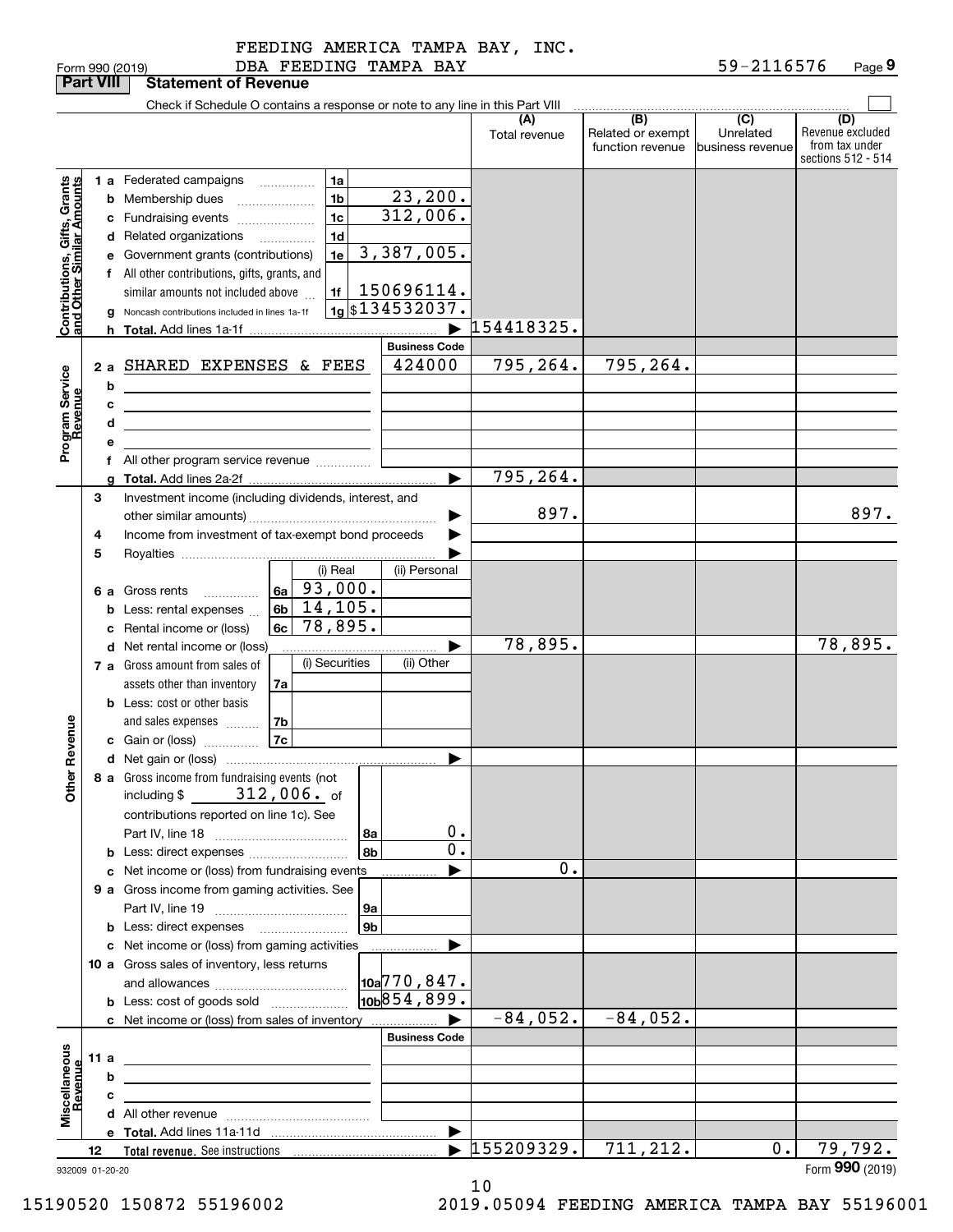#### DBA FEEDING TAMPA BAY 59-2116576 FEEDING AMERICA TAMPA BAY, INC.

Form 990 (2019) Page **Part IX Statement of Functional Expenses 10**

|              | Section 501(c)(3) and 501(c)(4) organizations must complete all columns. All other organizations must complete column (A).                                                                                 |                               |                                    |                                           |                                |
|--------------|------------------------------------------------------------------------------------------------------------------------------------------------------------------------------------------------------------|-------------------------------|------------------------------------|-------------------------------------------|--------------------------------|
|              | Check if Schedule O contains a response or note to any line in this Part IX                                                                                                                                |                               |                                    |                                           |                                |
|              | Do not include amounts reported on lines 6b,<br>7b, 8b, 9b, and 10b of Part VIII.                                                                                                                          | (A)<br>Total expenses         | (B)<br>Program service<br>expenses | (C)<br>Management and<br>general expenses | (D)<br>Fundraising<br>expenses |
| 1.           | Grants and other assistance to domestic organizations                                                                                                                                                      |                               |                                    |                                           |                                |
|              | and domestic governments. See Part IV, line 21                                                                                                                                                             |                               |                                    |                                           |                                |
| $\mathbf{2}$ | Grants and other assistance to domestic                                                                                                                                                                    |                               |                                    |                                           |                                |
|              | individuals. See Part IV, line 22                                                                                                                                                                          |                               |                                    |                                           |                                |
| 3            | Grants and other assistance to foreign                                                                                                                                                                     |                               |                                    |                                           |                                |
|              | organizations, foreign governments, and foreign                                                                                                                                                            |                               |                                    |                                           |                                |
|              | individuals. See Part IV, lines 15 and 16                                                                                                                                                                  |                               |                                    |                                           |                                |
| 4            | Benefits paid to or for members                                                                                                                                                                            |                               |                                    |                                           |                                |
| 5            | Compensation of current officers, directors,                                                                                                                                                               |                               |                                    |                                           |                                |
|              | trustees, and key employees                                                                                                                                                                                | 901,529.                      | 766,300.                           | 45,076.                                   | 90, 153.                       |
| 6            | Compensation not included above to disqualified                                                                                                                                                            |                               |                                    |                                           |                                |
|              | persons (as defined under section 4958(f)(1)) and                                                                                                                                                          |                               |                                    |                                           |                                |
|              | persons described in section 4958(c)(3)(B)                                                                                                                                                                 |                               |                                    |                                           |                                |
| 7            | Other salaries and wages                                                                                                                                                                                   | 4,349,356.                    | 3,696,952.                         | 217,468.                                  | 434,936.                       |
| 8            | Pension plan accruals and contributions (include                                                                                                                                                           |                               |                                    |                                           |                                |
|              | section 401(k) and 403(b) employer contributions)                                                                                                                                                          |                               |                                    |                                           |                                |
| 9            |                                                                                                                                                                                                            | 316, 213.                     | 268,781.                           | 15,811.                                   | $\frac{31,621}{36,082}$        |
| 10           |                                                                                                                                                                                                            | 360,822.                      | 306,699.                           | 18,041.                                   |                                |
| 11           | Fees for services (nonemployees):                                                                                                                                                                          |                               |                                    |                                           |                                |
| a            |                                                                                                                                                                                                            |                               |                                    |                                           |                                |
| b            |                                                                                                                                                                                                            |                               |                                    |                                           |                                |
| c            |                                                                                                                                                                                                            | 39,912.                       |                                    | 39,912.                                   |                                |
| d            |                                                                                                                                                                                                            |                               |                                    |                                           |                                |
| е            | Professional fundraising services. See Part IV, line 17                                                                                                                                                    |                               |                                    |                                           |                                |
| f            | Investment management fees                                                                                                                                                                                 |                               |                                    |                                           |                                |
| g            | Other. (If line 11g amount exceeds 10% of line 25,                                                                                                                                                         |                               |                                    |                                           |                                |
|              | column (A) amount, list line 11g expenses on Sch O.)                                                                                                                                                       | $\frac{37,748}{817,113}$ .    | 30, 198.                           | 6,040.                                    | $\frac{1,510}{555,637}$        |
| 12           |                                                                                                                                                                                                            |                               | 187,936.                           | 73,540.                                   |                                |
| 13           |                                                                                                                                                                                                            | 997, 146.                     | 777,774.                           | 159, 543.                                 | 59,829.                        |
| 14           |                                                                                                                                                                                                            |                               |                                    |                                           |                                |
| 15           |                                                                                                                                                                                                            |                               |                                    |                                           |                                |
| 16           |                                                                                                                                                                                                            | 517,462.                      | 486,414.                           | 31,048.                                   |                                |
| 17           |                                                                                                                                                                                                            | 81,027.                       | 17,826.                            | 55,098.                                   | 8,103.                         |
| 18           | Payments of travel or entertainment expenses                                                                                                                                                               |                               |                                    |                                           |                                |
|              | for any federal, state, or local public officials                                                                                                                                                          |                               |                                    |                                           |                                |
| 19           | Conferences, conventions, and meetings                                                                                                                                                                     | 71,509.                       |                                    | 71,509.                                   |                                |
| 20           | Interest                                                                                                                                                                                                   |                               |                                    |                                           |                                |
| 21           |                                                                                                                                                                                                            |                               |                                    |                                           |                                |
| 22           | Depreciation, depletion, and amortization                                                                                                                                                                  | 365,804.                      | 354,830.                           | 10,974.                                   |                                |
| 23           | Insurance                                                                                                                                                                                                  | 66,746.                       | 53,397.                            | 10,679.                                   | 2,670.                         |
| 24           | Other expenses. Itemize expenses not covered<br>above (List miscellaneous expenses on line 24e. If<br>line 24e amount exceeds 10% of line 25, column (A)<br>amount, list line 24e expenses on Schedule O.) |                               |                                    |                                           |                                |
| a            | DONATED GOODS DISTRIBUT                                                                                                                                                                                    | 131, 137, 077. 131, 137, 077. |                                    |                                           |                                |
| b            | OTHER PROGRAM EXPENSES                                                                                                                                                                                     | 5, 254, 494.                  | $\overline{5,254,494}$ .           |                                           |                                |
|              | <b>COMPUTER EXPENSE</b>                                                                                                                                                                                    | 177,473.                      | 141,978.                           | 28,396.                                   | 7,099.                         |
| d            | OTHER SERVICES                                                                                                                                                                                             | 46, 267.                      |                                    | 46, 267.                                  |                                |
|              | e All other expenses                                                                                                                                                                                       |                               |                                    |                                           |                                |
| 25           | Total functional expenses. Add lines 1 through 24e                                                                                                                                                         | 145, 537, 698. 143, 480, 656. |                                    | 829,402.                                  | 1,227,640.                     |
| 26           | Joint costs. Complete this line only if the organization                                                                                                                                                   |                               |                                    |                                           |                                |
|              | reported in column (B) joint costs from a combined                                                                                                                                                         |                               |                                    |                                           |                                |
|              | educational campaign and fundraising solicitation.                                                                                                                                                         |                               |                                    |                                           |                                |
|              | Check here $\blacktriangleright$<br>if following SOP 98-2 (ASC 958-720)                                                                                                                                    |                               |                                    |                                           |                                |

11

932010 01-20-20

Form (2019) **990**

15190520 150872 55196002 2019.05094 FEEDING AMERICA TAMPA BAY 55196001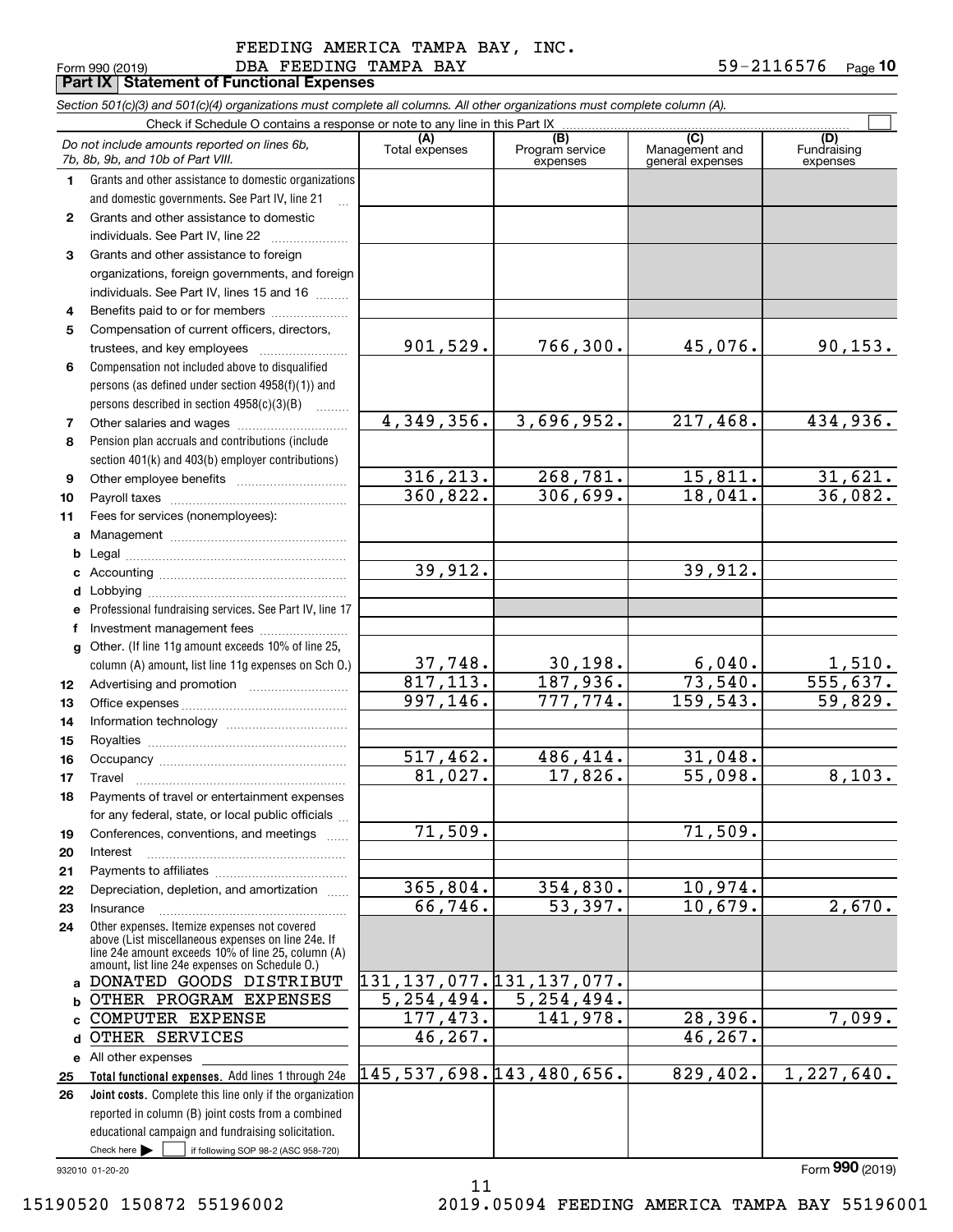|  |  | FEEDING AMERICA TAMPA BAY, INC. |  |
|--|--|---------------------------------|--|
|  |  |                                 |  |

Form 990 (2019) DBA FEEDING TAMPA BAY 59-2116576 <sub>Page</sub> **11**

|                             |              |                                                                                    |                                                                  |                                 | (A)<br>Beginning of year |                 | (B)<br>End of year       |  |  |
|-----------------------------|--------------|------------------------------------------------------------------------------------|------------------------------------------------------------------|---------------------------------|--------------------------|-----------------|--------------------------|--|--|
|                             | 1            | Cash - non-interest-bearing                                                        |                                                                  |                                 | 570, 532.                | $\mathbf{1}$    | 5, 295, 625.             |  |  |
|                             | $\mathbf{2}$ |                                                                                    |                                                                  |                                 | 994,531.                 | $\mathbf{2}$    | 4,000,826.               |  |  |
|                             | 3            |                                                                                    |                                                                  |                                 | 943,709.                 | 3               | 2,158,130.               |  |  |
|                             | 4            | Accounts receivable, net                                                           |                                                                  |                                 |                          | 4               |                          |  |  |
|                             | 5            | Loans and other receivables from any current or former officer, director,          |                                                                  |                                 |                          |                 |                          |  |  |
|                             |              | trustee, key employee, creator or founder, substantial contributor, or 35%         |                                                                  |                                 |                          |                 |                          |  |  |
|                             |              | controlled entity or family member of any of these persons                         |                                                                  |                                 |                          | 5               |                          |  |  |
|                             | 6            | Loans and other receivables from other disqualified persons (as defined            |                                                                  |                                 |                          |                 |                          |  |  |
|                             |              | under section 4958(f)(1)), and persons described in section 4958(c)(3)(B)          |                                                                  |                                 |                          | 6               |                          |  |  |
|                             | 7            |                                                                                    |                                                                  |                                 |                          | $\overline{7}$  |                          |  |  |
| Assets                      | 8            |                                                                                    |                                                                  |                                 | $\overline{2,284,549}$ . | 8               | 6,035,458.               |  |  |
|                             | 9            | Prepaid expenses and deferred charges                                              |                                                                  |                                 | 185, 747.                | 9               | 275,431.                 |  |  |
|                             |              | 10a Land, buildings, and equipment: cost or other                                  |                                                                  |                                 |                          |                 |                          |  |  |
|                             |              | basis. Complete Part VI of Schedule D  10a                                         |                                                                  |                                 |                          |                 |                          |  |  |
|                             |              | <b>b</b> Less: accumulated depreciation                                            | 10 <sub>b</sub>                                                  | $\frac{4,946,013.}{2,176,589.}$ | 2,534,160.               | 10 <sub>c</sub> | 2,769,424.               |  |  |
|                             | 11           |                                                                                    |                                                                  |                                 | 458, 726.                | 11              | 449,508.                 |  |  |
|                             | 12           |                                                                                    |                                                                  |                                 |                          | 12              |                          |  |  |
|                             | 13           | Investments - program-related. See Part IV, line 11                                |                                                                  |                                 |                          | 13              |                          |  |  |
|                             | 14           |                                                                                    |                                                                  |                                 |                          | 14              |                          |  |  |
|                             | 15           |                                                                                    |                                                                  |                                 | $\overline{25,459}$ .    | 15              | 26,459.                  |  |  |
|                             | 16           |                                                                                    |                                                                  |                                 | 7,997,413.               | 16              | 21,010,861.              |  |  |
|                             | 17           |                                                                                    |                                                                  |                                 | 1,054,437.               | 17              | $\overline{2,734,146}$ . |  |  |
|                             | 18           |                                                                                    |                                                                  |                                 |                          | 18              |                          |  |  |
|                             | 19           |                                                                                    | 82,889.                                                          | 19                              | 73,881.                  |                 |                          |  |  |
|                             | 20           |                                                                                    |                                                                  |                                 |                          | 20              |                          |  |  |
|                             | 21           | Escrow or custodial account liability. Complete Part IV of Schedule D              |                                                                  |                                 |                          | 21              |                          |  |  |
|                             | 22           | Loans and other payables to any current or former officer, director,               |                                                                  |                                 |                          |                 |                          |  |  |
| Liabilities                 |              | trustee, key employee, creator or founder, substantial contributor, or 35%         |                                                                  |                                 |                          |                 |                          |  |  |
|                             |              | controlled entity or family member of any of these persons                         |                                                                  |                                 |                          | 22              |                          |  |  |
|                             | 23           | Secured mortgages and notes payable to unrelated third parties                     |                                                                  |                                 |                          | 23              | 813,107.                 |  |  |
|                             | 24           | Unsecured notes and loans payable to unrelated third parties                       |                                                                  |                                 |                          | 24              |                          |  |  |
|                             | 25           | Other liabilities (including federal income tax, payables to related third         |                                                                  |                                 |                          |                 |                          |  |  |
|                             |              | parties, and other liabilities not included on lines 17-24). Complete Part X       |                                                                  |                                 |                          |                 |                          |  |  |
|                             |              | of Schedule D                                                                      |                                                                  |                                 |                          | 25              |                          |  |  |
|                             | 26           | Total liabilities. Add lines 17 through 25                                         |                                                                  |                                 | 1, 137, 326.             | 26              | 3,621,134.               |  |  |
|                             |              | Organizations that follow FASB ASC 958, check here $\blacktriangleright \boxed{X}$ |                                                                  |                                 |                          |                 |                          |  |  |
|                             |              | and complete lines 27, 28, 32, and 33.                                             |                                                                  |                                 |                          |                 |                          |  |  |
|                             | 27           | Net assets without donor restrictions                                              |                                                                  |                                 | 5,402,908.               | 27              | 15,074,540.              |  |  |
|                             | 28           |                                                                                    |                                                                  |                                 | 1,457,179.               | 28              | $\overline{2,315,187.}$  |  |  |
|                             |              | Organizations that do not follow FASB ASC 958, check here $\blacktriangleright$    |                                                                  |                                 |                          |                 |                          |  |  |
| Net Assets or Fund Balances |              | and complete lines 29 through 33.                                                  |                                                                  |                                 |                          |                 |                          |  |  |
|                             | 29           |                                                                                    |                                                                  |                                 |                          | 29              |                          |  |  |
|                             | 30           |                                                                                    | Paid-in or capital surplus, or land, building, or equipment fund |                                 |                          |                 |                          |  |  |
|                             | 31           | Retained earnings, endowment, accumulated income, or other funds                   |                                                                  |                                 |                          | 31              |                          |  |  |
|                             | 32           |                                                                                    |                                                                  |                                 | 6,860,087.               | 32              | 17,389,727.              |  |  |
|                             | 33           |                                                                                    |                                                                  | 7,997,413.                      | 33                       | 21,010,861.     |                          |  |  |

Form (2019) **990**

 $\overline{\phantom{0}}$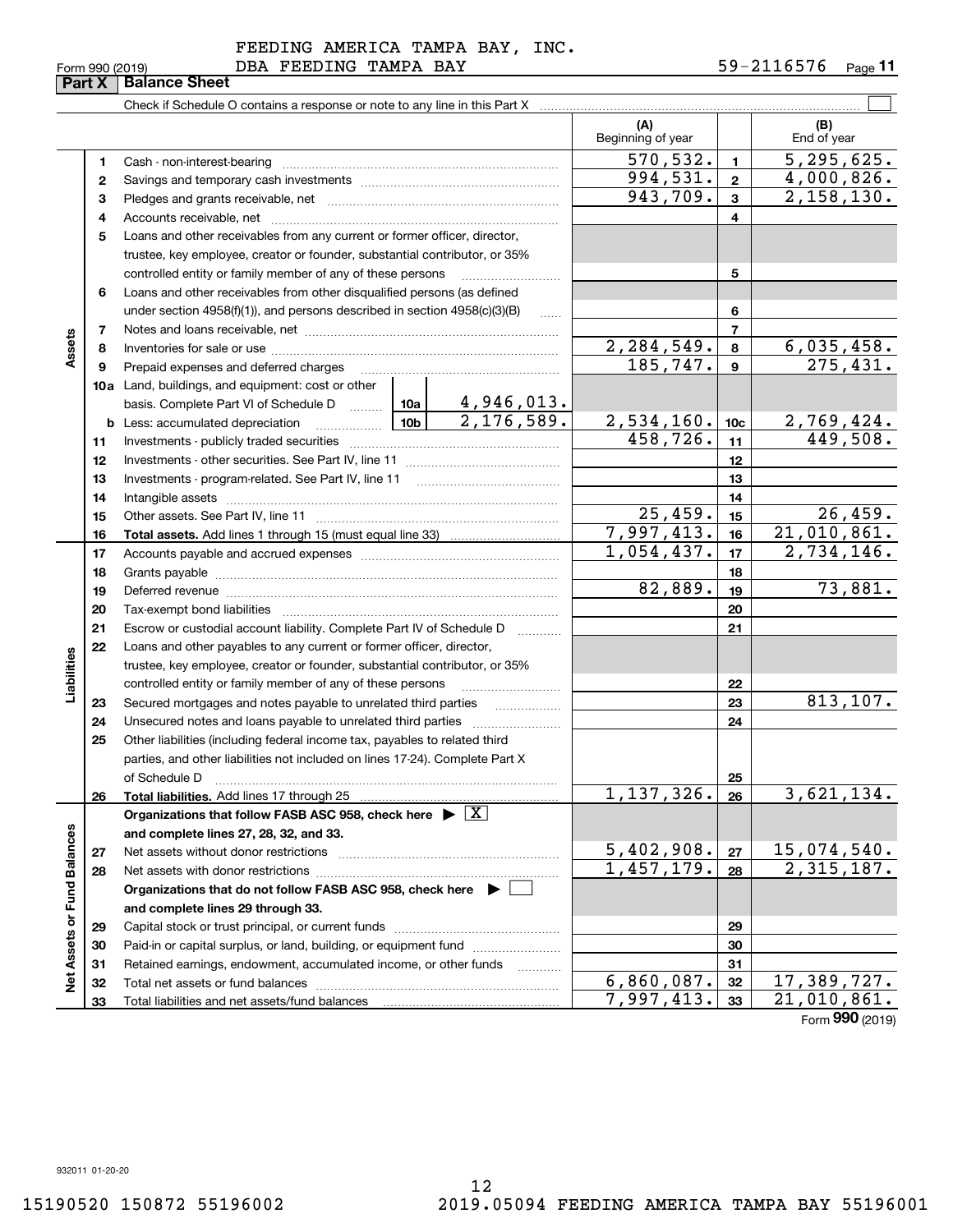|    | FEEDING AMERICA TAMPA BAY, INC.                                                                                                                                                         |                         |                     |                |            |                         |
|----|-----------------------------------------------------------------------------------------------------------------------------------------------------------------------------------------|-------------------------|---------------------|----------------|------------|-------------------------|
|    | DBA FEEDING TAMPA BAY<br>Form 990 (2019)                                                                                                                                                |                         | 59-2116576          |                |            | Page 12                 |
|    | Part XI<br><b>Reconciliation of Net Assets</b>                                                                                                                                          |                         |                     |                |            |                         |
|    |                                                                                                                                                                                         |                         |                     |                |            |                         |
|    |                                                                                                                                                                                         |                         |                     |                |            |                         |
| 1  | Total revenue (must equal Part VIII, column (A), line 12)                                                                                                                               | $\mathbf{1}$            | <u>155,209,329.</u> |                |            |                         |
| 2  | Total expenses (must equal Part IX, column (A), line 25)                                                                                                                                | $\overline{2}$          | 145, 537, 698.      |                |            |                         |
| 3  | Revenue less expenses. Subtract line 2 from line 1                                                                                                                                      | 3                       |                     |                |            | 9,671,631.              |
| 4  | Net assets or fund balances at beginning of year (must equal Part X, line 32, column (A)) <i>massets</i> or fund balances at beginning of year (must equal Part X, line 32, column (A)) | $\overline{\mathbf{4}}$ |                     |                |            | 6,860,087.              |
| 5  | Net unrealized gains (losses) on investments [11] matter continuum matter is a set of the set of the set of the                                                                         | 5                       |                     |                |            |                         |
| 6  |                                                                                                                                                                                         | 6                       |                     |                |            |                         |
| 7  |                                                                                                                                                                                         | $\overline{7}$          |                     |                |            |                         |
| 8  | Prior period adjustments                                                                                                                                                                | 8                       |                     |                |            | 858,009.                |
| 9  | Other changes in net assets or fund balances (explain on Schedule O)                                                                                                                    | 9                       |                     |                |            | 0.                      |
| 10 | Net assets or fund balances at end of year. Combine lines 3 through 9 (must equal Part X, line 32,                                                                                      |                         |                     |                |            |                         |
|    |                                                                                                                                                                                         | 10                      | 17,389,727.         |                |            |                         |
|    | Part XII Financial Statements and Reporting                                                                                                                                             |                         |                     |                |            |                         |
|    | Check if Schedule O contains a response or note to any line in this Part XII [11] [12] Check if Schedule O contains a response or note to any line in this Part XII                     |                         |                     |                |            | $\overline{\mathbf{X}}$ |
|    |                                                                                                                                                                                         |                         |                     |                | <b>Yes</b> | <b>No</b>               |
| 1  | $\boxed{\mathbf{X}}$ Accrual<br>Accounting method used to prepare the Form 990:<br>Cash<br>Other                                                                                        |                         |                     |                |            |                         |
|    | If the organization changed its method of accounting from a prior year or checked "Other," explain in Schedule O.                                                                       |                         |                     |                |            |                         |
|    | 2a Were the organization's financial statements compiled or reviewed by an independent accountant?                                                                                      |                         |                     | 2a             |            | x                       |
|    | If "Yes," check a box below to indicate whether the financial statements for the year were compiled or reviewed on a                                                                    |                         |                     |                |            |                         |
|    | separate basis, consolidated basis, or both:                                                                                                                                            |                         |                     |                |            |                         |
|    | Separate basis<br>Consolidated basis<br>Both consolidated and separate basis                                                                                                            |                         |                     |                |            |                         |
|    | b Were the organization's financial statements audited by an independent accountant?                                                                                                    |                         |                     | 2 <sub>b</sub> | х          |                         |
|    | If "Yes," check a box below to indicate whether the financial statements for the year were audited on a separate basis,                                                                 |                         |                     |                |            |                         |
|    | consolidated basis, or both:                                                                                                                                                            |                         |                     |                |            |                         |
|    | $X$ Separate basis<br><b>Consolidated basis</b><br>Both consolidated and separate basis                                                                                                 |                         |                     |                |            |                         |
|    | c If "Yes" to line 2a or 2b, does the organization have a committee that assumes responsibility for oversight of the audit,                                                             |                         |                     |                |            |                         |
|    |                                                                                                                                                                                         |                         |                     | 2c             | X          |                         |
|    | If the organization changed either its oversight process or selection process during the tax year, explain on Schedule O.                                                               |                         |                     |                |            |                         |
|    | 3a As a result of a federal award, was the organization required to undergo an audit or audits as set forth in the Single Audit                                                         |                         |                     |                |            |                         |
|    | Act and OMB Circular A-133?                                                                                                                                                             |                         |                     | За             | Х          |                         |
|    | b If "Yes," did the organization undergo the required audit or audits? If the organization did not undergo the required audit                                                           |                         |                     |                |            |                         |
|    |                                                                                                                                                                                         |                         |                     | 3b             | х          |                         |
|    |                                                                                                                                                                                         |                         |                     |                |            | 990 $(201)$             |

Form (2019) **990**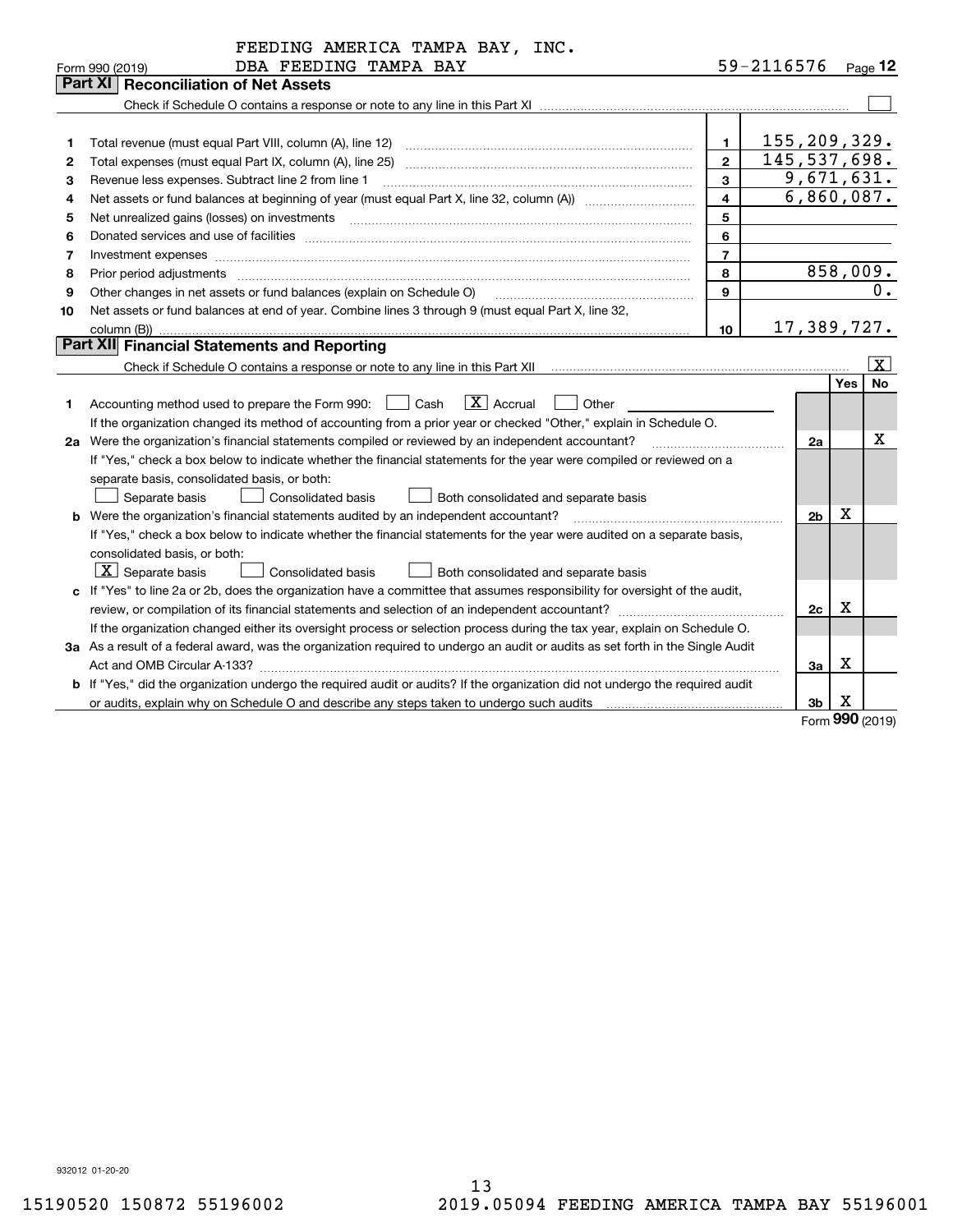| <b>SCHEDULE A</b>                                                                                                                                                     |                                                                                                                                                                                                                                                 |                                                                                                                         |                                          |                            |  | OMB No. 1545-0047                     |  |
|-----------------------------------------------------------------------------------------------------------------------------------------------------------------------|-------------------------------------------------------------------------------------------------------------------------------------------------------------------------------------------------------------------------------------------------|-------------------------------------------------------------------------------------------------------------------------|------------------------------------------|----------------------------|--|---------------------------------------|--|
| (Form 990 or 990-EZ)                                                                                                                                                  |                                                                                                                                                                                                                                                 | <b>Public Charity Status and Public Support</b>                                                                         |                                          |                            |  |                                       |  |
|                                                                                                                                                                       |                                                                                                                                                                                                                                                 | Complete if the organization is a section 501(c)(3) organization or a section<br>4947(a)(1) nonexempt charitable trust. |                                          |                            |  |                                       |  |
| Department of the Treasury<br>Internal Revenue Service                                                                                                                |                                                                                                                                                                                                                                                 | Attach to Form 990 or Form 990-EZ.                                                                                      |                                          |                            |  | <b>Open to Public</b>                 |  |
|                                                                                                                                                                       |                                                                                                                                                                                                                                                 | Go to www.irs.gov/Form990 for instructions and the latest information.                                                  |                                          |                            |  | Inspection                            |  |
| Name of the organization                                                                                                                                              | FEEDING AMERICA TAMPA BAY, INC.                                                                                                                                                                                                                 |                                                                                                                         |                                          |                            |  | <b>Employer identification number</b> |  |
| Part I                                                                                                                                                                | DBA FEEDING TAMPA BAY<br>Reason for Public Charity Status (All organizations must complete this part.) See instructions.                                                                                                                        |                                                                                                                         |                                          |                            |  | 59-2116576                            |  |
|                                                                                                                                                                       | The organization is not a private foundation because it is: (For lines 1 through 12, check only one box.)                                                                                                                                       |                                                                                                                         |                                          |                            |  |                                       |  |
| 1                                                                                                                                                                     | A church, convention of churches, or association of churches described in section 170(b)(1)(A)(i).                                                                                                                                              |                                                                                                                         |                                          |                            |  |                                       |  |
| 2                                                                                                                                                                     | A school described in section 170(b)(1)(A)(ii). (Attach Schedule E (Form 990 or 990-EZ).)                                                                                                                                                       |                                                                                                                         |                                          |                            |  |                                       |  |
| з<br>A hospital or a cooperative hospital service organization described in section $170(b)(1)(A)(iii)$ .                                                             |                                                                                                                                                                                                                                                 |                                                                                                                         |                                          |                            |  |                                       |  |
| A medical research organization operated in conjunction with a hospital described in section 170(b)(1)(A)(iii). Enter the hospital's name,<br>4                       |                                                                                                                                                                                                                                                 |                                                                                                                         |                                          |                            |  |                                       |  |
| city, and state:                                                                                                                                                      |                                                                                                                                                                                                                                                 |                                                                                                                         |                                          |                            |  |                                       |  |
| An organization operated for the benefit of a college or university owned or operated by a governmental unit described in<br>5                                        |                                                                                                                                                                                                                                                 |                                                                                                                         |                                          |                            |  |                                       |  |
|                                                                                                                                                                       | section 170(b)(1)(A)(iv). (Complete Part II.)                                                                                                                                                                                                   |                                                                                                                         |                                          |                            |  |                                       |  |
| 6<br>A federal, state, or local government or governmental unit described in section 170(b)(1)(A)(v).                                                                 |                                                                                                                                                                                                                                                 |                                                                                                                         |                                          |                            |  |                                       |  |
| $\lfloor x \rfloor$<br>7<br>An organization that normally receives a substantial part of its support from a governmental unit or from the general public described in |                                                                                                                                                                                                                                                 |                                                                                                                         |                                          |                            |  |                                       |  |
|                                                                                                                                                                       | section 170(b)(1)(A)(vi). (Complete Part II.)                                                                                                                                                                                                   |                                                                                                                         |                                          |                            |  |                                       |  |
| 8                                                                                                                                                                     | A community trust described in section 170(b)(1)(A)(vi). (Complete Part II.)                                                                                                                                                                    |                                                                                                                         |                                          |                            |  |                                       |  |
| 9                                                                                                                                                                     | An agricultural research organization described in section 170(b)(1)(A)(ix) operated in conjunction with a land-grant college                                                                                                                   |                                                                                                                         |                                          |                            |  |                                       |  |
| university:                                                                                                                                                           | or university or a non-land-grant college of agriculture (see instructions). Enter the name, city, and state of the college or                                                                                                                  |                                                                                                                         |                                          |                            |  |                                       |  |
| 10                                                                                                                                                                    | An organization that normally receives: (1) more than 33 1/3% of its support from contributions, membership fees, and gross receipts from                                                                                                       |                                                                                                                         |                                          |                            |  |                                       |  |
|                                                                                                                                                                       | activities related to its exempt functions - subject to certain exceptions, and (2) no more than 33 1/3% of its support from gross investment                                                                                                   |                                                                                                                         |                                          |                            |  |                                       |  |
|                                                                                                                                                                       | income and unrelated business taxable income (less section 511 tax) from businesses acquired by the organization after June 30, 1975.                                                                                                           |                                                                                                                         |                                          |                            |  |                                       |  |
|                                                                                                                                                                       | See section 509(a)(2). (Complete Part III.)                                                                                                                                                                                                     |                                                                                                                         |                                          |                            |  |                                       |  |
| 11                                                                                                                                                                    | An organization organized and operated exclusively to test for public safety. See section 509(a)(4).                                                                                                                                            |                                                                                                                         |                                          |                            |  |                                       |  |
| 12 <sub>2</sub>                                                                                                                                                       | An organization organized and operated exclusively for the benefit of, to perform the functions of, or to carry out the purposes of one or                                                                                                      |                                                                                                                         |                                          |                            |  |                                       |  |
|                                                                                                                                                                       | more publicly supported organizations described in section 509(a)(1) or section 509(a)(2). See section 509(a)(3). Check the box in                                                                                                              |                                                                                                                         |                                          |                            |  |                                       |  |
|                                                                                                                                                                       | lines 12a through 12d that describes the type of supporting organization and complete lines 12e, 12f, and 12g.                                                                                                                                  |                                                                                                                         |                                          |                            |  |                                       |  |
| a                                                                                                                                                                     | Type I. A supporting organization operated, supervised, or controlled by its supported organization(s), typically by giving                                                                                                                     |                                                                                                                         |                                          |                            |  |                                       |  |
|                                                                                                                                                                       | the supported organization(s) the power to regularly appoint or elect a majority of the directors or trustees of the supporting                                                                                                                 |                                                                                                                         |                                          |                            |  |                                       |  |
|                                                                                                                                                                       | organization. You must complete Part IV, Sections A and B.                                                                                                                                                                                      |                                                                                                                         |                                          |                            |  |                                       |  |
| b                                                                                                                                                                     | Type II. A supporting organization supervised or controlled in connection with its supported organization(s), by having<br>control or management of the supporting organization vested in the same persons that control or manage the supported |                                                                                                                         |                                          |                            |  |                                       |  |
|                                                                                                                                                                       | organization(s). You must complete Part IV, Sections A and C.                                                                                                                                                                                   |                                                                                                                         |                                          |                            |  |                                       |  |
| с                                                                                                                                                                     | Type III functionally integrated. A supporting organization operated in connection with, and functionally integrated with,                                                                                                                      |                                                                                                                         |                                          |                            |  |                                       |  |
|                                                                                                                                                                       | its supported organization(s) (see instructions). You must complete Part IV, Sections A, D, and E.                                                                                                                                              |                                                                                                                         |                                          |                            |  |                                       |  |
| d                                                                                                                                                                     | Type III non-functionally integrated. A supporting organization operated in connection with its supported organization(s)                                                                                                                       |                                                                                                                         |                                          |                            |  |                                       |  |
|                                                                                                                                                                       | that is not functionally integrated. The organization generally must satisfy a distribution requirement and an attentiveness                                                                                                                    |                                                                                                                         |                                          |                            |  |                                       |  |
|                                                                                                                                                                       | requirement (see instructions). You must complete Part IV, Sections A and D, and Part V.                                                                                                                                                        |                                                                                                                         |                                          |                            |  |                                       |  |
| е                                                                                                                                                                     | Check this box if the organization received a written determination from the IRS that it is a Type I, Type II, Type III                                                                                                                         |                                                                                                                         |                                          |                            |  |                                       |  |
|                                                                                                                                                                       | functionally integrated, or Type III non-functionally integrated supporting organization.                                                                                                                                                       |                                                                                                                         |                                          |                            |  |                                       |  |
|                                                                                                                                                                       | f Enter the number of supported organizations                                                                                                                                                                                                   |                                                                                                                         |                                          |                            |  |                                       |  |
| (i) Name of supported                                                                                                                                                 | Provide the following information about the supported organization(s).<br>(ii) EIN                                                                                                                                                              | (iii) Type of organization                                                                                              | (iv) Is the organization listed          | (v) Amount of monetary     |  | (vi) Amount of other                  |  |
| organization                                                                                                                                                          |                                                                                                                                                                                                                                                 | (described on lines 1-10                                                                                                | in your governing document?<br>Yes<br>No | support (see instructions) |  | support (see instructions)            |  |
|                                                                                                                                                                       |                                                                                                                                                                                                                                                 | above (see instructions))                                                                                               |                                          |                            |  |                                       |  |
|                                                                                                                                                                       |                                                                                                                                                                                                                                                 |                                                                                                                         |                                          |                            |  |                                       |  |
|                                                                                                                                                                       |                                                                                                                                                                                                                                                 |                                                                                                                         |                                          |                            |  |                                       |  |
|                                                                                                                                                                       |                                                                                                                                                                                                                                                 |                                                                                                                         |                                          |                            |  |                                       |  |
|                                                                                                                                                                       |                                                                                                                                                                                                                                                 |                                                                                                                         |                                          |                            |  |                                       |  |
|                                                                                                                                                                       |                                                                                                                                                                                                                                                 |                                                                                                                         |                                          |                            |  |                                       |  |
|                                                                                                                                                                       |                                                                                                                                                                                                                                                 |                                                                                                                         |                                          |                            |  |                                       |  |
|                                                                                                                                                                       |                                                                                                                                                                                                                                                 |                                                                                                                         |                                          |                            |  |                                       |  |
|                                                                                                                                                                       |                                                                                                                                                                                                                                                 |                                                                                                                         |                                          |                            |  |                                       |  |
|                                                                                                                                                                       |                                                                                                                                                                                                                                                 |                                                                                                                         |                                          |                            |  |                                       |  |
| Total                                                                                                                                                                 | $1 \mu\Lambda$ For Department Reduction Act Notice, see the Instructions for Form 000 or 000-F7 $\,$ 022021 00.25.10 $\,$ Schedule A (Form 000 or 000-F7) 2010                                                                                  |                                                                                                                         |                                          |                            |  |                                       |  |

or 990-EZ. 932021 09-25-19 Schedule A (Form 990 or 990-EZ) 2019 LHA For Paperwork Reduction Act Notice, see the Instructions for Form 990 or 990-EZ. 932021 09-25-19 Schedule A (Form 990 or 990-EZ) 2019 14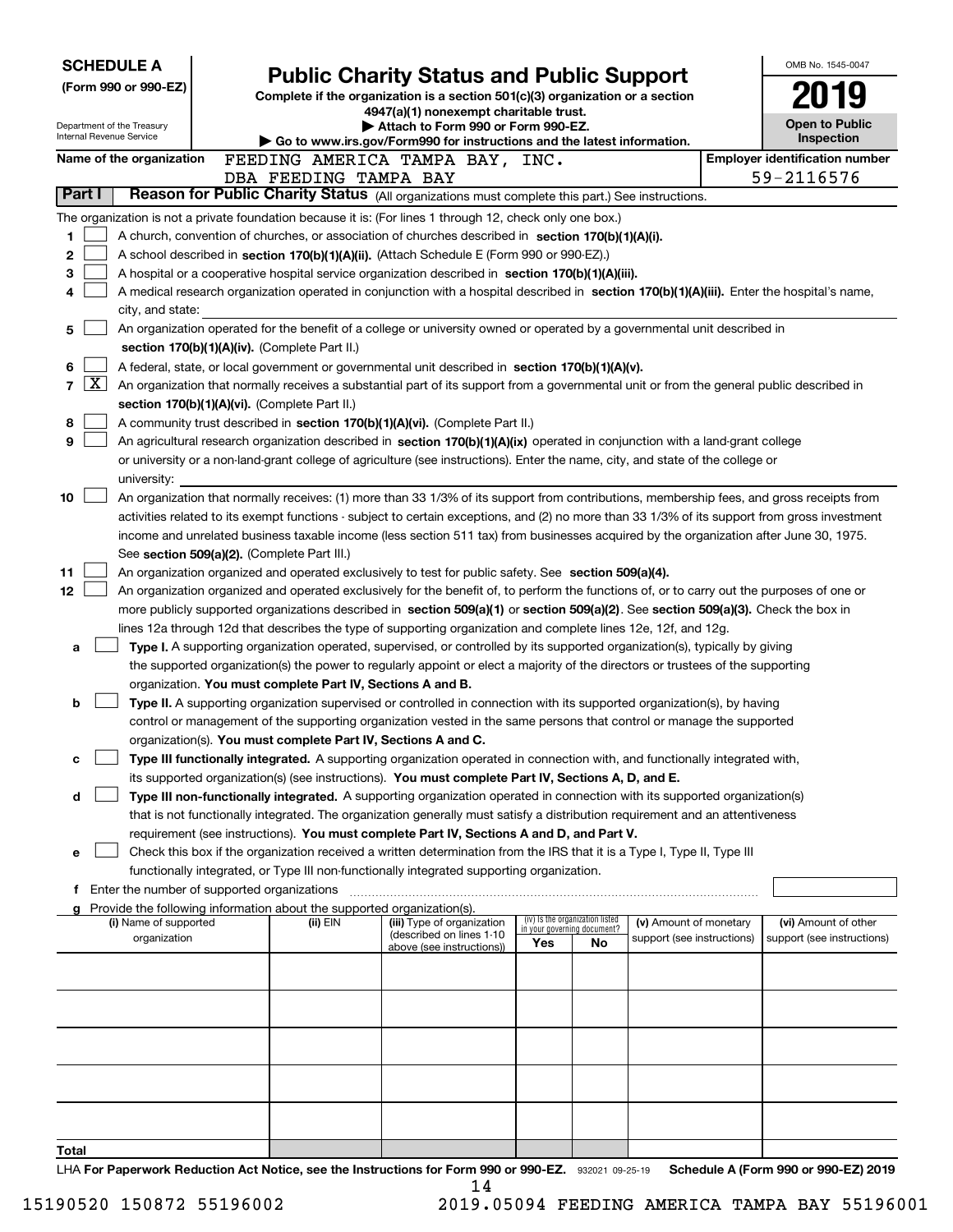#### Schedule A (Form 990 or 990-EZ) 2019 DBA FEEDING TAMPA BAY  $59-2116576$  Page

59-2116576 Page 2

(Complete only if you checked the box on line 5, 7, or 8 of Part I or if the organization failed to qualify under Part III. If the organization fails to qualify under the tests listed below, please complete Part III.) **Part II Support Schedule for Organizations Described in Sections 170(b)(1)(A)(iv) and 170(b)(1)(A)(vi)**

|    | <b>Section A. Public Support</b>                                                                                                                                                                                               |          |            |            |                                                        |                                      |                                          |
|----|--------------------------------------------------------------------------------------------------------------------------------------------------------------------------------------------------------------------------------|----------|------------|------------|--------------------------------------------------------|--------------------------------------|------------------------------------------|
|    | Calendar year (or fiscal year beginning in) $\blacktriangleright$                                                                                                                                                              | (a) 2015 | $(b)$ 2016 | $(c)$ 2017 | $(d)$ 2018                                             | (e) 2019                             | (f) Total                                |
|    | <b>1</b> Gifts, grants, contributions, and                                                                                                                                                                                     |          |            |            |                                                        |                                      |                                          |
|    | membership fees received. (Do not                                                                                                                                                                                              |          |            |            |                                                        |                                      |                                          |
|    | include any "unusual grants.")                                                                                                                                                                                                 |          |            |            | 79955851.69956645.85010589.117821099155165972507910156 |                                      |                                          |
|    | 2 Tax revenues levied for the organ-                                                                                                                                                                                           |          |            |            |                                                        |                                      |                                          |
|    | ization's benefit and either paid to                                                                                                                                                                                           |          |            |            |                                                        |                                      |                                          |
|    | or expended on its behalf                                                                                                                                                                                                      |          |            |            |                                                        |                                      |                                          |
|    | 3 The value of services or facilities                                                                                                                                                                                          |          |            |            |                                                        |                                      |                                          |
|    | furnished by a governmental unit to                                                                                                                                                                                            |          |            |            |                                                        |                                      |                                          |
|    | the organization without charge                                                                                                                                                                                                |          |            |            |                                                        |                                      |                                          |
|    | 4 Total. Add lines 1 through 3                                                                                                                                                                                                 |          |            |            | 79955851.69956645.85010589.117821099155165972507910156 |                                      |                                          |
|    | 5 The portion of total contributions                                                                                                                                                                                           |          |            |            |                                                        |                                      |                                          |
|    | by each person (other than a                                                                                                                                                                                                   |          |            |            |                                                        |                                      |                                          |
|    | governmental unit or publicly                                                                                                                                                                                                  |          |            |            |                                                        |                                      |                                          |
|    |                                                                                                                                                                                                                                |          |            |            |                                                        |                                      |                                          |
|    | supported organization) included<br>on line 1 that exceeds 2% of the                                                                                                                                                           |          |            |            |                                                        |                                      |                                          |
|    |                                                                                                                                                                                                                                |          |            |            |                                                        |                                      |                                          |
|    | amount shown on line 11,                                                                                                                                                                                                       |          |            |            |                                                        |                                      |                                          |
|    | column (f)                                                                                                                                                                                                                     |          |            |            |                                                        |                                      | 156019319                                |
|    | 6 Public support. Subtract line 5 from line 4.                                                                                                                                                                                 |          |            |            |                                                        |                                      | 351890837                                |
|    | <b>Section B. Total Support</b>                                                                                                                                                                                                |          |            |            |                                                        |                                      |                                          |
|    | Calendar year (or fiscal year beginning in) $\blacktriangleright$                                                                                                                                                              | (a) 2015 | $(b)$ 2016 | $(c)$ 2017 | $(d)$ 2018                                             | (e) 2019                             | (f) Total                                |
|    | <b>7</b> Amounts from line 4                                                                                                                                                                                                   |          |            |            | 79955851.69956645.85010589.117821099155165972507910156 |                                      |                                          |
|    | 8 Gross income from interest,                                                                                                                                                                                                  |          |            |            |                                                        |                                      |                                          |
|    | dividends, payments received on                                                                                                                                                                                                |          |            |            |                                                        |                                      |                                          |
|    | securities loans, rents, royalties,                                                                                                                                                                                            |          |            |            |                                                        |                                      |                                          |
|    | and income from similar sources                                                                                                                                                                                                |          | 17,517.    | 76, 220.   | 148,864.                                               | 93,897.                              | 336,498.                                 |
|    | <b>9</b> Net income from unrelated business                                                                                                                                                                                    |          |            |            |                                                        |                                      |                                          |
|    | activities, whether or not the                                                                                                                                                                                                 |          |            |            |                                                        |                                      |                                          |
|    | business is regularly carried on                                                                                                                                                                                               |          |            |            |                                                        |                                      |                                          |
|    | <b>10</b> Other income. Do not include gain                                                                                                                                                                                    |          |            |            |                                                        |                                      |                                          |
|    | or loss from the sale of capital                                                                                                                                                                                               |          |            |            |                                                        |                                      |                                          |
|    | assets (Explain in Part VI.) <b>Constant</b>                                                                                                                                                                                   |          |            |            |                                                        |                                      |                                          |
|    | <b>11 Total support.</b> Add lines 7 through 10                                                                                                                                                                                |          |            |            |                                                        |                                      | 508246654                                |
|    | 12 Gross receipts from related activities, etc. (see instructions)                                                                                                                                                             |          |            |            |                                                        | 12                                   | $\overline{3,196,606}$ .                 |
|    | 13 First five years. If the Form 990 is for the organization's first, second, third, fourth, or fifth tax year as a section 501(c)(3)                                                                                          |          |            |            |                                                        |                                      |                                          |
|    | organization, check this box and stop here                                                                                                                                                                                     |          |            |            |                                                        |                                      |                                          |
|    | Section C. Computation of Public Support Percentage                                                                                                                                                                            |          |            |            |                                                        |                                      |                                          |
|    |                                                                                                                                                                                                                                |          |            |            |                                                        | 14                                   | 69.24<br>%                               |
|    | 15 Public support percentage from 2018 Schedule A, Part II, line 14 [11] [11] manument continuum manument of Public support percentage from 2018 Schedule A, Part II, line 14 [11] manument continuum manument of Public suppo |          |            |            |                                                        | 15                                   | 50.22<br>$\%$                            |
|    |                                                                                                                                                                                                                                |          |            |            |                                                        |                                      |                                          |
|    | 16a 33 1/3% support test - 2019. If the organization did not check the box on line 13, and line 14 is 33 1/3% or more, check this box and                                                                                      |          |            |            |                                                        |                                      | $\blacktriangleright$ $\boxed{\text{X}}$ |
|    | stop here. The organization qualifies as a publicly supported organization                                                                                                                                                     |          |            |            |                                                        |                                      |                                          |
|    | b 33 1/3% support test - 2018. If the organization did not check a box on line 13 or 16a, and line 15 is 33 1/3% or more, check this box                                                                                       |          |            |            |                                                        |                                      |                                          |
|    | and stop here. The organization qualifies as a publicly supported organization                                                                                                                                                 |          |            |            |                                                        |                                      |                                          |
|    | 17a 10% -facts-and-circumstances test - 2019. If the organization did not check a box on line 13, 16a, or 16b, and line 14 is 10% or more,                                                                                     |          |            |            |                                                        |                                      |                                          |
|    | and if the organization meets the "facts-and-circumstances" test, check this box and stop here. Explain in Part VI how the organization                                                                                        |          |            |            |                                                        |                                      |                                          |
|    | meets the "facts-and-circumstances" test. The organization qualifies as a publicly supported organization                                                                                                                      |          |            |            |                                                        |                                      |                                          |
|    | <b>b 10% -facts-and-circumstances test - 2018.</b> If the organization did not check a box on line 13, 16a, 16b, or 17a, and line 15 is 10% or                                                                                 |          |            |            |                                                        |                                      |                                          |
|    | more, and if the organization meets the "facts-and-circumstances" test, check this box and stop here. Explain in Part VI how the                                                                                               |          |            |            |                                                        |                                      |                                          |
|    | organization meets the "facts-and-circumstances" test. The organization qualifies as a publicly supported organization                                                                                                         |          |            |            |                                                        |                                      |                                          |
| 18 | Private foundation. If the organization did not check a box on line 13, 16a, 16b, 17a, or 17b, check this box and see instructions                                                                                             |          |            |            |                                                        |                                      |                                          |
|    |                                                                                                                                                                                                                                |          |            |            |                                                        | Schedule A (Form 990 or 990-F7) 2019 |                                          |

**Schedule A (Form 990 or 990-EZ) 2019**

932022 09-25-19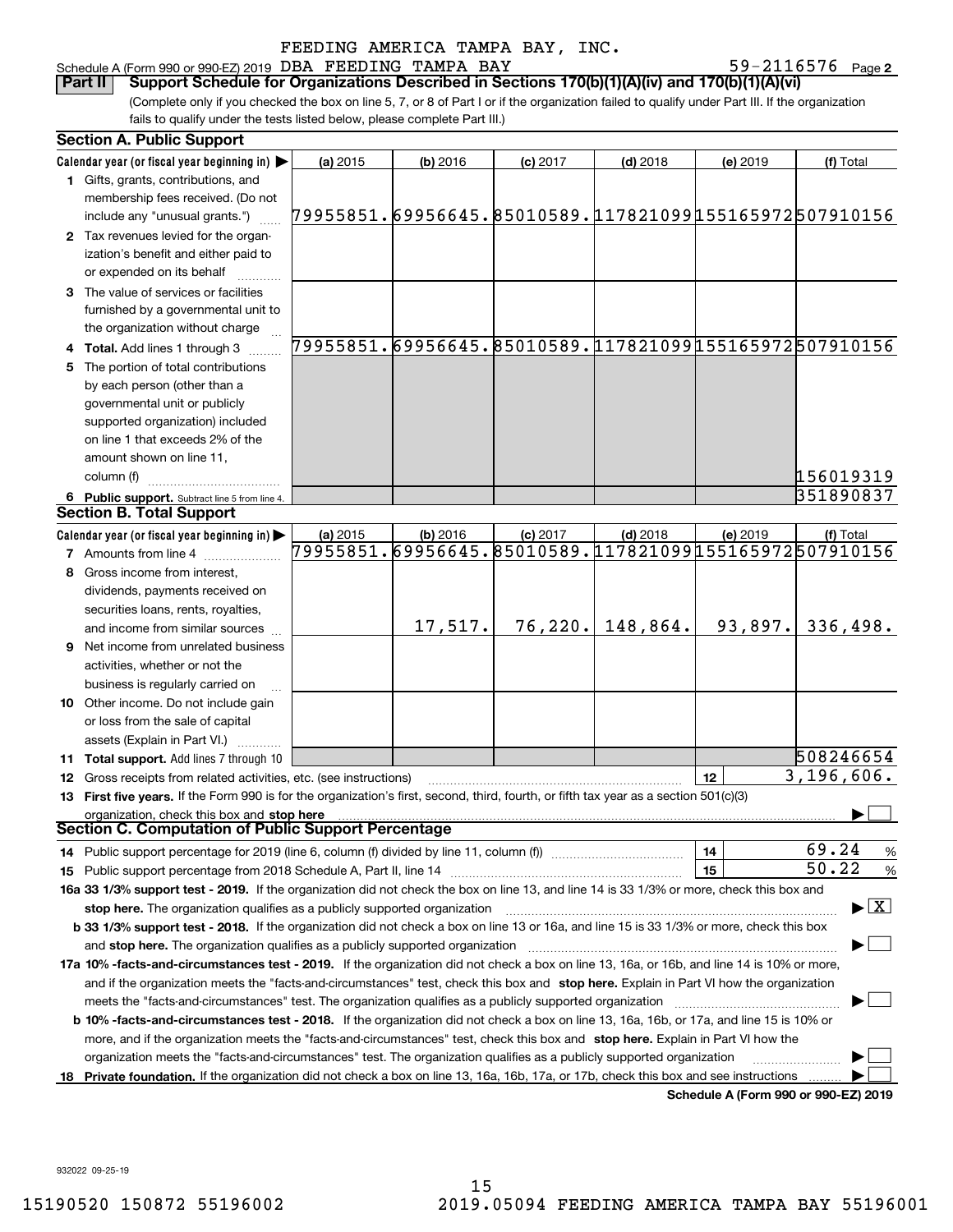#### Schedule A (Form 990 or 990-EZ) 2019 DBA FEEDING TAMPA BAY  $59-2116576$  Page

**Part III Support Schedule for Organizations Described in Section 509(a)(2)** 

(Complete only if you checked the box on line 10 of Part I or if the organization failed to qualify under Part II. If the organization fails to qualify under the tests listed below, please complete Part II.)

| <b>Section A. Public Support</b>                                                                                                                                                         |            |          |            |            |          |                                      |
|------------------------------------------------------------------------------------------------------------------------------------------------------------------------------------------|------------|----------|------------|------------|----------|--------------------------------------|
| Calendar year (or fiscal year beginning in) $\blacktriangleright$                                                                                                                        | (a) 2015   | (b) 2016 | $(c)$ 2017 | $(d)$ 2018 | (e) 2019 | (f) Total                            |
| 1 Gifts, grants, contributions, and                                                                                                                                                      |            |          |            |            |          |                                      |
| membership fees received. (Do not                                                                                                                                                        |            |          |            |            |          |                                      |
| include any "unusual grants.")                                                                                                                                                           |            |          |            |            |          |                                      |
| 2 Gross receipts from admissions,<br>merchandise sold or services per-<br>formed, or facilities furnished in<br>any activity that is related to the<br>organization's tax-exempt purpose |            |          |            |            |          |                                      |
| 3 Gross receipts from activities that<br>are not an unrelated trade or bus-                                                                                                              |            |          |            |            |          |                                      |
| iness under section 513                                                                                                                                                                  |            |          |            |            |          |                                      |
| 4 Tax revenues levied for the organ-<br>ization's benefit and either paid to<br>or expended on its behalf<br>.                                                                           |            |          |            |            |          |                                      |
| 5 The value of services or facilities<br>furnished by a governmental unit to<br>the organization without charge                                                                          |            |          |            |            |          |                                      |
| <b>6 Total.</b> Add lines 1 through 5                                                                                                                                                    |            |          |            |            |          |                                      |
| 7a Amounts included on lines 1, 2, and<br>3 received from disqualified persons                                                                                                           |            |          |            |            |          |                                      |
| <b>b</b> Amounts included on lines 2 and 3 received<br>from other than disqualified persons that<br>exceed the greater of \$5,000 or 1% of the<br>amount on line 13 for the year         |            |          |            |            |          |                                      |
| c Add lines 7a and 7b                                                                                                                                                                    |            |          |            |            |          |                                      |
| 8 Public support. (Subtract line 7c from line 6.)<br><b>Section B. Total Support</b>                                                                                                     |            |          |            |            |          |                                      |
| Calendar year (or fiscal year beginning in) $\blacktriangleright$                                                                                                                        | (a) $2015$ | (b) 2016 | $(c)$ 2017 | $(d)$ 2018 | (e) 2019 | (f) Total                            |
| 9 Amounts from line 6                                                                                                                                                                    |            |          |            |            |          |                                      |
| 10a Gross income from interest,<br>dividends, payments received on<br>securities loans, rents, royalties,<br>and income from similar sources                                             |            |          |            |            |          |                                      |
| <b>b</b> Unrelated business taxable income<br>(less section 511 taxes) from businesses<br>acquired after June 30, 1975<br>1.1.1.1.1.1.1.1.1.1                                            |            |          |            |            |          |                                      |
| c Add lines 10a and 10b                                                                                                                                                                  |            |          |            |            |          |                                      |
| <b>11</b> Net income from unrelated business<br>activities not included in line 10b,<br>whether or not the business is<br>regularly carried on                                           |            |          |            |            |          |                                      |
| <b>12</b> Other income. Do not include gain<br>or loss from the sale of capital<br>assets (Explain in Part VI.)                                                                          |            |          |            |            |          |                                      |
| <b>13</b> Total support. (Add lines 9, 10c, 11, and 12.)                                                                                                                                 |            |          |            |            |          |                                      |
| 14 First five years. If the Form 990 is for the organization's first, second, third, fourth, or fifth tax year as a section 501(c)(3) organization,                                      |            |          |            |            |          |                                      |
| <b>Section C. Computation of Public Support Percentage</b>                                                                                                                               |            |          |            |            |          |                                      |
|                                                                                                                                                                                          |            |          |            |            |          |                                      |
| 15 Public support percentage for 2019 (line 8, column (f), divided by line 13, column (f))                                                                                               |            |          |            |            | 15       | %                                    |
| 16 Public support percentage from 2018 Schedule A, Part III, line 15<br><b>Section D. Computation of Investment Income Percentage</b>                                                    |            |          |            |            | 16       | %                                    |
|                                                                                                                                                                                          |            |          |            |            |          |                                      |
| 17 Investment income percentage for 2019 (line 10c, column (f), divided by line 13, column (f))                                                                                          |            |          |            |            | 17<br>18 | %                                    |
| 18 Investment income percentage from 2018 Schedule A, Part III, line 17                                                                                                                  |            |          |            |            |          | %                                    |
| 19a 33 1/3% support tests - 2019. If the organization did not check the box on line 14, and line 15 is more than 33 1/3%, and line 17 is not                                             |            |          |            |            |          |                                      |
| more than 33 1/3%, check this box and stop here. The organization qualifies as a publicly supported organization                                                                         |            |          |            |            |          |                                      |
| b 33 1/3% support tests - 2018. If the organization did not check a box on line 14 or line 19a, and line 16 is more than 33 1/3%, and                                                    |            |          |            |            |          |                                      |
| line 18 is not more than 33 1/3%, check this box and stop here. The organization qualifies as a publicly supported organization                                                          |            |          |            |            |          |                                      |
| 20 Private foundation. If the organization did not check a box on line 14, 19a, or 19b, check this box and see instructions                                                              |            |          |            |            |          | Schedule A (Form 990 or 990-EZ) 2019 |
| 932023 09-25-19                                                                                                                                                                          |            | 16       |            |            |          |                                      |

15190520 150872 55196002 2019.05094 FEEDING AMERICA TAMPA BAY 55196001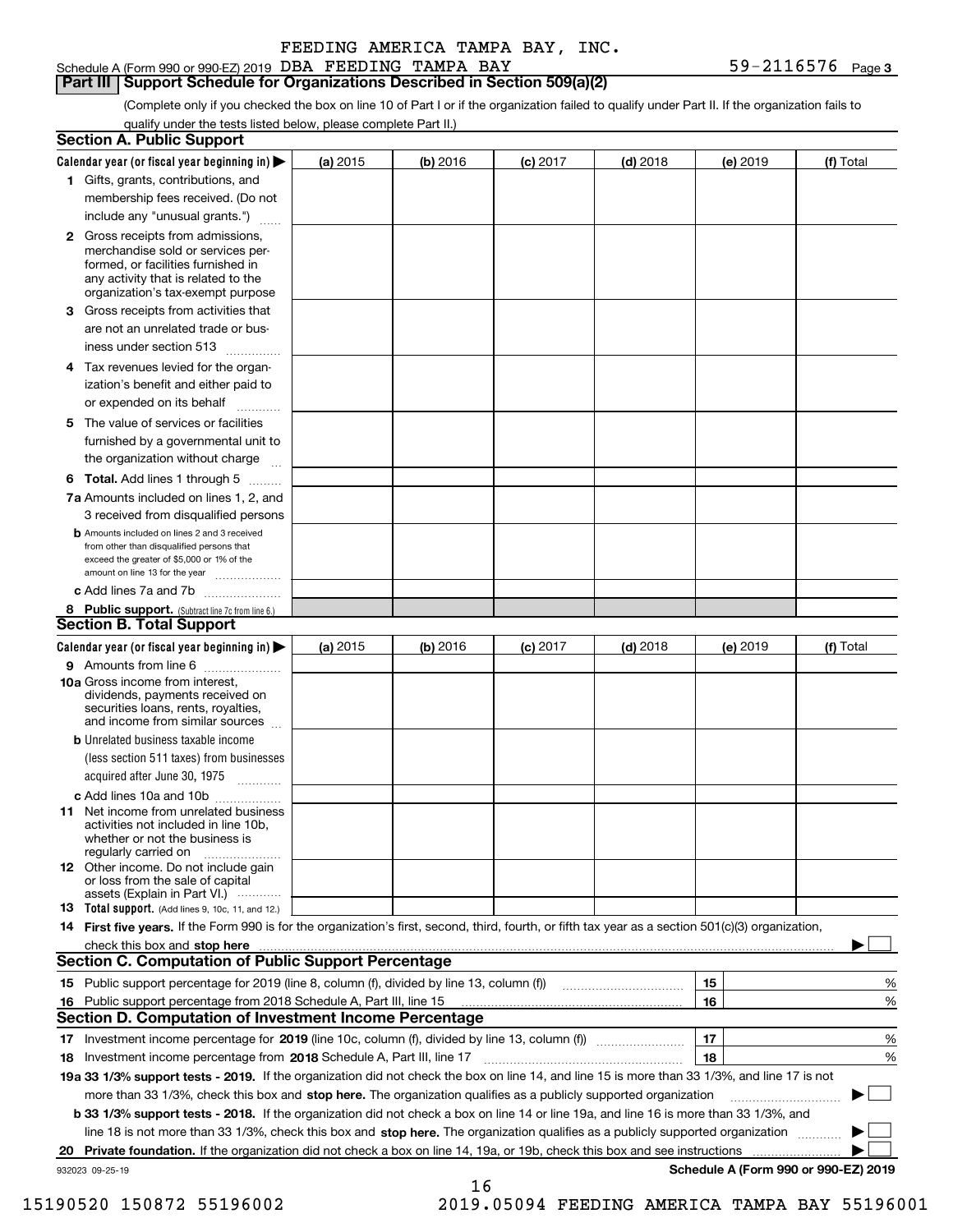# **Part IV Supporting Organizations**

(Complete only if you checked a box in line 12 on Part I. If you checked 12a of Part I, complete Sections A and B. If you checked 12b of Part I, complete Sections A and C. If you checked 12c of Part I, complete Sections A, D, and E. If you checked 12d of Part I, complete Sections A and D, and complete Part V.)

#### **Section A. All Supporting Organizations**

- **1** Are all of the organization's supported organizations listed by name in the organization's governing documents? If "No," describe in **Part VI** how the supported organizations are designated. If designated by *class or purpose, describe the designation. If historic and continuing relationship, explain.*
- **2** Did the organization have any supported organization that does not have an IRS determination of status under section 509(a)(1) or (2)? If "Yes," explain in Part VI how the organization determined that the supported *organization was described in section 509(a)(1) or (2).*
- **3a** Did the organization have a supported organization described in section 501(c)(4), (5), or (6)? If "Yes," answer *(b) and (c) below.*
- **b** Did the organization confirm that each supported organization qualified under section 501(c)(4), (5), or (6) and satisfied the public support tests under section 509(a)(2)? If "Yes," describe in **Part VI** when and how the *organization made the determination.*
- **c**Did the organization ensure that all support to such organizations was used exclusively for section 170(c)(2)(B) purposes? If "Yes," explain in **Part VI** what controls the organization put in place to ensure such use.
- **4a***If* Was any supported organization not organized in the United States ("foreign supported organization")? *"Yes," and if you checked 12a or 12b in Part I, answer (b) and (c) below.*
- **b** Did the organization have ultimate control and discretion in deciding whether to make grants to the foreign supported organization? If "Yes," describe in **Part VI** how the organization had such control and discretion *despite being controlled or supervised by or in connection with its supported organizations.*
- **c** Did the organization support any foreign supported organization that does not have an IRS determination under sections 501(c)(3) and 509(a)(1) or (2)? If "Yes," explain in **Part VI** what controls the organization used *to ensure that all support to the foreign supported organization was used exclusively for section 170(c)(2)(B) purposes.*
- **5a** Did the organization add, substitute, or remove any supported organizations during the tax year? If "Yes," answer (b) and (c) below (if applicable). Also, provide detail in **Part VI,** including (i) the names and EIN *numbers of the supported organizations added, substituted, or removed; (ii) the reasons for each such action; (iii) the authority under the organization's organizing document authorizing such action; and (iv) how the action was accomplished (such as by amendment to the organizing document).*
- **b** Type I or Type II only. Was any added or substituted supported organization part of a class already designated in the organization's organizing document?
- **cSubstitutions only.**  Was the substitution the result of an event beyond the organization's control?
- **6** Did the organization provide support (whether in the form of grants or the provision of services or facilities) to **Part VI.** *If "Yes," provide detail in* support or benefit one or more of the filing organization's supported organizations? anyone other than (i) its supported organizations, (ii) individuals that are part of the charitable class benefited by one or more of its supported organizations, or (iii) other supporting organizations that also
- **7**Did the organization provide a grant, loan, compensation, or other similar payment to a substantial contributor *If "Yes," complete Part I of Schedule L (Form 990 or 990-EZ).* regard to a substantial contributor? (as defined in section 4958(c)(3)(C)), a family member of a substantial contributor, or a 35% controlled entity with
- **8** Did the organization make a loan to a disqualified person (as defined in section 4958) not described in line 7? *If "Yes," complete Part I of Schedule L (Form 990 or 990-EZ).*
- **9a** Was the organization controlled directly or indirectly at any time during the tax year by one or more in section 509(a)(1) or (2))? If "Yes," *provide detail in* <code>Part VI.</code> disqualified persons as defined in section 4946 (other than foundation managers and organizations described
- **b** Did one or more disqualified persons (as defined in line 9a) hold a controlling interest in any entity in which the supporting organization had an interest? If "Yes," provide detail in P**art VI**.
- **c**Did a disqualified person (as defined in line 9a) have an ownership interest in, or derive any personal benefit from, assets in which the supporting organization also had an interest? If "Yes," provide detail in P**art VI.**
- **10a** Was the organization subject to the excess business holdings rules of section 4943 because of section supporting organizations)? If "Yes," answer 10b below. 4943(f) (regarding certain Type II supporting organizations, and all Type III non-functionally integrated
- **b** Did the organization have any excess business holdings in the tax year? (Use Schedule C, Form 4720, to *determine whether the organization had excess business holdings.)*

17

932024 09-25-19

**Schedule A (Form 990 or 990-EZ) 2019**

**1**

**2**

**3a**

**3b**

**3c**

**4a**

**4b**

**4c**

**5a**

**5b5c**

**6**

**7**

**8**

**9a**

**9b**

**9c**

**10a**

**10b**

**YesNo**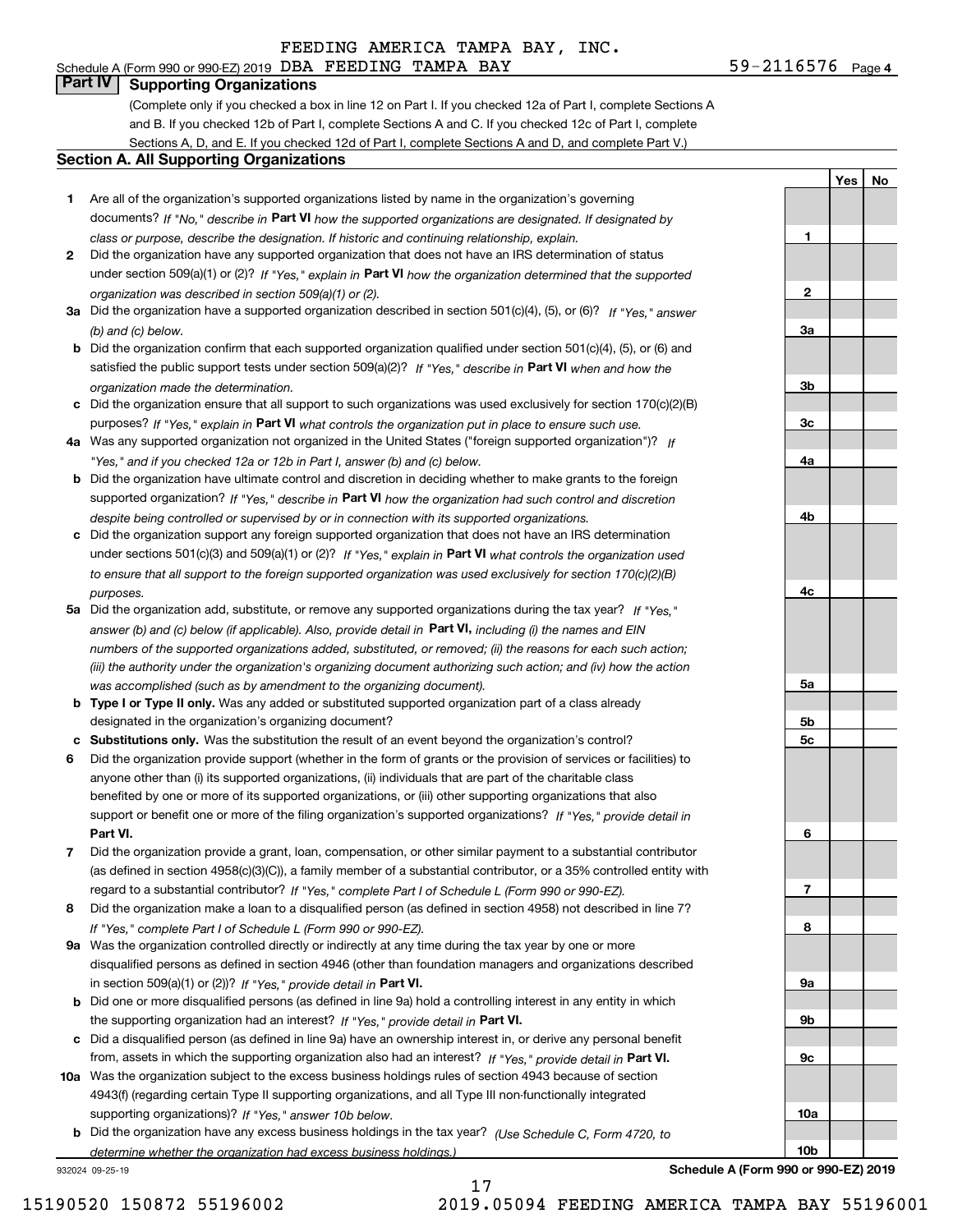**5** Schedule A (Form 990 or 990-EZ) 2019 DBA F EEDING TAMPA BAY 59-ZII6576 Page DBA FEEDING TAMPA BAY 59-2116576

|    | Part IV<br><b>Supporting Organizations (continued)</b>                                                                            |                 |     |    |
|----|-----------------------------------------------------------------------------------------------------------------------------------|-----------------|-----|----|
|    |                                                                                                                                   |                 | Yes | No |
| 11 | Has the organization accepted a gift or contribution from any of the following persons?                                           |                 |     |    |
|    | a A person who directly or indirectly controls, either alone or together with persons described in (b) and (c)                    |                 |     |    |
|    | below, the governing body of a supported organization?                                                                            | 11a             |     |    |
|    | <b>b</b> A family member of a person described in (a) above?                                                                      | 11 <sub>b</sub> |     |    |
|    | c A 35% controlled entity of a person described in (a) or (b) above? If "Yes" to a, b, or c, provide detail in Part VI.           | 11c             |     |    |
|    | <b>Section B. Type I Supporting Organizations</b>                                                                                 |                 |     |    |
|    |                                                                                                                                   |                 | Yes | No |
| 1  | Did the directors, trustees, or membership of one or more supported organizations have the power to                               |                 |     |    |
|    | regularly appoint or elect at least a majority of the organization's directors or trustees at all times during the                |                 |     |    |
|    | tax year? If "No," describe in Part VI how the supported organization(s) effectively operated, supervised, or                     |                 |     |    |
|    | controlled the organization's activities. If the organization had more than one supported organization,                           |                 |     |    |
|    | describe how the powers to appoint and/or remove directors or trustees were allocated among the supported                         |                 |     |    |
|    | organizations and what conditions or restrictions, if any, applied to such powers during the tax year.                            | 1               |     |    |
| 2  | Did the organization operate for the benefit of any supported organization other than the supported                               |                 |     |    |
|    | organization(s) that operated, supervised, or controlled the supporting organization? If "Yes," explain in                        |                 |     |    |
|    | Part VI how providing such benefit carried out the purposes of the supported organization(s) that operated,                       |                 |     |    |
|    | supervised, or controlled the supporting organization.                                                                            | 2               |     |    |
|    | <b>Section C. Type II Supporting Organizations</b>                                                                                |                 |     |    |
|    |                                                                                                                                   |                 | Yes | No |
| 1  | Were a majority of the organization's directors or trustees during the tax year also a majority of the directors                  |                 |     |    |
|    | or trustees of each of the organization's supported organization(s)? If "No," describe in Part VI how control                     |                 |     |    |
|    | or management of the supporting organization was vested in the same persons that controlled or managed                            |                 |     |    |
|    | the supported organization(s).                                                                                                    | 1               |     |    |
|    | <b>Section D. All Type III Supporting Organizations</b>                                                                           |                 |     |    |
|    |                                                                                                                                   |                 | Yes | No |
| 1  | Did the organization provide to each of its supported organizations, by the last day of the fifth month of the                    |                 |     |    |
|    | organization's tax year, (i) a written notice describing the type and amount of support provided during the prior tax             |                 |     |    |
|    | year, (ii) a copy of the Form 990 that was most recently filed as of the date of notification, and (iii) copies of the            |                 |     |    |
|    | organization's governing documents in effect on the date of notification, to the extent not previously provided?                  | 1               |     |    |
| 2  | Were any of the organization's officers, directors, or trustees either (i) appointed or elected by the supported                  |                 |     |    |
|    | organization(s) or (ii) serving on the governing body of a supported organization? If "No," explain in Part VI how                |                 |     |    |
|    | the organization maintained a close and continuous working relationship with the supported organization(s).                       | 2               |     |    |
| з  | By reason of the relationship described in (2), did the organization's supported organizations have a                             |                 |     |    |
|    | significant voice in the organization's investment policies and in directing the use of the organization's                        |                 |     |    |
|    | income or assets at all times during the tax year? If "Yes," describe in Part VI the role the organization's                      |                 |     |    |
|    | supported organizations played in this regard.                                                                                    | 3               |     |    |
|    | Section E. Type III Functionally Integrated Supporting Organizations                                                              |                 |     |    |
| 1  | Check the box next to the method that the organization used to satisfy the Integral Part Test during the year (see instructions). |                 |     |    |
| a  | The organization satisfied the Activities Test. Complete line 2 below.                                                            |                 |     |    |
| b  | The organization is the parent of each of its supported organizations. Complete line 3 below.                                     |                 |     |    |
| C  | The organization supported a governmental entity. Describe in Part VI how you supported a government entity (see instructions),   |                 |     |    |
| 2  | Activities Test. Answer (a) and (b) below.                                                                                        |                 | Yes | No |
| a  | Did substantially all of the organization's activities during the tax year directly further the exempt purposes of                |                 |     |    |
|    | the supported organization(s) to which the organization was responsive? If "Yes," then in Part VI identify                        |                 |     |    |
|    | those supported organizations and explain how these activities directly furthered their exempt purposes,                          |                 |     |    |
|    | how the organization was responsive to those supported organizations, and how the organization determined                         |                 |     |    |
|    | that these activities constituted substantially all of its activities.                                                            | 2a              |     |    |
|    | <b>b</b> Did the activities described in (a) constitute activities that, but for the organization's involvement, one or more      |                 |     |    |
|    | of the organization's supported organization(s) would have been engaged in? If "Yes," explain in Part VI the                      |                 |     |    |
|    | reasons for the organization's position that its supported organization(s) would have engaged in these                            |                 |     |    |
|    | activities but for the organization's involvement.                                                                                | 2b              |     |    |
| з  | Parent of Supported Organizations. Answer (a) and (b) below.                                                                      |                 |     |    |
| а  | Did the organization have the power to regularly appoint or elect a majority of the officers, directors, or                       |                 |     |    |
|    | trustees of each of the supported organizations? Provide details in Part VI.                                                      | За              |     |    |
| b  | Did the organization exercise a substantial degree of direction over the policies, programs, and activities of each               |                 |     |    |
|    | of its supported organizations? If "Yes," describe in Part VI the role played by the organization in this regard                  | 3b              |     |    |
|    | Schedule A (Form 990 or 990-EZ) 2019<br>932025 09-25-19                                                                           |                 |     |    |

15190520 150872 55196002 2019.05094 FEEDING AMERICA TAMPA BAY 55196001

18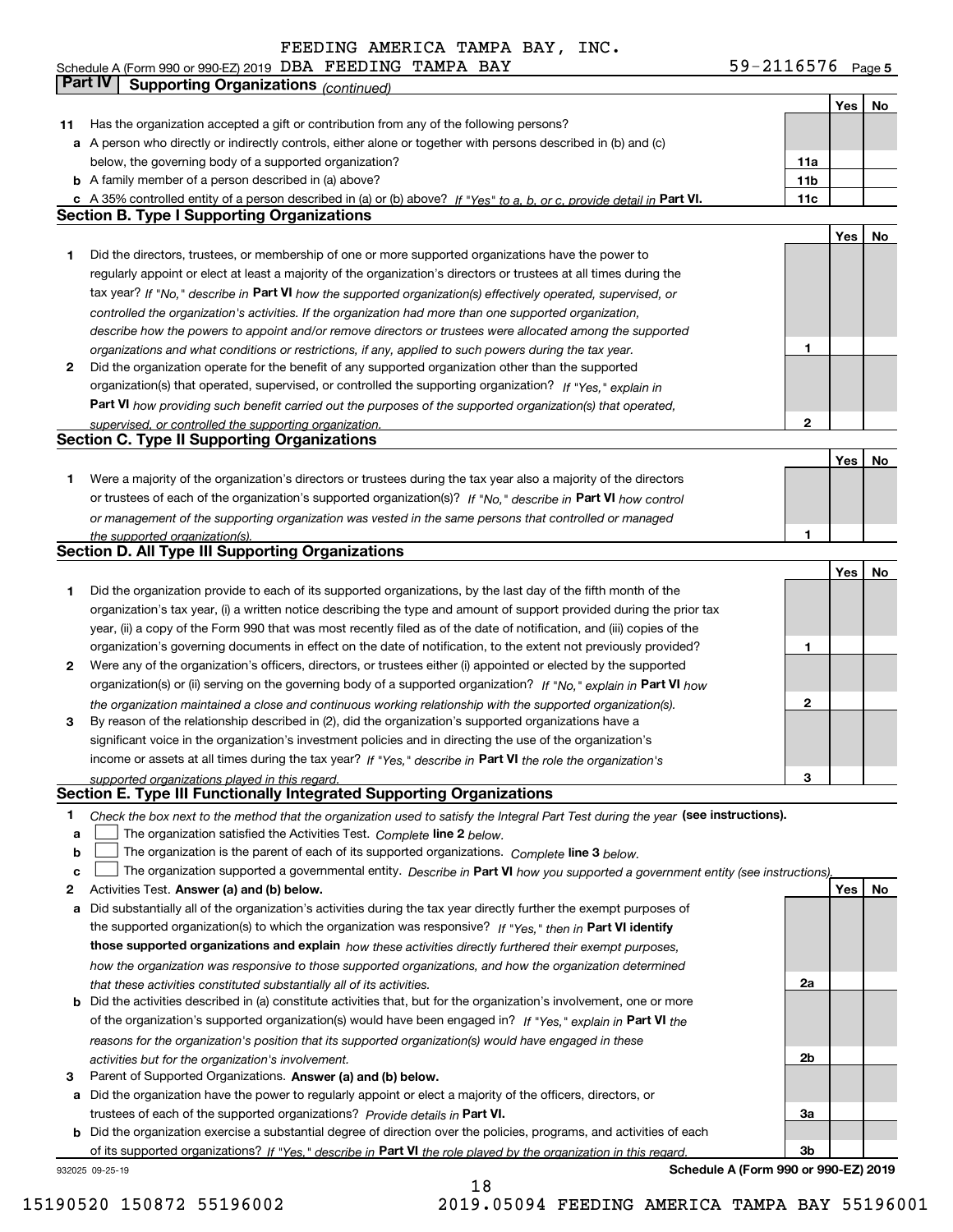#### Schedule A (Form 990 or 990-EZ) 2019 DBA FEEDING TAMPA BAY  $59-2116576$  Page

# **Part V Type III Non-Functionally Integrated 509(a)(3) Supporting Organizations**

1 Check here if the organization satisfied the Integral Part Test as a qualifying trust on Nov. 20, 1970 (explain in Part VI). See instructions. All other Type III non-functionally integrated supporting organizations must complete Sections A through E.

|              | Section A - Adjusted Net Income                                                                                                   |                | (A) Prior Year | (B) Current Year<br>(optional) |
|--------------|-----------------------------------------------------------------------------------------------------------------------------------|----------------|----------------|--------------------------------|
| 1.           | Net short-term capital gain                                                                                                       | 1              |                |                                |
| $\mathbf{2}$ | Recoveries of prior-year distributions                                                                                            | $\overline{2}$ |                |                                |
| 3            | Other gross income (see instructions)                                                                                             | 3              |                |                                |
| 4            | Add lines 1 through 3.                                                                                                            | 4              |                |                                |
| 5            | Depreciation and depletion                                                                                                        | 5              |                |                                |
| 6            | Portion of operating expenses paid or incurred for production or                                                                  |                |                |                                |
|              | collection of gross income or for management, conservation, or                                                                    |                |                |                                |
|              | maintenance of property held for production of income (see instructions)                                                          | 6              |                |                                |
| 7            | Other expenses (see instructions)                                                                                                 | 7              |                |                                |
| 8            | <b>Adjusted Net Income</b> (subtract lines 5, 6, and 7 from line 4)                                                               | 8              |                |                                |
|              | <b>Section B - Minimum Asset Amount</b>                                                                                           |                | (A) Prior Year | (B) Current Year<br>(optional) |
| 1            | Aggregate fair market value of all non-exempt-use assets (see                                                                     |                |                |                                |
|              | instructions for short tax year or assets held for part of year):                                                                 |                |                |                                |
|              | a Average monthly value of securities                                                                                             | 1a             |                |                                |
|              | <b>b</b> Average monthly cash balances                                                                                            | 1b             |                |                                |
|              | c Fair market value of other non-exempt-use assets                                                                                | 1c             |                |                                |
|              | d Total (add lines 1a, 1b, and 1c)                                                                                                | 1d             |                |                                |
|              | <b>e</b> Discount claimed for blockage or other                                                                                   |                |                |                                |
|              | factors (explain in detail in Part VI):                                                                                           |                |                |                                |
| 2            | Acquisition indebtedness applicable to non-exempt-use assets                                                                      | $\mathbf 2$    |                |                                |
| 3            | Subtract line 2 from line 1d.                                                                                                     | 3              |                |                                |
| 4            | Cash deemed held for exempt use. Enter 1-1/2% of line 3 (for greater amount,                                                      |                |                |                                |
|              | see instructions)                                                                                                                 | 4              |                |                                |
| 5            | Net value of non-exempt-use assets (subtract line 4 from line 3)                                                                  | 5              |                |                                |
| 6            | Multiply line 5 by .035.                                                                                                          | 6              |                |                                |
| 7            | Recoveries of prior-year distributions                                                                                            | $\overline{7}$ |                |                                |
| 8            | Minimum Asset Amount (add line 7 to line 6)                                                                                       | 8              |                |                                |
|              | <b>Section C - Distributable Amount</b>                                                                                           |                |                | <b>Current Year</b>            |
| 1            | Adjusted net income for prior year (from Section A, line 8, Column A)                                                             | $\mathbf{1}$   |                |                                |
| 2            | Enter 85% of line 1.                                                                                                              | $\overline{2}$ |                |                                |
| 3            | Minimum asset amount for prior year (from Section B, line 8, Column A)                                                            | 3              |                |                                |
| 4            | Enter greater of line 2 or line 3.                                                                                                | 4              |                |                                |
| 5            | Income tax imposed in prior year                                                                                                  | 5              |                |                                |
| 6            | <b>Distributable Amount.</b> Subtract line 5 from line 4, unless subject to                                                       |                |                |                                |
|              | emergency temporary reduction (see instructions).                                                                                 | 6              |                |                                |
| 7            | Check here if the current year is the organization's first as a non-functionally integrated Type III supporting organization (see |                |                |                                |

**7**instructions).

**Schedule A (Form 990 or 990-EZ) 2019**

932026 09-25-19

**1**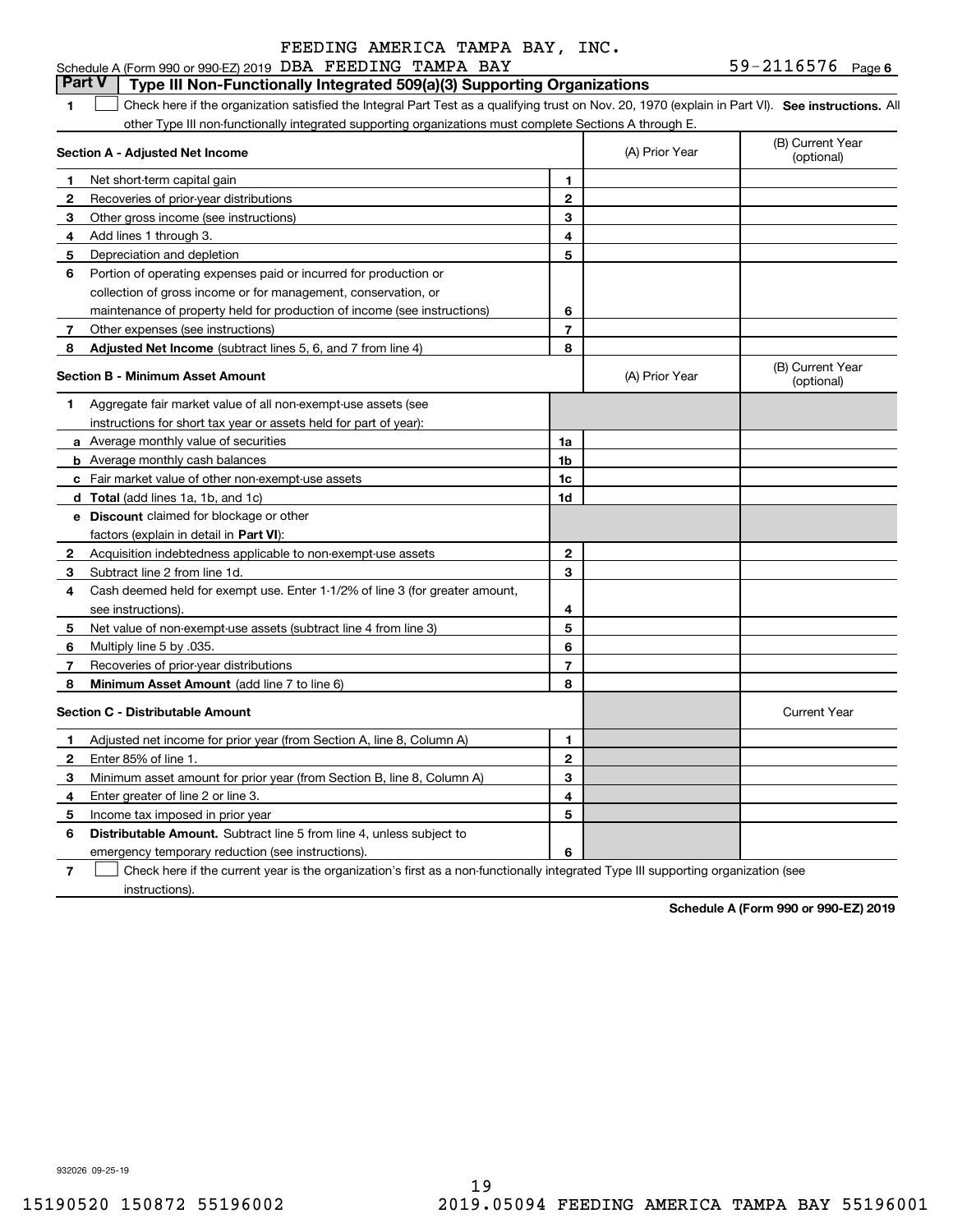#### **7** Schedule A (Form 990 or 990-EZ) 2019 DBA F EEDING TAMPA BAY 59-ZII6576 Page DBA FEEDING TAMPA BAY 59-2116576

| <b>Part V</b> | Type III Non-Functionally Integrated 509(a)(3) Supporting Organizations                    |                                    | (continued)                                   |                                                         |  |  |  |
|---------------|--------------------------------------------------------------------------------------------|------------------------------------|-----------------------------------------------|---------------------------------------------------------|--|--|--|
|               | <b>Section D - Distributions</b><br><b>Current Year</b>                                    |                                    |                                               |                                                         |  |  |  |
| 1             | Amounts paid to supported organizations to accomplish exempt purposes                      |                                    |                                               |                                                         |  |  |  |
| 2             | Amounts paid to perform activity that directly furthers exempt purposes of supported       |                                    |                                               |                                                         |  |  |  |
|               | organizations, in excess of income from activity                                           |                                    |                                               |                                                         |  |  |  |
| 3             | Administrative expenses paid to accomplish exempt purposes of supported organizations      |                                    |                                               |                                                         |  |  |  |
| 4             | Amounts paid to acquire exempt-use assets                                                  |                                    |                                               |                                                         |  |  |  |
| 5             | Qualified set-aside amounts (prior IRS approval required)                                  |                                    |                                               |                                                         |  |  |  |
| 6             | Other distributions (describe in Part VI). See instructions.                               |                                    |                                               |                                                         |  |  |  |
| 7             | Total annual distributions. Add lines 1 through 6.                                         |                                    |                                               |                                                         |  |  |  |
| 8             | Distributions to attentive supported organizations to which the organization is responsive |                                    |                                               |                                                         |  |  |  |
|               | (provide details in Part VI). See instructions.                                            |                                    |                                               |                                                         |  |  |  |
| 9             | Distributable amount for 2019 from Section C, line 6                                       |                                    |                                               |                                                         |  |  |  |
| 10            | Line 8 amount divided by line 9 amount                                                     |                                    |                                               |                                                         |  |  |  |
|               | <b>Section E - Distribution Allocations</b> (see instructions)                             | (i)<br><b>Excess Distributions</b> | (ii)<br><b>Underdistributions</b><br>Pre-2019 | (iii)<br><b>Distributable</b><br><b>Amount for 2019</b> |  |  |  |
| 1.            | Distributable amount for 2019 from Section C, line 6                                       |                                    |                                               |                                                         |  |  |  |
| 2             | Underdistributions, if any, for years prior to 2019 (reason-                               |                                    |                                               |                                                         |  |  |  |
|               | able cause required- explain in Part VI). See instructions.                                |                                    |                                               |                                                         |  |  |  |
| 3             | Excess distributions carryover, if any, to 2019                                            |                                    |                                               |                                                         |  |  |  |
|               | <b>a</b> From 2014                                                                         |                                    |                                               |                                                         |  |  |  |
|               | <b>b</b> From 2015                                                                         |                                    |                                               |                                                         |  |  |  |
|               | c From 2016                                                                                |                                    |                                               |                                                         |  |  |  |
|               | d From 2017                                                                                |                                    |                                               |                                                         |  |  |  |
|               | e From 2018                                                                                |                                    |                                               |                                                         |  |  |  |
| f             | <b>Total</b> of lines 3a through e                                                         |                                    |                                               |                                                         |  |  |  |
|               | <b>g</b> Applied to underdistributions of prior years                                      |                                    |                                               |                                                         |  |  |  |
|               | <b>h</b> Applied to 2019 distributable amount                                              |                                    |                                               |                                                         |  |  |  |
|               | Carryover from 2014 not applied (see instructions)                                         |                                    |                                               |                                                         |  |  |  |
|               | Remainder. Subtract lines 3g, 3h, and 3i from 3f.                                          |                                    |                                               |                                                         |  |  |  |
| 4             | Distributions for 2019 from Section D,                                                     |                                    |                                               |                                                         |  |  |  |
|               | line $7:$                                                                                  |                                    |                                               |                                                         |  |  |  |
|               | <b>a</b> Applied to underdistributions of prior years                                      |                                    |                                               |                                                         |  |  |  |
|               | <b>b</b> Applied to 2019 distributable amount                                              |                                    |                                               |                                                         |  |  |  |
| c             | Remainder. Subtract lines 4a and 4b from 4.                                                |                                    |                                               |                                                         |  |  |  |
| 5             | Remaining underdistributions for years prior to 2019, if                                   |                                    |                                               |                                                         |  |  |  |
|               | any. Subtract lines 3g and 4a from line 2. For result greater                              |                                    |                                               |                                                         |  |  |  |
|               | than zero, explain in Part VI. See instructions.                                           |                                    |                                               |                                                         |  |  |  |
| 6             | Remaining underdistributions for 2019. Subtract lines 3h                                   |                                    |                                               |                                                         |  |  |  |
|               | and 4b from line 1. For result greater than zero, explain in                               |                                    |                                               |                                                         |  |  |  |
|               | Part VI. See instructions.                                                                 |                                    |                                               |                                                         |  |  |  |
| 7             | Excess distributions carryover to 2020. Add lines 3j                                       |                                    |                                               |                                                         |  |  |  |
|               | and 4c.                                                                                    |                                    |                                               |                                                         |  |  |  |
| 8             | Breakdown of line 7:                                                                       |                                    |                                               |                                                         |  |  |  |
|               | a Excess from 2015                                                                         |                                    |                                               |                                                         |  |  |  |
|               | <b>b</b> Excess from 2016                                                                  |                                    |                                               |                                                         |  |  |  |
|               | c Excess from 2017                                                                         |                                    |                                               |                                                         |  |  |  |
|               | d Excess from 2018                                                                         |                                    |                                               |                                                         |  |  |  |
|               | e Excess from 2019                                                                         |                                    |                                               |                                                         |  |  |  |
|               |                                                                                            |                                    |                                               |                                                         |  |  |  |

**Schedule A (Form 990 or 990-EZ) 2019**

932027 09-25-19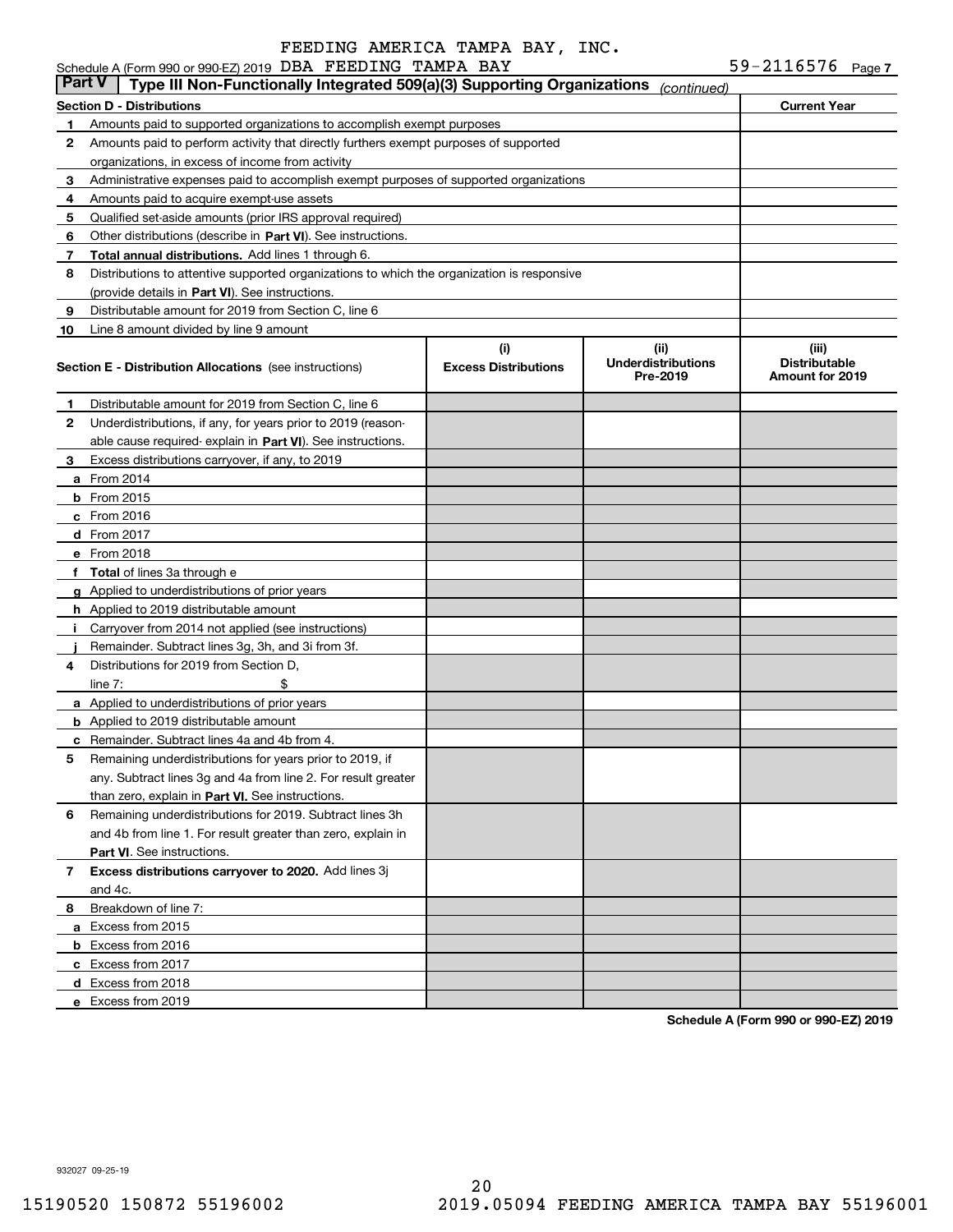|                |                                                                                   |              | FEEDING AMERICA TAMPA BAY, INC. |  |                                                                                                                                                                                                                                                                                                                                                                                                                                                                                                                                                                                               |
|----------------|-----------------------------------------------------------------------------------|--------------|---------------------------------|--|-----------------------------------------------------------------------------------------------------------------------------------------------------------------------------------------------------------------------------------------------------------------------------------------------------------------------------------------------------------------------------------------------------------------------------------------------------------------------------------------------------------------------------------------------------------------------------------------------|
| <b>Part VI</b> | Schedule A (Form 990 or 990-EZ) 2019 DBA FEEDING TAMPA BAY<br>(See instructions.) |              |                                 |  | $59 - 2116576$ Page 8<br>Supplemental Information. Provide the explanations required by Part II, line 10; Part II, line 17a or 17b; Part III, line 12;<br>Part IV, Section A, lines 1, 2, 3b, 3c, 4b, 4c, 5a, 6, 9a, 9b, 9c, 11a, 11b, and 11c; Part IV, Section B, lines 1 and 2; Part IV, Section C,<br>line 1; Part IV, Section D, lines 2 and 3; Part IV, Section E, lines 1c, 2a, 2b, 3a, and 3b; Part V, line 1; Part V, Section B, line 1e; Part V,<br>Section D, lines 5, 6, and 8; and Part V, Section E, lines 2, 5, and 6. Also complete this part for any additional information. |
|                | PART II, SHORT YEAR EXPLANATION                                                   |              |                                 |  |                                                                                                                                                                                                                                                                                                                                                                                                                                                                                                                                                                                               |
|                |                                                                                   |              |                                 |  | THE EXEMPT ORGANIZATION HAS CHANGED ITS ACCOUNTING YEAR FROM A CALENDAR                                                                                                                                                                                                                                                                                                                                                                                                                                                                                                                       |
|                |                                                                                   |              |                                 |  | YEAR BASIS TO A FISCAL YEAR BASIS USING JUNE AS THE TAX YEAR-END.<br>AS A                                                                                                                                                                                                                                                                                                                                                                                                                                                                                                                     |
|                |                                                                                   |              |                                 |  | RESULT, A SHORT-PERIOD RETURN WAS REQUIRED FOR THE SIX MONTHS ENDED                                                                                                                                                                                                                                                                                                                                                                                                                                                                                                                           |
| $06/30/15$ .   |                                                                                   |              |                                 |  |                                                                                                                                                                                                                                                                                                                                                                                                                                                                                                                                                                                               |
|                |                                                                                   |              |                                 |  |                                                                                                                                                                                                                                                                                                                                                                                                                                                                                                                                                                                               |
|                |                                                                                   |              |                                 |  | AS A RESULT, THE TAX YEARS SHOWN ON SCHEDULE A, PART II ARE INCORRECT.                                                                                                                                                                                                                                                                                                                                                                                                                                                                                                                        |
|                | COLUMN BY COLUMN, THE PERIODS SHOWN ARE AS FOLLOWS:                               |              |                                 |  |                                                                                                                                                                                                                                                                                                                                                                                                                                                                                                                                                                                               |
|                |                                                                                   |              |                                 |  |                                                                                                                                                                                                                                                                                                                                                                                                                                                                                                                                                                                               |
| <b>COLUMN</b>  |                                                                                   | TAX YEAR END |                                 |  |                                                                                                                                                                                                                                                                                                                                                                                                                                                                                                                                                                                               |
| (A)            |                                                                                   | 06/30/2015   |                                 |  |                                                                                                                                                                                                                                                                                                                                                                                                                                                                                                                                                                                               |
| (B)            |                                                                                   | 06/30/2016   |                                 |  |                                                                                                                                                                                                                                                                                                                                                                                                                                                                                                                                                                                               |
| (C)            |                                                                                   | 06/30/2017   |                                 |  |                                                                                                                                                                                                                                                                                                                                                                                                                                                                                                                                                                                               |
| (D)            |                                                                                   | 06/30/2018   |                                 |  |                                                                                                                                                                                                                                                                                                                                                                                                                                                                                                                                                                                               |
| (E)            |                                                                                   | 06/30/2019   |                                 |  |                                                                                                                                                                                                                                                                                                                                                                                                                                                                                                                                                                                               |
|                |                                                                                   |              |                                 |  |                                                                                                                                                                                                                                                                                                                                                                                                                                                                                                                                                                                               |
|                |                                                                                   |              |                                 |  | ALL TAX PERIODS, OTHER THAN THE SIX MONTHS ENDED 06/30/2015, ARE 12                                                                                                                                                                                                                                                                                                                                                                                                                                                                                                                           |
| MONTHS.        |                                                                                   |              |                                 |  |                                                                                                                                                                                                                                                                                                                                                                                                                                                                                                                                                                                               |
|                |                                                                                   |              |                                 |  |                                                                                                                                                                                                                                                                                                                                                                                                                                                                                                                                                                                               |
|                |                                                                                   |              |                                 |  |                                                                                                                                                                                                                                                                                                                                                                                                                                                                                                                                                                                               |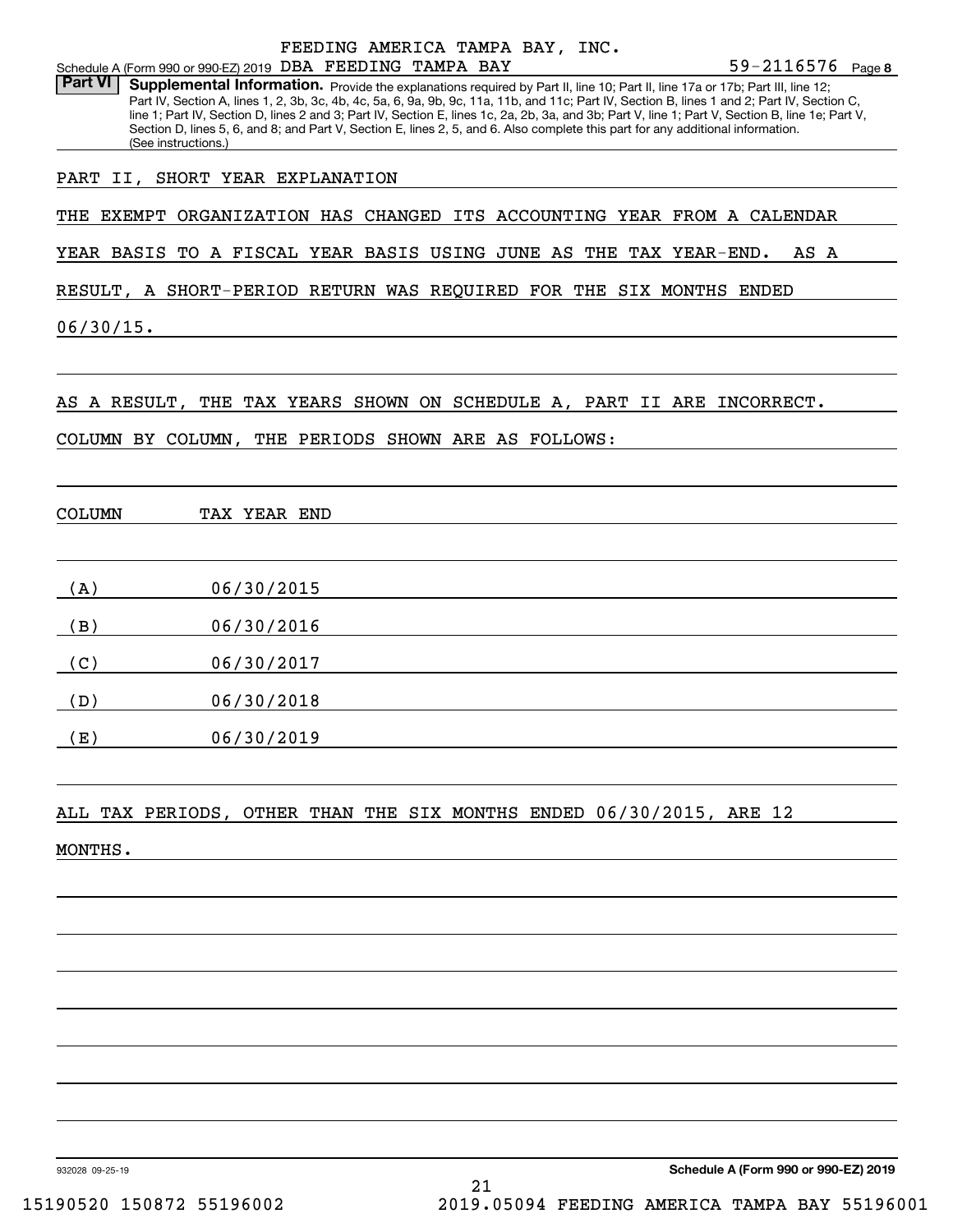Department of the Treasury Internal Revenue Service **(Form 990, 990-EZ, or 990-PF)**

#### Name of the organization

### \*\* PUBLIC DISCLOSURE COPY \*\*

# **Schedule B Schedule of Contributors**

**| Attach to Form 990, Form 990-EZ, or Form 990-PF. | Go to www.irs.gov/Form990 for the latest information.** OMB No. 1545-0047

# **2019**

**Employer identification number**

| FEEDING AMERICA TAMPA BAY, INC. |            |
|---------------------------------|------------|
| DBA FEEDING TAMPA BAY           | 59-2116576 |

| Filers of:         | Section:                                                                    |
|--------------------|-----------------------------------------------------------------------------|
| Form 990 or 990-EZ | $\overline{X}$ 501(c)(<br>3) (enter number) organization                    |
|                    | $4947(a)(1)$ nonexempt charitable trust not treated as a private foundation |
|                    | 527 political organization                                                  |
| Form 990-PF        | 501(c)(3) exempt private foundation                                         |
|                    | 4947(a)(1) nonexempt charitable trust treated as a private foundation       |
|                    | 501(c)(3) taxable private foundation                                        |

Check if your organization is covered by the **General Rule** or a **Special Rule. Note:**  Only a section 501(c)(7), (8), or (10) organization can check boxes for both the General Rule and a Special Rule. See instructions.

#### **General Rule**

 $\mathcal{L}^{\text{max}}$ 

For an organization filing Form 990, 990-EZ, or 990-PF that received, during the year, contributions totaling \$5,000 or more (in money or property) from any one contributor. Complete Parts I and II. See instructions for determining a contributor's total contributions.

#### **Special Rules**

any one contributor, during the year, total contributions of the greater of  $\,$  (1) \$5,000; or **(2)** 2% of the amount on (i) Form 990, Part VIII, line 1h;  $\boxed{\textbf{X}}$  For an organization described in section 501(c)(3) filing Form 990 or 990-EZ that met the 33 1/3% support test of the regulations under sections 509(a)(1) and 170(b)(1)(A)(vi), that checked Schedule A (Form 990 or 990-EZ), Part II, line 13, 16a, or 16b, and that received from or (ii) Form 990-EZ, line 1. Complete Parts I and II.

year, total contributions of more than \$1,000 *exclusively* for religious, charitable, scientific, literary, or educational purposes, or for the For an organization described in section 501(c)(7), (8), or (10) filing Form 990 or 990-EZ that received from any one contributor, during the prevention of cruelty to children or animals. Complete Parts I, II, and III.  $\mathcal{L}^{\text{max}}$ 

purpose. Don't complete any of the parts unless the **General Rule** applies to this organization because it received *nonexclusively* year, contributions <sub>exclusively</sub> for religious, charitable, etc., purposes, but no such contributions totaled more than \$1,000. If this box is checked, enter here the total contributions that were received during the year for an  $\;$ exclusively religious, charitable, etc., For an organization described in section 501(c)(7), (8), or (10) filing Form 990 or 990-EZ that received from any one contributor, during the religious, charitable, etc., contributions totaling \$5,000 or more during the year  $\Box$ — $\Box$   $\Box$  $\mathcal{L}^{\text{max}}$ 

**Caution:**  An organization that isn't covered by the General Rule and/or the Special Rules doesn't file Schedule B (Form 990, 990-EZ, or 990-PF),  **must** but it answer "No" on Part IV, line 2, of its Form 990; or check the box on line H of its Form 990-EZ or on its Form 990-PF, Part I, line 2, to certify that it doesn't meet the filing requirements of Schedule B (Form 990, 990-EZ, or 990-PF).

**For Paperwork Reduction Act Notice, see the instructions for Form 990, 990-EZ, or 990-PF. Schedule B (Form 990, 990-EZ, or 990-PF) (2019)** LHA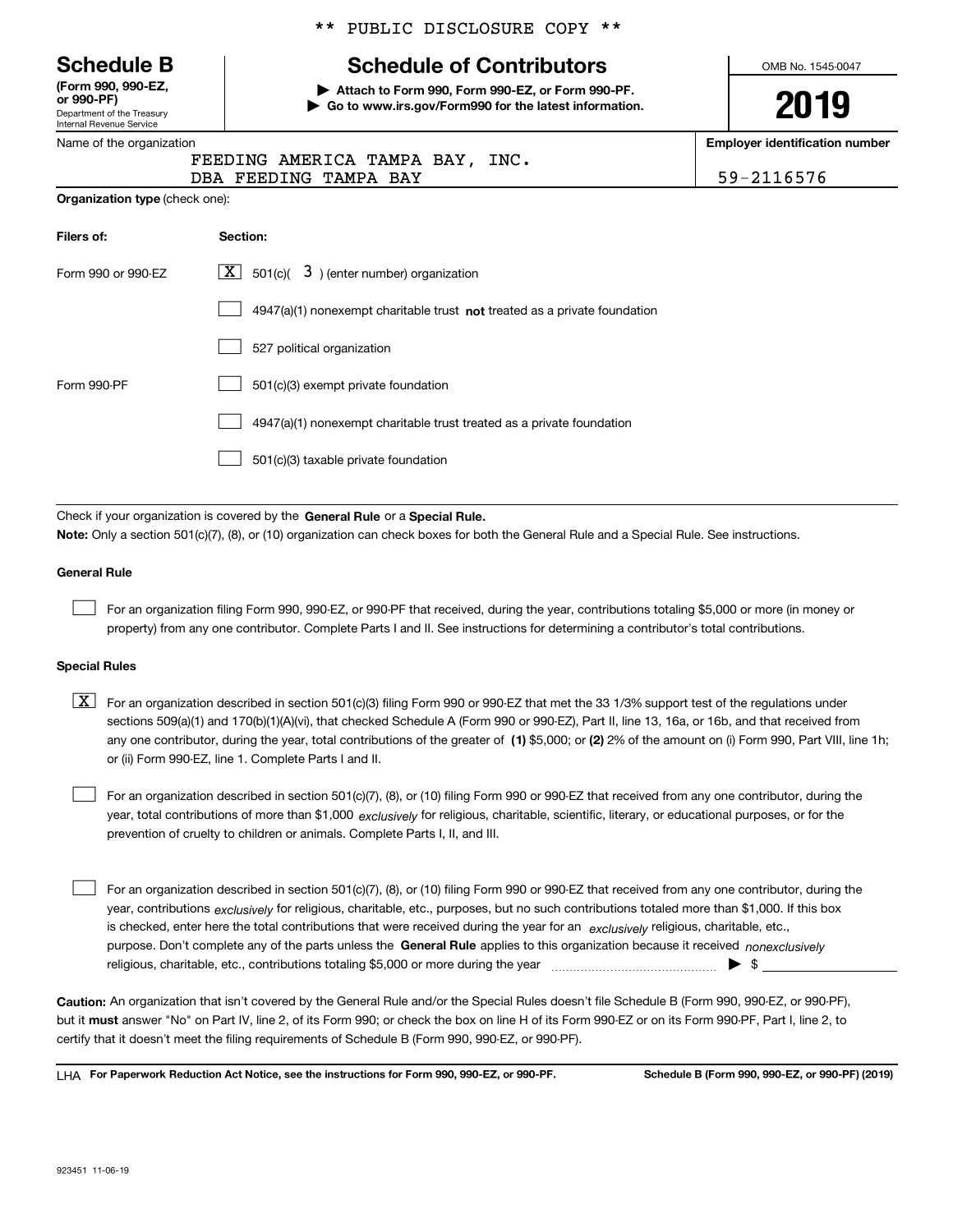Chedule B (Form 990, 990-EZ, or 990-PF) (2019)<br> **2Page 2**<br> **2PART EEDING AMERICA TAMPA BAY, INC.**<br> **2PART I** Contributors (see instructions). Use duplicate copies of Part I if additional space is needed.<br>
2PART I Contribut FEEDING AMERICA TAMPA BAY, INC. DBA FEEDING TAMPA BAY 59-2116576

Contributors (see instructions). Use duplicate copies of Part I if additional space is needed.

| (a)<br>No.           | (b)<br>Name, address, and ZIP + 4 | (c)<br><b>Total contributions</b> | (d)<br>Type of contribution                                                                                                                                  |
|----------------------|-----------------------------------|-----------------------------------|--------------------------------------------------------------------------------------------------------------------------------------------------------------|
| 1                    |                                   | 19,673,207.<br>$$\mathbb{S}$$     | Person<br>Pavroll<br><b>Noncash</b><br>$\overline{\texttt{X}}$<br>(Complete Part II for<br>noncash contributions.)                                           |
| (a)<br>No.           | (b)<br>Name, address, and ZIP + 4 | (c)<br><b>Total contributions</b> | (d)<br>Type of contribution                                                                                                                                  |
| 2                    |                                   | 3,564,380.<br>$$\mathbb{S}$$      | Person<br>Payroll<br>Noncash<br>$\overline{\texttt{X}}$<br>(Complete Part II for<br>noncash contributions.)                                                  |
| (a)<br>No.           | (b)<br>Name, address, and ZIP + 4 | (c)<br><b>Total contributions</b> | (d)<br>Type of contribution                                                                                                                                  |
| 3                    |                                   | 3,270,387.<br>$$\mathbb{S}$$      | Person<br>Payroll<br>Noncash<br>$\overline{\texttt{X}}$<br>(Complete Part II for<br>noncash contributions.)                                                  |
| (a)<br>No.           | (b)<br>Name, address, and ZIP + 4 | (c)<br><b>Total contributions</b> | (d)<br>Type of contribution                                                                                                                                  |
| 4                    |                                   | 28,428,846.<br>\$                 | Person<br>Payroll<br>$\overline{\text{X}}$<br>Noncash<br>(Complete Part II for<br>noncash contributions.)                                                    |
| (a)<br>No.           | (b)<br>Name, address, and ZIP + 4 | (c)<br><b>Total contributions</b> | (d)<br>Type of contribution                                                                                                                                  |
| 5                    |                                   | 6, 143, 717.<br>$\$$              | Person<br>Payroll<br>Noncash<br>$\overline{\text{X}}$<br>(Complete Part II for<br>noncash contributions.)                                                    |
| (a)<br>No.           | (b)<br>Name, address, and ZIP + 4 | (c)<br><b>Total contributions</b> | (d)<br>Type of contribution                                                                                                                                  |
| 6<br>923452 11-06-19 |                                   | 3,493,607.<br>$\$$                | Person<br>Payroll<br>Noncash<br>$\overline{\text{X}}$<br>(Complete Part II for<br>noncash contributions.)<br>Schedule B (Form 990, 990-EZ, or 990-PF) (2019) |

23

15190520 150872 55196002 2019.05094 FEEDING AMERICA TAMPA BAY 55196001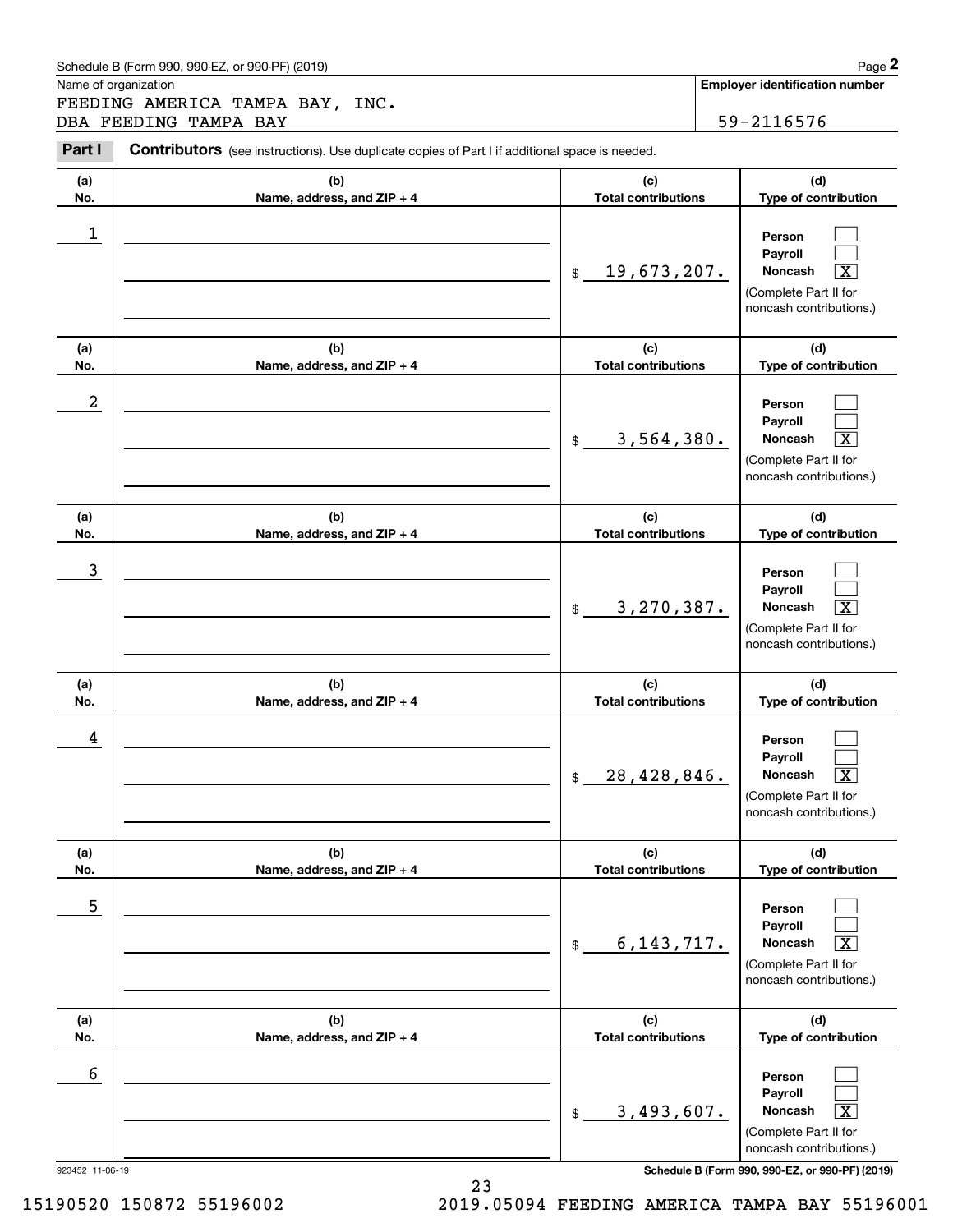Chedule B (Form 990, 990-EZ, or 990-PF) (2019)<br> **2Page 2**<br> **2PART EEDING AMERICA TAMPA BAY, INC.**<br> **2PART I** Contributors (see instructions). Use duplicate copies of Part I if additional space is needed.<br>
2PART I Contribut FEEDING AMERICA TAMPA BAY, INC. DBA FEEDING TAMPA BAY **59-2116576** 

#### **(a)No.(b)Name, address, and ZIP + 4 (c)Total contributions (d)Type of contribution PersonPayrollNoncash (a)No.(b)Name, address, and ZIP + 4 (c)Total contributions (d)Type of contribution PersonPayrollNoncash (a)No.(b)Name, address, and ZIP + 4 (c)Total contributions (d)Type of contribution PersonPayrollNoncash (a) No.(b) Name, address, and ZIP + 4 (c) Total contributions (d) Type of contribution PersonPayrollNoncash (a) No.(b) Name, address, and ZIP + 4 (c) Total contributions (d) Type of contribution PersonPayrollNoncash(a) No.(b)Name, address, and ZIP + 4 (c) Total contributions (d)Type of contribution PersonPayrollNoncash Contributors** (see instructions). Use duplicate copies of Part I if additional space is needed. \$(Complete Part II for noncash contributions.) \$(Complete Part II for noncash contributions.) \$(Complete Part II for noncash contributions.) \$(Complete Part II for noncash contributions.) \$(Complete Part II for noncash contributions.) \$(Complete Part II for noncash contributions.)  $\mathcal{L}^{\text{max}}$  $\mathcal{L}^{\text{max}}$  $\boxed{\text{X}}$  $\mathcal{L}^{\text{max}}$  $\mathcal{L}^{\text{max}}$  $\mathcal{L}^{\text{max}}$  $\mathcal{L}^{\text{max}}$  $\mathcal{L}^{\text{max}}$  $\mathcal{L}^{\text{max}}$  $\mathcal{L}^{\text{max}}$  $\mathcal{L}^{\text{max}}$  $\mathcal{L}^{\text{max}}$  $\mathcal{L}^{\text{max}}$  $\mathcal{L}^{\text{max}}$  $\mathcal{L}^{\text{max}}$  $\mathcal{L}^{\text{max}}$  $\mathcal{L}^{\text{max}}$  $\mathcal{L}^{\text{max}}$ 7 <u>4,842,591.</u>

923452 11-06-19 **Schedule B (Form 990, 990-EZ, or 990-PF) (2019)**

15190520 150872 55196002 2019.05094 FEEDING AMERICA TAMPA BAY 55196001

24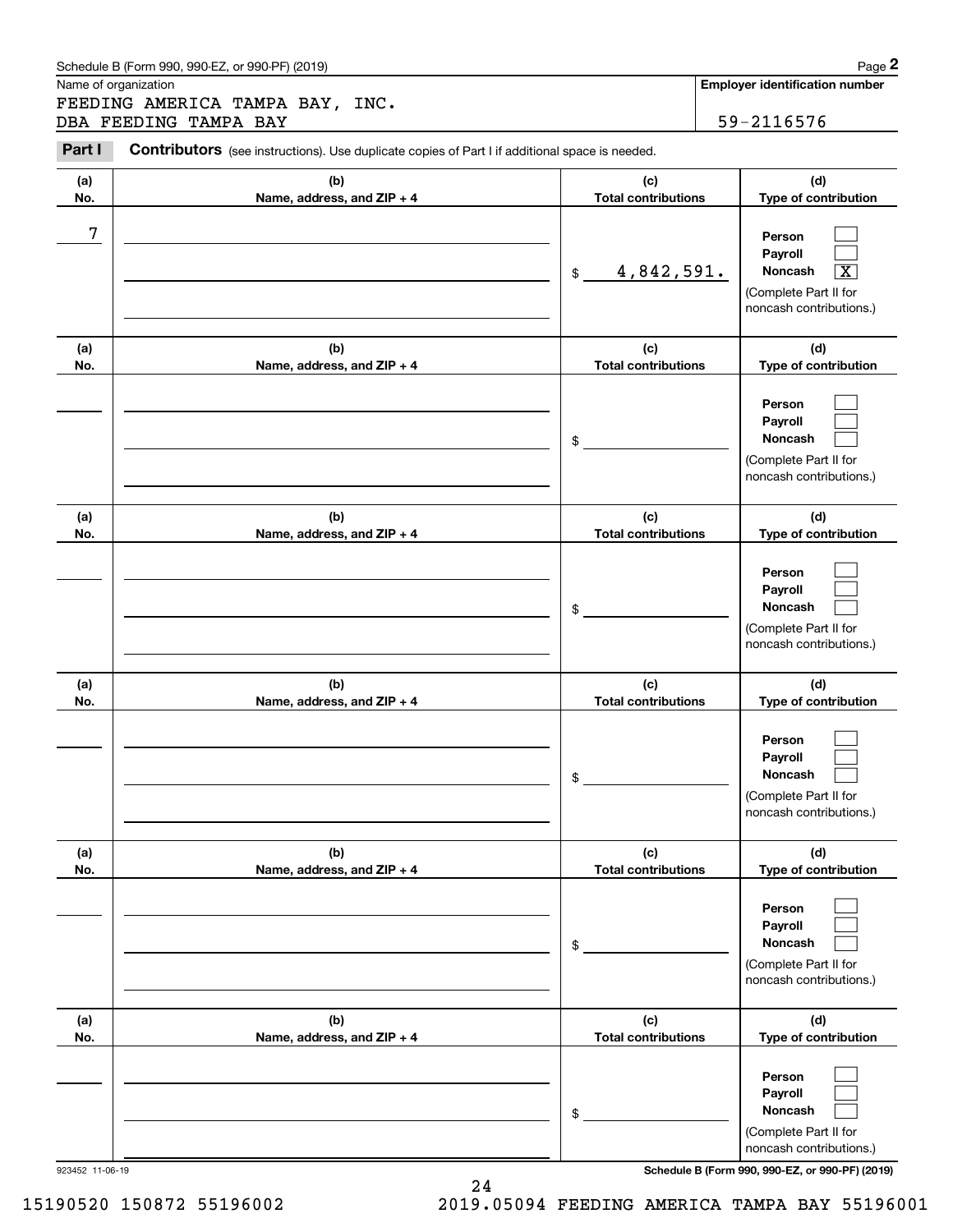| Schedule B (Form 990. 990-EZ. or 990-PF) (2019) | Page |
|-------------------------------------------------|------|
|-------------------------------------------------|------|

DBA FEEDING TAMPA BAY FEEDING AMERICA TAMPA BAY, INC.

59-2116576

#### **(a)No.fromPart I (c)FMV (or estimate) (b)Description of noncash property given (d)Date received (a)No.fromPart I (c) FMV (or estimate) (b) Description of noncash property given (d) Date received (a)No.fromPart I (c)FMV (or estimate) (b)Description of noncash property given (d)Date received (a) No.fromPart I (c)FMV (or estimate) (b)Description of noncash property given (d)Date received (a) No.fromPart I (c)FMV (or estimate) (b)Description of noncash property given (d)Date received (a)No.fromPart I (c)FMV (or estimate) (b)Description of noncash property given (d)Date received** Noncash Property (see instructions). Use duplicate copies of Part II if additional space is needed. (See instructions.) \$(See instructions.) \$(See instructions.) \$(See instructions.) \$(See instructions.)  $$$ (See instructions.) Chedule B (Form 990, 990-EZ, or 990-PF) (2019)<br> **3Page 3**<br> **3Part II Noncash Property** (see instructions). Use duplicate copies of Part II if additional space is needed.<br> **3Part II Noncash Property** (see instructions). 1 06/30/20 2 06/30/20 19,673,207. FOOD INVENTORY - CONTRIBUTIONS MADE THROUGHOUT THE YEAR 3,564,380. FOOD INVENTORY - CONTRIBUTIONS MADE THROUGHOUT THE YEAR 3 3,270,387. 06/30/20 FOOD INVENTORY - CONTRIBUTIONS MADE THROUGHOUT THE YEAR 4 28,428,846. 06/30/20 FOOD INVENTORY - CONTRIBUTIONS MADE THROUGHOUT THE YEAR 5 6,143,717. 06/30/20 FOOD INVENTORY - CONTRIBUTIONS MADE THROUGHOUT THE YEAR 6 FOOD INVENTORY - CONTRIBUTIONS MADE THROUGHOUT THE YEAR

923453 11-06-19 **Schedule B (Form 990, 990-EZ, or 990-PF) (2019)**

3,493,607. 06/30/20

15190520 150872 55196002 2019.05094 FEEDING AMERICA TAMPA BAY 55196001

\$

25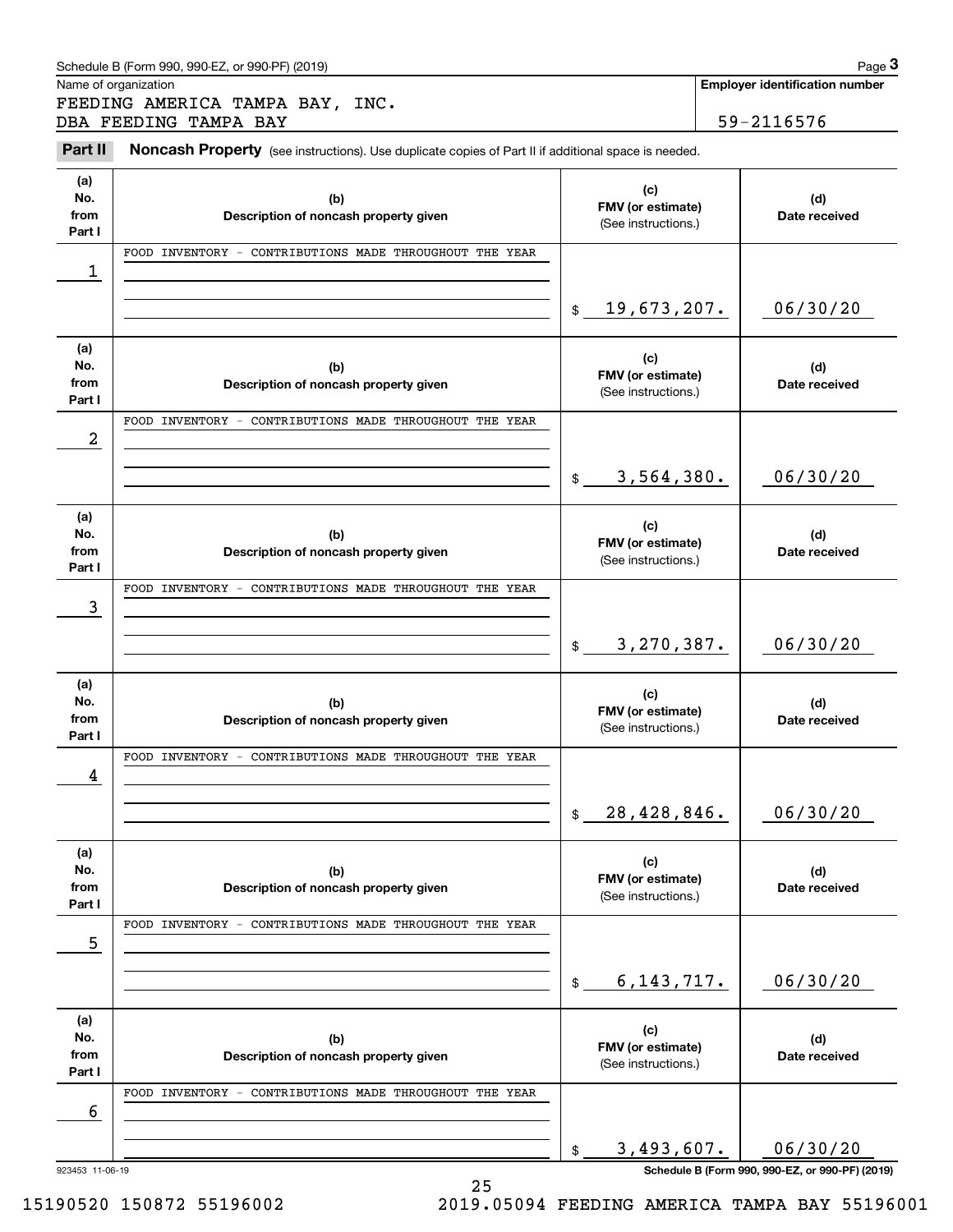| Schedule B (Form 990. 990-EZ. or 990-PF) (2019) | Page |
|-------------------------------------------------|------|
|-------------------------------------------------|------|

(see instructions). Use duplicate copies of Part II if additional space is needed.<br> **Part II Noncash Property** (see instructions). Use duplicate copies of Part II if additional space is needed.<br> **Part II Noncash Proper** FEEDING AMERICA TAMPA BAY, INC. DBA FEEDING TAMPA BAY **59-2116576** 

#### **(a)No.fromPart I (c)FMV (or estimate) (b) Description of noncash property given (d) Date received (a)No.fromPart I (c) FMV (or estimate) (b) Description of noncash property given (d) Date received (a)No.fromPart I (c)FMV (or estimate) (b) Description of noncash property given (d) Date received (a) No.fromPart I (c) FMV (or estimate) (b)Description of noncash property given (d) Date received (a) No.fromPart I (c) FMV (or estimate) (b) Description of noncash property given (d) Date received (a) No.fromPart I (c)FMV (or estimate) (b)Description of noncash property given (d)Date received** (See instructions.) \$(See instructions.) \$(See instructions.) \$(See instructions.) \$(See instructions.) \$(See instructions.) \$7 4,842,591. 06/30/20 FOOD INVENTORY - CONTRIBUTIONS MADE THROUGHOUT THE YEAR

26

923453 11-06-19 **Schedule B (Form 990, 990-EZ, or 990-PF) (2019)**

15190520 150872 55196002 2019.05094 FEEDING AMERICA TAMPA BAY 55196001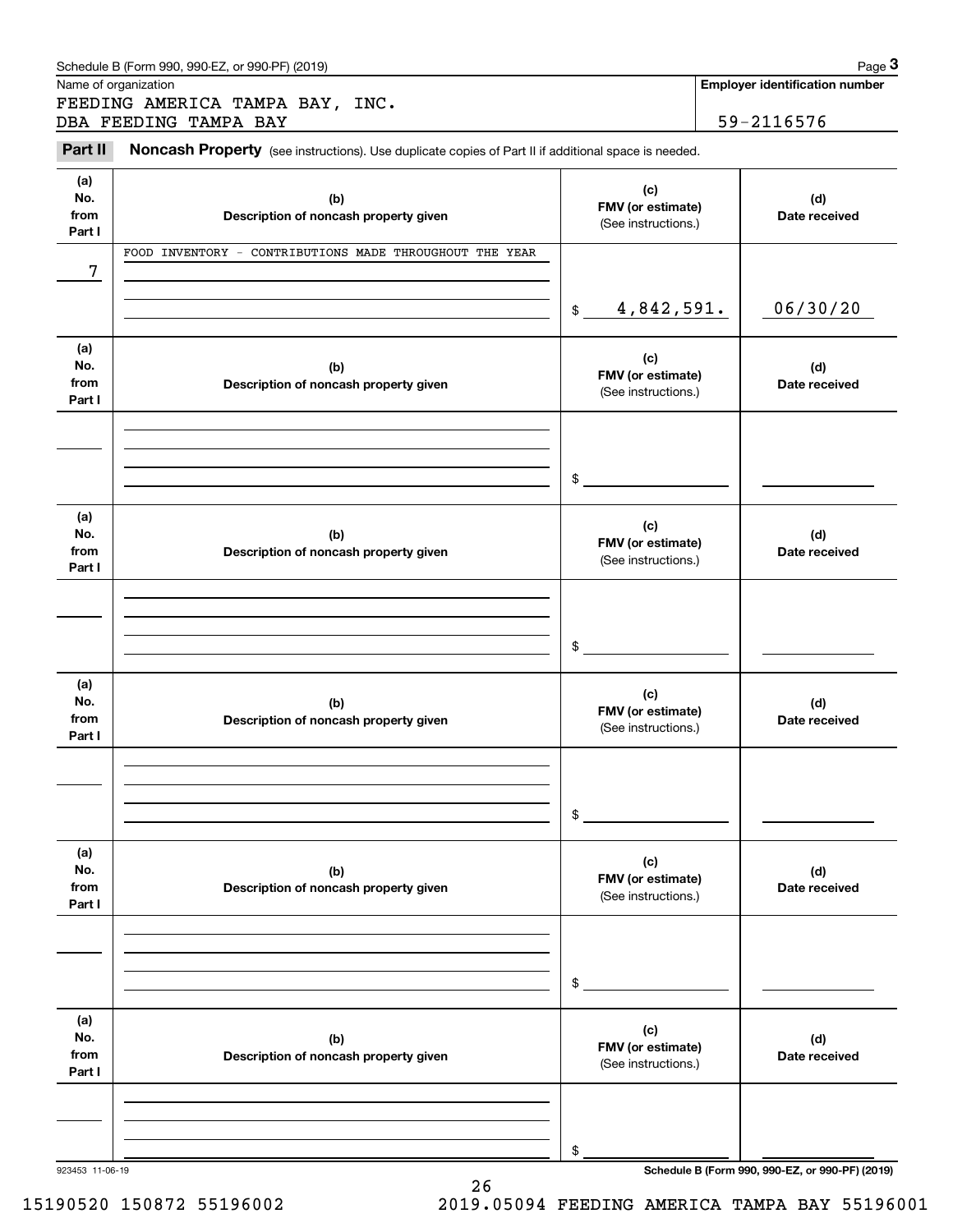|                 | Schedule B (Form 990, 990-EZ, or 990-PF) (2019)                                                                                                                                                                                                                                                 |                      |                                          | Page 4                                          |  |  |  |
|-----------------|-------------------------------------------------------------------------------------------------------------------------------------------------------------------------------------------------------------------------------------------------------------------------------------------------|----------------------|------------------------------------------|-------------------------------------------------|--|--|--|
|                 | Name of organization                                                                                                                                                                                                                                                                            |                      |                                          | <b>Employer identification number</b>           |  |  |  |
|                 | FEEDING AMERICA TAMPA BAY, INC.                                                                                                                                                                                                                                                                 |                      |                                          |                                                 |  |  |  |
|                 | DBA FEEDING TAMPA BAY                                                                                                                                                                                                                                                                           |                      |                                          | 59-2116576                                      |  |  |  |
| <b>Part III</b> | Exclusively religious, charitable, etc., contributions to organizations described in section 501(c)(7), (8), or (10) that total more than \$1,000 for the year                                                                                                                                  |                      |                                          |                                                 |  |  |  |
|                 | from any one contributor. Complete columns (a) through (e) and the following line entry. For organizations<br>completing Part III, enter the total of exclusively religious, charitable, etc., contributions of \$1,000 or less for the year. (Enter this info. once.) $\blacktriangleright$ \$ |                      |                                          |                                                 |  |  |  |
|                 | Use duplicate copies of Part III if additional space is needed.                                                                                                                                                                                                                                 |                      |                                          |                                                 |  |  |  |
| (a) No.<br>from | (b) Purpose of gift                                                                                                                                                                                                                                                                             | (c) Use of gift      |                                          | (d) Description of how gift is held             |  |  |  |
| Part I          |                                                                                                                                                                                                                                                                                                 |                      |                                          |                                                 |  |  |  |
|                 |                                                                                                                                                                                                                                                                                                 |                      |                                          |                                                 |  |  |  |
|                 |                                                                                                                                                                                                                                                                                                 |                      |                                          |                                                 |  |  |  |
|                 |                                                                                                                                                                                                                                                                                                 |                      |                                          |                                                 |  |  |  |
|                 |                                                                                                                                                                                                                                                                                                 |                      |                                          |                                                 |  |  |  |
|                 |                                                                                                                                                                                                                                                                                                 | (e) Transfer of gift |                                          |                                                 |  |  |  |
|                 | Transferee's name, address, and ZIP + 4                                                                                                                                                                                                                                                         |                      |                                          |                                                 |  |  |  |
|                 |                                                                                                                                                                                                                                                                                                 |                      | Relationship of transferor to transferee |                                                 |  |  |  |
|                 |                                                                                                                                                                                                                                                                                                 |                      |                                          |                                                 |  |  |  |
|                 |                                                                                                                                                                                                                                                                                                 |                      |                                          |                                                 |  |  |  |
|                 |                                                                                                                                                                                                                                                                                                 |                      |                                          |                                                 |  |  |  |
| (a) No.<br>from |                                                                                                                                                                                                                                                                                                 | (c) Use of gift      |                                          |                                                 |  |  |  |
| Part I          | (b) Purpose of gift                                                                                                                                                                                                                                                                             |                      |                                          | (d) Description of how gift is held             |  |  |  |
|                 |                                                                                                                                                                                                                                                                                                 |                      |                                          |                                                 |  |  |  |
|                 |                                                                                                                                                                                                                                                                                                 |                      |                                          |                                                 |  |  |  |
|                 |                                                                                                                                                                                                                                                                                                 |                      |                                          |                                                 |  |  |  |
|                 |                                                                                                                                                                                                                                                                                                 |                      |                                          |                                                 |  |  |  |
|                 | (e) Transfer of gift                                                                                                                                                                                                                                                                            |                      |                                          |                                                 |  |  |  |
|                 | Transferee's name, address, and ZIP + 4                                                                                                                                                                                                                                                         |                      | Relationship of transferor to transferee |                                                 |  |  |  |
|                 |                                                                                                                                                                                                                                                                                                 |                      |                                          |                                                 |  |  |  |
|                 |                                                                                                                                                                                                                                                                                                 |                      |                                          |                                                 |  |  |  |
|                 |                                                                                                                                                                                                                                                                                                 |                      |                                          |                                                 |  |  |  |
|                 |                                                                                                                                                                                                                                                                                                 |                      |                                          |                                                 |  |  |  |
| (a) No.<br>from | (b) Purpose of gift                                                                                                                                                                                                                                                                             | (c) Use of gift      | (d) Description of how gift is held      |                                                 |  |  |  |
| Part I          |                                                                                                                                                                                                                                                                                                 |                      |                                          |                                                 |  |  |  |
|                 |                                                                                                                                                                                                                                                                                                 |                      |                                          |                                                 |  |  |  |
|                 |                                                                                                                                                                                                                                                                                                 |                      |                                          |                                                 |  |  |  |
|                 |                                                                                                                                                                                                                                                                                                 |                      |                                          |                                                 |  |  |  |
|                 |                                                                                                                                                                                                                                                                                                 | (e) Transfer of gift |                                          |                                                 |  |  |  |
|                 |                                                                                                                                                                                                                                                                                                 |                      |                                          |                                                 |  |  |  |
|                 | Transferee's name, address, and $ZIP + 4$                                                                                                                                                                                                                                                       |                      | Relationship of transferor to transferee |                                                 |  |  |  |
|                 |                                                                                                                                                                                                                                                                                                 |                      |                                          |                                                 |  |  |  |
|                 |                                                                                                                                                                                                                                                                                                 |                      |                                          |                                                 |  |  |  |
|                 |                                                                                                                                                                                                                                                                                                 |                      |                                          |                                                 |  |  |  |
|                 |                                                                                                                                                                                                                                                                                                 |                      |                                          |                                                 |  |  |  |
| (a) No.<br>from | (b) Purpose of gift                                                                                                                                                                                                                                                                             | (c) Use of gift      |                                          | (d) Description of how gift is held             |  |  |  |
| Part I          |                                                                                                                                                                                                                                                                                                 |                      |                                          |                                                 |  |  |  |
|                 |                                                                                                                                                                                                                                                                                                 |                      |                                          |                                                 |  |  |  |
|                 |                                                                                                                                                                                                                                                                                                 |                      |                                          |                                                 |  |  |  |
|                 |                                                                                                                                                                                                                                                                                                 |                      |                                          |                                                 |  |  |  |
|                 |                                                                                                                                                                                                                                                                                                 | (e) Transfer of gift |                                          |                                                 |  |  |  |
|                 |                                                                                                                                                                                                                                                                                                 |                      |                                          |                                                 |  |  |  |
|                 | Transferee's name, address, and $ZIP + 4$                                                                                                                                                                                                                                                       |                      |                                          | Relationship of transferor to transferee        |  |  |  |
|                 |                                                                                                                                                                                                                                                                                                 |                      |                                          |                                                 |  |  |  |
|                 |                                                                                                                                                                                                                                                                                                 |                      |                                          |                                                 |  |  |  |
|                 |                                                                                                                                                                                                                                                                                                 |                      |                                          |                                                 |  |  |  |
|                 |                                                                                                                                                                                                                                                                                                 |                      |                                          |                                                 |  |  |  |
| 923454 11-06-19 |                                                                                                                                                                                                                                                                                                 |                      |                                          | Schedule B (Form 990, 990-EZ, or 990-PF) (2019) |  |  |  |
|                 |                                                                                                                                                                                                                                                                                                 | 27                   |                                          |                                                 |  |  |  |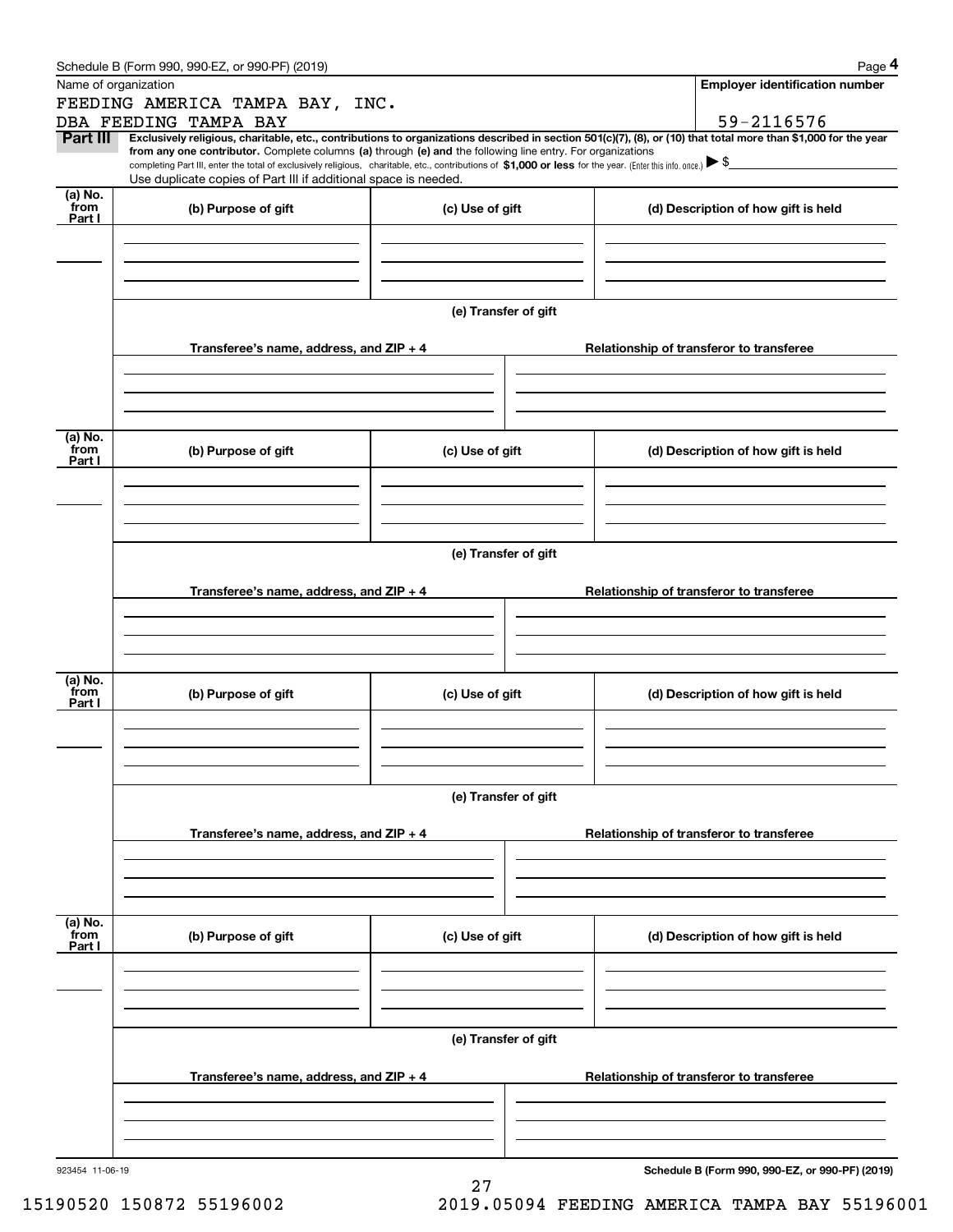|         | <b>SCHEDULE D</b>               |                                                                                                                                                                                                                                                                      | <b>Supplemental Financial Statements</b>                                                                                             |                                                    |                         | OMB No. 1545-0047                     |                       |
|---------|---------------------------------|----------------------------------------------------------------------------------------------------------------------------------------------------------------------------------------------------------------------------------------------------------------------|--------------------------------------------------------------------------------------------------------------------------------------|----------------------------------------------------|-------------------------|---------------------------------------|-----------------------|
|         | (Form 990)                      |                                                                                                                                                                                                                                                                      | Complete if the organization answered "Yes" on Form 990,<br>Part IV, line 6, 7, 8, 9, 10, 11a, 11b, 11c, 11d, 11e, 11f, 12a, or 12b. |                                                    |                         |                                       |                       |
|         | Department of the Treasury      |                                                                                                                                                                                                                                                                      | Attach to Form 990.                                                                                                                  |                                                    |                         | <b>Inspection</b>                     | <b>Open to Public</b> |
|         | <b>Internal Revenue Service</b> | FEEDING AMERICA TAMPA BAY, INC.                                                                                                                                                                                                                                      | Go to www.irs.gov/Form990 for instructions and the latest information.                                                               |                                                    |                         | <b>Employer identification number</b> |                       |
|         | Name of the organization        | DBA FEEDING TAMPA BAY                                                                                                                                                                                                                                                |                                                                                                                                      |                                                    |                         | 59-2116576                            |                       |
| Part I  |                                 | Organizations Maintaining Donor Advised Funds or Other Similar Funds or Accounts. Complete if the                                                                                                                                                                    |                                                                                                                                      |                                                    |                         |                                       |                       |
|         |                                 | organization answered "Yes" on Form 990, Part IV, line 6.                                                                                                                                                                                                            |                                                                                                                                      |                                                    |                         |                                       |                       |
|         |                                 |                                                                                                                                                                                                                                                                      | (a) Donor advised funds                                                                                                              |                                                    |                         | (b) Funds and other accounts          |                       |
| 1       |                                 |                                                                                                                                                                                                                                                                      |                                                                                                                                      |                                                    |                         |                                       |                       |
| 2       |                                 | Aggregate value of contributions to (during year)                                                                                                                                                                                                                    |                                                                                                                                      |                                                    |                         |                                       |                       |
| з       |                                 |                                                                                                                                                                                                                                                                      |                                                                                                                                      |                                                    |                         |                                       |                       |
| 4       |                                 |                                                                                                                                                                                                                                                                      |                                                                                                                                      |                                                    |                         |                                       |                       |
| 5       |                                 | Did the organization inform all donors and donor advisors in writing that the assets held in donor advised funds                                                                                                                                                     |                                                                                                                                      |                                                    |                         | Yes                                   | No                    |
| 6       |                                 | Did the organization inform all grantees, donors, and donor advisors in writing that grant funds can be used only                                                                                                                                                    |                                                                                                                                      |                                                    |                         |                                       |                       |
|         |                                 | for charitable purposes and not for the benefit of the donor or donor advisor, or for any other purpose conferring                                                                                                                                                   |                                                                                                                                      |                                                    |                         |                                       |                       |
|         |                                 |                                                                                                                                                                                                                                                                      |                                                                                                                                      |                                                    |                         | <b>Yes</b>                            | No                    |
| Part II |                                 | Conservation Easements. Complete if the organization answered "Yes" on Form 990, Part IV, line 7.                                                                                                                                                                    |                                                                                                                                      |                                                    |                         |                                       |                       |
| 1.      |                                 | Purpose(s) of conservation easements held by the organization (check all that apply).                                                                                                                                                                                |                                                                                                                                      |                                                    |                         |                                       |                       |
|         |                                 | Preservation of land for public use (for example, recreation or education)                                                                                                                                                                                           |                                                                                                                                      | Preservation of a historically important land area |                         |                                       |                       |
|         |                                 | Protection of natural habitat                                                                                                                                                                                                                                        |                                                                                                                                      | Preservation of a certified historic structure     |                         |                                       |                       |
|         |                                 | Preservation of open space                                                                                                                                                                                                                                           |                                                                                                                                      |                                                    |                         |                                       |                       |
| 2       |                                 | Complete lines 2a through 2d if the organization held a qualified conservation contribution in the form of a conservation easement on the last                                                                                                                       |                                                                                                                                      |                                                    |                         |                                       |                       |
|         | day of the tax year.            |                                                                                                                                                                                                                                                                      |                                                                                                                                      |                                                    |                         | Held at the End of the Tax Year       |                       |
| a<br>b  |                                 | Total acreage restricted by conservation easements                                                                                                                                                                                                                   |                                                                                                                                      |                                                    | 2a<br>2 <sub>b</sub>    |                                       |                       |
| c       |                                 |                                                                                                                                                                                                                                                                      |                                                                                                                                      |                                                    | 2c                      |                                       |                       |
|         |                                 | d Number of conservation easements included in (c) acquired after 7/25/06, and not on a historic structure                                                                                                                                                           |                                                                                                                                      |                                                    |                         |                                       |                       |
|         |                                 |                                                                                                                                                                                                                                                                      |                                                                                                                                      |                                                    | 2d                      |                                       |                       |
| 3       |                                 | Number of conservation easements modified, transferred, released, extinguished, or terminated by the organization during the tax                                                                                                                                     |                                                                                                                                      |                                                    |                         |                                       |                       |
|         | $year \triangleright$           |                                                                                                                                                                                                                                                                      |                                                                                                                                      |                                                    |                         |                                       |                       |
| 4       |                                 | Number of states where property subject to conservation easement is located $\blacktriangleright$                                                                                                                                                                    |                                                                                                                                      |                                                    |                         |                                       |                       |
| 5       |                                 | Does the organization have a written policy regarding the periodic monitoring, inspection, handling of                                                                                                                                                               |                                                                                                                                      |                                                    |                         |                                       |                       |
|         |                                 | violations, and enforcement of the conservation easements it holds?                                                                                                                                                                                                  |                                                                                                                                      |                                                    |                         | Yes                                   | No                    |
| 6       |                                 | Staff and volunteer hours devoted to monitoring, inspecting, handling of violations, and enforcing conservation easements during the year                                                                                                                            |                                                                                                                                      |                                                    |                         |                                       |                       |
| 7       |                                 | Amount of expenses incurred in monitoring, inspecting, handling of violations, and enforcing conservation easements during the year                                                                                                                                  |                                                                                                                                      |                                                    |                         |                                       |                       |
|         | $\blacktriangleright$ \$        |                                                                                                                                                                                                                                                                      |                                                                                                                                      |                                                    |                         |                                       |                       |
| 8       |                                 | Does each conservation easement reported on line 2(d) above satisfy the requirements of section 170(h)(4)(B)(i)                                                                                                                                                      |                                                                                                                                      |                                                    |                         |                                       |                       |
|         |                                 |                                                                                                                                                                                                                                                                      |                                                                                                                                      |                                                    |                         | Yes                                   | No                    |
| 9       |                                 | In Part XIII, describe how the organization reports conservation easements in its revenue and expense statement and                                                                                                                                                  |                                                                                                                                      |                                                    |                         |                                       |                       |
|         |                                 | balance sheet, and include, if applicable, the text of the footnote to the organization's financial statements that describes the                                                                                                                                    |                                                                                                                                      |                                                    |                         |                                       |                       |
|         |                                 | organization's accounting for conservation easements.                                                                                                                                                                                                                |                                                                                                                                      |                                                    |                         |                                       |                       |
|         | Part III                        | Organizations Maintaining Collections of Art, Historical Treasures, or Other Similar Assets.                                                                                                                                                                         |                                                                                                                                      |                                                    |                         |                                       |                       |
|         |                                 | Complete if the organization answered "Yes" on Form 990, Part IV, line 8.                                                                                                                                                                                            |                                                                                                                                      |                                                    |                         |                                       |                       |
|         |                                 | 1a If the organization elected, as permitted under FASB ASC 958, not to report in its revenue statement and balance sheet works<br>of art, historical treasures, or other similar assets held for public exhibition, education, or research in furtherance of public |                                                                                                                                      |                                                    |                         |                                       |                       |
|         |                                 | service, provide in Part XIII the text of the footnote to its financial statements that describes these items.                                                                                                                                                       |                                                                                                                                      |                                                    |                         |                                       |                       |
|         |                                 | <b>b</b> If the organization elected, as permitted under FASB ASC 958, to report in its revenue statement and balance sheet works of                                                                                                                                 |                                                                                                                                      |                                                    |                         |                                       |                       |
|         |                                 | art, historical treasures, or other similar assets held for public exhibition, education, or research in furtherance of public service,                                                                                                                              |                                                                                                                                      |                                                    |                         |                                       |                       |
|         |                                 | provide the following amounts relating to these items:                                                                                                                                                                                                               |                                                                                                                                      |                                                    |                         |                                       |                       |
|         |                                 |                                                                                                                                                                                                                                                                      |                                                                                                                                      |                                                    | $\blacktriangleright$ s |                                       |                       |
|         |                                 | (ii) Assets included in Form 990, Part X                                                                                                                                                                                                                             |                                                                                                                                      |                                                    | ► \$                    |                                       |                       |
| 2       |                                 | If the organization received or held works of art, historical treasures, or other similar assets for financial gain, provide                                                                                                                                         |                                                                                                                                      |                                                    |                         |                                       |                       |
|         |                                 | the following amounts required to be reported under FASB ASC 958 relating to these items:                                                                                                                                                                            |                                                                                                                                      |                                                    |                         |                                       |                       |
|         |                                 |                                                                                                                                                                                                                                                                      |                                                                                                                                      |                                                    | - \$                    |                                       |                       |
|         |                                 |                                                                                                                                                                                                                                                                      |                                                                                                                                      |                                                    | $\blacktriangleright$ s |                                       |                       |
|         |                                 | LHA For Paperwork Reduction Act Notice, see the Instructions for Form 990.                                                                                                                                                                                           |                                                                                                                                      |                                                    |                         | Schedule D (Form 990) 2019            |                       |
|         | 932051 10-02-19                 |                                                                                                                                                                                                                                                                      | 28                                                                                                                                   |                                                    |                         |                                       |                       |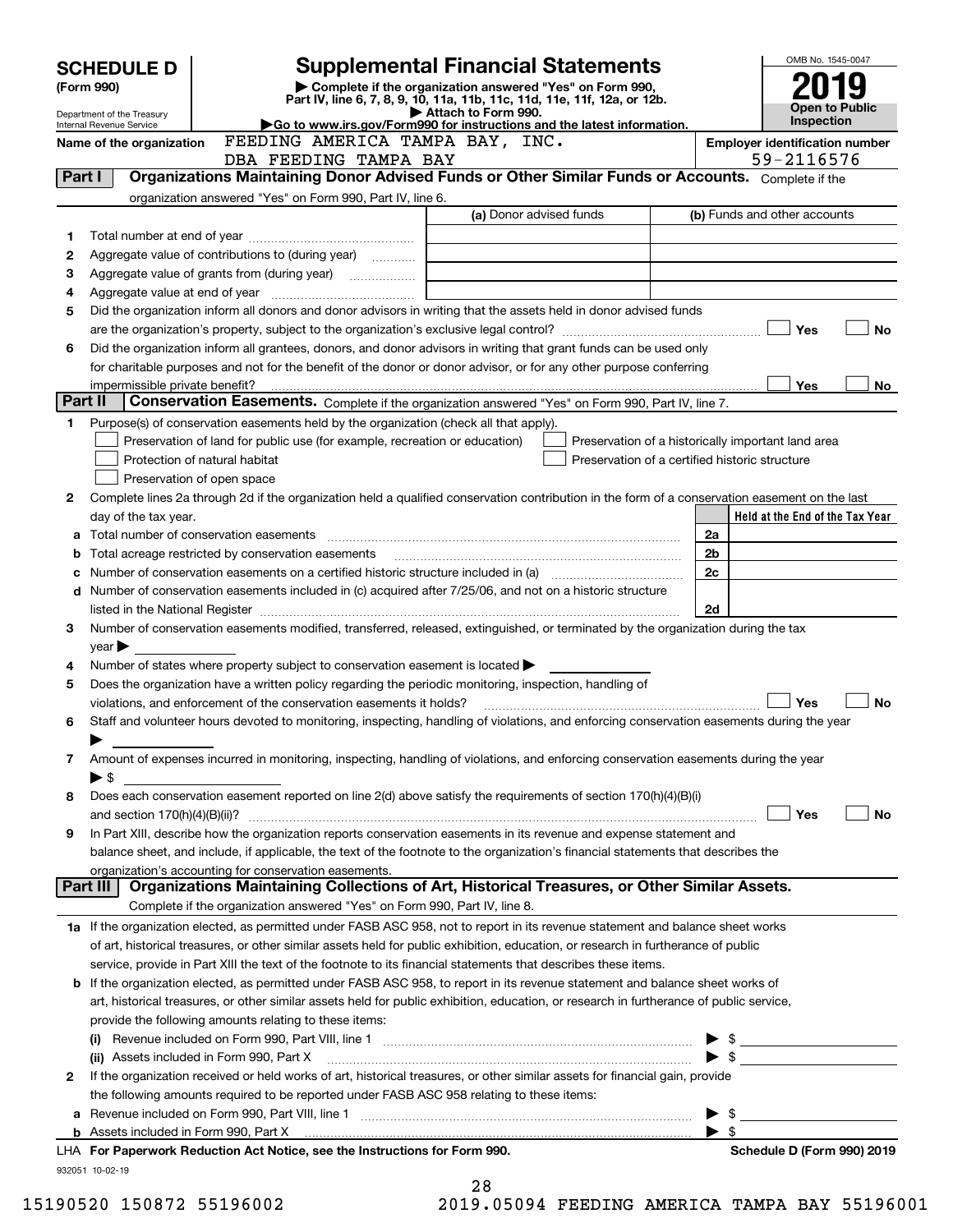|               |                                                                                                                                                                                                                                                                  | FEEDING AMERICA TAMPA BAY, INC.         |                |                                                                                                                                                                                                                               |         |                                            |         |                |                              |
|---------------|------------------------------------------------------------------------------------------------------------------------------------------------------------------------------------------------------------------------------------------------------------------|-----------------------------------------|----------------|-------------------------------------------------------------------------------------------------------------------------------------------------------------------------------------------------------------------------------|---------|--------------------------------------------|---------|----------------|------------------------------|
|               | Schedule D (Form 990) 2019                                                                                                                                                                                                                                       | DBA FEEDING TAMPA BAY                   |                |                                                                                                                                                                                                                               |         |                                            |         |                | 59-2116576 <sub>Page</sub> 2 |
|               | Part III<br>Organizations Maintaining Collections of Art, Historical Treasures, or Other Similar Assets (continued)                                                                                                                                              |                                         |                |                                                                                                                                                                                                                               |         |                                            |         |                |                              |
| з             | Using the organization's acquisition, accession, and other records, check any of the following that make significant use of its                                                                                                                                  |                                         |                |                                                                                                                                                                                                                               |         |                                            |         |                |                              |
|               | collection items (check all that apply):                                                                                                                                                                                                                         |                                         |                |                                                                                                                                                                                                                               |         |                                            |         |                |                              |
| a             | Public exhibition                                                                                                                                                                                                                                                |                                         |                | Loan or exchange program                                                                                                                                                                                                      |         |                                            |         |                |                              |
| b             | Scholarly research                                                                                                                                                                                                                                               | е                                       |                | Other and the contract of the contract of the contract of the contract of the contract of the contract of the contract of the contract of the contract of the contract of the contract of the contract of the contract of the |         |                                            |         |                |                              |
|               | Preservation for future generations<br>c                                                                                                                                                                                                                         |                                         |                |                                                                                                                                                                                                                               |         |                                            |         |                |                              |
|               | Provide a description of the organization's collections and explain how they further the organization's exempt purpose in Part XIII.<br>During the year, did the organization solicit or receive donations of art, historical treasures, or other similar assets |                                         |                |                                                                                                                                                                                                                               |         |                                            |         |                |                              |
| 5             |                                                                                                                                                                                                                                                                  |                                         |                |                                                                                                                                                                                                                               |         |                                            |         | Yes            | No                           |
|               | <b>Part IV</b><br>Escrow and Custodial Arrangements. Complete if the organization answered "Yes" on Form 990, Part IV, line 9, or                                                                                                                                |                                         |                |                                                                                                                                                                                                                               |         |                                            |         |                |                              |
|               | reported an amount on Form 990, Part X, line 21.                                                                                                                                                                                                                 |                                         |                |                                                                                                                                                                                                                               |         |                                            |         |                |                              |
|               | 1a Is the organization an agent, trustee, custodian or other intermediary for contributions or other assets not included                                                                                                                                         |                                         |                |                                                                                                                                                                                                                               |         |                                            |         |                |                              |
|               | on Form 990, Part X? [11] matter continuum matter contract to the contract of the contract of the contract of the contract of the contract of the contract of the contract of the contract of the contract of the contract of                                    |                                         |                |                                                                                                                                                                                                                               |         |                                            |         | Yes            | No                           |
|               | b If "Yes," explain the arrangement in Part XIII and complete the following table:                                                                                                                                                                               |                                         |                |                                                                                                                                                                                                                               |         |                                            |         |                |                              |
|               |                                                                                                                                                                                                                                                                  |                                         |                |                                                                                                                                                                                                                               |         |                                            |         | Amount         |                              |
|               | c Beginning balance entrance and the contract of the balance of the contract of the contract of the contract of the contract of the contract of the contract of the contract of the contract of the contract of the contract o                                   |                                         |                |                                                                                                                                                                                                                               |         | 1c                                         |         |                |                              |
|               |                                                                                                                                                                                                                                                                  |                                         |                |                                                                                                                                                                                                                               |         | 1d                                         |         |                |                              |
|               | e Distributions during the year manufactured and contained and contained and contained and contained and contained and contained and contained and contained and contained and contained and contained and contained and conta                                   |                                         |                |                                                                                                                                                                                                                               |         | 1e                                         |         |                |                              |
| Ť.            | Ending balance measurements are all the contract of the contract of the contract of the contract of the contract of the contract of the contract of the contract of the contract of the contract of the contract of the contra                                   |                                         |                |                                                                                                                                                                                                                               |         | 1f                                         |         |                |                              |
|               | 2a Did the organization include an amount on Form 990, Part X, line 21, for escrow or custodial account liability?                                                                                                                                               |                                         |                |                                                                                                                                                                                                                               |         |                                            |         | Yes            | No                           |
|               | <b>b</b> If "Yes," explain the arrangement in Part XIII. Check here if the explanation has been provided on Part XIII                                                                                                                                            |                                         |                |                                                                                                                                                                                                                               |         |                                            |         |                |                              |
| <b>Part V</b> | Endowment Funds. Complete if the organization answered "Yes" on Form 990, Part IV, line 10.                                                                                                                                                                      |                                         |                |                                                                                                                                                                                                                               |         |                                            |         |                |                              |
|               |                                                                                                                                                                                                                                                                  | (a) Current year                        | (b) Prior year | (c) Two years back                                                                                                                                                                                                            |         | (d) Three years back   (e) Four years back |         |                |                              |
|               | 1a Beginning of year balance                                                                                                                                                                                                                                     | 35,000.                                 | 35,000.        |                                                                                                                                                                                                                               | 35,000. |                                            | 35,000. |                | 35,000.                      |
|               |                                                                                                                                                                                                                                                                  |                                         |                |                                                                                                                                                                                                                               |         |                                            |         |                |                              |
|               | c Net investment earnings, gains, and losses                                                                                                                                                                                                                     |                                         |                |                                                                                                                                                                                                                               |         |                                            |         |                |                              |
|               |                                                                                                                                                                                                                                                                  |                                         |                |                                                                                                                                                                                                                               |         |                                            |         |                |                              |
|               | e Other expenditures for facilities                                                                                                                                                                                                                              |                                         |                |                                                                                                                                                                                                                               |         |                                            |         |                |                              |
|               | and programs                                                                                                                                                                                                                                                     |                                         |                |                                                                                                                                                                                                                               |         |                                            |         |                |                              |
|               | f Administrative expenses <i></i>                                                                                                                                                                                                                                |                                         |                |                                                                                                                                                                                                                               |         |                                            |         |                |                              |
|               | g End of year balance                                                                                                                                                                                                                                            | 35,000.                                 | 35,000.        |                                                                                                                                                                                                                               | 35,000. |                                            | 35,000. |                | 35,000.                      |
| 2             | Provide the estimated percentage of the current year end balance (line 1g, column (a)) held as:                                                                                                                                                                  |                                         |                |                                                                                                                                                                                                                               |         |                                            |         |                |                              |
|               | a Board designated or quasi-endowment >                                                                                                                                                                                                                          |                                         | %              |                                                                                                                                                                                                                               |         |                                            |         |                |                              |
|               | Permanent endowment > 100.00                                                                                                                                                                                                                                     | %                                       |                |                                                                                                                                                                                                                               |         |                                            |         |                |                              |
|               | $\mathbf c$ Term endowment $\blacktriangleright$                                                                                                                                                                                                                 | %                                       |                |                                                                                                                                                                                                                               |         |                                            |         |                |                              |
|               | The percentages on lines 2a, 2b, and 2c should equal 100%.                                                                                                                                                                                                       |                                         |                |                                                                                                                                                                                                                               |         |                                            |         |                |                              |
|               | 3a Are there endowment funds not in the possession of the organization that are held and administered for the organization                                                                                                                                       |                                         |                |                                                                                                                                                                                                                               |         |                                            |         |                |                              |
|               | by:                                                                                                                                                                                                                                                              |                                         |                |                                                                                                                                                                                                                               |         |                                            |         |                | Yes<br>No                    |
|               | (i)                                                                                                                                                                                                                                                              |                                         |                |                                                                                                                                                                                                                               |         |                                            |         | 3a(i)          | X                            |
|               |                                                                                                                                                                                                                                                                  |                                         |                |                                                                                                                                                                                                                               |         |                                            |         | 3a(ii)         | x                            |
|               |                                                                                                                                                                                                                                                                  |                                         |                |                                                                                                                                                                                                                               |         |                                            |         | 3b             |                              |
| 4             | Describe in Part XIII the intended uses of the organization's endowment funds.<br><b>Part VI</b><br>Land, Buildings, and Equipment.                                                                                                                              |                                         |                |                                                                                                                                                                                                                               |         |                                            |         |                |                              |
|               | Complete if the organization answered "Yes" on Form 990, Part IV, line 11a. See Form 990, Part X, line 10.                                                                                                                                                       |                                         |                |                                                                                                                                                                                                                               |         |                                            |         |                |                              |
|               |                                                                                                                                                                                                                                                                  |                                         |                |                                                                                                                                                                                                                               |         |                                            |         |                |                              |
|               | Description of property                                                                                                                                                                                                                                          | (a) Cost or other<br>basis (investment) |                | (b) Cost or other<br>basis (other)                                                                                                                                                                                            |         | (c) Accumulated<br>depreciation            |         | (d) Book value |                              |
|               |                                                                                                                                                                                                                                                                  |                                         |                | 338,382.                                                                                                                                                                                                                      |         |                                            |         |                | 338,382.                     |
|               |                                                                                                                                                                                                                                                                  |                                         |                | 1,105,572.                                                                                                                                                                                                                    |         | 136,913.                                   |         |                | 968,659.                     |
|               |                                                                                                                                                                                                                                                                  |                                         |                | 599,477.                                                                                                                                                                                                                      |         | 287,175.                                   |         |                | 312,302.                     |
|               |                                                                                                                                                                                                                                                                  |                                         |                | 2,902,582.                                                                                                                                                                                                                    |         | 1,752,501.                                 |         |                | $\overline{1,150,081}$ .     |
|               |                                                                                                                                                                                                                                                                  |                                         |                |                                                                                                                                                                                                                               |         |                                            |         |                |                              |
|               |                                                                                                                                                                                                                                                                  |                                         |                |                                                                                                                                                                                                                               |         |                                            |         |                | 2,769,424.                   |
|               |                                                                                                                                                                                                                                                                  |                                         |                |                                                                                                                                                                                                                               |         |                                            |         |                | Schedule D (Form 990) 2019   |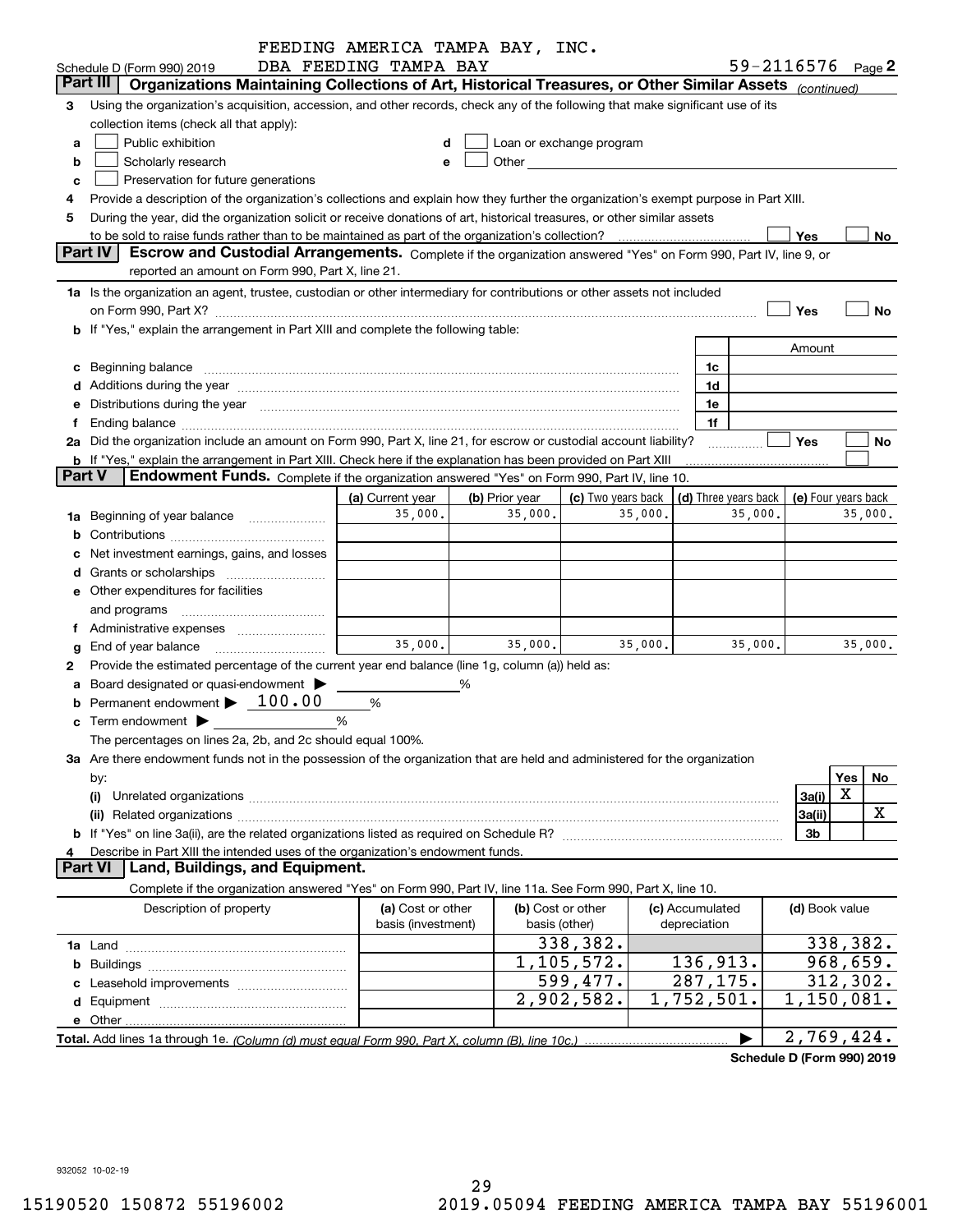|  | FEEDING AMERICA TAMPA BAY, INC. |  |  |  |
|--|---------------------------------|--|--|--|
|  | זיגם גהאגה הזידרים בים גם       |  |  |  |

#### (a) Description of security or category (including name of security)  $\vert$  (b) Book value  $\vert$  (c) Total. (Col. (b) must equal Form 990, Part X, col. (B) line 12.) Total. (Col. (b) must equal Form 990, Part X, col. (B) line 13.) **(1)** Financial derivatives ~~~~~~~~~~~~~~~**(2)** Closely held equity interests **(3)** Other (a) Description of investment **b (b)** Book value **(1)(2) (3)(4) (5)(6)(7)(8)(9)(a) (b)**  Description**(1)(2) (3)(4)(5) (6)(7) (8)(9)Total.**  *(Column (b) must equal Form 990, Part X, col. (B) line 15.)* **1.(a)** Description of liability **Book value** Book value Book value Book value Book value **Total.**  *(Column (b) must equal Form 990, Part X, col. (B) line 25.)* Schedule D (Form 990) 2019 Page DBA FEEDING TAMPA BAY 59-2116576 Complete if the organization answered "Yes" on Form 990, Part IV, line 11b. See Form 990, Part X, line 12.  $(b)$  Book value  $\vert$  (c) Method of valuation: Cost or end-of-year market value (A)(B)(C)(D)(E)(F)(G)(H)Complete if the organization answered "Yes" on Form 990, Part IV, line 11c. See Form 990, Part X, line 13. (c) Method of valuation: Cost or end-of-year market value Complete if the organization answered "Yes" on Form 990, Part IV, line 11d. See Form 990, Part X, line 15. (b) Book value  $\blacktriangleright$ Complete if the organization answered "Yes" on Form 990, Part IV, line 11e or 11f. See Form 990, Part X, line 25. (1)Federal income taxes (2)(3)(4)(5)(6)(7)(8)(9) $\blacktriangleright$ Schedule D (Form 990) 2019 DBA FEEDING TAMPA BAY **1998 10:00 10:00 10:00 10:00 10:00 10:00 10:00 10:00 10:00 10:00 10:00 10:00 10:00 10:00 10:00 10:00 10:00 10:00 10:00 10:00 10:00 10:00 10:00 10:00 10:00 10:00 10:00 10: Part VIII Investments - Program Related. Part IX Other Assets. Part X Other Liabilities.**

**2.**Liability for uncertain tax positions. In Part XIII, provide the text of the footnote to the organization's financial statements that reports the organization's liability for uncertain tax positions under FASB ASC 740. Check here if the text of the footnote has been provided in Part XIII

**Schedule D (Form 990) 2019**

 $\mathcal{L}^{\text{max}}$ 

932053 10-02-19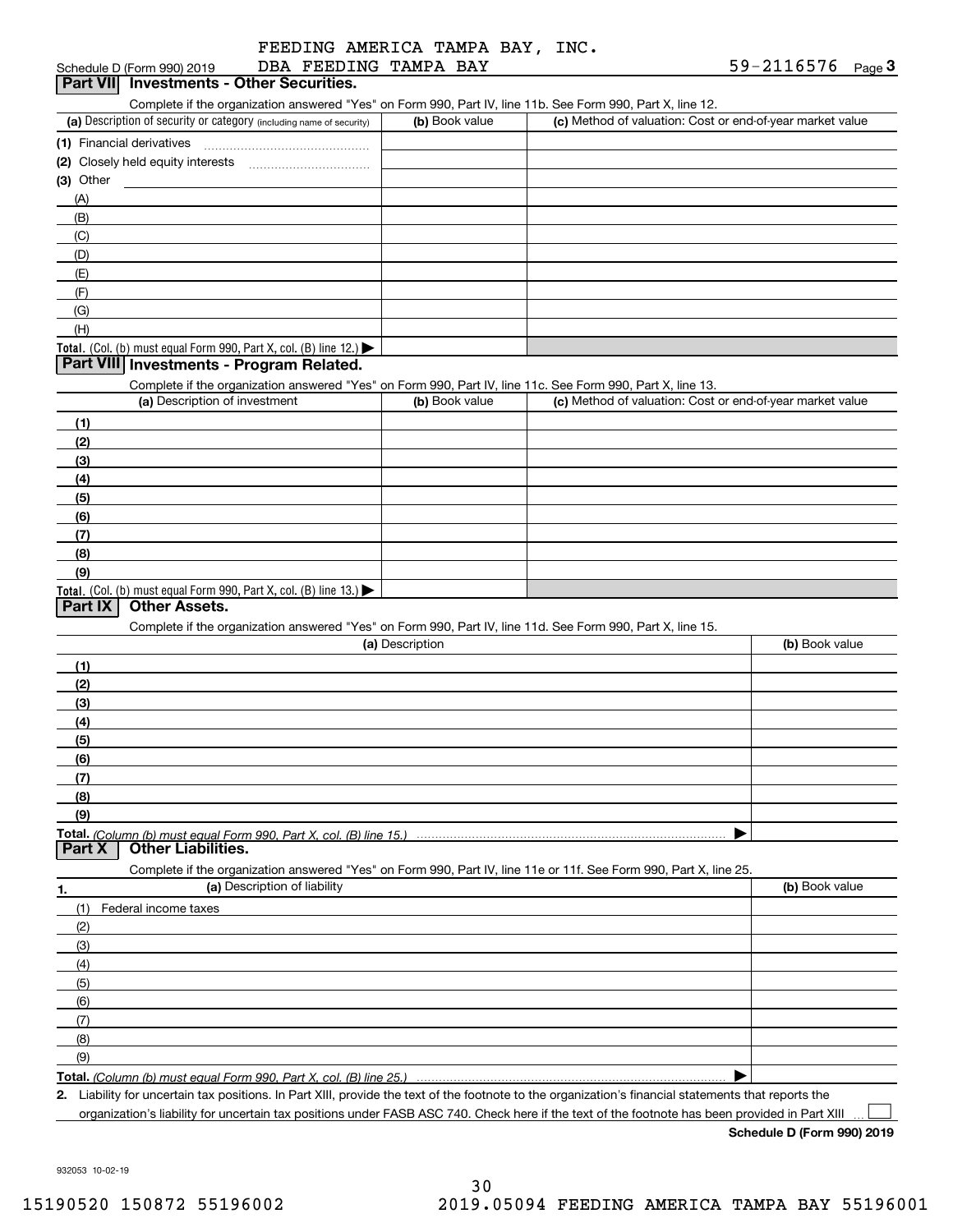|    | FEEDING AMERICA TAMPA BAY, INC.                                                                                                                                                                                                      |                |          |              |                              |          |
|----|--------------------------------------------------------------------------------------------------------------------------------------------------------------------------------------------------------------------------------------|----------------|----------|--------------|------------------------------|----------|
|    | DBA FEEDING TAMPA BAY<br>Schedule D (Form 990) 2019                                                                                                                                                                                  |                |          |              | 59-2116576 Page 4            |          |
|    | Reconciliation of Revenue per Audited Financial Statements With Revenue per Return.<br>Part XI                                                                                                                                       |                |          |              |                              |          |
|    | Complete if the organization answered "Yes" on Form 990, Part IV, line 12a.                                                                                                                                                          |                |          |              |                              |          |
| 1  | Total revenue, gains, and other support per audited financial statements                                                                                                                                                             |                |          |              | $1\vert 156, 078, 333.$      |          |
| 2  | Amounts included on line 1 but not on Form 990, Part VIII, line 12:                                                                                                                                                                  |                |          |              |                              |          |
| a  |                                                                                                                                                                                                                                      | 2a             |          |              |                              |          |
| b  |                                                                                                                                                                                                                                      | 2 <sub>b</sub> |          |              |                              |          |
| с  |                                                                                                                                                                                                                                      | 2c             |          |              |                              |          |
| d  | Other (Describe in Part XIII.) [100] [100] [100] [100] [100] [100] [100] [100] [100] [100] [100] [100] [100] [                                                                                                                       | 2d             | 869,004. |              |                              |          |
| е  | Add lines 2a through 2d <b>continuum contract and all contract and all contract and all contract and all contract and all contract and all contract and all contract and all contract and all contract and all contract and all </b> |                |          | 2e           |                              | 869,004. |
| 3  |                                                                                                                                                                                                                                      |                |          |              | $3\; 155,209,329.$           |          |
| 4  | Amounts included on Form 990, Part VIII, line 12, but not on line 1:                                                                                                                                                                 |                |          |              |                              |          |
| a  | Investment expenses not included on Form 990, Part VIII, line 7b [1000000000000000000000000000000000                                                                                                                                 | 4a l           |          |              |                              |          |
| b  |                                                                                                                                                                                                                                      | 4b             |          |              |                              |          |
| c. | Add lines 4a and 4b                                                                                                                                                                                                                  |                |          | 4c           |                              |          |
| 5. |                                                                                                                                                                                                                                      |                |          |              | $5\vert 155, 209, 329.$      |          |
|    | Part XII   Reconciliation of Expenses per Audited Financial Statements With Expenses per Return.                                                                                                                                     |                |          |              |                              |          |
|    | Complete if the organization answered "Yes" on Form 990, Part IV, line 12a.                                                                                                                                                          |                |          |              |                              |          |
| 1  | Total expenses and losses per audited financial statements [11, 11] manuscription control expenses and losses per audited financial statements [11] manuscription of the statements [11] manuscription of the statements [11]        |                |          |              | $1\overline{146,406,701}$ .  |          |
| 2  | Amounts included on line 1 but not on Form 990, Part IX, line 25:                                                                                                                                                                    |                |          |              |                              |          |
| а  |                                                                                                                                                                                                                                      | 2a             |          |              |                              |          |
| b  |                                                                                                                                                                                                                                      | 2 <sub>b</sub> |          |              |                              |          |
| с  |                                                                                                                                                                                                                                      | 2 <sub>c</sub> |          |              |                              |          |
|    |                                                                                                                                                                                                                                      | 2d             | 869,004. |              |                              |          |
| е  | Add lines 2a through 2d <b>contract and a contract and a contract a</b> contract a contract and a contract a contract a                                                                                                              |                |          | 2e           |                              | 869,004. |
| з  |                                                                                                                                                                                                                                      |                |          | $\mathbf{a}$ | $\overline{145, 537, 697}$ . |          |
| 4  | Amounts included on Form 990, Part IX, line 25, but not on line 1:                                                                                                                                                                   |                |          |              |                              |          |
| а  | Investment expenses not included on Form 990, Part VIII, line 7b [1000000000000000000000000000000000                                                                                                                                 | 4a             |          |              |                              |          |
| b  | Other (Describe in Part XIII.) <b>Construction Contract Construction</b> Chemistry Construction Chemistry Chemistry Chemistry Chemistry Chemistry Chemistry Chemistry Chemistry Chemistry Chemistry Chemistry Chemistry Chemistry C  | 4 <sub>h</sub> |          |              |                              |          |
| c. | Add lines 4a and 4b                                                                                                                                                                                                                  |                |          | 4c           |                              |          |
|    |                                                                                                                                                                                                                                      |                |          | 5            | 145,537,697.                 |          |
|    | Part XIII Supplemental Information.                                                                                                                                                                                                  |                |          |              |                              |          |

Provide the descriptions required for Part II, lines 3, 5, and 9; Part III, lines 1a and 4; Part IV, lines 1b and 2b; Part V, line 4; Part X, line 2; Part XI, lines 2d and 4b; and Part XII, lines 2d and 4b. Also complete this part to provide any additional information.

PART V, LINE 4:

THE ENDOWMENT FUNDS ARE TO BE USED ONLY FOR DIRECT SERVICE DELIVERY

ACTIVITIES, SUCH AS DIRECT DISTRIBUTION OF FOOD TO AGENCIES OR TO NEEDY

INDIVIDUALS.

PART XI, LINE 2D - OTHER ADJUSTMENTS:

### SPECIAL EVENTS EXPENSES

COST OF GOODS SOLD 854,899.

RENTAL EXPENSES 14, 105.

TOTAL TO SCHEDULE D, PART XI, LINE 2D 869,004.

| PART XII,       |  |  | LINE 2D - OTHER ADJUSTMENTS: |                            |
|-----------------|--|--|------------------------------|----------------------------|
| 932054 10-02-19 |  |  |                              | Schedule D (Form 990) 2019 |
|                 |  |  |                              |                            |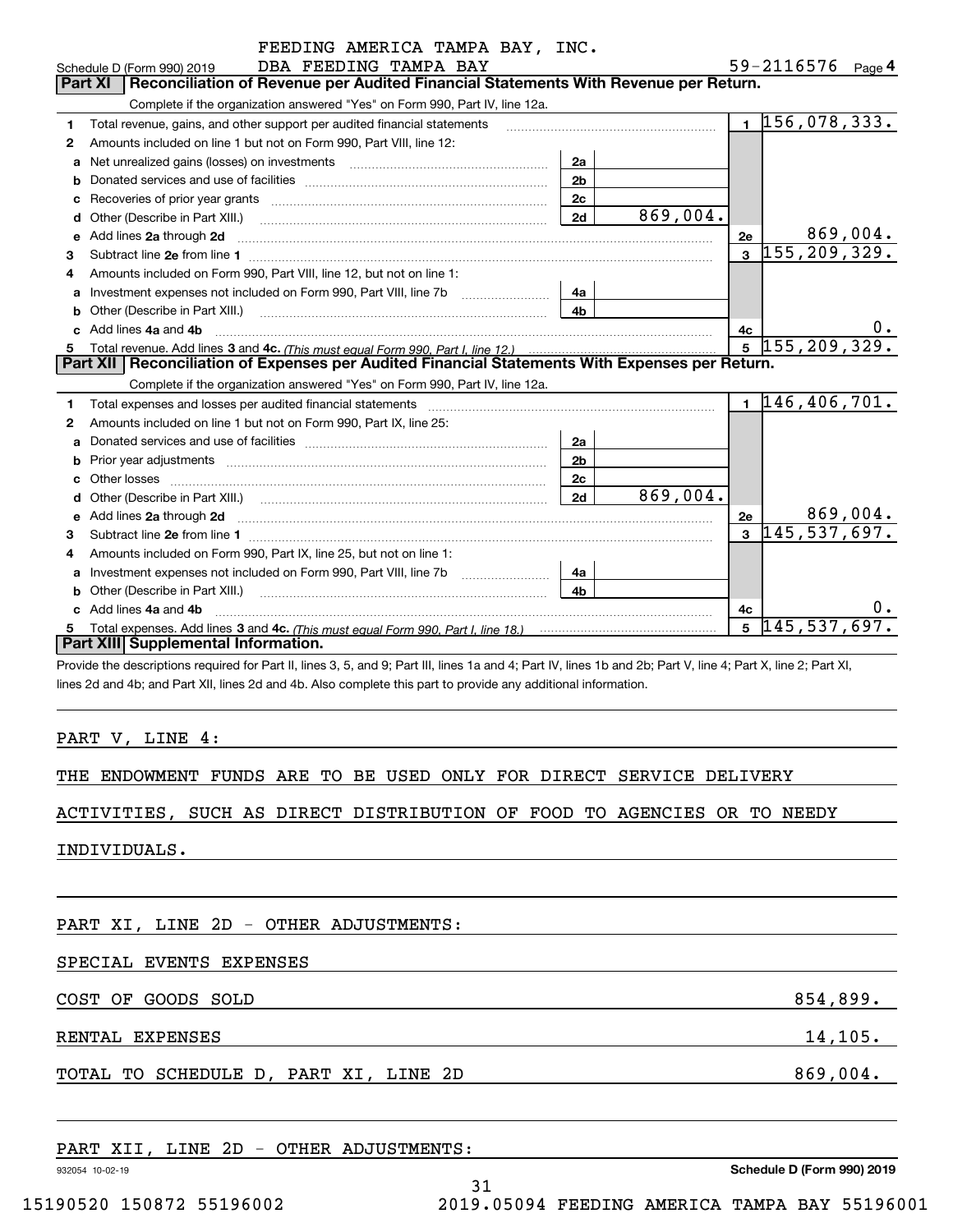|                                        | FEEDING AMERICA TAMPA BAY, INC.<br>DBA FEEDING TAMPA BAY                                                                                                                                                                      | $59 - 2116576$ Page 5      |
|----------------------------------------|-------------------------------------------------------------------------------------------------------------------------------------------------------------------------------------------------------------------------------|----------------------------|
| Schedule D (Form 990) 2019             | <b>Part XIII Supplemental Information</b> (continued)                                                                                                                                                                         |                            |
| SPECIAL EVENTS EXPENSES                |                                                                                                                                                                                                                               |                            |
| COST OF GOODS SOLD                     | the control of the control of the control of the control of the control of the control of the control of the control of the control of the control of the control of the control of the control of the control of the control | 854,899.                   |
| RENTAL EXPENSES                        |                                                                                                                                                                                                                               | 14, 105.                   |
| TOTAL TO SCHEDULE D, PART XII, LINE 2D |                                                                                                                                                                                                                               | 869,004.                   |
|                                        |                                                                                                                                                                                                                               |                            |
| PART XII, LINE 4B - OTHER ADJUSTMENTS: |                                                                                                                                                                                                                               |                            |
| ROUNDING DIFFERENCE                    |                                                                                                                                                                                                                               |                            |
|                                        |                                                                                                                                                                                                                               |                            |
|                                        |                                                                                                                                                                                                                               |                            |
|                                        |                                                                                                                                                                                                                               |                            |
|                                        |                                                                                                                                                                                                                               |                            |
|                                        |                                                                                                                                                                                                                               |                            |
|                                        |                                                                                                                                                                                                                               |                            |
|                                        |                                                                                                                                                                                                                               |                            |
|                                        |                                                                                                                                                                                                                               |                            |
|                                        |                                                                                                                                                                                                                               |                            |
|                                        |                                                                                                                                                                                                                               |                            |
|                                        |                                                                                                                                                                                                                               |                            |
|                                        |                                                                                                                                                                                                                               |                            |
|                                        |                                                                                                                                                                                                                               |                            |
|                                        |                                                                                                                                                                                                                               |                            |
|                                        |                                                                                                                                                                                                                               |                            |
|                                        |                                                                                                                                                                                                                               |                            |
|                                        |                                                                                                                                                                                                                               |                            |
|                                        |                                                                                                                                                                                                                               |                            |
|                                        |                                                                                                                                                                                                                               |                            |
|                                        |                                                                                                                                                                                                                               |                            |
|                                        |                                                                                                                                                                                                                               | Schedule D (Form 990) 2019 |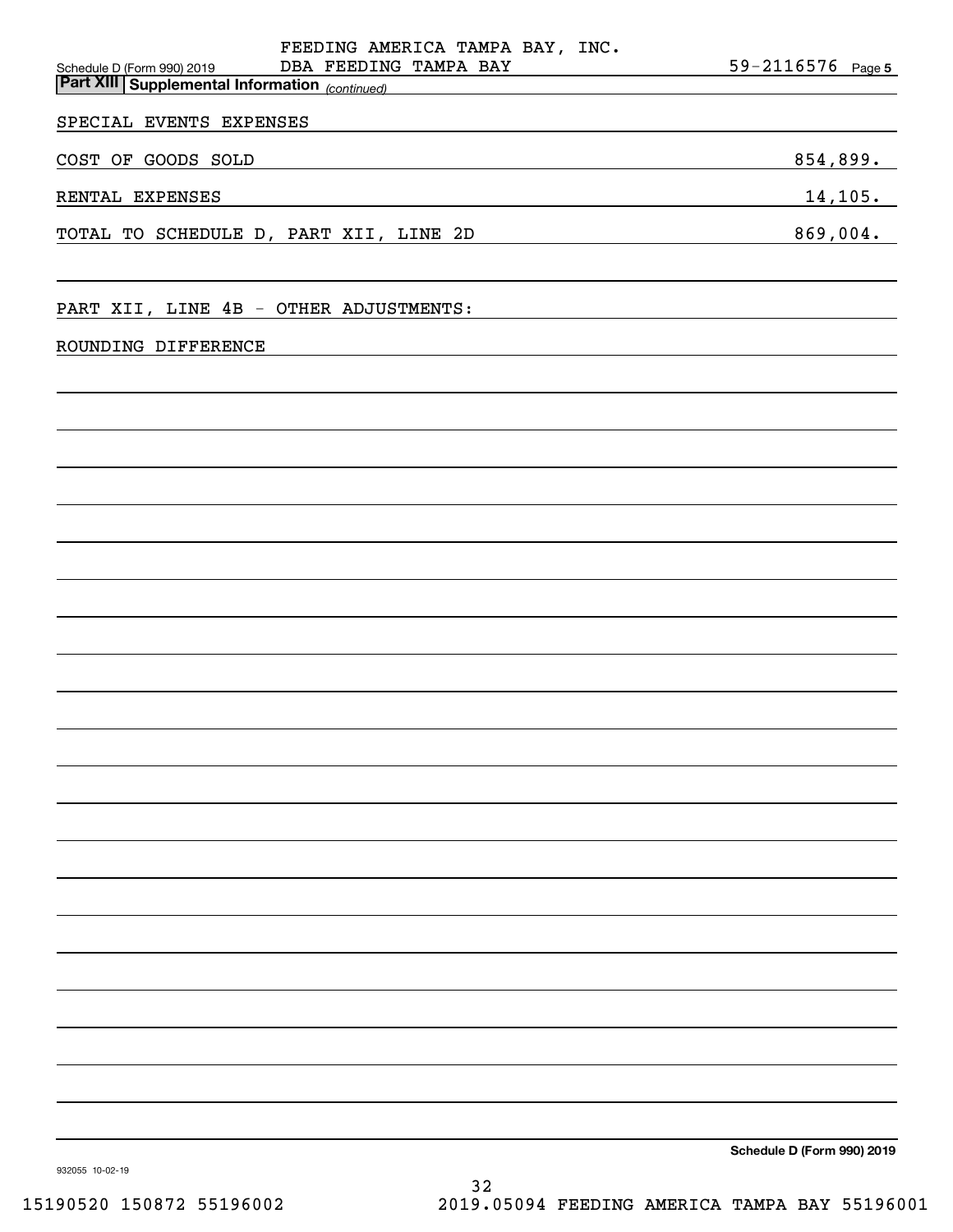| <b>SCHEDULE G</b>                                                               |                                                        | <b>Supplemental Information Regarding Fundraising or Gaming Activities</b>                                                                                          |                                                 |     |                                       |  |                                        | OMB No. 1545-0047                     |  |  |
|---------------------------------------------------------------------------------|--------------------------------------------------------|---------------------------------------------------------------------------------------------------------------------------------------------------------------------|-------------------------------------------------|-----|---------------------------------------|--|----------------------------------------|---------------------------------------|--|--|
| (Form 990 or 990-EZ)                                                            |                                                        | Complete if the organization answered "Yes" on Form 990, Part IV, line 17, 18, or 19, or if the<br>organization entered more than \$15,000 on Form 990-EZ, line 6a. |                                                 |     |                                       |  |                                        | 2019                                  |  |  |
| Department of the Treasury                                                      |                                                        | Attach to Form 990 or Form 990-EZ.                                                                                                                                  |                                                 |     |                                       |  |                                        | <b>Open to Public</b><br>Inspection   |  |  |
| Internal Revenue Service<br>Name of the organization                            |                                                        | Go to www.irs.gov/Form990 for instructions and the latest information.<br>FEEDING AMERICA TAMPA BAY, INC.                                                           |                                                 |     |                                       |  |                                        | <b>Employer identification number</b> |  |  |
|                                                                                 |                                                        | DBA FEEDING TAMPA BAY                                                                                                                                               |                                                 |     |                                       |  | 59-2116576                             |                                       |  |  |
| Part I                                                                          |                                                        | Fundraising Activities. Complete if the organization answered "Yes" on Form 990, Part IV, line 17. Form 990-EZ filers are not                                       |                                                 |     |                                       |  |                                        |                                       |  |  |
|                                                                                 | required to complete this part.                        | 1 Indicate whether the organization raised funds through any of the following activities. Check all that apply.                                                     |                                                 |     |                                       |  |                                        |                                       |  |  |
| Mail solicitations<br>a                                                         |                                                        | e                                                                                                                                                                   |                                                 |     | Solicitation of non-government grants |  |                                        |                                       |  |  |
| Internet and email solicitations<br>Solicitation of government grants<br>f<br>b |                                                        |                                                                                                                                                                     |                                                 |     |                                       |  |                                        |                                       |  |  |
| с                                                                               | Phone solicitations<br>Special fundraising events<br>g |                                                                                                                                                                     |                                                 |     |                                       |  |                                        |                                       |  |  |
| In-person solicitations<br>d                                                    |                                                        | 2 a Did the organization have a written or oral agreement with any individual (including officers, directors, trustees, or                                          |                                                 |     |                                       |  |                                        |                                       |  |  |
|                                                                                 |                                                        | key employees listed in Form 990, Part VII) or entity in connection with professional fundraising services?                                                         |                                                 |     |                                       |  | <b>Yes</b>                             | No                                    |  |  |
|                                                                                 |                                                        | <b>b</b> If "Yes," list the 10 highest paid individuals or entities (fundraisers) pursuant to agreements under which the fundraiser is to be                        |                                                 |     |                                       |  |                                        |                                       |  |  |
| compensated at least \$5,000 by the organization.                               |                                                        |                                                                                                                                                                     |                                                 |     |                                       |  |                                        |                                       |  |  |
| (i) Name and address of individual                                              |                                                        |                                                                                                                                                                     | (iii) Did<br>fundraiser                         |     | (iv) Gross receipts                   |  | (v) Amount paid<br>to (or retained by) | (vi) Amount paid                      |  |  |
| or entity (fundraiser)                                                          |                                                        | (ii) Activity                                                                                                                                                       | have custody<br>or control of<br>contributions? |     | from activity                         |  | fundraiser<br>listed in col. (i)       | to (or retained by)<br>organization   |  |  |
|                                                                                 |                                                        |                                                                                                                                                                     | Yes                                             | No. |                                       |  |                                        |                                       |  |  |
|                                                                                 |                                                        |                                                                                                                                                                     |                                                 |     |                                       |  |                                        |                                       |  |  |
|                                                                                 |                                                        |                                                                                                                                                                     |                                                 |     |                                       |  |                                        |                                       |  |  |
|                                                                                 |                                                        |                                                                                                                                                                     |                                                 |     |                                       |  |                                        |                                       |  |  |
|                                                                                 |                                                        |                                                                                                                                                                     |                                                 |     |                                       |  |                                        |                                       |  |  |
|                                                                                 |                                                        |                                                                                                                                                                     |                                                 |     |                                       |  |                                        |                                       |  |  |
|                                                                                 |                                                        |                                                                                                                                                                     |                                                 |     |                                       |  |                                        |                                       |  |  |
|                                                                                 |                                                        |                                                                                                                                                                     |                                                 |     |                                       |  |                                        |                                       |  |  |
|                                                                                 |                                                        |                                                                                                                                                                     |                                                 |     |                                       |  |                                        |                                       |  |  |
|                                                                                 |                                                        |                                                                                                                                                                     |                                                 |     |                                       |  |                                        |                                       |  |  |
|                                                                                 |                                                        |                                                                                                                                                                     |                                                 |     |                                       |  |                                        |                                       |  |  |
|                                                                                 |                                                        |                                                                                                                                                                     |                                                 |     |                                       |  |                                        |                                       |  |  |
|                                                                                 |                                                        |                                                                                                                                                                     |                                                 |     |                                       |  |                                        |                                       |  |  |
|                                                                                 |                                                        |                                                                                                                                                                     |                                                 |     |                                       |  |                                        |                                       |  |  |
|                                                                                 |                                                        |                                                                                                                                                                     |                                                 |     |                                       |  |                                        |                                       |  |  |
|                                                                                 |                                                        |                                                                                                                                                                     |                                                 |     |                                       |  |                                        |                                       |  |  |
| Total                                                                           |                                                        |                                                                                                                                                                     |                                                 |     |                                       |  |                                        |                                       |  |  |
|                                                                                 |                                                        | 3 List all states in which the organization is registered or licensed to solicit contributions or has been notified it is exempt from registration                  |                                                 |     |                                       |  |                                        |                                       |  |  |
| or licensing.                                                                   |                                                        |                                                                                                                                                                     |                                                 |     |                                       |  |                                        |                                       |  |  |
|                                                                                 |                                                        |                                                                                                                                                                     |                                                 |     |                                       |  |                                        |                                       |  |  |
|                                                                                 |                                                        |                                                                                                                                                                     |                                                 |     |                                       |  |                                        |                                       |  |  |
|                                                                                 |                                                        |                                                                                                                                                                     |                                                 |     |                                       |  |                                        |                                       |  |  |
|                                                                                 |                                                        |                                                                                                                                                                     |                                                 |     |                                       |  |                                        |                                       |  |  |
|                                                                                 |                                                        |                                                                                                                                                                     |                                                 |     |                                       |  |                                        |                                       |  |  |
|                                                                                 |                                                        |                                                                                                                                                                     |                                                 |     |                                       |  |                                        |                                       |  |  |
|                                                                                 |                                                        |                                                                                                                                                                     |                                                 |     |                                       |  |                                        |                                       |  |  |
|                                                                                 |                                                        |                                                                                                                                                                     |                                                 |     |                                       |  |                                        |                                       |  |  |
|                                                                                 |                                                        | LHA For Paperwork Reduction Act Notice, see the Instructions for Form 990 or 990-EZ.                                                                                |                                                 |     |                                       |  |                                        | Schedule G (Form 990 or 990-EZ) 2019  |  |  |

932081 09-11-19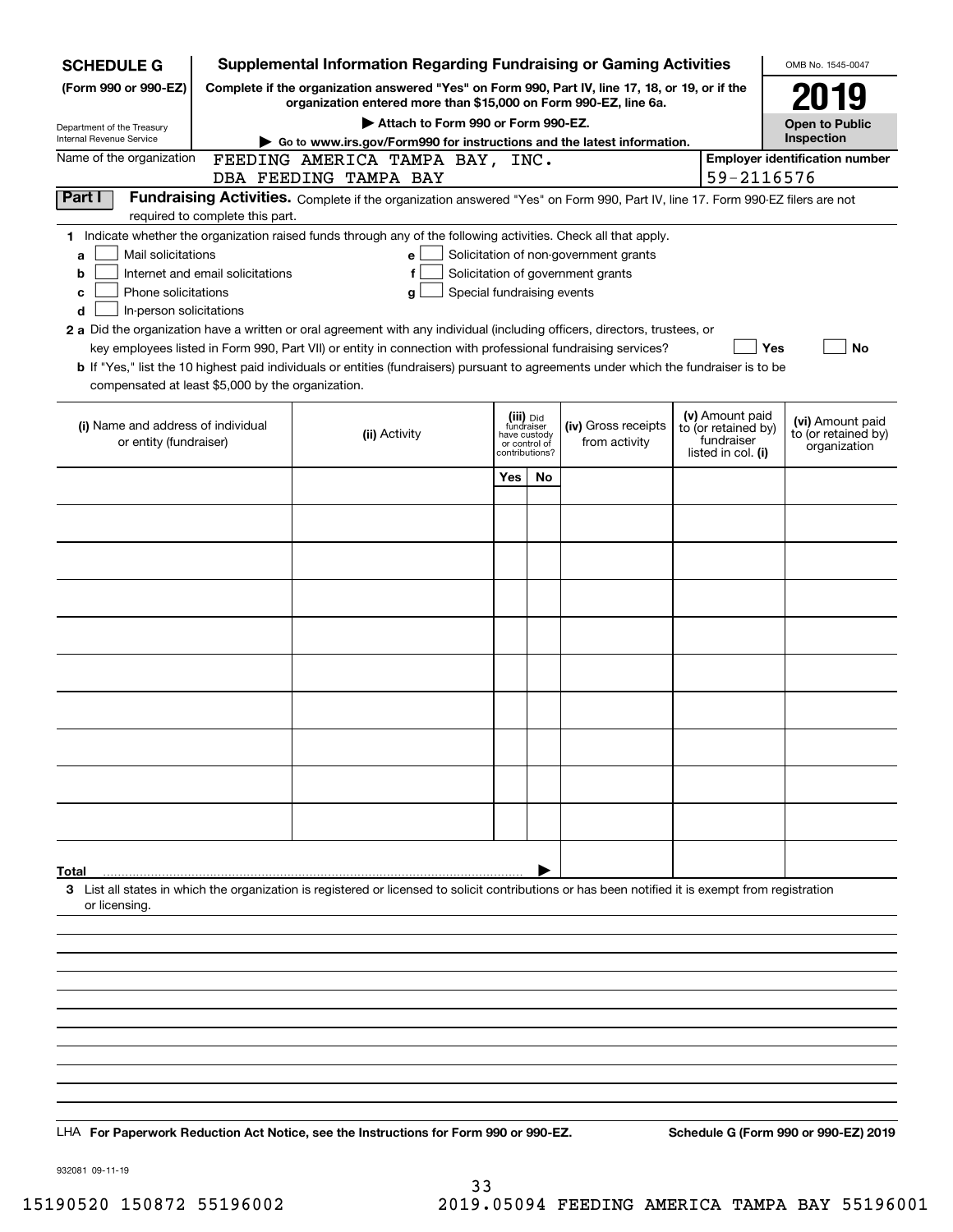#### Schedule G (Form 990 or 990-EZ) 2019 DBA FEEDING TAMPA BAY  $59-2116576$  Page FEEDING AMERICA TAMPA BAY, INC.

**2**

**Part II** | Fundraising Events. Complete if the organization answered "Yes" on Form 990, Part IV, line 18, or reported more than \$15,000 of fundraising event contributions and gross income on Form 990-EZ, lines 1 and 6b. List events with gross receipts greater than \$5,000.

|                 |    | 01 lunuraising event continuutions and gross income on Form 990-CZ, inies T and OD. List events with gross receipts greater than \$0,000. |                |                                                  |                                 |                                                     |
|-----------------|----|-------------------------------------------------------------------------------------------------------------------------------------------|----------------|--------------------------------------------------|---------------------------------|-----------------------------------------------------|
|                 |    |                                                                                                                                           | (a) Event $#1$ | $(b)$ Event #2                                   | (c) Other events<br><b>NONE</b> | (d) Total events<br>(add col. (a) through           |
|                 |    |                                                                                                                                           | FORK FIGHT     |                                                  |                                 | col. (c)                                            |
|                 |    |                                                                                                                                           | (event type)   | (event type)                                     | (total number)                  |                                                     |
| Revenue         | 1  |                                                                                                                                           | 312,006.       |                                                  |                                 | 312,006.                                            |
|                 |    |                                                                                                                                           | 312,006.       |                                                  |                                 | 312,006.                                            |
|                 | 3  | Gross income (line 1 minus line 2)                                                                                                        |                |                                                  |                                 |                                                     |
|                 |    |                                                                                                                                           |                |                                                  |                                 |                                                     |
|                 | 4  |                                                                                                                                           |                |                                                  |                                 |                                                     |
|                 | 5  |                                                                                                                                           |                |                                                  |                                 |                                                     |
|                 | 6  |                                                                                                                                           |                |                                                  |                                 |                                                     |
| Direct Expenses |    |                                                                                                                                           |                |                                                  |                                 |                                                     |
|                 | 8  |                                                                                                                                           |                |                                                  |                                 |                                                     |
|                 | 9  |                                                                                                                                           |                |                                                  |                                 |                                                     |
|                 | 10 | Direct expense summary. Add lines 4 through 9 in column (d)                                                                               |                |                                                  | ▶                               |                                                     |
|                 |    | 11 Net income summary. Subtract line 10 from line 3, column (d)                                                                           |                |                                                  |                                 |                                                     |
| Part III        |    | Gaming. Complete if the organization answered "Yes" on Form 990, Part IV, line 19, or reported more than                                  |                |                                                  |                                 |                                                     |
|                 |    | \$15,000 on Form 990-EZ, line 6a.                                                                                                         |                |                                                  |                                 |                                                     |
| Revenue         |    |                                                                                                                                           | (a) Bingo      | (b) Pull tabs/instant<br>bingo/progressive bingo | (c) Other gaming                | (d) Total gaming (add<br>col. (a) through col. (c)) |
|                 |    |                                                                                                                                           |                |                                                  |                                 |                                                     |
|                 | 1  |                                                                                                                                           |                |                                                  |                                 |                                                     |
|                 |    |                                                                                                                                           |                |                                                  |                                 |                                                     |
|                 | 3  |                                                                                                                                           |                |                                                  |                                 |                                                     |
| Direct Expenses | 4  |                                                                                                                                           |                |                                                  |                                 |                                                     |
|                 |    | 5 Other direct expenses                                                                                                                   |                |                                                  |                                 |                                                     |
|                 |    |                                                                                                                                           | Yes<br>%       | Yes                                              | %<br>Yes<br>%                   |                                                     |
|                 | 6  | Volunteer labor                                                                                                                           | No             | No                                               | No                              |                                                     |
|                 | 7  | Direct expense summary. Add lines 2 through 5 in column (d)                                                                               |                |                                                  |                                 |                                                     |
|                 | 8  |                                                                                                                                           |                |                                                  |                                 |                                                     |
|                 |    |                                                                                                                                           |                |                                                  |                                 |                                                     |
| 9               |    |                                                                                                                                           |                |                                                  |                                 |                                                     |
|                 |    |                                                                                                                                           |                |                                                  |                                 | Yes<br><b>No</b>                                    |
|                 |    |                                                                                                                                           |                |                                                  |                                 |                                                     |
|                 |    |                                                                                                                                           |                |                                                  |                                 |                                                     |
|                 |    |                                                                                                                                           |                |                                                  |                                 |                                                     |
|                 |    |                                                                                                                                           |                |                                                  |                                 | Yes<br><b>No</b>                                    |
|                 |    |                                                                                                                                           |                |                                                  |                                 |                                                     |
|                 |    |                                                                                                                                           |                |                                                  |                                 |                                                     |
|                 |    |                                                                                                                                           |                |                                                  |                                 |                                                     |
|                 |    | 932082 09-11-19                                                                                                                           |                |                                                  |                                 | Schedule G (Form 990 or 990-EZ) 2019                |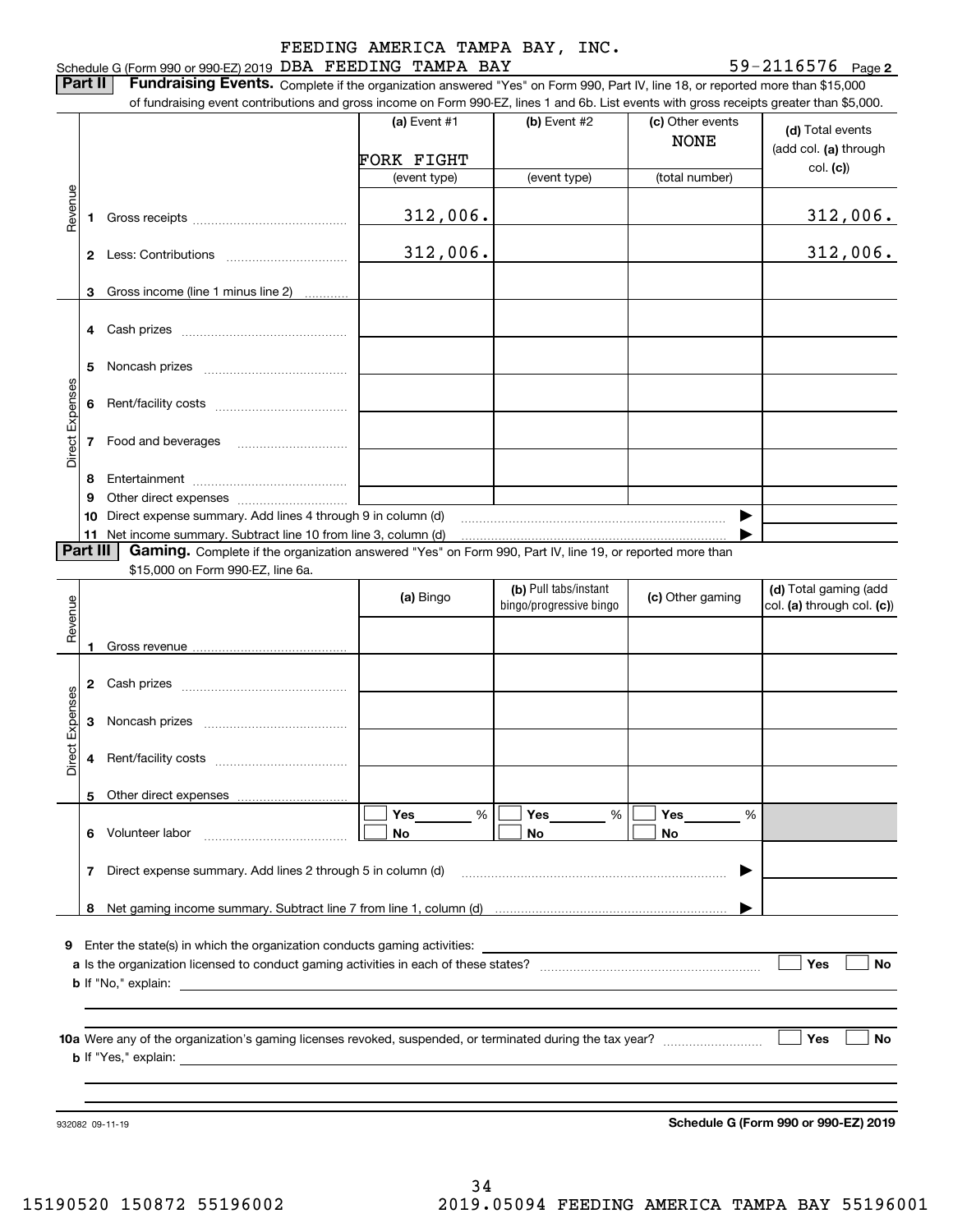| FEEDING AMERICA TAMPA BAY, INC.                                                                                                                                                                                                           |                        |                                      |
|-------------------------------------------------------------------------------------------------------------------------------------------------------------------------------------------------------------------------------------------|------------------------|--------------------------------------|
| Schedule G (Form 990 or 990-EZ) 2019 DBA FEEDING TAMPA BAY                                                                                                                                                                                |                        | 59-2116576<br>Page 3                 |
| 11                                                                                                                                                                                                                                        |                        | Yes<br>No                            |
| 12 Is the organization a grantor, beneficiary or trustee of a trust, or a member of a partnership or other entity formed                                                                                                                  |                        | $\vert$ Yes<br>No                    |
| 13 Indicate the percentage of gaming activity conducted in:                                                                                                                                                                               |                        |                                      |
|                                                                                                                                                                                                                                           |                        | 13а<br>%                             |
| <b>b</b> An outside facility <b>contained and the contract of the contract of the contract of the contract of the contract of the contract of the contract of the contract of the contract of the contract of the contract of the con</b> |                        | 13 <sub>b</sub><br>%                 |
| 14 Enter the name and address of the person who prepares the organization's gaming/special events books and records:                                                                                                                      |                        |                                      |
|                                                                                                                                                                                                                                           |                        |                                      |
|                                                                                                                                                                                                                                           |                        |                                      |
|                                                                                                                                                                                                                                           |                        | No                                   |
|                                                                                                                                                                                                                                           |                        |                                      |
| of gaming revenue retained by the third party $\triangleright$ \$                                                                                                                                                                         |                        |                                      |
| c If "Yes," enter name and address of the third party:                                                                                                                                                                                    |                        |                                      |
| Name $\blacktriangleright$                                                                                                                                                                                                                |                        |                                      |
|                                                                                                                                                                                                                                           |                        |                                      |
| Gaming manager information:<br>16                                                                                                                                                                                                         |                        |                                      |
|                                                                                                                                                                                                                                           |                        |                                      |
| Gaming manager compensation > \$                                                                                                                                                                                                          |                        |                                      |
|                                                                                                                                                                                                                                           |                        |                                      |
| $Description of services provided$ $\triangleright$                                                                                                                                                                                       |                        |                                      |
|                                                                                                                                                                                                                                           |                        |                                      |
|                                                                                                                                                                                                                                           |                        |                                      |
| Director/officer<br>Employee                                                                                                                                                                                                              | Independent contractor |                                      |
| <b>17</b> Mandatory distributions:                                                                                                                                                                                                        |                        |                                      |
| a Is the organization required under state law to make charitable distributions from the gaming proceeds to                                                                                                                               |                        |                                      |
| retain the state gaming license?                                                                                                                                                                                                          |                        | Yes<br>No                            |
| <b>b</b> Enter the amount of distributions required under state law to be distributed to other exempt organizations or spent in the                                                                                                       |                        |                                      |
| organization's own exempt activities during the tax year $\triangleright$ \$<br> Part IV<br>Supplemental Information. Provide the explanations required by Part I, line 2b, columns (iii) and (v); and Part III, lines 9, 9b, 10b,        |                        |                                      |
| 15b, 15c, 16, and 17b, as applicable. Also provide any additional information. See instructions.                                                                                                                                          |                        |                                      |
|                                                                                                                                                                                                                                           |                        |                                      |
|                                                                                                                                                                                                                                           |                        |                                      |
|                                                                                                                                                                                                                                           |                        |                                      |
|                                                                                                                                                                                                                                           |                        |                                      |
|                                                                                                                                                                                                                                           |                        |                                      |
|                                                                                                                                                                                                                                           |                        |                                      |
|                                                                                                                                                                                                                                           |                        |                                      |
|                                                                                                                                                                                                                                           |                        |                                      |
|                                                                                                                                                                                                                                           |                        |                                      |
|                                                                                                                                                                                                                                           |                        |                                      |
| 932083 09-11-19                                                                                                                                                                                                                           |                        | Schedule G (Form 990 or 990-EZ) 2019 |
|                                                                                                                                                                                                                                           | 35                     |                                      |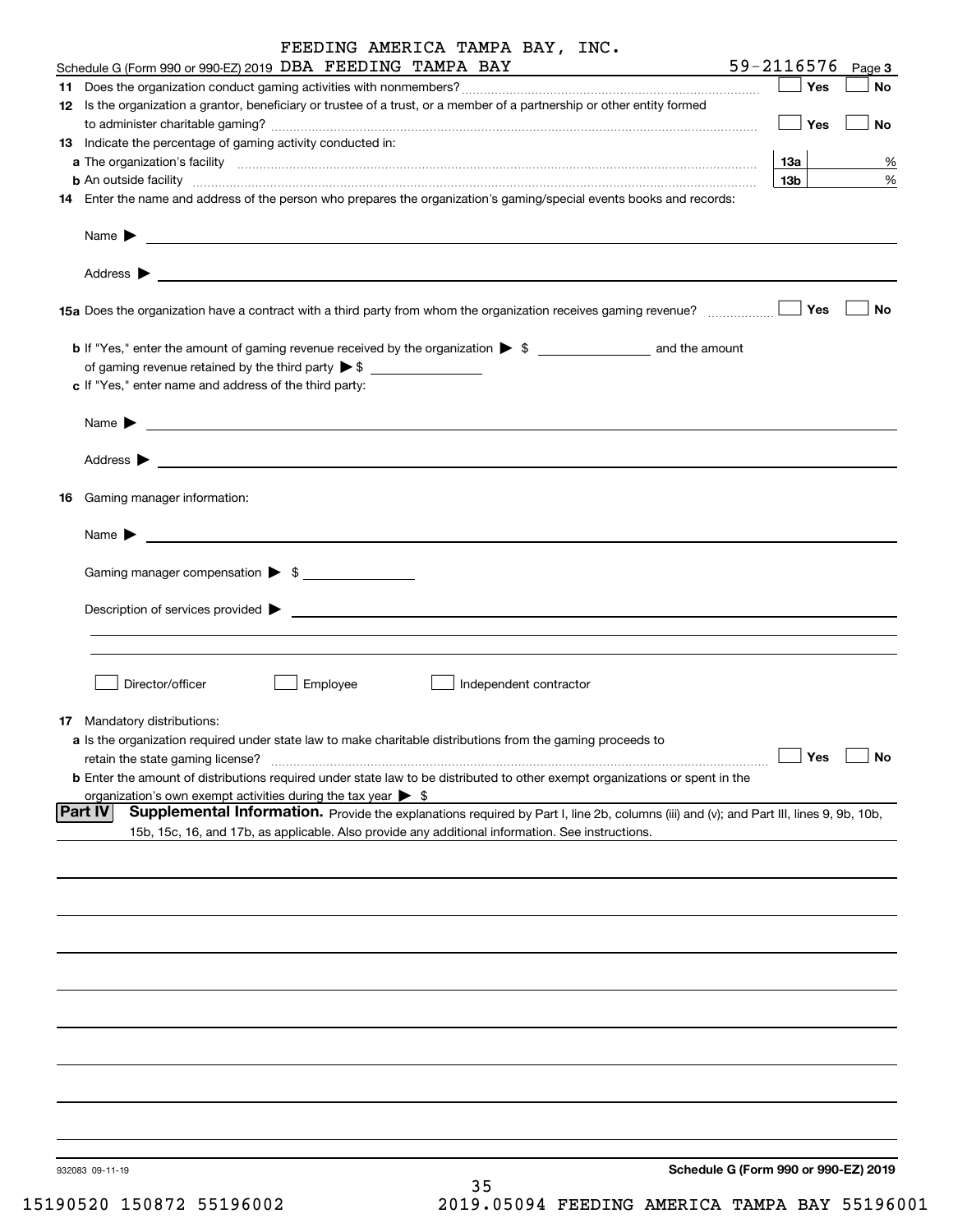|                                                                                             | FEEDING AMERICA TAMPA BAY, INC. |                                 |
|---------------------------------------------------------------------------------------------|---------------------------------|---------------------------------|
| Schedule G (Form 990 or 990-EZ) DBA FEEDING<br>Part IV Supplemental Information (continued) | DBA FEEDING TAMPA BAY           | $59 - 2116576$ Page 4           |
|                                                                                             |                                 |                                 |
|                                                                                             |                                 |                                 |
|                                                                                             |                                 |                                 |
|                                                                                             |                                 |                                 |
|                                                                                             |                                 |                                 |
|                                                                                             |                                 |                                 |
|                                                                                             |                                 |                                 |
|                                                                                             |                                 |                                 |
|                                                                                             |                                 |                                 |
|                                                                                             |                                 |                                 |
|                                                                                             |                                 |                                 |
|                                                                                             |                                 |                                 |
|                                                                                             |                                 |                                 |
|                                                                                             |                                 |                                 |
|                                                                                             |                                 |                                 |
|                                                                                             |                                 |                                 |
|                                                                                             |                                 |                                 |
|                                                                                             |                                 |                                 |
|                                                                                             |                                 |                                 |
|                                                                                             |                                 |                                 |
|                                                                                             |                                 |                                 |
|                                                                                             |                                 |                                 |
|                                                                                             |                                 |                                 |
|                                                                                             |                                 |                                 |
|                                                                                             |                                 |                                 |
|                                                                                             |                                 |                                 |
|                                                                                             |                                 |                                 |
|                                                                                             |                                 |                                 |
|                                                                                             |                                 |                                 |
|                                                                                             |                                 |                                 |
|                                                                                             |                                 |                                 |
|                                                                                             |                                 |                                 |
|                                                                                             |                                 |                                 |
|                                                                                             |                                 |                                 |
|                                                                                             |                                 |                                 |
|                                                                                             |                                 |                                 |
|                                                                                             |                                 |                                 |
|                                                                                             |                                 |                                 |
|                                                                                             |                                 |                                 |
|                                                                                             |                                 |                                 |
|                                                                                             |                                 |                                 |
|                                                                                             |                                 |                                 |
|                                                                                             |                                 |                                 |
|                                                                                             |                                 |                                 |
|                                                                                             |                                 |                                 |
|                                                                                             |                                 |                                 |
|                                                                                             |                                 |                                 |
|                                                                                             |                                 |                                 |
|                                                                                             |                                 |                                 |
|                                                                                             |                                 |                                 |
| 000001010111                                                                                |                                 | Schedule G (Form 990 or 990-EZ) |

932084 04-01-19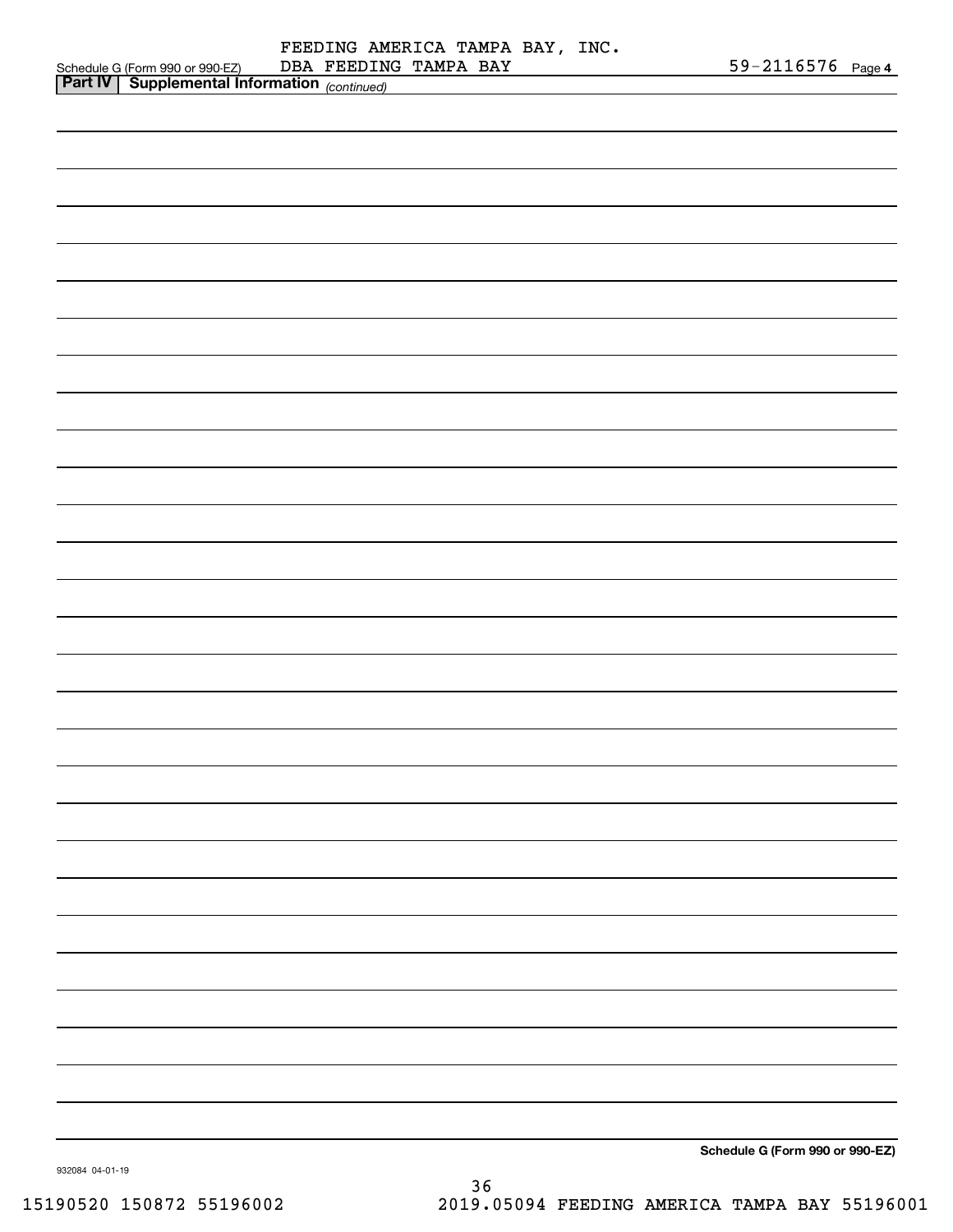|    | <b>SCHEDULE J</b>                                |                                                                                          | <b>Compensation Information</b>                                                                                                                                                                                                      |                                       | OMB No. 1545-0047          |            |                         |
|----|--------------------------------------------------|------------------------------------------------------------------------------------------|--------------------------------------------------------------------------------------------------------------------------------------------------------------------------------------------------------------------------------------|---------------------------------------|----------------------------|------------|-------------------------|
|    | (Form 990)                                       |                                                                                          | For certain Officers, Directors, Trustees, Key Employees, and Highest                                                                                                                                                                |                                       |                            |            |                         |
|    |                                                  |                                                                                          | <b>Compensated Employees</b>                                                                                                                                                                                                         |                                       | 2019                       |            |                         |
|    | Department of the Treasury                       |                                                                                          | Complete if the organization answered "Yes" on Form 990, Part IV, line 23.<br>Attach to Form 990.                                                                                                                                    |                                       | <b>Open to Public</b>      |            |                         |
|    | Internal Revenue Service                         |                                                                                          | Go to www.irs.gov/Form990 for instructions and the latest information.                                                                                                                                                               |                                       | Inspection                 |            |                         |
|    | Name of the organization                         | FEEDING AMERICA TAMPA BAY, INC.                                                          |                                                                                                                                                                                                                                      | <b>Employer identification number</b> |                            |            |                         |
|    |                                                  | DBA FEEDING TAMPA BAY                                                                    |                                                                                                                                                                                                                                      |                                       | 59-2116576                 |            |                         |
|    | Part I                                           | <b>Questions Regarding Compensation</b>                                                  |                                                                                                                                                                                                                                      |                                       |                            |            |                         |
|    |                                                  |                                                                                          |                                                                                                                                                                                                                                      |                                       |                            | <b>Yes</b> | No                      |
|    |                                                  |                                                                                          | 1a Check the appropriate box(es) if the organization provided any of the following to or for a person listed on Form 990,                                                                                                            |                                       |                            |            |                         |
|    |                                                  |                                                                                          | Part VII, Section A, line 1a. Complete Part III to provide any relevant information regarding these items.                                                                                                                           |                                       |                            |            |                         |
|    | First-class or charter travel                    |                                                                                          | Housing allowance or residence for personal use                                                                                                                                                                                      |                                       |                            |            |                         |
|    | Travel for companions                            |                                                                                          | Payments for business use of personal residence                                                                                                                                                                                      |                                       |                            |            |                         |
|    |                                                  | Tax indemnification and gross-up payments                                                | Health or social club dues or initiation fees                                                                                                                                                                                        |                                       |                            |            |                         |
|    | Discretionary spending account                   |                                                                                          | Personal services (such as maid, chauffeur, chef)                                                                                                                                                                                    |                                       |                            |            |                         |
|    |                                                  |                                                                                          |                                                                                                                                                                                                                                      |                                       |                            |            |                         |
|    |                                                  |                                                                                          | <b>b</b> If any of the boxes on line 1a are checked, did the organization follow a written policy regarding payment or                                                                                                               |                                       |                            |            |                         |
|    |                                                  |                                                                                          |                                                                                                                                                                                                                                      |                                       | 1b                         |            |                         |
| 2  |                                                  |                                                                                          | Did the organization require substantiation prior to reimbursing or allowing expenses incurred by all directors,                                                                                                                     |                                       |                            |            |                         |
|    |                                                  |                                                                                          | trustees, and officers, including the CEO/Executive Director, regarding the items checked on line 1a?                                                                                                                                |                                       | $\mathbf{2}$               |            |                         |
|    |                                                  |                                                                                          |                                                                                                                                                                                                                                      |                                       |                            |            |                         |
| 3  |                                                  |                                                                                          | Indicate which, if any, of the following the organization used to establish the compensation of the organization's                                                                                                                   |                                       |                            |            |                         |
|    |                                                  |                                                                                          | CEO/Executive Director. Check all that apply. Do not check any boxes for methods used by a related organization to                                                                                                                   |                                       |                            |            |                         |
|    |                                                  | establish compensation of the CEO/Executive Director, but explain in Part III.           |                                                                                                                                                                                                                                      |                                       |                            |            |                         |
|    | Compensation committee                           |                                                                                          | Written employment contract<br>$\overline{\mathbf{X}}$ Compensation survey or study                                                                                                                                                  |                                       |                            |            |                         |
|    |                                                  | Independent compensation consultant                                                      | $\mathbf{X}$ Approval by the board or compensation committee                                                                                                                                                                         |                                       |                            |            |                         |
|    | Form 990 of other organizations                  |                                                                                          |                                                                                                                                                                                                                                      |                                       |                            |            |                         |
|    |                                                  |                                                                                          | During the year, did any person listed on Form 990, Part VII, Section A, line 1a, with respect to the filing                                                                                                                         |                                       |                            |            |                         |
|    | organization or a related organization:          |                                                                                          |                                                                                                                                                                                                                                      |                                       |                            |            |                         |
|    |                                                  | Receive a severance payment or change-of-control payment?                                |                                                                                                                                                                                                                                      |                                       | 4a                         |            | х                       |
|    |                                                  |                                                                                          |                                                                                                                                                                                                                                      |                                       | 4b                         |            | $\overline{\mathbf{x}}$ |
|    |                                                  |                                                                                          |                                                                                                                                                                                                                                      |                                       | 4c                         |            | $\overline{\mathbf{x}}$ |
|    |                                                  |                                                                                          | If "Yes" to any of lines 4a-c, list the persons and provide the applicable amounts for each item in Part III.                                                                                                                        |                                       |                            |            |                         |
|    |                                                  |                                                                                          |                                                                                                                                                                                                                                      |                                       |                            |            |                         |
|    |                                                  | Only section 501(c)(3), 501(c)(4), and 501(c)(29) organizations must complete lines 5-9. |                                                                                                                                                                                                                                      |                                       |                            |            |                         |
|    |                                                  |                                                                                          | For persons listed on Form 990, Part VII, Section A, line 1a, did the organization pay or accrue any compensation                                                                                                                    |                                       |                            |            |                         |
|    | contingent on the revenues of:                   |                                                                                          |                                                                                                                                                                                                                                      |                                       |                            |            |                         |
|    |                                                  |                                                                                          |                                                                                                                                                                                                                                      |                                       | 5а                         |            | x                       |
|    |                                                  |                                                                                          |                                                                                                                                                                                                                                      |                                       | 5b                         |            | $\overline{\mathbf{x}}$ |
|    | If "Yes" on line 5a or 5b, describe in Part III. |                                                                                          |                                                                                                                                                                                                                                      |                                       |                            |            |                         |
| 6. |                                                  |                                                                                          | For persons listed on Form 990, Part VII, Section A, line 1a, did the organization pay or accrue any compensation                                                                                                                    |                                       |                            |            |                         |
|    | contingent on the net earnings of:               |                                                                                          |                                                                                                                                                                                                                                      |                                       |                            |            |                         |
|    |                                                  |                                                                                          | a The organization? <b>Entitled Strategies and Strategies and Strategies and Strategies and Strategies and Strategies and Strategies and Strategies and Strategies and Strategies and Strategies and Strategies and Strategies a</b> |                                       | 6a                         |            | x                       |
|    |                                                  |                                                                                          |                                                                                                                                                                                                                                      |                                       | 6b                         |            | $\overline{\mathbf{x}}$ |
|    | If "Yes" on line 6a or 6b, describe in Part III. |                                                                                          |                                                                                                                                                                                                                                      |                                       |                            |            |                         |
|    |                                                  |                                                                                          | 7 For persons listed on Form 990, Part VII, Section A, line 1a, did the organization provide any nonfixed payments                                                                                                                   |                                       |                            |            |                         |
|    |                                                  |                                                                                          |                                                                                                                                                                                                                                      |                                       | 7                          |            | x                       |
| 8  |                                                  |                                                                                          | Were any amounts reported on Form 990, Part VII, paid or accrued pursuant to a contract that was subject to the                                                                                                                      |                                       |                            |            |                         |
|    |                                                  |                                                                                          | initial contract exception described in Regulations section 53.4958-4(a)(3)? If "Yes," describe in Part III                                                                                                                          |                                       | 8                          |            | х                       |
| 9  |                                                  |                                                                                          | If "Yes" on line 8, did the organization also follow the rebuttable presumption procedure described in                                                                                                                               |                                       |                            |            |                         |
|    |                                                  |                                                                                          |                                                                                                                                                                                                                                      |                                       | 9                          |            |                         |
|    |                                                  | LHA For Paperwork Reduction Act Notice, see the Instructions for Form 990.               |                                                                                                                                                                                                                                      |                                       | Schedule J (Form 990) 2019 |            |                         |

932111 10-21-19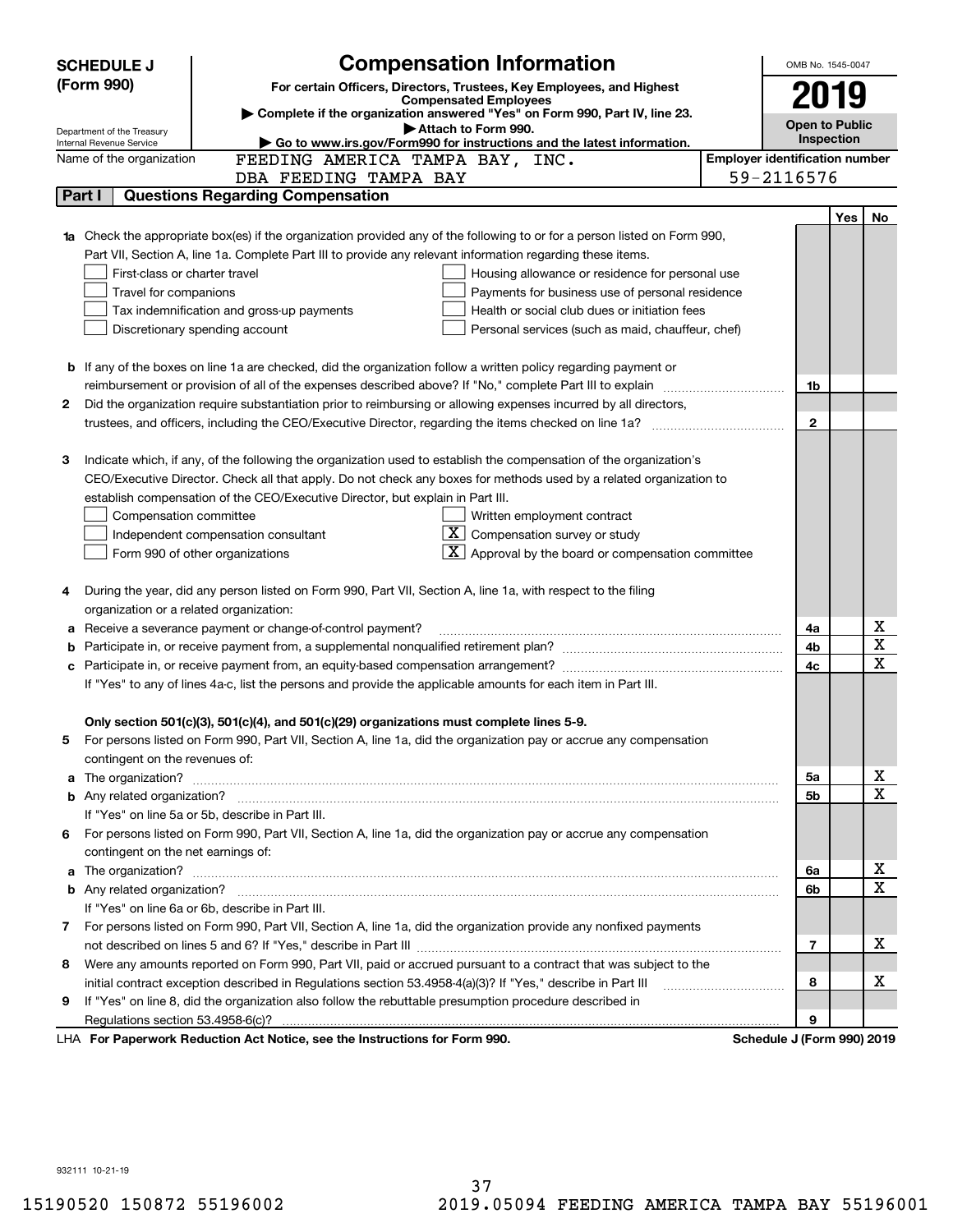DBA FEEDING TAMPA BAY

**Part II Officers, Directors, Trustees, Key Employees, and Highest Compensated Employees.**  Schedule J (Form 990) 2019 Page Use duplicate copies if additional space is needed.

For each individual whose compensation must be reported on Schedule J, report compensation from the organization on row (i) and from related organizations, described in the instructions, on row (ii). Do not list any individuals that aren't listed on Form 990, Part VII.

**Note:**  The sum of columns (B)(i)-(iii) for each listed individual must equal the total amount of Form 990, Part VII, Section A, line 1a, applicable column (D) and (E) amounts for that individual.

|                         |             | (B) Breakdown of W-2 and/or 1099-MISC compensation |                                           |                                           | (C) Retirement and<br>other deferred | (D) Nontaxable<br>benefits | (E) Total of columns<br>$(B)(i)-(D)$ | (F) Compensation<br>in column (B)         |
|-------------------------|-------------|----------------------------------------------------|-------------------------------------------|-------------------------------------------|--------------------------------------|----------------------------|--------------------------------------|-------------------------------------------|
| (A) Name and Title      |             | (i) Base<br>compensation                           | (ii) Bonus &<br>incentive<br>compensation | (iii) Other<br>reportable<br>compensation | compensation                         |                            |                                      | reported as deferred<br>on prior Form 990 |
| THOMAS MANTZ<br>(1)     | (i)         | 219,277.                                           | $\overline{0}$ .                          | $\overline{0}$ .                          | 4,385.                               | 5,000.                     | 228,662.                             | 0.                                        |
| CHIEF EXECUTIVE OFFICER | (ii)        | $\overline{\mathfrak{o}}$ .                        | $\overline{0}$ .                          | $\overline{\mathfrak{0}}$ .               | $\overline{0}$ .                     | $\overline{0}$ .           | $\overline{0}$ .                     | $\overline{0}$ .                          |
|                         | (i)         |                                                    |                                           |                                           |                                      |                            |                                      |                                           |
|                         | (ii)        |                                                    |                                           |                                           |                                      |                            |                                      |                                           |
|                         | (i)         |                                                    |                                           |                                           |                                      |                            |                                      |                                           |
|                         | (ii)        |                                                    |                                           |                                           |                                      |                            |                                      |                                           |
|                         | (i)         |                                                    |                                           |                                           |                                      |                            |                                      |                                           |
|                         | (ii)        |                                                    |                                           |                                           |                                      |                            |                                      |                                           |
|                         | (i)         |                                                    |                                           |                                           |                                      |                            |                                      |                                           |
|                         | (ii)        |                                                    |                                           |                                           |                                      |                            |                                      |                                           |
|                         | (i)         |                                                    |                                           |                                           |                                      |                            |                                      |                                           |
|                         | (ii)        |                                                    |                                           |                                           |                                      |                            |                                      |                                           |
|                         | (i)         |                                                    |                                           |                                           |                                      |                            |                                      |                                           |
|                         | (ii)        |                                                    |                                           |                                           |                                      |                            |                                      |                                           |
|                         | $(\sf{i})$  |                                                    |                                           |                                           |                                      |                            |                                      |                                           |
|                         | (ii)        |                                                    |                                           |                                           |                                      |                            |                                      |                                           |
|                         | (i)         |                                                    |                                           |                                           |                                      |                            |                                      |                                           |
|                         | (ii)<br>(i) |                                                    |                                           |                                           |                                      |                            |                                      |                                           |
|                         | (ii)        |                                                    |                                           |                                           |                                      |                            |                                      |                                           |
|                         | (i)         |                                                    |                                           |                                           |                                      |                            |                                      |                                           |
|                         | (ii)        |                                                    |                                           |                                           |                                      |                            |                                      |                                           |
|                         | (i)         |                                                    |                                           |                                           |                                      |                            |                                      |                                           |
|                         | (ii)        |                                                    |                                           |                                           |                                      |                            |                                      |                                           |
|                         | (i)         |                                                    |                                           |                                           |                                      |                            |                                      |                                           |
|                         | (ii)        |                                                    |                                           |                                           |                                      |                            |                                      |                                           |
|                         | (i)         |                                                    |                                           |                                           |                                      |                            |                                      |                                           |
|                         | (ii)        |                                                    |                                           |                                           |                                      |                            |                                      |                                           |
|                         | (i)         |                                                    |                                           |                                           |                                      |                            |                                      |                                           |
|                         | (ii)        |                                                    |                                           |                                           |                                      |                            |                                      |                                           |
|                         | (i)         |                                                    |                                           |                                           |                                      |                            |                                      |                                           |
|                         | (ii)        |                                                    |                                           |                                           |                                      |                            |                                      |                                           |

**Schedule J (Form 990) 2019**

**2**

59-2116576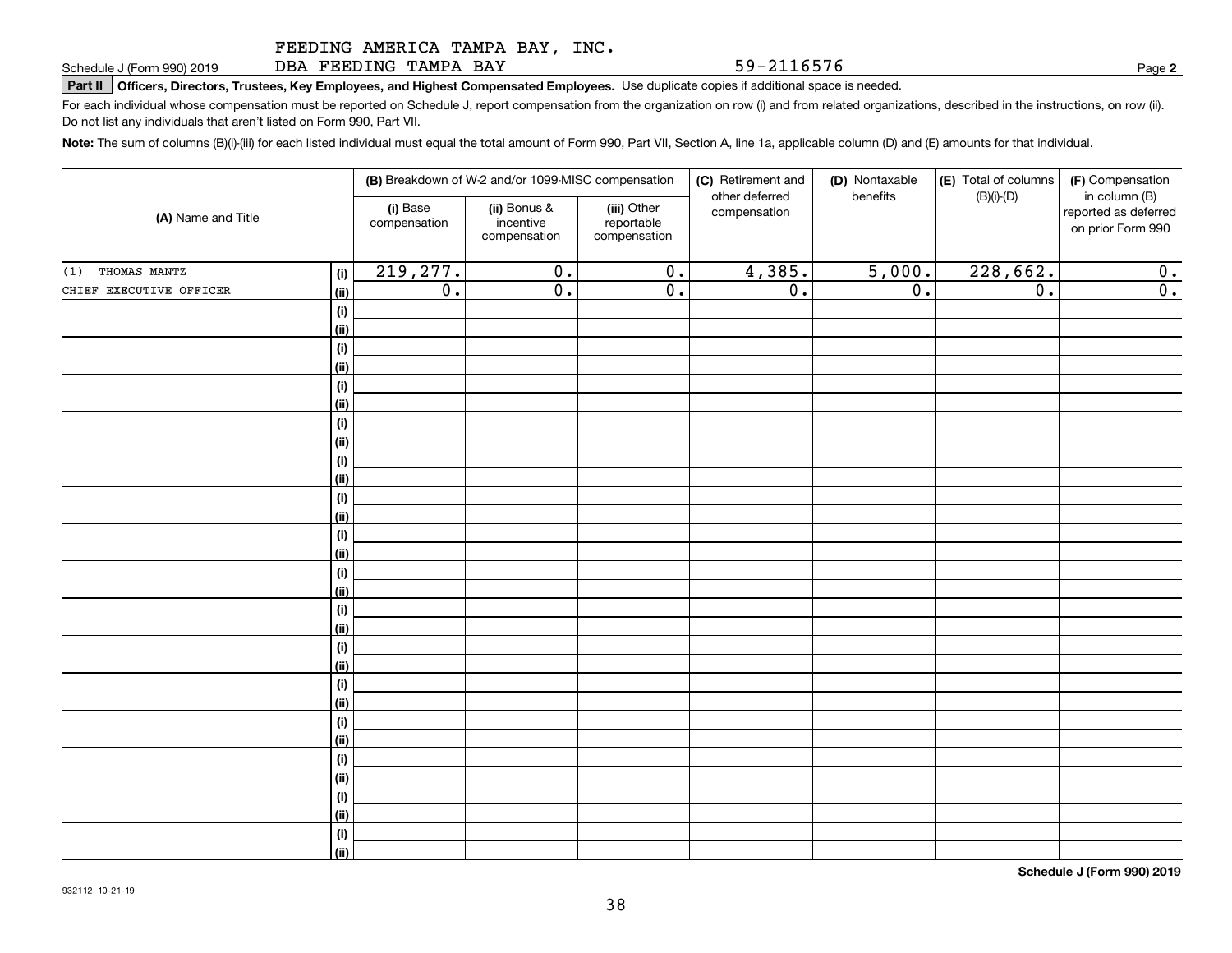# **Part III Supplemental Information**

Schedule J (Form 990) 2019 DBA FEEDING TAMPA BAY<br>Part III Supplemental Information<br>Provide the information, explanation, or descriptions required for Part I, lines 1a, 1b, 3, 4a, 4b, 4c, 5a, 5b, 6a, 6b, 7, and 8, and for P

**Schedule J (Form 990) 2019**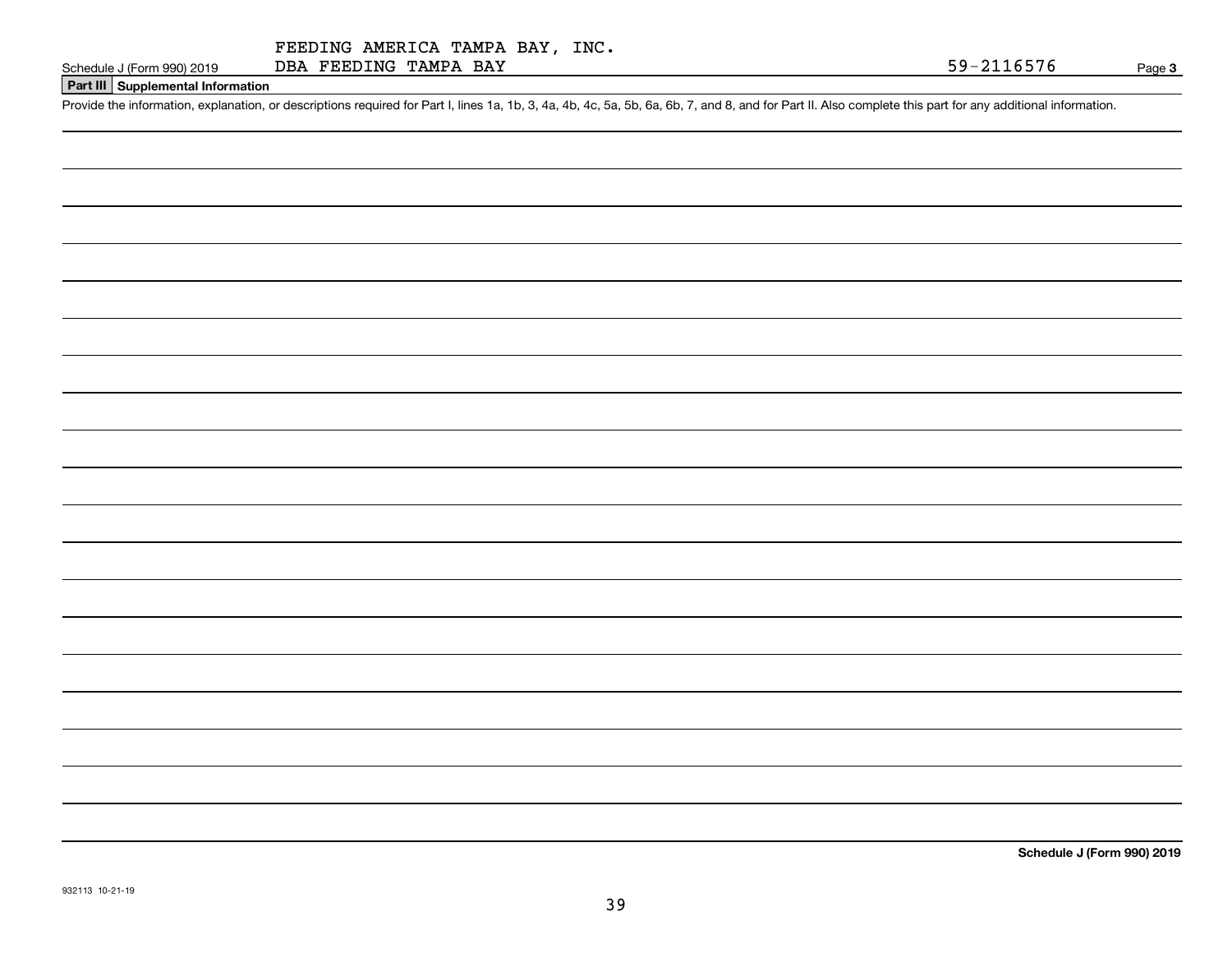| <b>SCHEDULE L</b>                                                                                                                       |                                                                            |                                                                       |                           | <b>Transactions With Interested Persons</b>           |                                                                                                                                    |     |                      |                                                 | OMB No. 1545-0047            |     |                           |
|-----------------------------------------------------------------------------------------------------------------------------------------|----------------------------------------------------------------------------|-----------------------------------------------------------------------|---------------------------|-------------------------------------------------------|------------------------------------------------------------------------------------------------------------------------------------|-----|----------------------|-------------------------------------------------|------------------------------|-----|---------------------------|
| (Form 990 or 990-EZ)                                                                                                                    |                                                                            |                                                                       |                           | 28b, or 28c, or Form 990-EZ, Part V, line 38a or 40b. | ▶ Complete if the organization answered "Yes" on Form 990, Part IV, line 25a, 25b, 26, 27, 28a,                                    |     |                      |                                                 | 2019                         |     |                           |
| Department of the Treasury                                                                                                              |                                                                            |                                                                       |                           | Attach to Form 990 or Form 990-EZ.                    |                                                                                                                                    |     |                      |                                                 | <b>Open To Public</b>        |     |                           |
| Internal Revenue Service                                                                                                                |                                                                            |                                                                       |                           |                                                       | Go to www.irs.gov/Form990 for instructions and the latest information.                                                             |     |                      |                                                 | Inspection                   |     |                           |
| Name of the organization                                                                                                                |                                                                            | FEEDING AMERICA TAMPA BAY, INC.                                       |                           |                                                       |                                                                                                                                    |     |                      | <b>Employer identification number</b>           |                              |     |                           |
| Part I                                                                                                                                  |                                                                            | DBA FEEDING TAMPA BAY                                                 |                           |                                                       | <b>Excess Benefit Transactions</b> (section 501(c)(3), section 501(c)(4), and section 501(c)(29) organizations only).              |     |                      | 59-2116576                                      |                              |     |                           |
|                                                                                                                                         |                                                                            |                                                                       |                           |                                                       | Complete if the organization answered "Yes" on Form 990, Part IV, line 25a or 25b, or Form 990-EZ, Part V, line 40b.               |     |                      |                                                 |                              |     |                           |
| 1                                                                                                                                       |                                                                            | (b) Relationship between disqualified                                 |                           |                                                       |                                                                                                                                    |     |                      |                                                 |                              |     | (d) Corrected?            |
| (a) Name of disqualified person                                                                                                         |                                                                            | person and organization                                               |                           |                                                       | (c) Description of transaction                                                                                                     |     |                      |                                                 |                              | Yes | No.                       |
|                                                                                                                                         |                                                                            |                                                                       |                           |                                                       |                                                                                                                                    |     |                      |                                                 |                              |     |                           |
|                                                                                                                                         |                                                                            |                                                                       |                           |                                                       |                                                                                                                                    |     |                      |                                                 |                              |     |                           |
|                                                                                                                                         |                                                                            |                                                                       |                           |                                                       |                                                                                                                                    |     |                      |                                                 |                              |     |                           |
|                                                                                                                                         |                                                                            |                                                                       |                           |                                                       |                                                                                                                                    |     |                      |                                                 |                              |     |                           |
|                                                                                                                                         |                                                                            |                                                                       |                           |                                                       |                                                                                                                                    |     |                      |                                                 |                              |     |                           |
| 2 Enter the amount of tax incurred by the organization managers or disqualified persons during the year under                           |                                                                            |                                                                       |                           |                                                       |                                                                                                                                    |     |                      |                                                 |                              |     |                           |
| section 4958<br>3 Enter the amount of tax, if any, on line 2, above, reimbursed by the organization <i>manumenon manumenon</i> summanum |                                                                            |                                                                       |                           |                                                       |                                                                                                                                    |     |                      | $\triangleright$ \$<br>$\blacktriangleright$ \$ |                              |     |                           |
|                                                                                                                                         |                                                                            |                                                                       |                           |                                                       |                                                                                                                                    |     |                      |                                                 |                              |     |                           |
| Part II                                                                                                                                 | Loans to and/or From Interested Persons.                                   |                                                                       |                           |                                                       |                                                                                                                                    |     |                      |                                                 |                              |     |                           |
|                                                                                                                                         |                                                                            |                                                                       |                           |                                                       | Complete if the organization answered "Yes" on Form 990-EZ, Part V, line 38a or Form 990, Part IV, line 26; or if the organization |     |                      |                                                 |                              |     |                           |
|                                                                                                                                         | reported an amount on Form 990, Part X, line 5, 6, or 22.                  |                                                                       | (d) Loan to or            |                                                       |                                                                                                                                    |     |                      | (h) Approved                                    |                              |     |                           |
| (a) Name of<br>interested person                                                                                                        | (b) Relationship<br>with organization                                      | (c) Purpose<br>of loan                                                | from the<br>organization? | (e) Original<br>principal amount                      | (f) Balance due                                                                                                                    |     | $(g)$ In<br>default? | by board or<br>committee?                       |                              |     | (i) Written<br>agreement? |
|                                                                                                                                         |                                                                            |                                                                       | To From                   |                                                       |                                                                                                                                    | Yes | No.                  | Yes                                             | No.                          | Yes | No.                       |
|                                                                                                                                         |                                                                            |                                                                       |                           |                                                       |                                                                                                                                    |     |                      |                                                 |                              |     |                           |
|                                                                                                                                         |                                                                            |                                                                       |                           |                                                       |                                                                                                                                    |     |                      |                                                 |                              |     |                           |
|                                                                                                                                         |                                                                            |                                                                       |                           |                                                       |                                                                                                                                    |     |                      |                                                 |                              |     |                           |
|                                                                                                                                         |                                                                            |                                                                       |                           |                                                       |                                                                                                                                    |     |                      |                                                 |                              |     |                           |
|                                                                                                                                         |                                                                            |                                                                       |                           |                                                       |                                                                                                                                    |     |                      |                                                 |                              |     |                           |
|                                                                                                                                         |                                                                            |                                                                       |                           |                                                       |                                                                                                                                    |     |                      |                                                 |                              |     |                           |
|                                                                                                                                         |                                                                            |                                                                       |                           |                                                       |                                                                                                                                    |     |                      |                                                 |                              |     |                           |
|                                                                                                                                         |                                                                            |                                                                       |                           |                                                       |                                                                                                                                    |     |                      |                                                 |                              |     |                           |
| Total                                                                                                                                   |                                                                            |                                                                       |                           | - \$<br>▶                                             |                                                                                                                                    |     |                      |                                                 |                              |     |                           |
| Part III                                                                                                                                | <b>Grants or Assistance Benefiting Interested Persons.</b>                 |                                                                       |                           |                                                       |                                                                                                                                    |     |                      |                                                 |                              |     |                           |
|                                                                                                                                         | Complete if the organization answered "Yes" on Form 990, Part IV, line 27. |                                                                       |                           |                                                       |                                                                                                                                    |     |                      |                                                 |                              |     |                           |
| (a) Name of interested person                                                                                                           |                                                                            | (b) Relationship between<br>interested person and<br>the organization |                           | (c) Amount of<br>assistance                           | (d) Type of<br>assistance                                                                                                          |     |                      |                                                 | (e) Purpose of<br>assistance |     |                           |
|                                                                                                                                         |                                                                            |                                                                       |                           |                                                       |                                                                                                                                    |     |                      |                                                 |                              |     |                           |
|                                                                                                                                         |                                                                            |                                                                       |                           |                                                       |                                                                                                                                    |     |                      |                                                 |                              |     |                           |
|                                                                                                                                         |                                                                            |                                                                       |                           |                                                       |                                                                                                                                    |     |                      |                                                 |                              |     |                           |
|                                                                                                                                         |                                                                            |                                                                       |                           |                                                       |                                                                                                                                    |     |                      |                                                 |                              |     |                           |
|                                                                                                                                         |                                                                            |                                                                       |                           |                                                       |                                                                                                                                    |     |                      |                                                 |                              |     |                           |
|                                                                                                                                         |                                                                            |                                                                       |                           |                                                       |                                                                                                                                    |     |                      |                                                 |                              |     |                           |
|                                                                                                                                         |                                                                            |                                                                       |                           |                                                       |                                                                                                                                    |     |                      |                                                 |                              |     |                           |
|                                                                                                                                         |                                                                            |                                                                       |                           |                                                       |                                                                                                                                    |     |                      |                                                 |                              |     |                           |
|                                                                                                                                         |                                                                            |                                                                       |                           |                                                       |                                                                                                                                    |     |                      |                                                 |                              |     |                           |

LHA For Paperwork Reduction Act Notice, see the Instructions for Form 990 or 990-EZ. Schedule L (Form 990 or 990-EZ) 2019

932131 10-21-19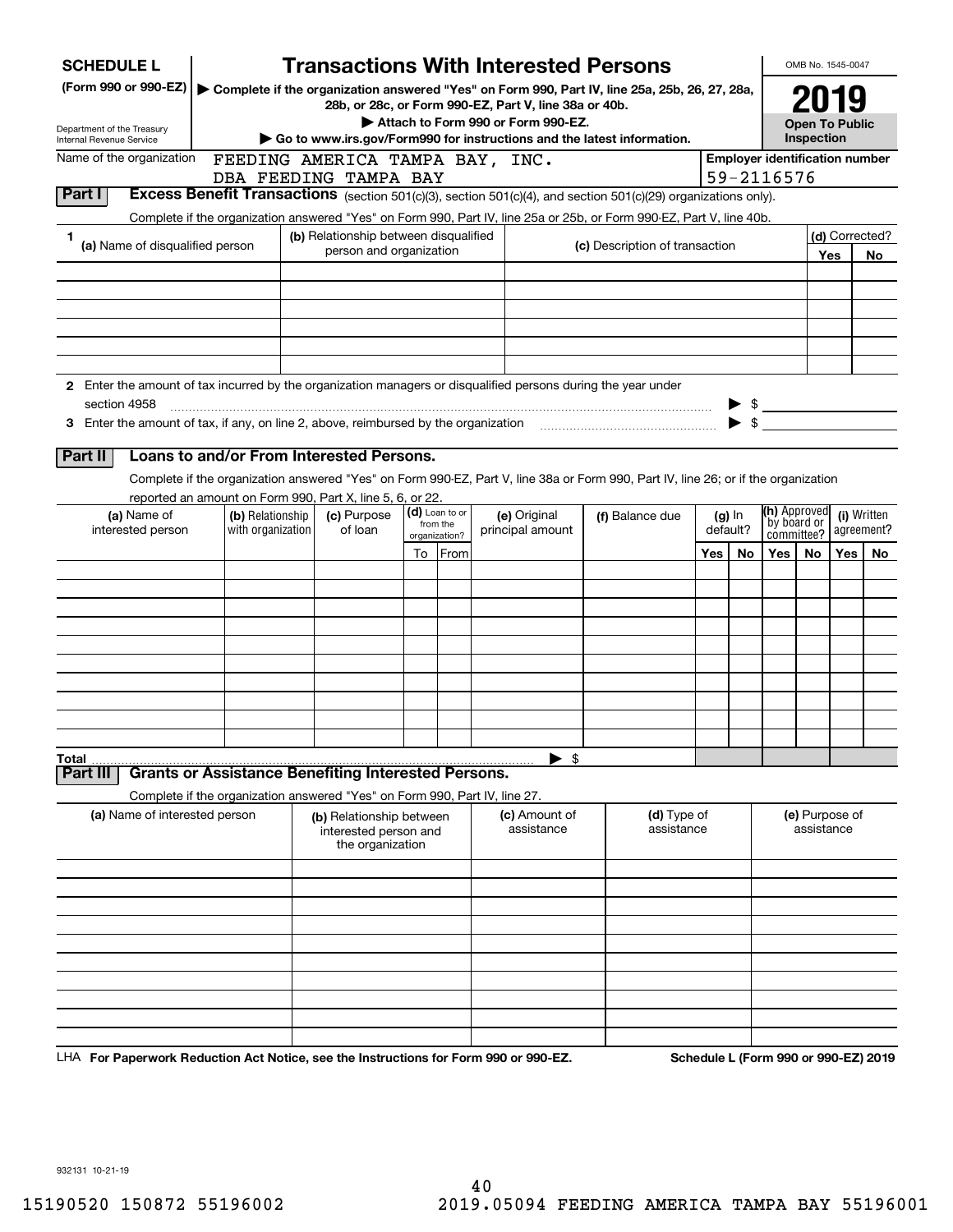# **Part IV | Business Transactions Involving Interested Persons.**

Complete if the organization answered "Yes" on Form 990, Part IV, line 28a, 28b, or 28c.

| (a) Name of interested person |        | (b) Relationship between interested<br>person and the organization |  | (c) Amount of<br>transaction | (d) Description of<br>transaction |     | (e) Sharing of<br>organization's<br>revenues? |
|-------------------------------|--------|--------------------------------------------------------------------|--|------------------------------|-----------------------------------|-----|-----------------------------------------------|
|                               |        |                                                                    |  |                              |                                   | Yes | <b>No</b>                                     |
| CHAPPELL ROBERTS              | ENTITY | OWNED BY COL                                                       |  |                              | 524,193. PAYMENT FOR              |     | x                                             |
|                               |        |                                                                    |  |                              |                                   |     |                                               |
|                               |        |                                                                    |  |                              |                                   |     |                                               |
|                               |        |                                                                    |  |                              |                                   |     |                                               |
|                               |        |                                                                    |  |                              |                                   |     |                                               |
|                               |        |                                                                    |  |                              |                                   |     |                                               |
|                               |        |                                                                    |  |                              |                                   |     |                                               |
|                               |        |                                                                    |  |                              |                                   |     |                                               |
|                               |        |                                                                    |  |                              |                                   |     |                                               |
|                               |        |                                                                    |  |                              |                                   |     |                                               |

#### **Part V Supplemental Information.**

Provide additional information for responses to questions on Schedule L (see instructions).

#### SCH L, PART IV, BUSINESS TRANSACTIONS INVOLVING INTERESTED PERSONS:

(A) NAME OF PERSON: CHAPPELL ROBERTS

(B) RELATIONSHIP BETWEEN INTERESTED PERSON AND ORGANIZATION:

ENTITY OWNED BY COLLEEN CHAPPELL, A BOARD MEMBER

(C) AMOUNT OF TRANSACTION \$ 524,193.

(D) DESCRIPTION OF TRANSACTION: PAYMENT FOR PR AND MARKETING SERVICES

(E) SHARING OF ORGANIZATION REVENUES? = NO

**Schedule L (Form 990 or 990-EZ) 2019**

932132 10-21-19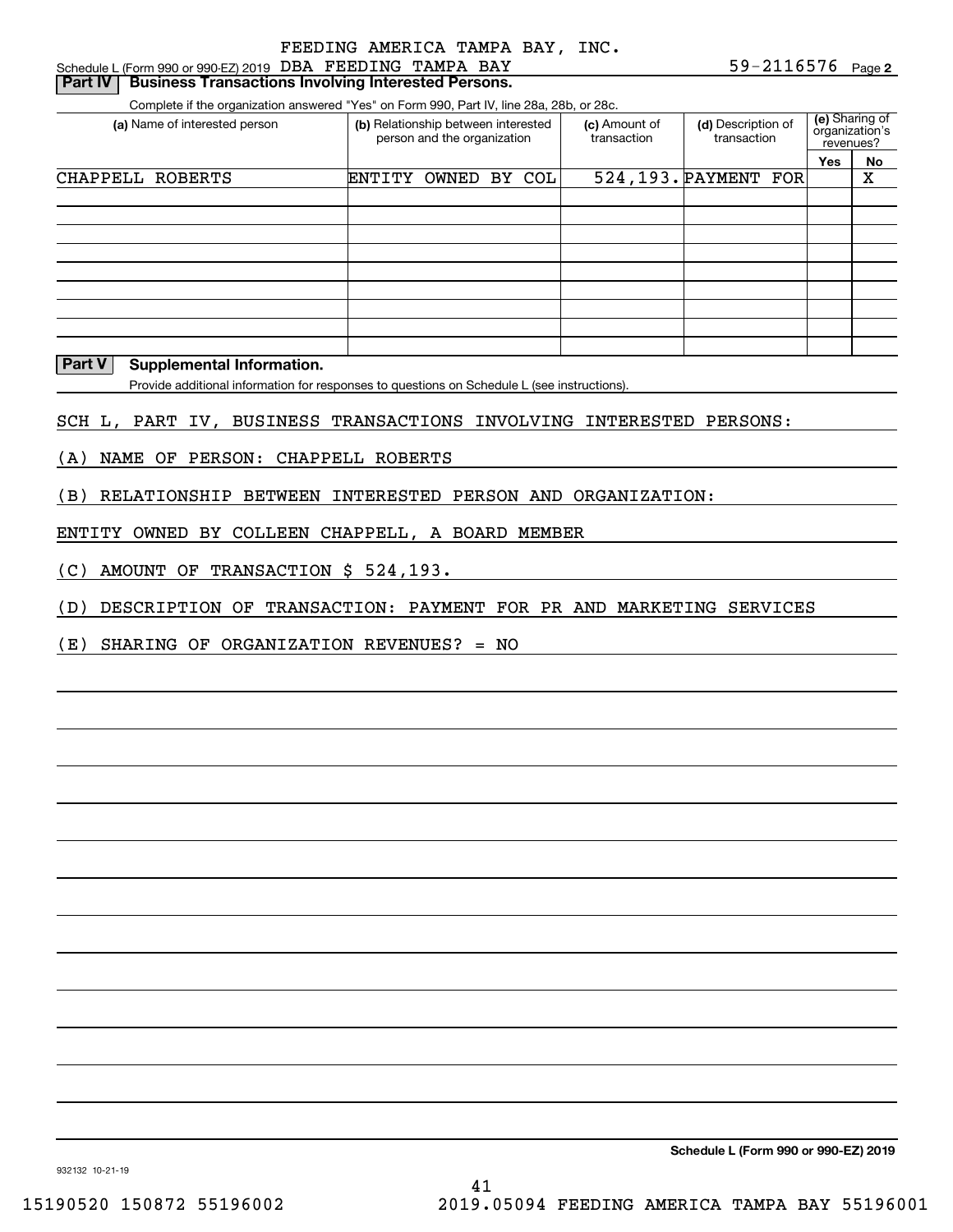|        | <b>SCHEDULE M</b>                       |                                                                                                                   |                 | <b>Noncash Contributions</b> |                                                                                                                                |                                       | OMB No. 1545-0047            |     |    |
|--------|-----------------------------------------|-------------------------------------------------------------------------------------------------------------------|-----------------|------------------------------|--------------------------------------------------------------------------------------------------------------------------------|---------------------------------------|------------------------------|-----|----|
|        | (Form 990)                              |                                                                                                                   |                 |                              |                                                                                                                                |                                       |                              |     |    |
|        |                                         |                                                                                                                   |                 |                              | ▶ Complete if the organizations answered "Yes" on Form 990, Part IV, lines 29 or 30.                                           |                                       | 2019                         |     |    |
|        | Department of the Treasury              | Attach to Form 990.                                                                                               |                 |                              |                                                                                                                                |                                       | <b>Open to Public</b>        |     |    |
|        | Internal Revenue Service                | Go to www.irs.gov/Form990 for instructions and the latest information.                                            |                 |                              |                                                                                                                                |                                       | Inspection                   |     |    |
|        | Name of the organization                | FEEDING AMERICA TAMPA BAY, INC.                                                                                   |                 |                              |                                                                                                                                | <b>Employer identification number</b> |                              |     |    |
|        |                                         | DBA FEEDING TAMPA BAY                                                                                             |                 |                              |                                                                                                                                |                                       | 59-2116576                   |     |    |
| Part I |                                         | <b>Types of Property</b>                                                                                          |                 |                              |                                                                                                                                |                                       |                              |     |    |
|        |                                         |                                                                                                                   | (a)<br>Check if | (b)<br>Number of             | (c)<br>Noncash contribution                                                                                                    |                                       | (d)<br>Method of determining |     |    |
|        |                                         |                                                                                                                   | applicable      | contributions or             | amounts reported on                                                                                                            | noncash contribution amounts          |                              |     |    |
|        |                                         |                                                                                                                   |                 |                              | items contributed Form 990, Part VIII, line 1q                                                                                 |                                       |                              |     |    |
| 1      |                                         |                                                                                                                   |                 |                              |                                                                                                                                |                                       |                              |     |    |
| 2      | Art - Historical treasures              |                                                                                                                   |                 |                              |                                                                                                                                |                                       |                              |     |    |
| 3      |                                         |                                                                                                                   |                 |                              |                                                                                                                                |                                       |                              |     |    |
| 4      |                                         |                                                                                                                   |                 |                              |                                                                                                                                |                                       |                              |     |    |
| 5      |                                         | Clothing and household goods                                                                                      |                 |                              |                                                                                                                                |                                       |                              |     |    |
| 6      |                                         |                                                                                                                   |                 |                              |                                                                                                                                |                                       |                              |     |    |
| 7      |                                         |                                                                                                                   |                 |                              |                                                                                                                                |                                       |                              |     |    |
| 8      | Intellectual property                   |                                                                                                                   |                 |                              |                                                                                                                                |                                       |                              |     |    |
| 9      |                                         |                                                                                                                   |                 |                              |                                                                                                                                |                                       |                              |     |    |
| 10     |                                         | Securities - Closely held stock                                                                                   |                 |                              |                                                                                                                                |                                       |                              |     |    |
| 11     | Securities - Partnership, LLC, or       |                                                                                                                   |                 |                              |                                                                                                                                |                                       |                              |     |    |
|        | trust interests                         |                                                                                                                   |                 |                              |                                                                                                                                |                                       |                              |     |    |
| 12     | Securities Miscellaneous                |                                                                                                                   |                 |                              |                                                                                                                                |                                       |                              |     |    |
| 13     | Qualified conservation contribution -   |                                                                                                                   |                 |                              |                                                                                                                                |                                       |                              |     |    |
|        | Historic structures                     |                                                                                                                   |                 |                              |                                                                                                                                |                                       |                              |     |    |
| 14     |                                         | Qualified conservation contribution - Other                                                                       |                 |                              |                                                                                                                                |                                       |                              |     |    |
| 15     | Real estate - Residential               |                                                                                                                   |                 |                              |                                                                                                                                |                                       |                              |     |    |
| 16     |                                         | Real estate - Commercial                                                                                          |                 |                              |                                                                                                                                |                                       |                              |     |    |
| 17     |                                         |                                                                                                                   |                 |                              |                                                                                                                                |                                       |                              |     |    |
| 18     |                                         |                                                                                                                   |                 |                              |                                                                                                                                |                                       |                              |     |    |
| 19     |                                         |                                                                                                                   | $\mathbf X$     | 36,000                       | 134, 532, 037. FAIR MARKET VALUE                                                                                               |                                       |                              |     |    |
| 20     |                                         | Drugs and medical supplies                                                                                        |                 |                              |                                                                                                                                |                                       |                              |     |    |
| 21     |                                         |                                                                                                                   |                 |                              |                                                                                                                                |                                       |                              |     |    |
| 22     | <b>Historical artifacts</b>             |                                                                                                                   |                 |                              |                                                                                                                                |                                       |                              |     |    |
| 23     |                                         |                                                                                                                   |                 |                              |                                                                                                                                |                                       |                              |     |    |
| 24     |                                         |                                                                                                                   |                 |                              |                                                                                                                                |                                       |                              |     |    |
| 25     | Other                                   |                                                                                                                   |                 |                              |                                                                                                                                |                                       |                              |     |    |
| 26     | Other                                   | $\overline{\phantom{a}}$ )                                                                                        |                 |                              |                                                                                                                                |                                       |                              |     |    |
| 27     | Other                                   |                                                                                                                   |                 |                              |                                                                                                                                |                                       |                              |     |    |
| 28     | Other                                   |                                                                                                                   |                 |                              |                                                                                                                                |                                       |                              |     |    |
| 29     |                                         | Number of Forms 8283 received by the organization during the tax year for contributions                           |                 |                              |                                                                                                                                |                                       |                              |     |    |
|        |                                         | for which the organization completed Form 8283, Part IV, Donee Acknowledgement                                    |                 |                              | 29                                                                                                                             |                                       |                              |     |    |
|        |                                         |                                                                                                                   |                 |                              |                                                                                                                                |                                       |                              | Yes | No |
|        |                                         |                                                                                                                   |                 |                              | 30a During the year, did the organization receive by contribution any property reported in Part I, lines 1 through 28, that it |                                       |                              |     |    |
|        |                                         |                                                                                                                   |                 |                              | must hold for at least three years from the date of the initial contribution, and which isn't required to be used for          |                                       |                              |     |    |
|        |                                         | exempt purposes for the entire holding period?                                                                    |                 |                              |                                                                                                                                |                                       | <b>30a</b>                   |     | х  |
| b      |                                         | If "Yes," describe the arrangement in Part II.                                                                    |                 |                              |                                                                                                                                |                                       |                              |     |    |
| 31     |                                         |                                                                                                                   |                 |                              | Does the organization have a gift acceptance policy that requires the review of any nonstandard contributions?                 |                                       | 31                           |     | x  |
|        |                                         | 32a Does the organization hire or use third parties or related organizations to solicit, process, or sell noncash |                 |                              |                                                                                                                                |                                       |                              |     |    |
|        | contributions?                          |                                                                                                                   |                 |                              |                                                                                                                                |                                       | 32a                          |     | х  |
|        | <b>b</b> If "Yes," describe in Part II. |                                                                                                                   |                 |                              |                                                                                                                                |                                       |                              |     |    |
| 33     |                                         |                                                                                                                   |                 |                              | If the organization didn't report an amount in column (c) for a type of property for which column (a) is checked,              |                                       |                              |     |    |
|        | describe in Part II.                    |                                                                                                                   |                 |                              |                                                                                                                                |                                       |                              |     |    |
| LHA    |                                         | For Paperwork Reduction Act Notice, see the Instructions for Form 990.                                            |                 |                              |                                                                                                                                |                                       | Schedule M (Form 990) 2019   |     |    |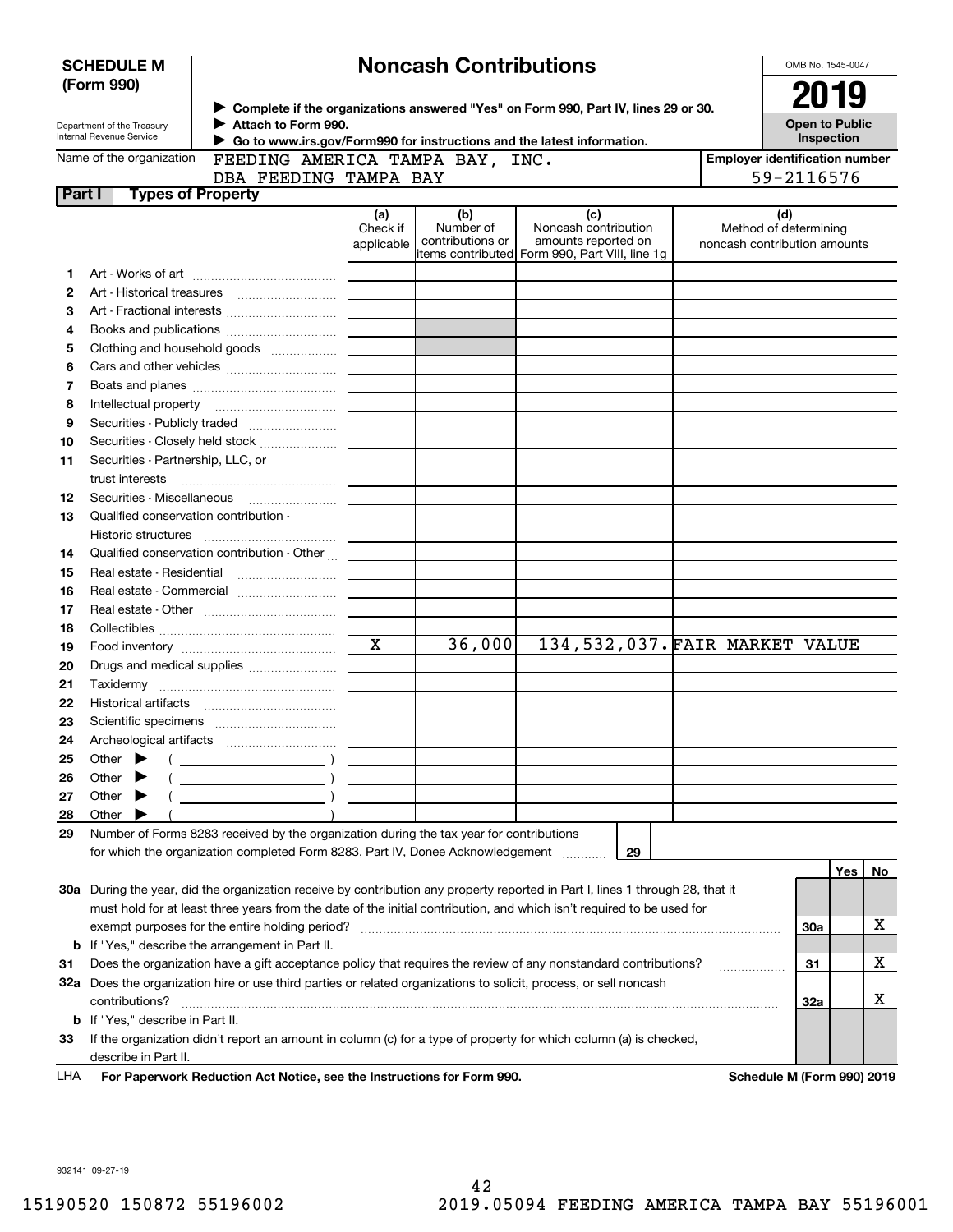|                 |                                                                                                                                                                                                                                                                                                                   |                       |  |    | FEEDING AMERICA TAMPA BAY, INC. |  |            |                            |        |
|-----------------|-------------------------------------------------------------------------------------------------------------------------------------------------------------------------------------------------------------------------------------------------------------------------------------------------------------------|-----------------------|--|----|---------------------------------|--|------------|----------------------------|--------|
|                 | Schedule M (Form 990) 2019                                                                                                                                                                                                                                                                                        | DBA FEEDING TAMPA BAY |  |    |                                 |  | 59-2116576 |                            | Page 2 |
| Part II         | Supplemental Information. Provide the information required by Part I, lines 30b, 32b, and 33, and whether the organization<br>is reporting in Part I, column (b), the number of contributions, the number of items received, or a combination of both. Also complete<br>this part for any additional information. |                       |  |    |                                 |  |            |                            |        |
|                 |                                                                                                                                                                                                                                                                                                                   |                       |  |    |                                 |  |            |                            |        |
|                 |                                                                                                                                                                                                                                                                                                                   |                       |  |    |                                 |  |            |                            |        |
|                 |                                                                                                                                                                                                                                                                                                                   |                       |  |    |                                 |  |            |                            |        |
|                 |                                                                                                                                                                                                                                                                                                                   |                       |  |    |                                 |  |            |                            |        |
|                 |                                                                                                                                                                                                                                                                                                                   |                       |  |    |                                 |  |            |                            |        |
|                 |                                                                                                                                                                                                                                                                                                                   |                       |  |    |                                 |  |            |                            |        |
|                 |                                                                                                                                                                                                                                                                                                                   |                       |  |    |                                 |  |            |                            |        |
|                 |                                                                                                                                                                                                                                                                                                                   |                       |  |    |                                 |  |            |                            |        |
|                 |                                                                                                                                                                                                                                                                                                                   |                       |  |    |                                 |  |            |                            |        |
|                 |                                                                                                                                                                                                                                                                                                                   |                       |  |    |                                 |  |            |                            |        |
|                 |                                                                                                                                                                                                                                                                                                                   |                       |  |    |                                 |  |            |                            |        |
|                 |                                                                                                                                                                                                                                                                                                                   |                       |  |    |                                 |  |            |                            |        |
|                 |                                                                                                                                                                                                                                                                                                                   |                       |  |    |                                 |  |            |                            |        |
|                 |                                                                                                                                                                                                                                                                                                                   |                       |  |    |                                 |  |            |                            |        |
|                 |                                                                                                                                                                                                                                                                                                                   |                       |  |    |                                 |  |            |                            |        |
|                 |                                                                                                                                                                                                                                                                                                                   |                       |  |    |                                 |  |            |                            |        |
|                 |                                                                                                                                                                                                                                                                                                                   |                       |  |    |                                 |  |            |                            |        |
|                 |                                                                                                                                                                                                                                                                                                                   |                       |  |    |                                 |  |            |                            |        |
|                 |                                                                                                                                                                                                                                                                                                                   |                       |  |    |                                 |  |            |                            |        |
|                 |                                                                                                                                                                                                                                                                                                                   |                       |  |    |                                 |  |            |                            |        |
|                 |                                                                                                                                                                                                                                                                                                                   |                       |  |    |                                 |  |            |                            |        |
|                 |                                                                                                                                                                                                                                                                                                                   |                       |  |    |                                 |  |            |                            |        |
|                 |                                                                                                                                                                                                                                                                                                                   |                       |  |    |                                 |  |            |                            |        |
|                 |                                                                                                                                                                                                                                                                                                                   |                       |  |    |                                 |  |            |                            |        |
|                 |                                                                                                                                                                                                                                                                                                                   |                       |  |    |                                 |  |            |                            |        |
|                 |                                                                                                                                                                                                                                                                                                                   |                       |  |    |                                 |  |            |                            |        |
|                 |                                                                                                                                                                                                                                                                                                                   |                       |  |    |                                 |  |            |                            |        |
|                 |                                                                                                                                                                                                                                                                                                                   |                       |  |    |                                 |  |            |                            |        |
|                 |                                                                                                                                                                                                                                                                                                                   |                       |  |    |                                 |  |            |                            |        |
|                 |                                                                                                                                                                                                                                                                                                                   |                       |  |    |                                 |  |            |                            |        |
|                 |                                                                                                                                                                                                                                                                                                                   |                       |  |    |                                 |  |            |                            |        |
|                 |                                                                                                                                                                                                                                                                                                                   |                       |  |    |                                 |  |            |                            |        |
|                 |                                                                                                                                                                                                                                                                                                                   |                       |  |    |                                 |  |            |                            |        |
|                 |                                                                                                                                                                                                                                                                                                                   |                       |  |    |                                 |  |            |                            |        |
|                 |                                                                                                                                                                                                                                                                                                                   |                       |  |    |                                 |  |            |                            |        |
|                 |                                                                                                                                                                                                                                                                                                                   |                       |  |    |                                 |  |            |                            |        |
|                 |                                                                                                                                                                                                                                                                                                                   |                       |  |    |                                 |  |            |                            |        |
|                 |                                                                                                                                                                                                                                                                                                                   |                       |  |    |                                 |  |            |                            |        |
|                 |                                                                                                                                                                                                                                                                                                                   |                       |  |    |                                 |  |            |                            |        |
| 932142 09-27-19 |                                                                                                                                                                                                                                                                                                                   |                       |  |    |                                 |  |            | Schedule M (Form 990) 2019 |        |
|                 |                                                                                                                                                                                                                                                                                                                   |                       |  |    |                                 |  |            |                            |        |
|                 |                                                                                                                                                                                                                                                                                                                   |                       |  | 43 |                                 |  |            |                            |        |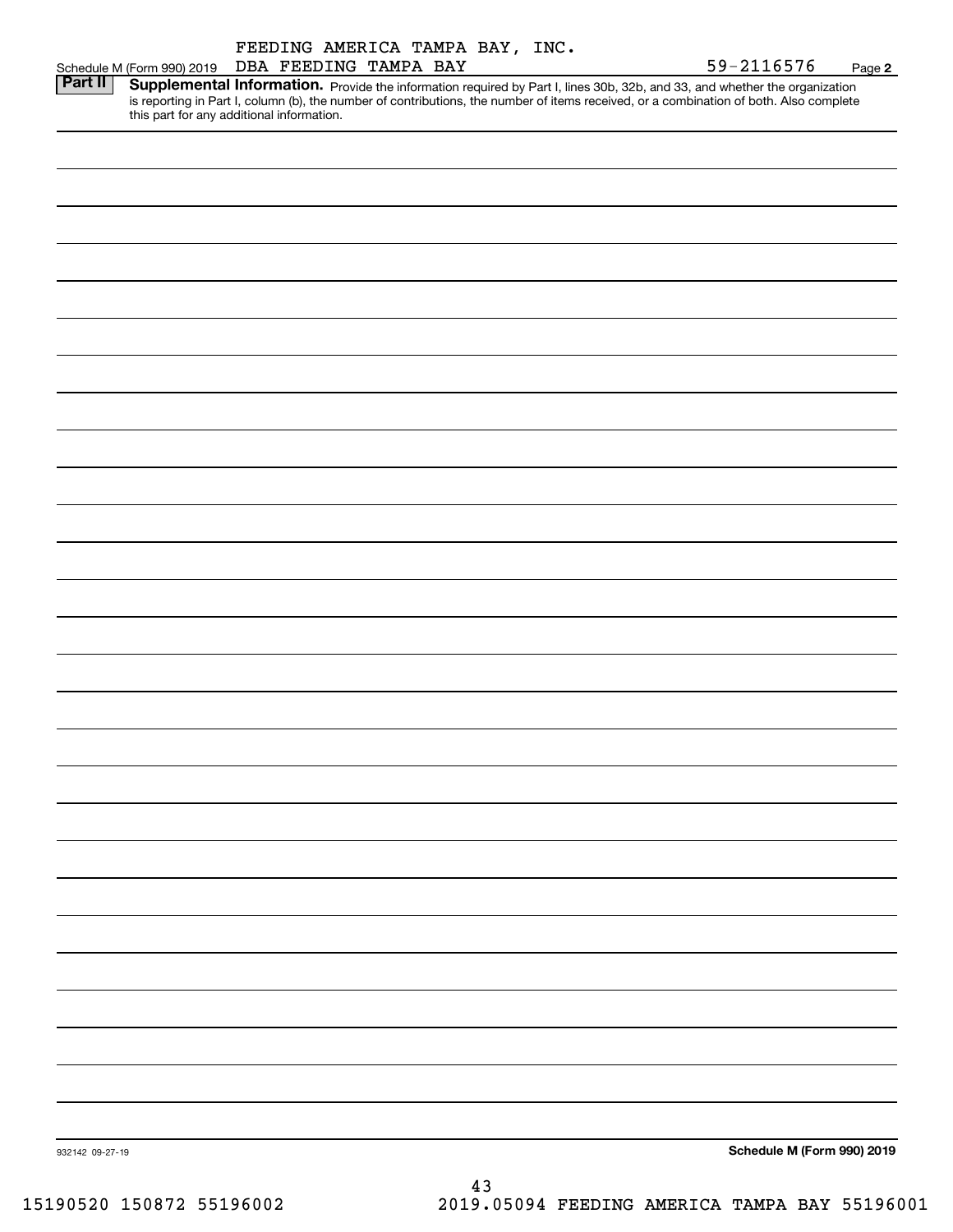Internal Revenue Service

Department of the Treasury **(Form 990 or 990-EZ)**

**Complete to provide information for responses to specific questions on Form 990 or 990-EZ or to provide any additional information. | Attach to Form 990 or 990-EZ. | Go to www.irs.gov/Form990 for the latest information. SCHEDULE O Supplemental Information to Form 990 or 990-EZ**



Name of the organization FEEDING AMERICA TAMPA BAY, INC.

**Employer identification number** DBA FEEDING TAMPA BAY 59-2116576

# FORM 990, PART I, LINE 1, DESCRIPTION OF ORGANIZATION MISSION:

AGENCIES WHICH SERVE THE NEEDY.

FORM 990, PART VI, SECTION A, LINE 8B:

THERE ARE NO COMMITTEES THAT HAVE THE AUTHORITY TO ACT ON BEHALF OF THE

GOVERNING BODY.

FORM 990, PART VI, SECTION B, LINE 11B:

THE FORM 990 IS REVIEWED BY THE COMPANY FINANCIAL OFFICER AND THE EXECUTIVE

DIRECTOR FIRST, FOLLOWED BY THE AUDITING FIRM'S REPRESENTATIVE AND THE

TREASURER OF THE BOARD OF DIRECTORS. IN ADDITION, AN ELECTRONIC COPY IS

FORWARDED TO ALL BOARD MEMBERS.

FORM 990, PART VI, SECTION B, LINE 12C:

ALL BOARD MEMBERS ARE REQUIRED TO SIGN AND FILE OUR CONFLICT OF INTEREST

FORM ON A ANNUAL BASIS. THE SIGNED CONFLICT OF INTEREST FORMS ARE REVIEWED

BY OUR BOARD GOVERNANCE COMMITTEE CHAIR.

FORM 990, PART VI, SECTION B, LINE 15:

THE ORGANIZATION USES A SALARY SURVEY FROM FEEDING AMERICA AND OTHER

NON-PROFIT SOURCES TO DETERMINE A COMPENSATION PROGRAM.

FORM 990, PART VI, SECTION C, LINE 19:

IF INFORMATION IS REQUESTED VIA THE ORGANIZATION'S EMAIL OR WEBSITE, A COPY

IS MAILED. IN ADDITION, THE INFORMATION IS ON WEBSITES SUCH AS CHARITY

NAVIGATOR, WHICH DOES COMPARISONS OF NON-PROFIT ORGANIZATIONS.

932211 09-06-19 LHA For Paperwork Reduction Act Notice, see the Instructions for Form 990 or 990-EZ. Schedule O (Form 990 or 990-EZ) (2019)

44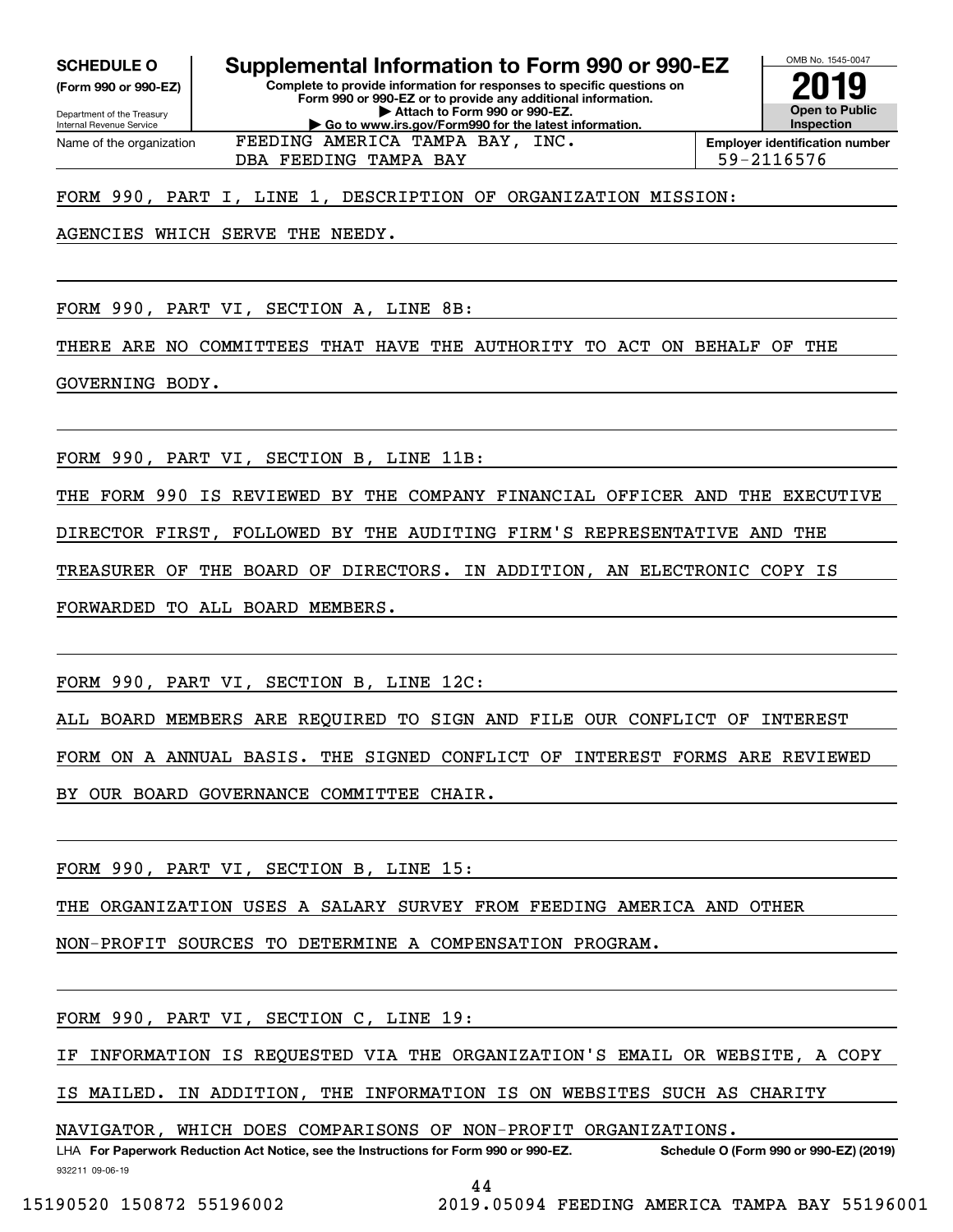| Schedule O (Form 990 or 990-EZ) (2019) |                                                          | Page 2                                              |
|----------------------------------------|----------------------------------------------------------|-----------------------------------------------------|
| Name of the organization               | FEEDING AMERICA TAMPA BAY, INC.<br>DBA FEEDING TAMPA BAY | <b>Employer identification number</b><br>59-2116576 |
|                                        |                                                          |                                                     |

FORM 990, PART XII, LINE 2C:

NO CHANGES HAVE BEEN MADE TO THE OVERSIGHT PROCESS OR TO THE SELECTION

PROCESS FOR ENGAGING THE INDEPENDENT ACCOUNTANTS.

**Schedule O (Form 990 or 990-EZ) (2019)**

932212 09-06-19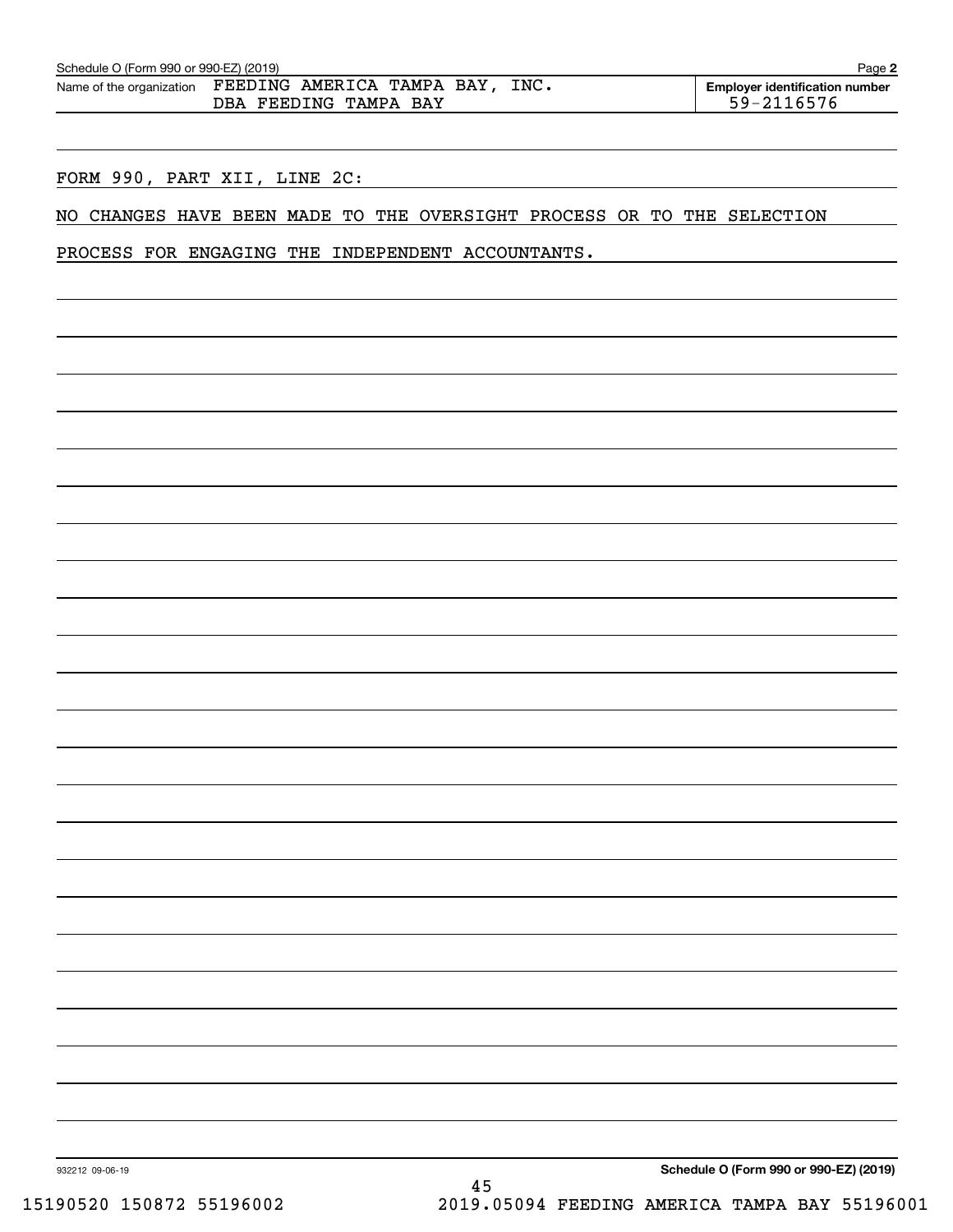| <b>Related Organizations and Unrelated Partnerships</b><br><b>SCHEDULE R</b><br>> Complete if the organization answered "Yes" on Form 990, Part IV, line 33, 34, 35b, 36, or 37. |  |                                                                     |                                                                                                                                                                              |                                                     |                                      |                                                          |     |                                                     |                                     | OMB No. 1545-0047                                                 |
|----------------------------------------------------------------------------------------------------------------------------------------------------------------------------------|--|---------------------------------------------------------------------|------------------------------------------------------------------------------------------------------------------------------------------------------------------------------|-----------------------------------------------------|--------------------------------------|----------------------------------------------------------|-----|-----------------------------------------------------|-------------------------------------|-------------------------------------------------------------------|
| (Form 990)                                                                                                                                                                       |  |                                                                     |                                                                                                                                                                              | Attach to Form 990.                                 |                                      |                                                          |     |                                                     | 2019                                |                                                                   |
| Department of the Treasury<br>Internal Revenue Service                                                                                                                           |  |                                                                     | Go to www.irs.gov/Form990 for instructions and the latest information.                                                                                                       |                                                     |                                      |                                                          |     |                                                     | <b>Open to Public</b><br>Inspection |                                                                   |
| Name of the organization                                                                                                                                                         |  | DBA FEEDING TAMPA BAY                                               | FEEDING AMERICA TAMPA BAY, INC.                                                                                                                                              |                                                     |                                      |                                                          |     | <b>Employer identification number</b><br>59-2116576 |                                     |                                                                   |
| Part I                                                                                                                                                                           |  |                                                                     | Identification of Disregarded Entities. Complete if the organization answered "Yes" on Form 990, Part IV, line 33.                                                           |                                                     |                                      |                                                          |     |                                                     |                                     |                                                                   |
| (a)<br>Name, address, and EIN (if applicable)<br>of disregarded entity                                                                                                           |  |                                                                     | (b)<br>Primary activity                                                                                                                                                      | (c)<br>Legal domicile (state or<br>foreign country) | (d)<br>Total income                  | (e)<br>End-of-year assets                                |     |                                                     | (f)<br>Direct controlling<br>entity |                                                                   |
|                                                                                                                                                                                  |  |                                                                     |                                                                                                                                                                              |                                                     |                                      |                                                          |     |                                                     |                                     |                                                                   |
|                                                                                                                                                                                  |  |                                                                     |                                                                                                                                                                              |                                                     |                                      |                                                          |     |                                                     |                                     |                                                                   |
| Part II                                                                                                                                                                          |  | organizations during the tax year.                                  | Identification of Related Tax-Exempt Organizations. Complete if the organization answered "Yes" on Form 990, Part IV, line 34, because it had one or more related tax-exempt |                                                     |                                      |                                                          |     |                                                     |                                     |                                                                   |
|                                                                                                                                                                                  |  | (a)<br>Name, address, and EIN<br>of related organization            | (b)<br>Primary activity                                                                                                                                                      | (c)<br>Legal domicile (state or<br>foreign country) | (d)<br><b>Exempt Code</b><br>section | (e)<br>Public charity<br>status (if section<br>501(c)(3) |     | (f)<br>Direct controlling<br>entity                 | <b>Yes</b>                          | $(g)$<br>Section 512(b)(13)<br>controlled<br>entity?<br><b>No</b> |
| CHICAGO FL 60601                                                                                                                                                                 |  | FEEDING AMERICA NETWORK - 36-3673599<br>35 EAST WACKER DRIVE, #2000 | PROVIDE FOOD THROUGH<br>MEMBERS OF FOOD BANKS                                                                                                                                | ILLINOIS                                            | 501(C)(3)                            | <b>CHARITABLE</b>                                        | N/A |                                                     |                                     | X                                                                 |
|                                                                                                                                                                                  |  |                                                                     |                                                                                                                                                                              |                                                     |                                      |                                                          |     |                                                     |                                     |                                                                   |
|                                                                                                                                                                                  |  |                                                                     |                                                                                                                                                                              |                                                     |                                      |                                                          |     |                                                     |                                     |                                                                   |
|                                                                                                                                                                                  |  |                                                                     |                                                                                                                                                                              |                                                     |                                      |                                                          |     |                                                     |                                     |                                                                   |

**For Paperwork Reduction Act Notice, see the Instructions for Form 990. Schedule R (Form 990) 2019**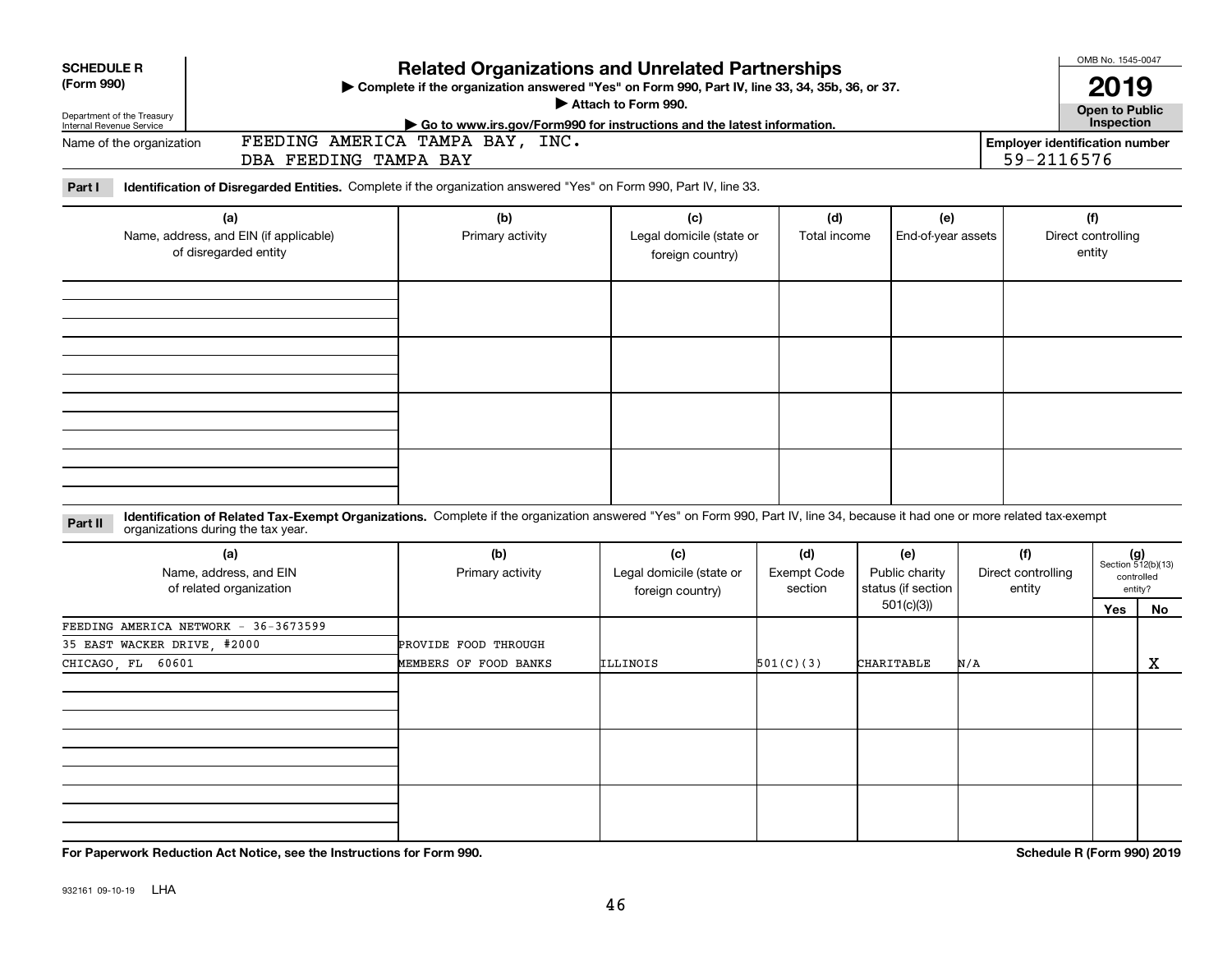Schedule R (Form 990) 2019 **DBA FEEDING TAMPA BAY** 59-2116576 <sub>Page</sub>

**2**

**Identification of Related Organizations Taxable as a Partnership.** Complete if the organization answered "Yes" on Form 990, Part IV, line 34, because it had one or more related **Part III** organizations treated as a partnership during the tax year.

| ◡<br>ັ<br>$\overline{\phantom{a}}$                |                  |                                                                |     |                                                                      |                          |                         |         |                                  |                                                           |     |                                                         |  |
|---------------------------------------------------|------------------|----------------------------------------------------------------|-----|----------------------------------------------------------------------|--------------------------|-------------------------|---------|----------------------------------|-----------------------------------------------------------|-----|---------------------------------------------------------|--|
| (a)                                               | (b)              | (c)                                                            | (d) | (e)                                                                  | (f)                      | (g)                     |         | (h)                              | (i)                                                       | (i) | (k)                                                     |  |
| Name, address, and EIN<br>of related organization | Primary activity | Legal<br>domicile<br>Direct controlling<br>entity<br>(state or |     | Predominant income                                                   | Share of total<br>income | Share of<br>end-of-year |         | Disproportionate<br>allocations? | Code V-UBI                                                |     | General or Percentage<br>managing ownership<br>partner? |  |
|                                                   |                  | foreign<br>country)                                            |     | (related, unrelated,<br>excluded from tax under<br>sections 512-514) |                          | assets                  | Yes $ $ | No                               | amount in box<br>20 of Schedule<br>K-1 (Form 1065) Yes No |     |                                                         |  |
|                                                   |                  |                                                                |     |                                                                      |                          |                         |         |                                  |                                                           |     |                                                         |  |
|                                                   |                  |                                                                |     |                                                                      |                          |                         |         |                                  |                                                           |     |                                                         |  |
|                                                   |                  |                                                                |     |                                                                      |                          |                         |         |                                  |                                                           |     |                                                         |  |
|                                                   |                  |                                                                |     |                                                                      |                          |                         |         |                                  |                                                           |     |                                                         |  |
|                                                   |                  |                                                                |     |                                                                      |                          |                         |         |                                  |                                                           |     |                                                         |  |
|                                                   |                  |                                                                |     |                                                                      |                          |                         |         |                                  |                                                           |     |                                                         |  |
|                                                   |                  |                                                                |     |                                                                      |                          |                         |         |                                  |                                                           |     |                                                         |  |
|                                                   |                  |                                                                |     |                                                                      |                          |                         |         |                                  |                                                           |     |                                                         |  |
|                                                   |                  |                                                                |     |                                                                      |                          |                         |         |                                  |                                                           |     |                                                         |  |
|                                                   |                  |                                                                |     |                                                                      |                          |                         |         |                                  |                                                           |     |                                                         |  |
|                                                   |                  |                                                                |     |                                                                      |                          |                         |         |                                  |                                                           |     |                                                         |  |
|                                                   |                  |                                                                |     |                                                                      |                          |                         |         |                                  |                                                           |     |                                                         |  |
|                                                   |                  |                                                                |     |                                                                      |                          |                         |         |                                  |                                                           |     |                                                         |  |
|                                                   |                  |                                                                |     |                                                                      |                          |                         |         |                                  |                                                           |     |                                                         |  |
|                                                   |                  |                                                                |     |                                                                      |                          |                         |         |                                  |                                                           |     |                                                         |  |
|                                                   |                  |                                                                |     |                                                                      |                          |                         |         |                                  |                                                           |     |                                                         |  |

**Identification of Related Organizations Taxable as a Corporation or Trust.** Complete if the organization answered "Yes" on Form 990, Part IV, line 34, because it had one or more related **Part IV** organizations treated as a corporation or trust during the tax year.

| (a)<br>Name, address, and EIN<br>of related organization | (b)<br>Primary activity | (c)<br>Legal domicile<br>(state or<br>foreign | (d)<br>Direct controlling<br>entity | (e)<br>Type of entity<br>(C corp, S corp,<br>or trust) | (f)<br>Share of total<br>income | (g)<br>Share of<br>end-of-year<br>assets | (h)<br> Percentage <br>ownership | $\begin{array}{c} \textbf{(i)}\\ \text{Section}\\ 512 \text{(b)} \text{(13)}\\ \text{controlled}\end{array}$<br>entity? |  |
|----------------------------------------------------------|-------------------------|-----------------------------------------------|-------------------------------------|--------------------------------------------------------|---------------------------------|------------------------------------------|----------------------------------|-------------------------------------------------------------------------------------------------------------------------|--|
|                                                          |                         | country)                                      |                                     |                                                        |                                 |                                          |                                  | Yes No                                                                                                                  |  |
|                                                          |                         |                                               |                                     |                                                        |                                 |                                          |                                  |                                                                                                                         |  |
|                                                          |                         |                                               |                                     |                                                        |                                 |                                          |                                  |                                                                                                                         |  |
|                                                          |                         |                                               |                                     |                                                        |                                 |                                          |                                  |                                                                                                                         |  |
|                                                          |                         |                                               |                                     |                                                        |                                 |                                          |                                  |                                                                                                                         |  |
|                                                          |                         |                                               |                                     |                                                        |                                 |                                          |                                  |                                                                                                                         |  |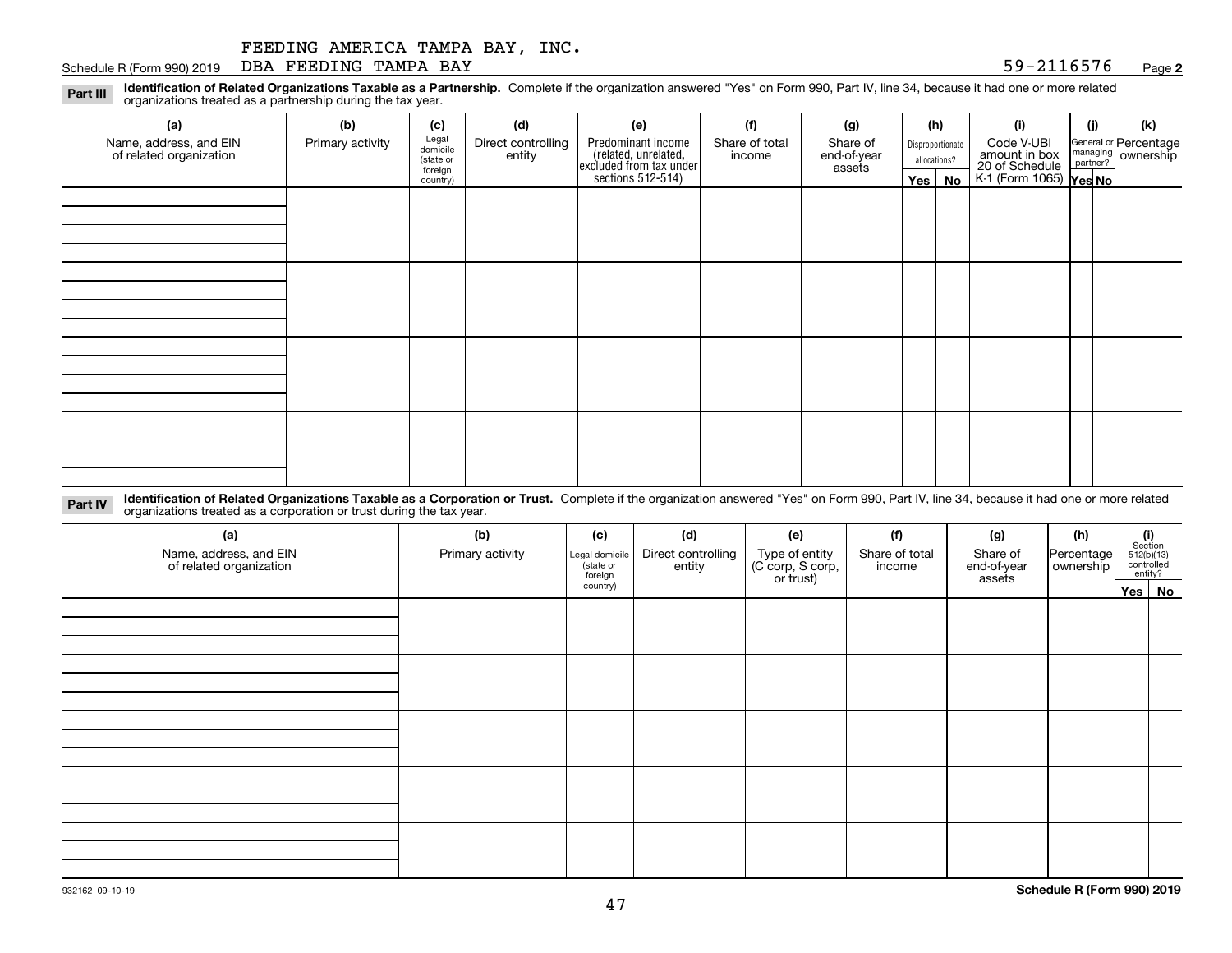Schedule R (Form 990) 2019 **DBA FEEDING TAMPA BAY** 59-2116576 <sub>Page</sub>

|  |  | Part V Transactions With Related Organizations. Complete if the organization answered "Yes" on Form 990, Part IV, line 34, 35b, or 36 |  |
|--|--|---------------------------------------------------------------------------------------------------------------------------------------|--|
|--|--|---------------------------------------------------------------------------------------------------------------------------------------|--|

|   | Note: Complete line 1 if any entity is listed in Parts II, III, or IV of this schedule.                                                                                                                                        |                | Yes   No |             |
|---|--------------------------------------------------------------------------------------------------------------------------------------------------------------------------------------------------------------------------------|----------------|----------|-------------|
|   | During the tax year, did the organization engage in any of the following transactions with one or more related organizations listed in Parts II-IV?                                                                            |                |          |             |
|   |                                                                                                                                                                                                                                | 1a             |          | X           |
|   | b Gift, grant, or capital contribution to related organization(s) manufaction contracts and contribution to related organization(s) manufaction contribution to related organization(s)                                        | 1b             |          | X           |
|   |                                                                                                                                                                                                                                | 1c             |          | X           |
|   |                                                                                                                                                                                                                                | 1 <sub>d</sub> |          | X           |
|   |                                                                                                                                                                                                                                | 1e             |          | X           |
|   |                                                                                                                                                                                                                                |                |          |             |
|   |                                                                                                                                                                                                                                | 1f             |          | X           |
| a | Sale of assets to related organization(s) material contents and content and content to the state of assets to related organization(s) material content of the set of assets to related organization(s) material content of the | 1 <sub>q</sub> |          | $\mathbf X$ |
|   | h Purchase of assets from related organization(s) manufactured content to content the content of the content of the content of the content of the content of the content of the content of the content of the content of the c | 1 <sub>h</sub> |          | X           |
|   |                                                                                                                                                                                                                                | 1i             |          | $\mathbf x$ |
|   | Lease of facilities, equipment, or other assets to related organization(s) manufactured content and content and content and content and content and content and content and content and content and content and content and co | 1i.            |          | X           |
|   |                                                                                                                                                                                                                                |                |          |             |
|   |                                                                                                                                                                                                                                | 1k             |          | X           |
|   |                                                                                                                                                                                                                                |                |          | $\mathbf X$ |
|   |                                                                                                                                                                                                                                | 1 <sub>m</sub> |          | $\mathbf X$ |
|   |                                                                                                                                                                                                                                | 1n             |          | X           |
|   | <b>o</b> Sharing of paid employees with related organization(s)                                                                                                                                                                | 10             |          | X           |
|   |                                                                                                                                                                                                                                |                |          |             |
|   | p Reimbursement paid to related organization(s) for expenses [1111] and the content of the content of the content of the content of the content of the content of the content of the content of the content of the content of  | 1p             |          | X           |
|   |                                                                                                                                                                                                                                | 1q             |          | X           |
|   |                                                                                                                                                                                                                                |                |          |             |
|   | r Other transfer of cash or property to related organization(s)                                                                                                                                                                | 1r             | X        |             |
|   |                                                                                                                                                                                                                                | 1s             |          | X           |
|   | 2 If the answer to any of the above is "Yes," see the instructions for information on who must complete this line, including covered relationships and transaction thresholds.                                                 |                |          |             |

| (a)<br>Name of related organization | (b)<br>Transaction<br>type (a-s) | (c)<br>Amount involved | (d)<br>Method of determining amount involved |
|-------------------------------------|----------------------------------|------------------------|----------------------------------------------|
| (1)                                 |                                  |                        |                                              |
| (2)                                 |                                  |                        |                                              |
| (3)                                 |                                  |                        |                                              |
| (4)                                 |                                  |                        |                                              |
| (5)                                 |                                  |                        |                                              |
| (6)                                 |                                  |                        |                                              |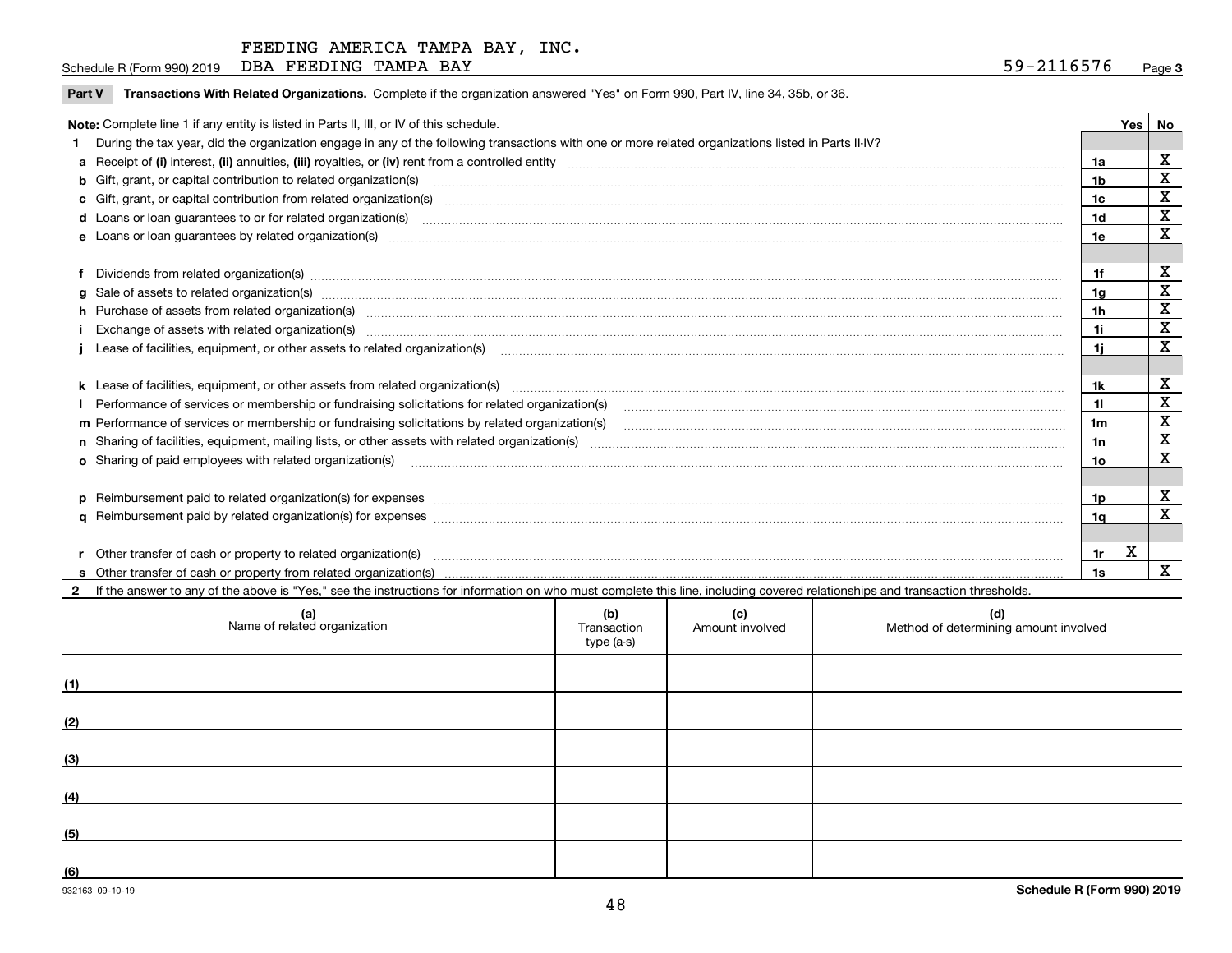Schedule R (Form 990) 2019 **DBA FEEDING TAMPA BAY** 59-2116576 <sub>Page</sub>

**Part VI Unrelated Organizations Taxable as a Partnership. Complete if the organization answered "Yes" on Form 990, Part IV, line 37.** 

Provide the following information for each entity taxed as a partnership through which the organization conducted more than five percent of its activities (measured by total assets or gross revenue) that was not a related organization. See instructions regarding exclusion for certain investment partnerships.

| (a)<br>Name, address, and EIN<br>of entity | (b)<br>Primary activity | (c)<br>Legal domicile<br>(state or foreign<br>country) | (d)<br>Predominant income<br>(related, unrelated,<br>excluded from tax under<br>sections 512-514) | $\begin{array}{c} \textbf{(e)}\\ \text{Are all} \\ \text{partners sec.}\\ 501(c)(3)\\ \text{orgs.?} \end{array}$<br>$Yes$ No | (f)<br>Share of<br>total<br>income | (g)<br>Share of<br>end-of-year<br>assets | (h)<br>Dispropor-<br>tionate<br>allocations?<br>Yes No | (i)<br>Code V-UBI<br>amount in box 20 managing<br>of Schedule K-1 partner? ownership<br>(Form 1065)<br>ves No | (i)<br>Yes No | (k) |
|--------------------------------------------|-------------------------|--------------------------------------------------------|---------------------------------------------------------------------------------------------------|------------------------------------------------------------------------------------------------------------------------------|------------------------------------|------------------------------------------|--------------------------------------------------------|---------------------------------------------------------------------------------------------------------------|---------------|-----|
|                                            |                         |                                                        |                                                                                                   |                                                                                                                              |                                    |                                          |                                                        |                                                                                                               |               |     |
|                                            |                         |                                                        |                                                                                                   |                                                                                                                              |                                    |                                          |                                                        |                                                                                                               |               |     |
|                                            |                         |                                                        |                                                                                                   |                                                                                                                              |                                    |                                          |                                                        |                                                                                                               |               |     |
|                                            |                         |                                                        |                                                                                                   |                                                                                                                              |                                    |                                          |                                                        |                                                                                                               |               |     |
|                                            |                         |                                                        |                                                                                                   |                                                                                                                              |                                    |                                          |                                                        |                                                                                                               |               |     |
|                                            |                         |                                                        |                                                                                                   |                                                                                                                              |                                    |                                          |                                                        |                                                                                                               |               |     |
|                                            |                         |                                                        |                                                                                                   |                                                                                                                              |                                    |                                          |                                                        |                                                                                                               |               |     |
|                                            |                         |                                                        |                                                                                                   |                                                                                                                              |                                    |                                          |                                                        |                                                                                                               |               |     |

**Schedule R (Form 990) 2019**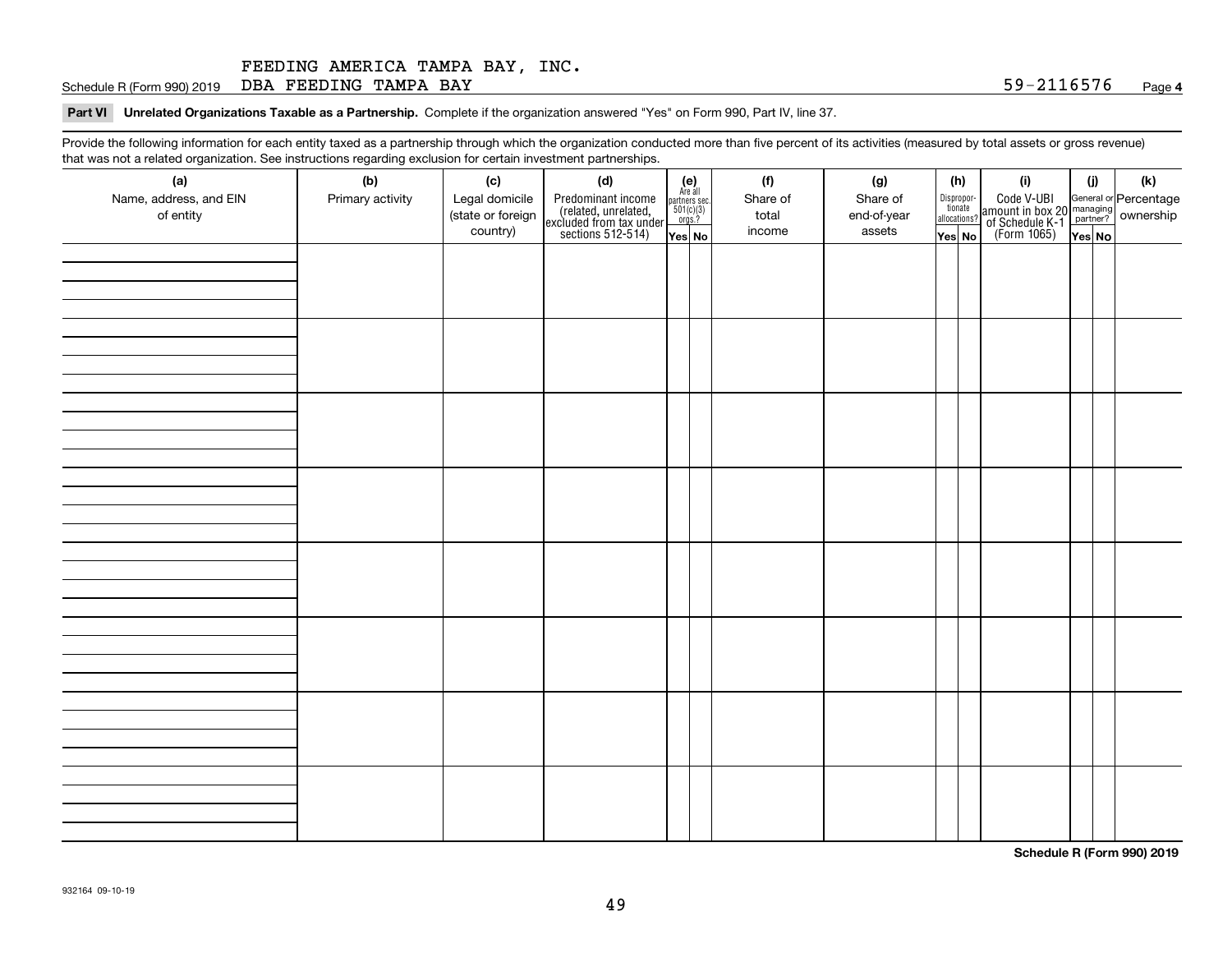| Part VII Supplemental Information |  |
|-----------------------------------|--|
|-----------------------------------|--|

Provide additional information for responses to questions on Schedule R. See instructions.

**Schedule R (Form 990) 2019**

932165 09-10-19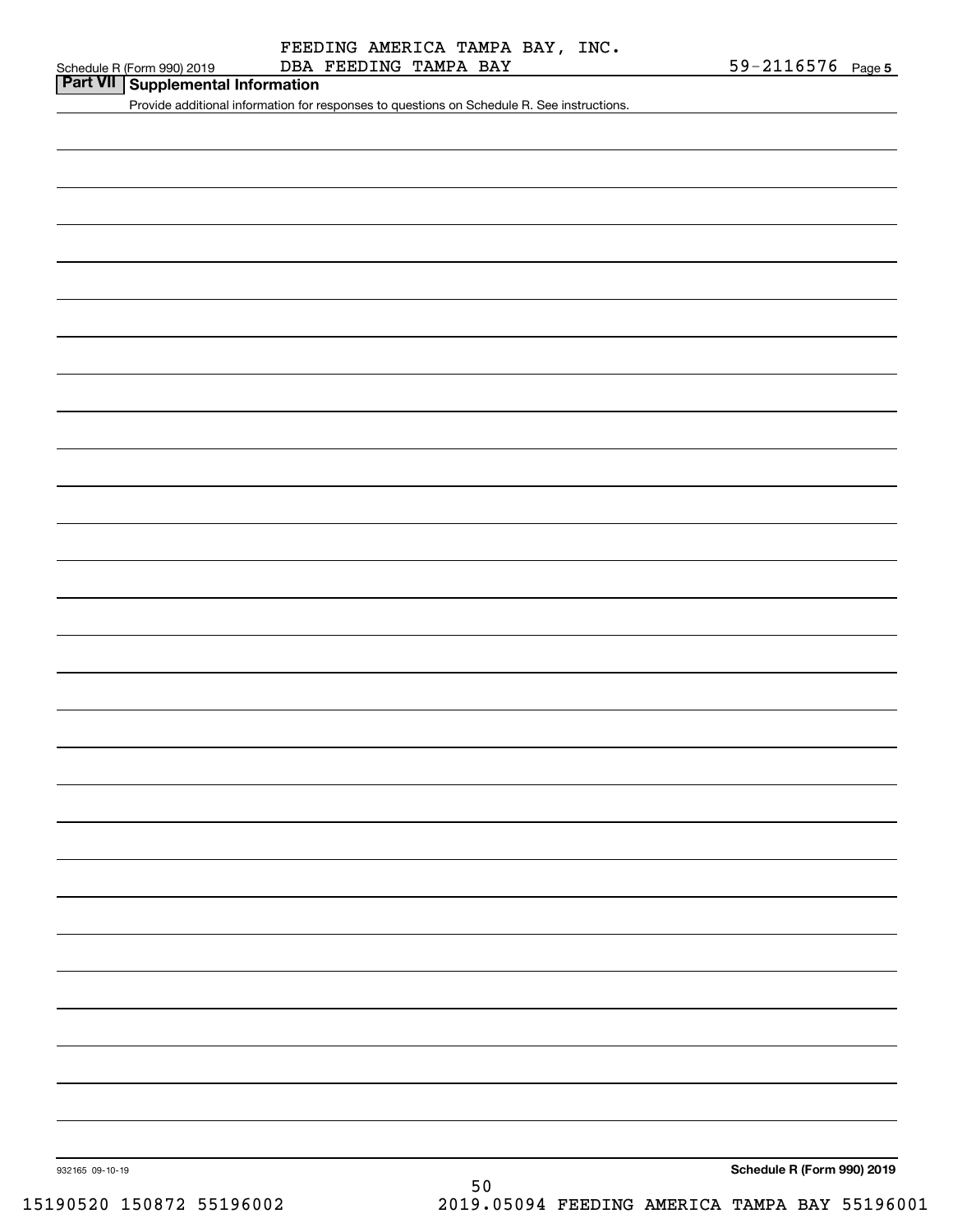|                                                                                                                                                                       |                                                                                                                                           |                                                                         |                                                      |                              | <b>Depreciation and Amortization</b>            |                  |            | OMB No. 1545-0172          |
|-----------------------------------------------------------------------------------------------------------------------------------------------------------------------|-------------------------------------------------------------------------------------------------------------------------------------------|-------------------------------------------------------------------------|------------------------------------------------------|------------------------------|-------------------------------------------------|------------------|------------|----------------------------|
| 4562                                                                                                                                                                  |                                                                                                                                           |                                                                         |                                                      |                              | (Including Information on Listed Property)      | 990              |            |                            |
| Department of the Treasury<br>(99)                                                                                                                                    |                                                                                                                                           |                                                                         | Attach to your tax return.                           |                              |                                                 |                  |            | Sequence No. 179           |
| Internal Revenue Service<br>Name(s) shown on return                                                                                                                   |                                                                                                                                           | Go to www.irs.gov/Form4562 for instructions and the latest information. |                                                      |                              | Business or activity to which this form relates |                  |            | Identifying number         |
| FEEDING AMERICA TAMPA BAY, INC.                                                                                                                                       |                                                                                                                                           |                                                                         |                                                      |                              |                                                 |                  |            |                            |
| DBA FEEDING TAMPA BAY                                                                                                                                                 |                                                                                                                                           |                                                                         |                                                      |                              | <b>FORM 990 PAGE 10</b>                         |                  |            | 59-2116576                 |
| Part I                                                                                                                                                                | Election To Expense Certain Property Under Section 179 Note: If you have any listed property, complete Part V before you complete Part I. |                                                                         |                                                      |                              |                                                 |                  |            |                            |
| <b>1</b> Maximum amount (see instructions)                                                                                                                            |                                                                                                                                           |                                                                         |                                                      |                              |                                                 |                  | 1.         | 1,020,000.                 |
| 2 Total cost of section 179 property placed in service (see instructions) manufactured cost of section 179 property placed in service (see instructions)              |                                                                                                                                           |                                                                         |                                                      |                              |                                                 |                  | 2          |                            |
|                                                                                                                                                                       |                                                                                                                                           |                                                                         |                                                      |                              |                                                 |                  | 3          | 2,550,000.                 |
|                                                                                                                                                                       |                                                                                                                                           |                                                                         |                                                      |                              |                                                 |                  | 4          |                            |
| 5 Dollar limitation for tax year. Subtract line 4 from line 1. If zero or less, enter -0-. If married filing separately, see instructions                             |                                                                                                                                           |                                                                         |                                                      |                              |                                                 |                  | 5          |                            |
| 6                                                                                                                                                                     | (a) Description of property                                                                                                               |                                                                         |                                                      | (b) Cost (business use only) |                                                 | (c) Elected cost |            |                            |
|                                                                                                                                                                       |                                                                                                                                           |                                                                         |                                                      |                              |                                                 |                  |            |                            |
|                                                                                                                                                                       |                                                                                                                                           |                                                                         |                                                      |                              |                                                 |                  |            |                            |
|                                                                                                                                                                       |                                                                                                                                           |                                                                         |                                                      |                              |                                                 |                  |            |                            |
|                                                                                                                                                                       |                                                                                                                                           |                                                                         |                                                      |                              |                                                 |                  |            |                            |
| <b>7</b> Listed property. Enter the amount from line 29                                                                                                               |                                                                                                                                           |                                                                         |                                                      |                              | 7                                               |                  |            |                            |
|                                                                                                                                                                       |                                                                                                                                           |                                                                         |                                                      |                              |                                                 |                  | 8          |                            |
|                                                                                                                                                                       |                                                                                                                                           |                                                                         |                                                      |                              |                                                 |                  | 9          |                            |
|                                                                                                                                                                       |                                                                                                                                           |                                                                         |                                                      |                              |                                                 |                  | 10         |                            |
|                                                                                                                                                                       |                                                                                                                                           |                                                                         |                                                      |                              |                                                 |                  |            |                            |
| 11 Business income limitation. Enter the smaller of business income (not less than zero) or line 5                                                                    |                                                                                                                                           |                                                                         |                                                      |                              |                                                 |                  | 11<br>12   |                            |
|                                                                                                                                                                       |                                                                                                                                           |                                                                         |                                                      |                              | ▶                                               |                  |            |                            |
| 13 Carryover of disallowed deduction to 2020. Add lines 9 and 10, less line 12<br>Note: Don't use Part II or Part III below for listed property. Instead, use Part V. |                                                                                                                                           |                                                                         |                                                      |                              | 13                                              |                  |            |                            |
| Part II                                                                                                                                                               |                                                                                                                                           |                                                                         |                                                      |                              |                                                 |                  |            |                            |
|                                                                                                                                                                       | Special Depreciation Allowance and Other Depreciation (Don't include listed property.)                                                    |                                                                         |                                                      |                              |                                                 |                  |            |                            |
| 14 Special depreciation allowance for qualified property (other than listed property) placed in service during                                                        |                                                                                                                                           |                                                                         |                                                      |                              |                                                 |                  |            |                            |
| the tax year                                                                                                                                                          |                                                                                                                                           |                                                                         |                                                      |                              |                                                 |                  | 14         |                            |
| 15 Property subject to section 168(f)(1) election material content content and property subject to section 168(f)(1) election                                         |                                                                                                                                           |                                                                         |                                                      |                              |                                                 |                  | 15         |                            |
| <b>16</b> Other depreciation (including ACRS)<br>Part III                                                                                                             |                                                                                                                                           |                                                                         |                                                      |                              |                                                 |                  | 16         | 365,804.                   |
|                                                                                                                                                                       | <b>MACRS Depreciation (Don't include listed property. See instructions.)</b>                                                              |                                                                         |                                                      |                              |                                                 |                  |            |                            |
|                                                                                                                                                                       |                                                                                                                                           |                                                                         |                                                      | <b>Section A</b>             |                                                 |                  |            |                            |
| 17 MACRS deductions for assets placed in service in tax years beginning before 2019                                                                                   |                                                                                                                                           |                                                                         |                                                      |                              |                                                 |                  | 17         |                            |
| 18 If you are electing to group any assets placed in service during the tax year into one or more general asset accounts, check here                                  |                                                                                                                                           |                                                                         |                                                      |                              |                                                 |                  |            |                            |
|                                                                                                                                                                       | Section B - Assets Placed in Service During 2019 Tax Year Using the General Depreciation System                                           | (b) Month and                                                           | (c) Basis for depreciation                           |                              |                                                 |                  |            |                            |
| (a) Classification of property                                                                                                                                        |                                                                                                                                           | year placed<br>in service                                               | (business/investment use<br>only - see instructions) |                              | (d) Recovery<br>period                          | (e) Convention   | (f) Method | (g) Depreciation deduction |
| 3-year property<br>19a                                                                                                                                                |                                                                                                                                           |                                                                         |                                                      |                              |                                                 |                  |            |                            |
| 5-year property<br>b                                                                                                                                                  |                                                                                                                                           |                                                                         |                                                      |                              |                                                 |                  |            |                            |
| 7-year property<br>с                                                                                                                                                  |                                                                                                                                           |                                                                         |                                                      |                              |                                                 |                  |            |                            |
| 10-year property<br>d                                                                                                                                                 |                                                                                                                                           |                                                                         |                                                      |                              |                                                 |                  |            |                            |
| 15-year property<br>е                                                                                                                                                 |                                                                                                                                           |                                                                         |                                                      |                              |                                                 |                  |            |                            |
| 20-year property<br>f                                                                                                                                                 |                                                                                                                                           |                                                                         |                                                      |                              |                                                 |                  |            |                            |
| 25-year property<br>g                                                                                                                                                 |                                                                                                                                           |                                                                         |                                                      |                              | 25 yrs.                                         |                  | S/L        |                            |
|                                                                                                                                                                       |                                                                                                                                           |                                                                         |                                                      |                              | 27.5 yrs.                                       | мм               | S/L        |                            |
| Residential rental property<br>h                                                                                                                                      |                                                                                                                                           |                                                                         |                                                      |                              | 27.5 yrs.                                       | мм               | S/L        |                            |
|                                                                                                                                                                       |                                                                                                                                           |                                                                         |                                                      |                              | 39 yrs.                                         | мм               | S/L        |                            |
| Nonresidential real property<br>j.                                                                                                                                    |                                                                                                                                           |                                                                         |                                                      |                              |                                                 | MМ               | S/L        |                            |
|                                                                                                                                                                       | Section C - Assets Placed in Service During 2019 Tax Year Using the Alternative Depreciation System                                       |                                                                         |                                                      |                              |                                                 |                  |            |                            |
| Class life<br>20 a                                                                                                                                                    |                                                                                                                                           |                                                                         |                                                      |                              |                                                 |                  | S/L        |                            |
| 12-year<br>b                                                                                                                                                          |                                                                                                                                           |                                                                         |                                                      |                              | 12 yrs.                                         |                  | S/L        |                            |
| 30-year<br>c                                                                                                                                                          |                                                                                                                                           |                                                                         |                                                      |                              | 30 yrs.                                         | мм               | S/L        |                            |
| 40-year<br>d                                                                                                                                                          |                                                                                                                                           |                                                                         |                                                      |                              | 40 yrs.                                         | МM               | S/L        |                            |
| <b>Part IV</b>                                                                                                                                                        | <b>Summary (See instructions.)</b>                                                                                                        |                                                                         |                                                      |                              |                                                 |                  |            |                            |
| 21 Listed property. Enter amount from line 28                                                                                                                         |                                                                                                                                           |                                                                         |                                                      |                              |                                                 |                  | 21         |                            |
| 22 Total. Add amounts from line 12, lines 14 through 17, lines 19 and 20 in column (g), and line 21.                                                                  |                                                                                                                                           |                                                                         |                                                      |                              |                                                 |                  |            |                            |
|                                                                                                                                                                       |                                                                                                                                           |                                                                         |                                                      |                              |                                                 |                  | 22         | 365,804.                   |
| Enter here and on the appropriate lines of your return. Partnerships and S corporations - see instr.                                                                  |                                                                                                                                           |                                                                         |                                                      |                              |                                                 |                  |            |                            |
| 23 For assets shown above and placed in service during the current year, enter the<br>portion of the basis attributable to section 263A costs                         |                                                                                                                                           |                                                                         |                                                      |                              | 23                                              |                  |            |                            |
| 916251 12-12-19 LHA For Paperwork Reduction Act Notice, see separate Instructions.                                                                                    |                                                                                                                                           |                                                                         |                                                      |                              |                                                 |                  |            | Form 4562 (2019)           |
|                                                                                                                                                                       |                                                                                                                                           |                                                                         |                                                      |                              |                                                 |                  |            |                            |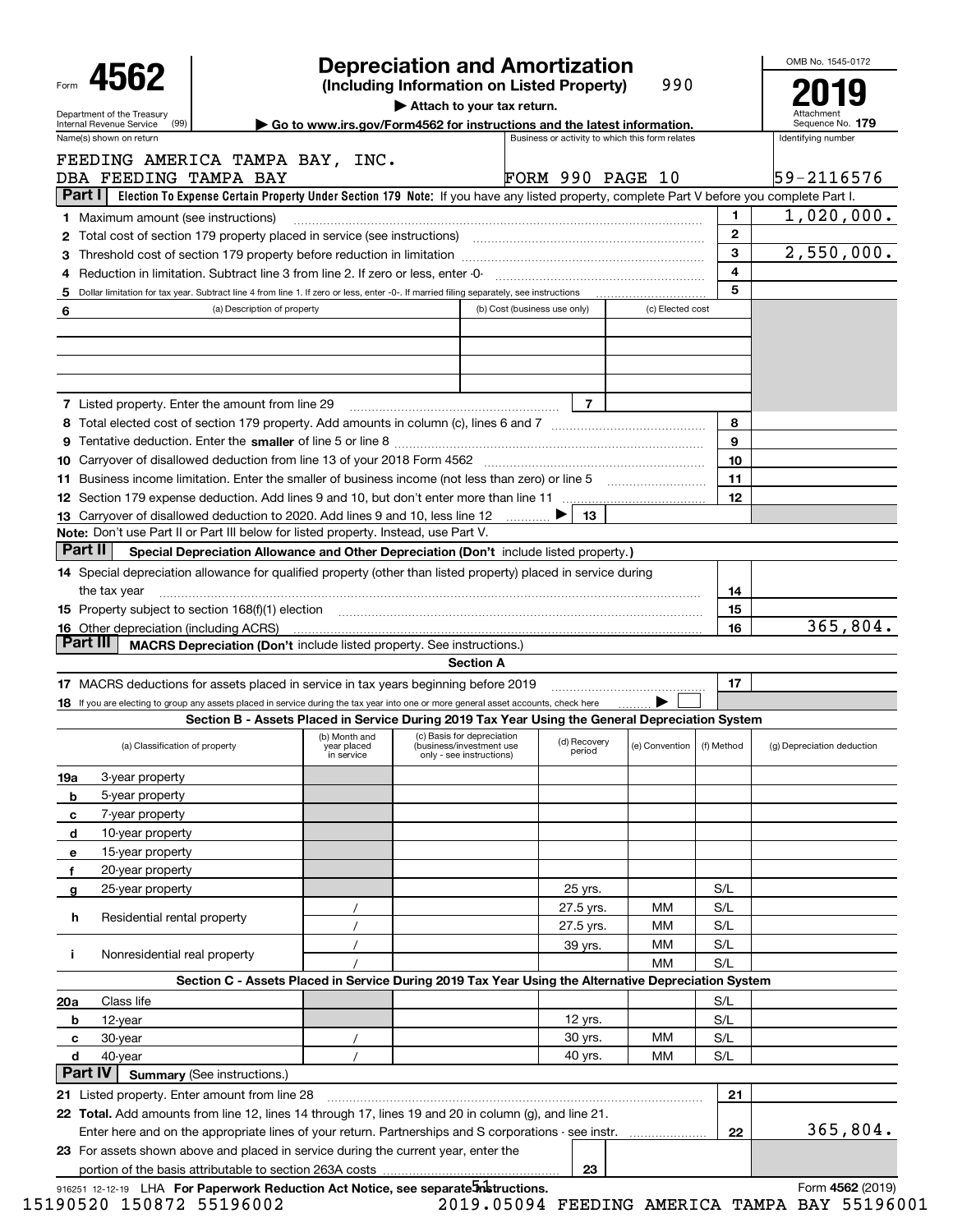|                                                                                                                                                                                                                                                                                                |                                     |                                                  |                               | FEEDING AMERICA TAMPA BAY, INC.                                                                                                                                                                                                 |                           |                                             |                                  |                                       |
|------------------------------------------------------------------------------------------------------------------------------------------------------------------------------------------------------------------------------------------------------------------------------------------------|-------------------------------------|--------------------------------------------------|-------------------------------|---------------------------------------------------------------------------------------------------------------------------------------------------------------------------------------------------------------------------------|---------------------------|---------------------------------------------|----------------------------------|---------------------------------------|
| Form 4562 (2019)                                                                                                                                                                                                                                                                               |                                     |                                                  | DBA FEEDING TAMPA BAY         |                                                                                                                                                                                                                                 |                           |                                             |                                  | 59-2116576 Page 2                     |
| Part V                                                                                                                                                                                                                                                                                         |                                     | entertainment, recreation, or amusement.)        |                               | Listed Property (Include automobiles, certain other vehicles, certain aircraft, and property used for<br>Note: For any vehicle for which you are using the standard mileage rate or deducting lease expense, complete only 24a, |                           |                                             |                                  |                                       |
|                                                                                                                                                                                                                                                                                                |                                     |                                                  |                               | 24b, columns (a) through (c) of Section A, all of Section B, and Section C if applicable.                                                                                                                                       |                           |                                             |                                  |                                       |
|                                                                                                                                                                                                                                                                                                |                                     |                                                  |                               | Section A - Depreciation and Other Information (Caution: See the instructions for limits for passenger automobiles.)                                                                                                            |                           |                                             |                                  |                                       |
| 24a Do you have evidence to support the business/investment use claimed?                                                                                                                                                                                                                       |                                     |                                                  |                               | <b>Yes</b>                                                                                                                                                                                                                      |                           | No   24b If "Yes," is the evidence written? |                                  | Yes<br>No.                            |
| (a)<br>Type of property<br>(list vehicles first)                                                                                                                                                                                                                                               | (b)<br>Date<br>placed in<br>service | (c)<br>Business/<br>investment<br>use percentage | (d)<br>Cost or<br>other basis | (e)<br>Basis for depreciation<br>(business/investment<br>use only)                                                                                                                                                              | (f)<br>Recovery<br>period | (g)<br>Method/<br>Convention                | (h)<br>Depreciation<br>deduction | (i)<br>Elected<br>section 179<br>cost |
| 25 Special depreciation allowance for qualified listed property placed in service during the tax year and                                                                                                                                                                                      |                                     |                                                  |                               |                                                                                                                                                                                                                                 |                           |                                             |                                  |                                       |
|                                                                                                                                                                                                                                                                                                |                                     |                                                  |                               |                                                                                                                                                                                                                                 |                           | 25                                          |                                  |                                       |
| 26 Property used more than 50% in a qualified business use:                                                                                                                                                                                                                                    |                                     |                                                  |                               |                                                                                                                                                                                                                                 |                           |                                             |                                  |                                       |
|                                                                                                                                                                                                                                                                                                |                                     | %                                                |                               |                                                                                                                                                                                                                                 |                           |                                             |                                  |                                       |
|                                                                                                                                                                                                                                                                                                |                                     | %                                                |                               |                                                                                                                                                                                                                                 |                           |                                             |                                  |                                       |
|                                                                                                                                                                                                                                                                                                |                                     | $\frac{0}{6}$                                    |                               |                                                                                                                                                                                                                                 |                           |                                             |                                  |                                       |
| 27 Property used 50% or less in a qualified business use:                                                                                                                                                                                                                                      |                                     |                                                  |                               |                                                                                                                                                                                                                                 |                           |                                             |                                  |                                       |
|                                                                                                                                                                                                                                                                                                |                                     | %                                                |                               |                                                                                                                                                                                                                                 |                           | $S/L -$                                     |                                  |                                       |
|                                                                                                                                                                                                                                                                                                |                                     | %                                                |                               |                                                                                                                                                                                                                                 |                           | $S/L -$                                     |                                  |                                       |
|                                                                                                                                                                                                                                                                                                |                                     | %                                                |                               |                                                                                                                                                                                                                                 |                           | $S/L -$                                     |                                  |                                       |
| 28 Add amounts in column (h), lines 25 through 27. Enter here and on line 21, page 1                                                                                                                                                                                                           |                                     |                                                  |                               |                                                                                                                                                                                                                                 |                           | 28                                          |                                  |                                       |
| 29 Add amounts in column (i), line 26. Enter here and on line 7, page 1                                                                                                                                                                                                                        |                                     |                                                  |                               |                                                                                                                                                                                                                                 |                           |                                             | 29                               |                                       |
|                                                                                                                                                                                                                                                                                                |                                     |                                                  |                               | Section B - Information on Use of Vehicles                                                                                                                                                                                      |                           |                                             |                                  |                                       |
| Complete this section for vehicles used by a sole proprietor, partner, or other "more than 5% owner," or related person. If you provided vehicles<br>to your employees, first answer the questions in Section C to see if you meet an exception to completing this section for those vehicles. |                                     |                                                  |                               |                                                                                                                                                                                                                                 |                           |                                             |                                  |                                       |
|                                                                                                                                                                                                                                                                                                |                                     |                                                  |                               |                                                                                                                                                                                                                                 |                           |                                             |                                  |                                       |

|                                                             | (a)        |         | (b)        |                    | (c)        |           | (d)        |    | (e)        |           | (f)     |    |
|-------------------------------------------------------------|------------|---------|------------|--------------------|------------|-----------|------------|----|------------|-----------|---------|----|
| <b>30</b> Total business/investment miles driven during the |            | Vehicle |            | Vehicle<br>Vehicle |            |           | Vehicle    |    | Vehicle    |           | Vehicle |    |
| year (don't include commuting miles)                        |            |         |            |                    |            |           |            |    |            |           |         |    |
| 31 Total commuting miles driven during the year             |            |         |            |                    |            |           |            |    |            |           |         |    |
| 32 Total other personal (noncommuting) miles                |            |         |            |                    |            |           |            |    |            |           |         |    |
| driven                                                      |            |         |            |                    |            |           |            |    |            |           |         |    |
| 33 Total miles driven during the year.                      |            |         |            |                    |            |           |            |    |            |           |         |    |
|                                                             |            |         |            |                    |            |           |            |    |            |           |         |    |
| 34 Was the vehicle available for personal use               | <b>Yes</b> | No      | <b>Yes</b> | No                 | <b>Yes</b> | <b>No</b> | <b>Yes</b> | No | <b>Yes</b> | <b>No</b> | Yes     | No |
|                                                             |            |         |            |                    |            |           |            |    |            |           |         |    |
| 35 Was the vehicle used primarily by a more                 |            |         |            |                    |            |           |            |    |            |           |         |    |
| than 5% owner or related person?                            |            |         |            |                    |            |           |            |    |            |           |         |    |
| <b>36</b> Is another vehicle available for personal         |            |         |            |                    |            |           |            |    |            |           |         |    |
| use?                                                        |            |         |            |                    |            |           |            |    |            |           |         |    |

#### **Section C - Questions for Employers Who Provide Vehicles for Use by Their Employees**

Answer these questions to determine if you meet an exception to completing Section B for vehicles used by employees who aren't more than 5% owners or related persons.

| Do you maintain a written policy statement that prohibits all personal use of vehicles, including commuting, by your<br>37 |                                                                                                                  |                                    |                              |                        |                                             |    | Yes                                  | No. |
|----------------------------------------------------------------------------------------------------------------------------|------------------------------------------------------------------------------------------------------------------|------------------------------------|------------------------------|------------------------|---------------------------------------------|----|--------------------------------------|-----|
|                                                                                                                            |                                                                                                                  |                                    |                              |                        |                                             |    |                                      |     |
|                                                                                                                            | 38 Do you maintain a written policy statement that prohibits personal use of vehicles, except commuting, by your |                                    |                              |                        |                                             |    |                                      |     |
|                                                                                                                            | employees? See the instructions for vehicles used by corporate officers, directors, or 1% or more owners         |                                    |                              |                        |                                             |    |                                      |     |
|                                                                                                                            |                                                                                                                  |                                    |                              |                        |                                             |    |                                      |     |
|                                                                                                                            | 40 Do you provide more than five vehicles to your employees, obtain information from your employees about        |                                    |                              |                        |                                             |    |                                      |     |
|                                                                                                                            |                                                                                                                  |                                    |                              |                        |                                             |    |                                      |     |
|                                                                                                                            | 41 Do you meet the requirements concerning qualified automobile demonstration use?                               |                                    |                              |                        |                                             |    |                                      |     |
|                                                                                                                            | Note: If your answer to 37, 38, 39, 40, or 41 is "Yes," don't complete Section B for the covered vehicles.       |                                    |                              |                        |                                             |    |                                      |     |
|                                                                                                                            | Part VI<br>Amortization                                                                                          |                                    |                              |                        |                                             |    |                                      |     |
|                                                                                                                            | (a)<br>Description of costs                                                                                      | (b)<br>Date amortization<br>begins | (c)<br>Amortizable<br>amount | (d)<br>Code<br>section | (e)<br>Amortization<br>period or percentage |    | (f)<br>Amortization<br>for this year |     |
|                                                                                                                            | 42 Amortization of costs that begins during your 2019 tax year:                                                  |                                    |                              |                        |                                             |    |                                      |     |
|                                                                                                                            |                                                                                                                  |                                    |                              |                        |                                             |    |                                      |     |
|                                                                                                                            |                                                                                                                  |                                    |                              |                        |                                             |    |                                      |     |
|                                                                                                                            | 43 Amortization of costs that began before your 2019 tax year                                                    |                                    |                              |                        |                                             | 43 |                                      |     |
|                                                                                                                            | <b>44 Total.</b> Add amounts in column (f). See the instructions for where to report                             |                                    |                              |                        |                                             | 44 |                                      |     |
|                                                                                                                            | 916252 12-12-19                                                                                                  |                                    |                              |                        |                                             |    | Form 4562 (2019)                     |     |